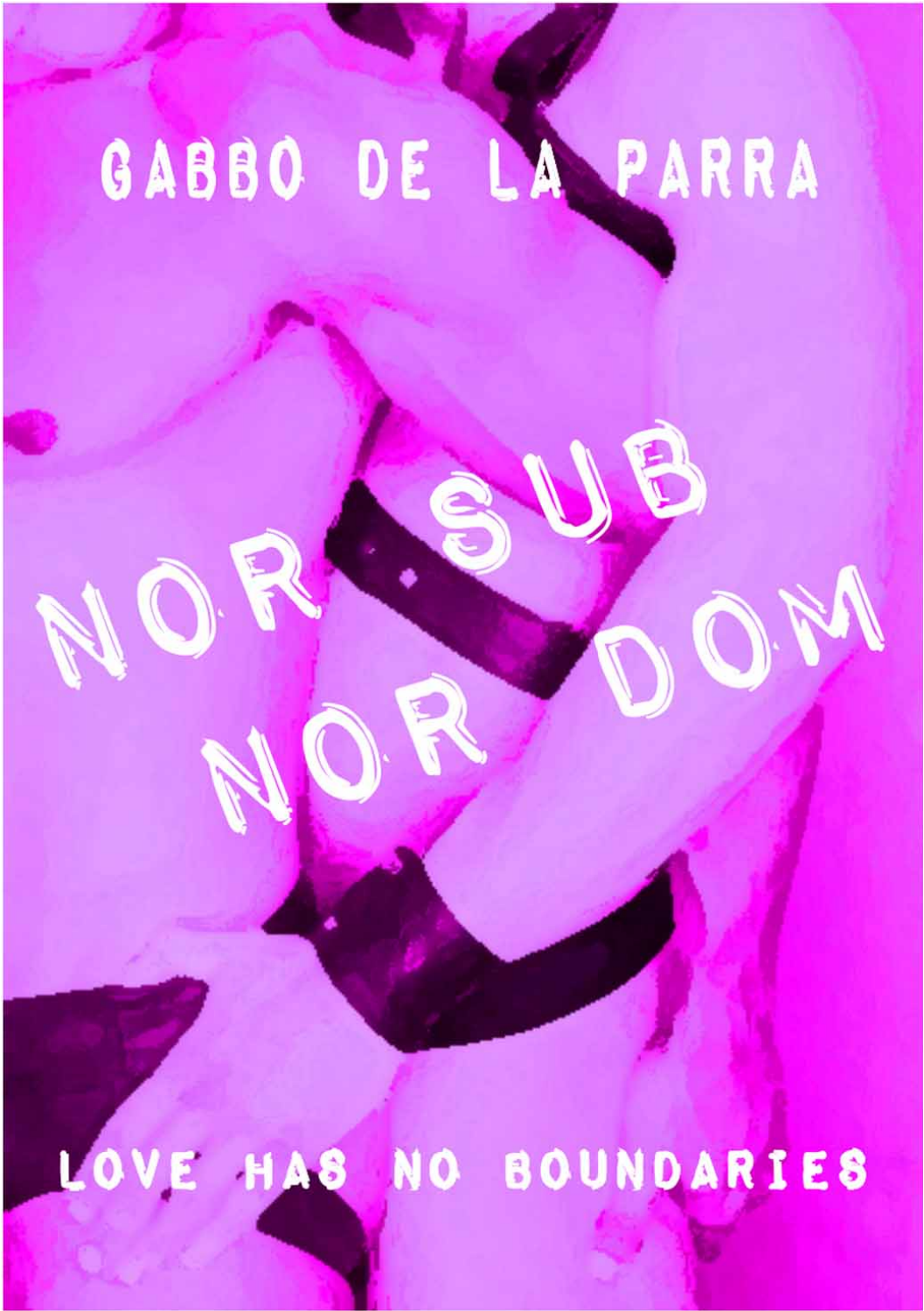# **Contents**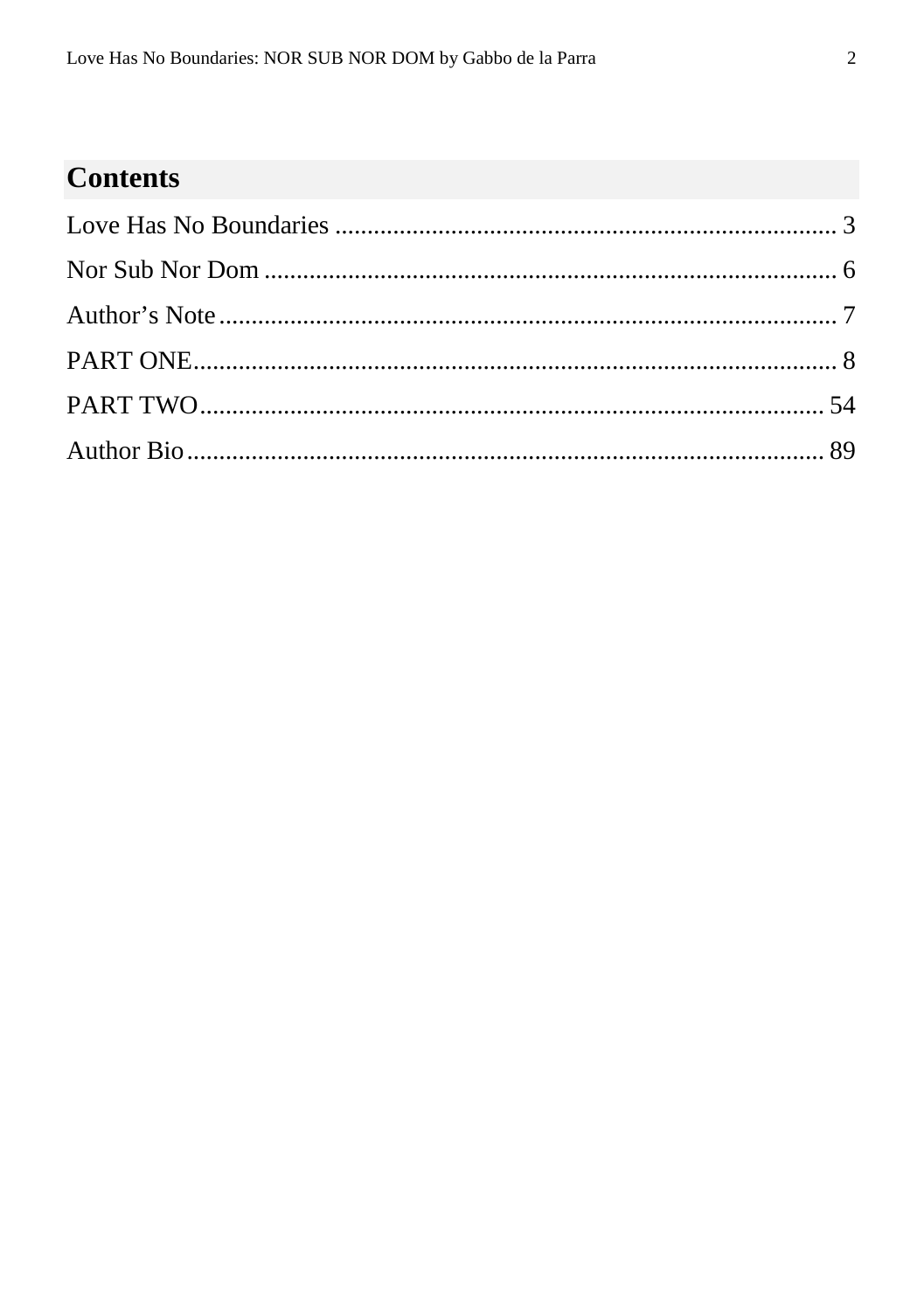# <span id="page-2-0"></span>**Love Has No Boundaries**

#### *An M/M Romance series*

# **NOR SUB NOR DOM**

# **By Gabbo de la Parra**

## **Introduction**

The story you are about to read celebrates love, sex and romance between men. It is a product of the *Love Has No Boundaries* promotion sponsored by the *Goodreads M/M Romance Group* and is published as a free gift to you.

## **What Is Love Has No Boundaries?**

The *Goodreads M/M Romance Group* invited members to choose a photo and pen a letter asking for a short M/M romance story inspired by the image; authors from the group were encouraged to select a letter and write an original tale. The result was an outpouring of creativity that shone a spotlight on the special bond between M/M romance writers and the people who love what they do.

A written description of the image that inspired this story is provided along with the original request letter. If you'd like to view the photo, please feel free to join the [Goodreads M/M Romance Group](http://www.goodreads.com/group/show/20149-m-m-romance) and visit the discussion section: *Love Has No Boundaries*.

Whether you are an avid M/M romance reader or new to the genre, you are in for a delicious treat.

#### **Words of Caution**

This story may contain sexually explicit content and is **intended for adult readers.** It may contain content that is disagreeable or distressing to some readers. The *M/M Romance Group* strongly recommends that each reader review the General Information section before each story for story tags as well as for content warnings.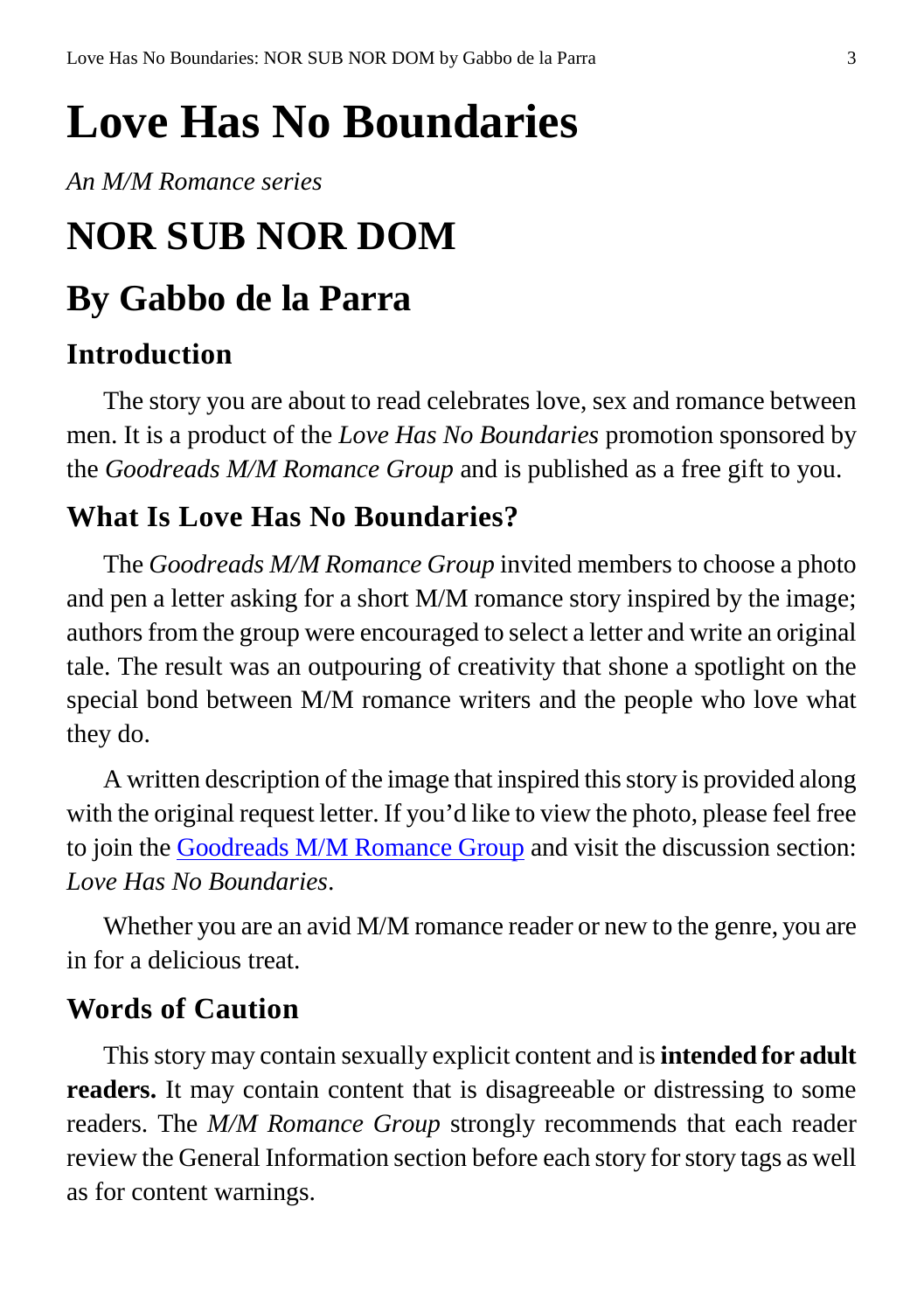This story is a work of fiction. Names, characters, places and incidents are the products of the author's imagination or are used fictitiously. Any resemblance to actual events, locales, or persons, living or dead, is entirely coincidental.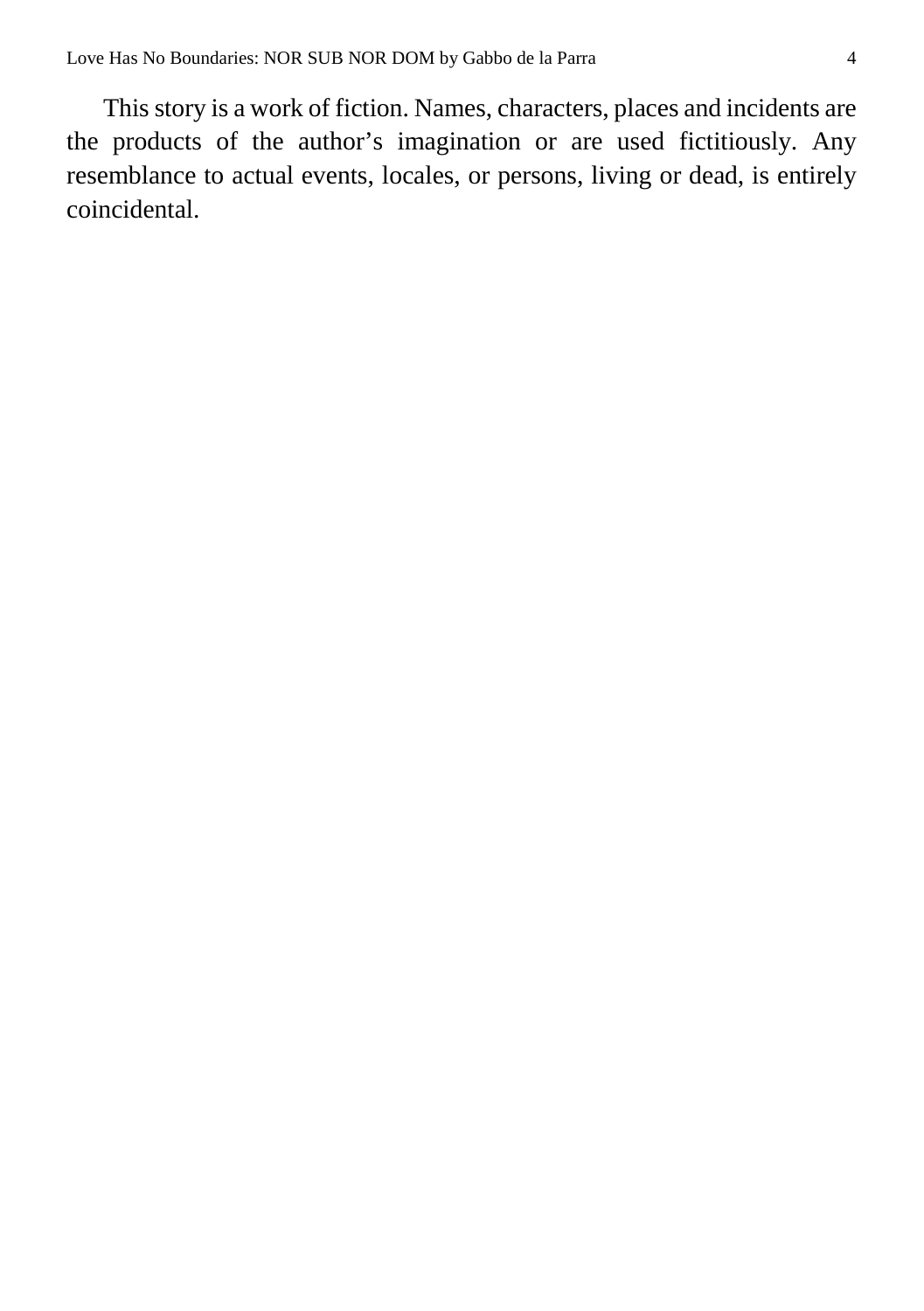All rights reserved worldwide

This eBook may be distributed freely in its entirety courtesy of the *Goodreads M/M Romance Group*. This eBook may not be sold, manipulated or reproduced in any format without the express written permission of the author.

Nor Sub Nor Dom, Copyright © 2013 Gabbo de la Parra

Cover Art by Gabbo de la Parra

This ebook is published by the *M/M Romance Group* and is not directly endorsed by or affiliated with Goodreads Inc.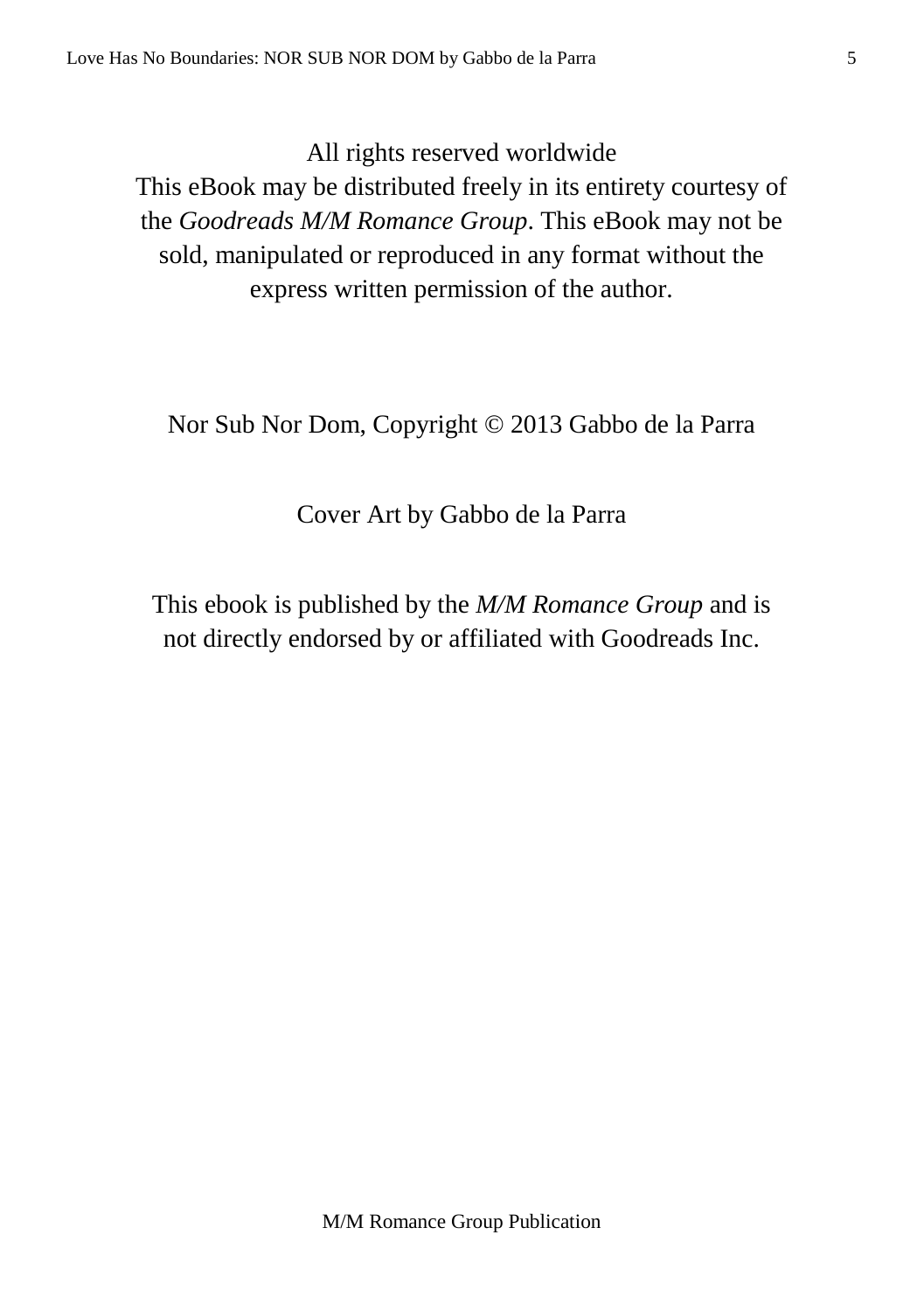# <span id="page-5-0"></span>**NOR SUB NOR DOM**

# **By Gabbo de la Parra**

## **Photo Description**

Black and white picture of two handsome men in their thirties sharing an intimate moment. Both wear leather pants, their T-shirts hanging from their belts. The one comforting has aviator glasses over his head, hands protectively touch his lover's waist and a smirk as if telling a joke to alleviate the tension. The other has a leather harness and the expression of someone who has just discovered a truth that would change his life forever.

## **Story Letter**

#### *Dear Author*,

*What's happening with thistough, but oh so tender, couple? The guy on the left seems upset, maybe embarrassed, but the guy on the right seems almost amused as he gives comfort/encouragement. I've been drawn to this picture since I saw it last summer and would love to know more.*

*Sincerely,*

*Sunny*

## **Story Info**

**Genre:** futuristic

**Tags:** unconventional leather daddies, unusual boy toy, versatile sex, M/M transforming into M/M/M, encouraging spanking

**Word count:** 25,113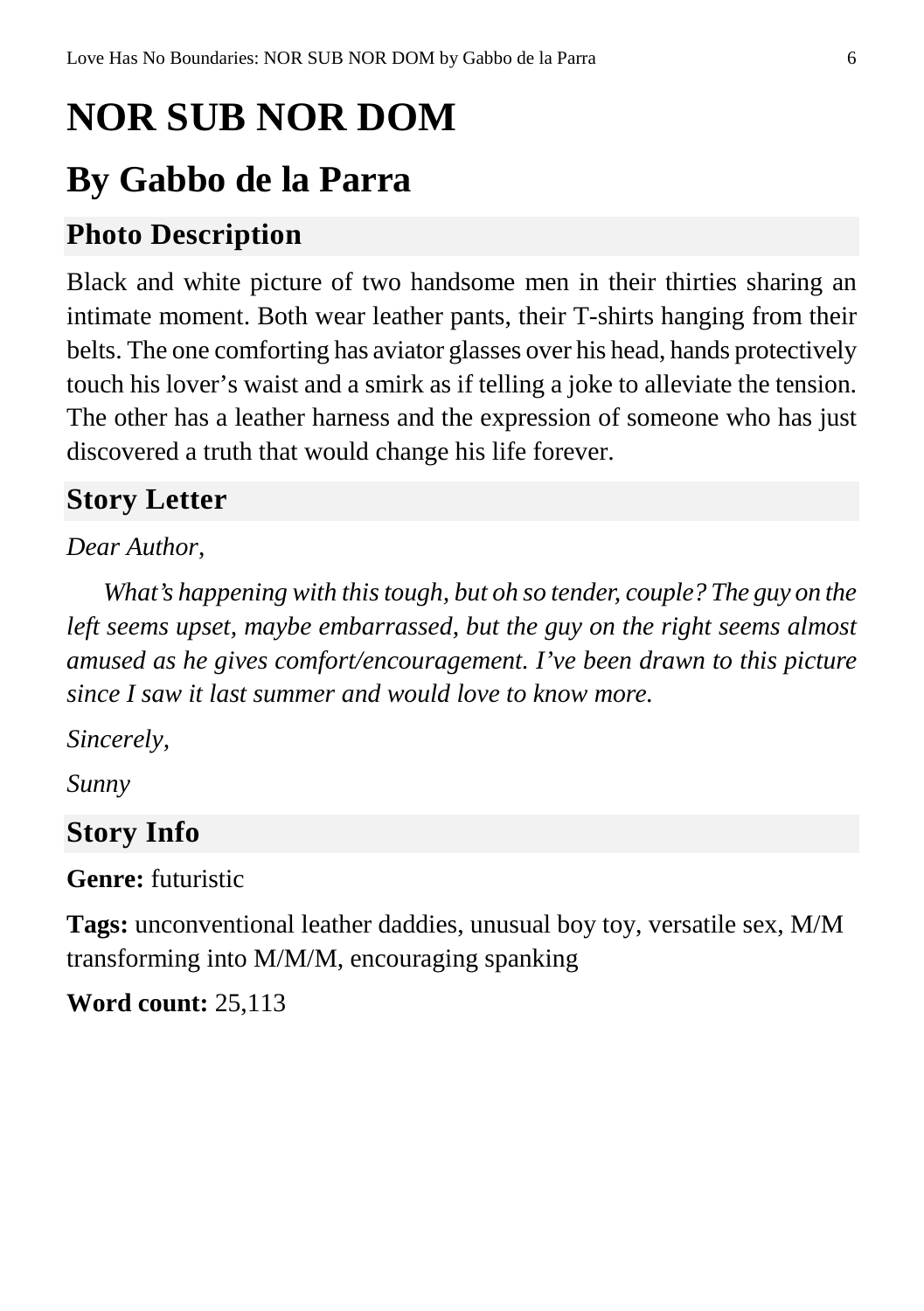#### *Author's Note*

<span id="page-6-0"></span>The expression "Nor Sub Nor Dom" comes from the title of the English translation of an ancient Persian Poem by Redden Mard, who was the stylistic love child of Whitman and Wilde. We cannot reproduce the poem here because it will not be in the public domain until the year 2099.

Nevertheless, the poem exalts the beauty of the power exchange, and how (even while being dominated) the act of submission is one of control, because one yields willingly, becoming thus, both Master and Slave or none at all.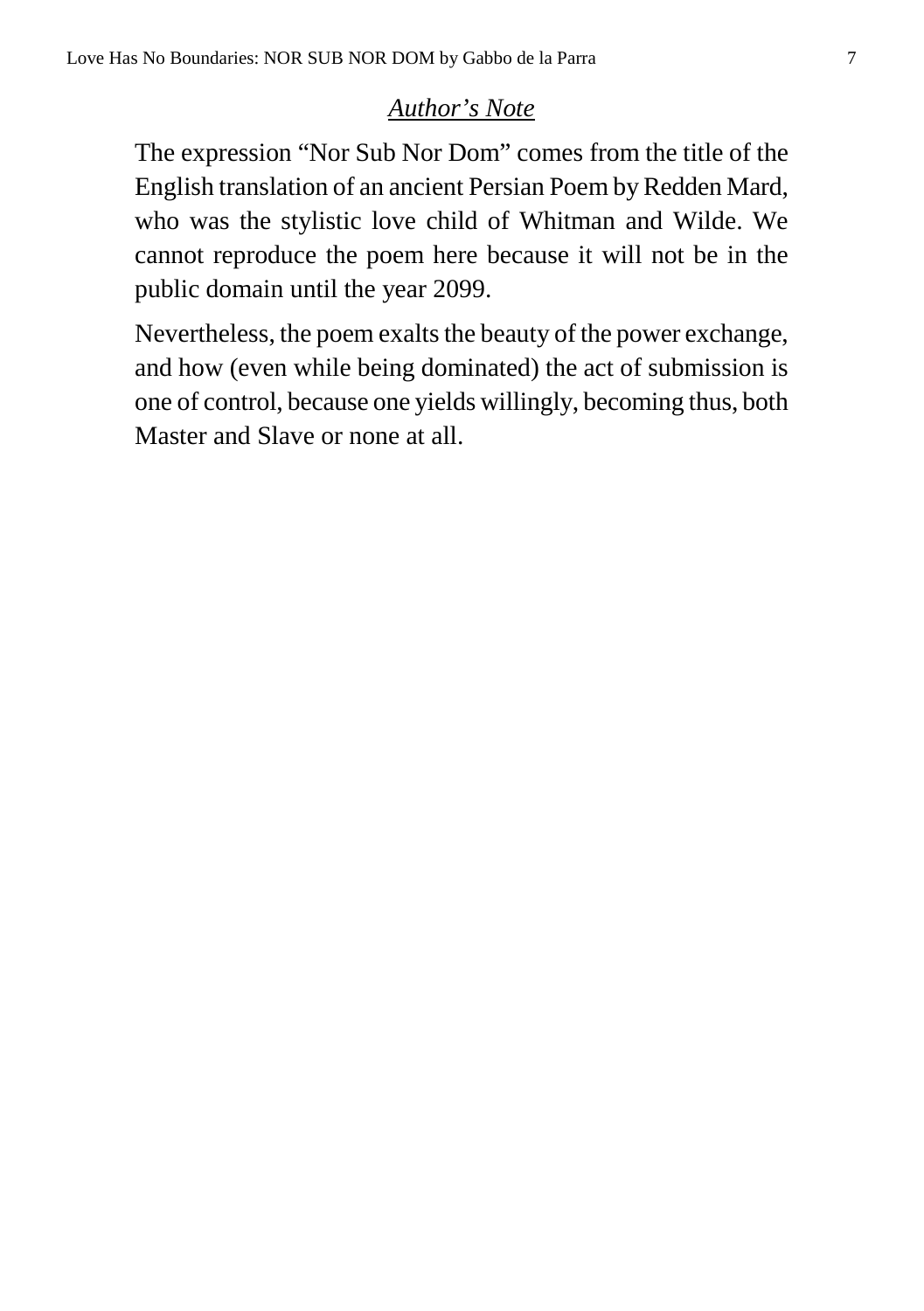# **NOR SUB NOR DOM By Gabbo de la Parra**

#### PART ONE

## <span id="page-7-0"></span>*Aurora City – Novel California – Year 2084 Folsom Fair – 100th Anniversary*

For the BDSM community, '84 wastoo much of a hallmark not to act on it. After the San Andreas Fault snacked on a considerable chunk of California, the Folsom Fair wandered through the west until Aurora was erected.

Fabian Acre never had the courage to don a pair of leather pants and show up until today. If everything went well, maybe next year he would wear some assless chaps. He waited for his best friends, Lucian and Balder Lux, at the corner of Spain West and 4th North after leaving histurbo in a parking garage. It was the last Sunday of September and it was a farewell of sorts.

The two six-foot-two and sleek-framed blonds approached him, one arm around each other's shoulders and all bright, sensual smiles. They had what Fabian wanted, and if he wastruthful in his heart, he wanted to be part of what they had. An impossible feat he'd long abandoned since these cousins were so absorbed in their love that nothing could penetrate their passion cocoon. Good thing they weren't in China where people still couldn't marry someone with the same last name even if they were two guys or two girls.

"Fabulous Fabian," Lucian mocked, sizing him up. "You look dashing in your leathers, and what a crotch." His silver-bullet eyes twinkled mischievously, "Ready to get kinky?"

Balder elbowed hislover, chuckling. "You can't push himlike that. It's his first time."

"Hey, it's not like he's barely legal. We're all adults here. Just because *we* have a child now doesn't mean we're fossils."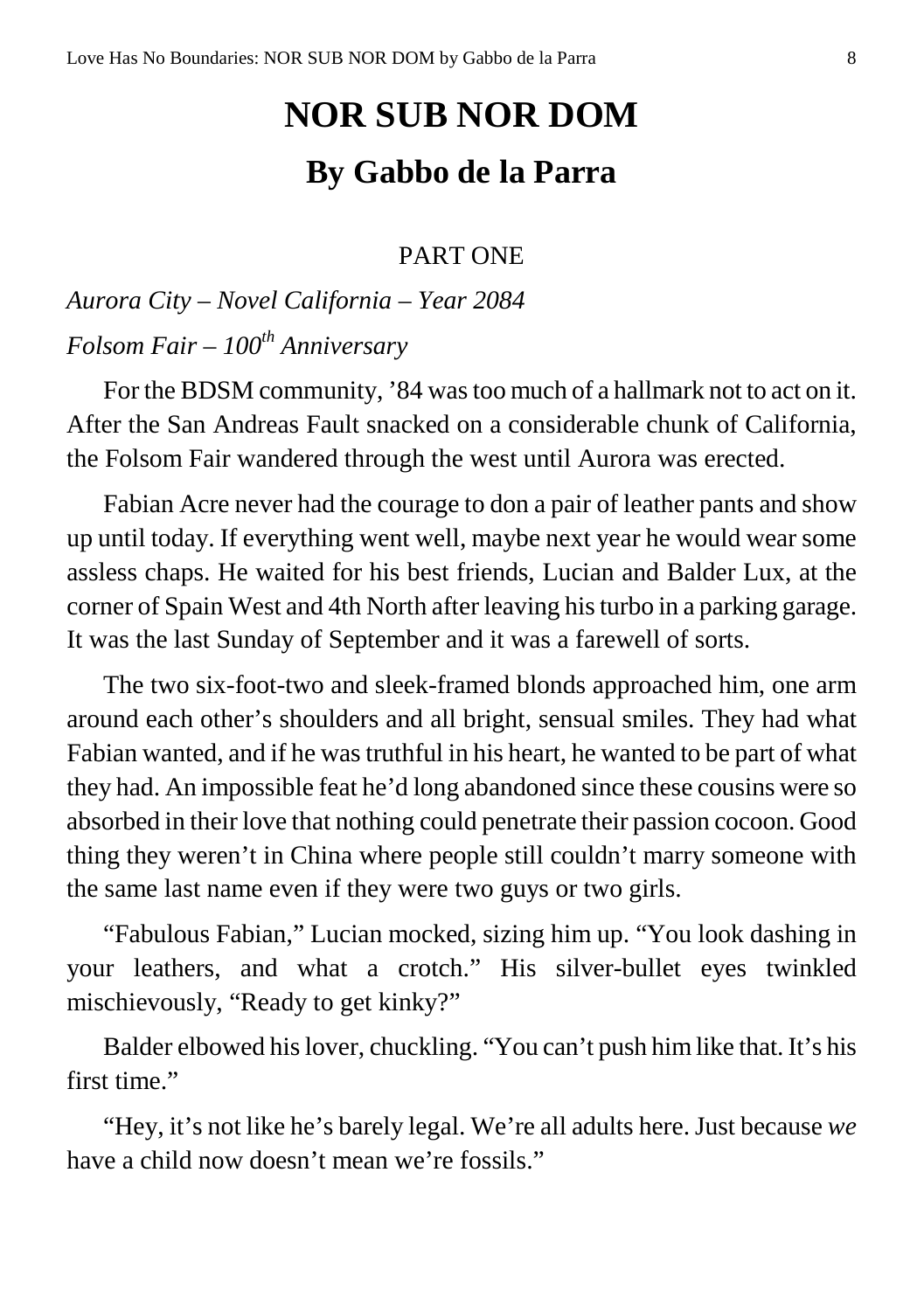"That you are not, even if your child is a teenager and because of that you should be on your way to bone density loss," Fabian chortled.

Jokes aside, Fabian appreciated hisfriends. They looked so much alike that people were usually scandalized during the first minutes of meeting them, thinking they were brothers. Tanned and athletic, they weren't just easy on the eyes but witty and fun. Both wore black and green kilts, twenty-eye leather black boots and nothing else. A lot of people would try to find out if they were wearing those outfits the right way. "Let's get moving. I've got some hunting to do."

Not taking the previous old-timers bait, Lucian beamed and gave Fabian a bear hug, "That's more like it." Balder followed suit with a healthy dose of lumberjack smacks on his back. As they broke their embrace, Fabian stared into those seemingly aloof, winter-sky eyes. When Balder's parents died and he came to live with Lucian's family, they became fast friends. When the cousins adopted that cute baby with the purple highlights in his abundant hair, they made Fabian the boy's godfather. Now, before they moved their operation to Mars to establish the first permanent human colony, they coerced him to stop being a pussy and come to the frigging fair to see if something tickled his fancy.

Working at Space Expansion Commission would never be the same without them. At least Fabian had a new batch of recruits coming soon. As Chief Trainer of the security forces spread around the S.E.C. space bases, it was his duty to oversee that his lackeys didn't eat those fresh asses alive.

They walked a block along 4th North to scan their ticket-chips at the entrance of the fair. At fourteen hundred hours, the line of people (in various stages of undress) moved pretty fast under the scanning arches. For eight hours, Thailand Avenue from 4th North to Sigma Street transformed into the biggest leather and fetish festival of the northern hemisphere. Not even the festivals held in several European cities could come close. The Folsom Fair was a staple of Aurora, as it had been for San Francisco.

The sounds of flogging, moans, and laughter permeated the air, and the aroma of leather, roasted meats, and sweat tickled Fabian's nose. The throng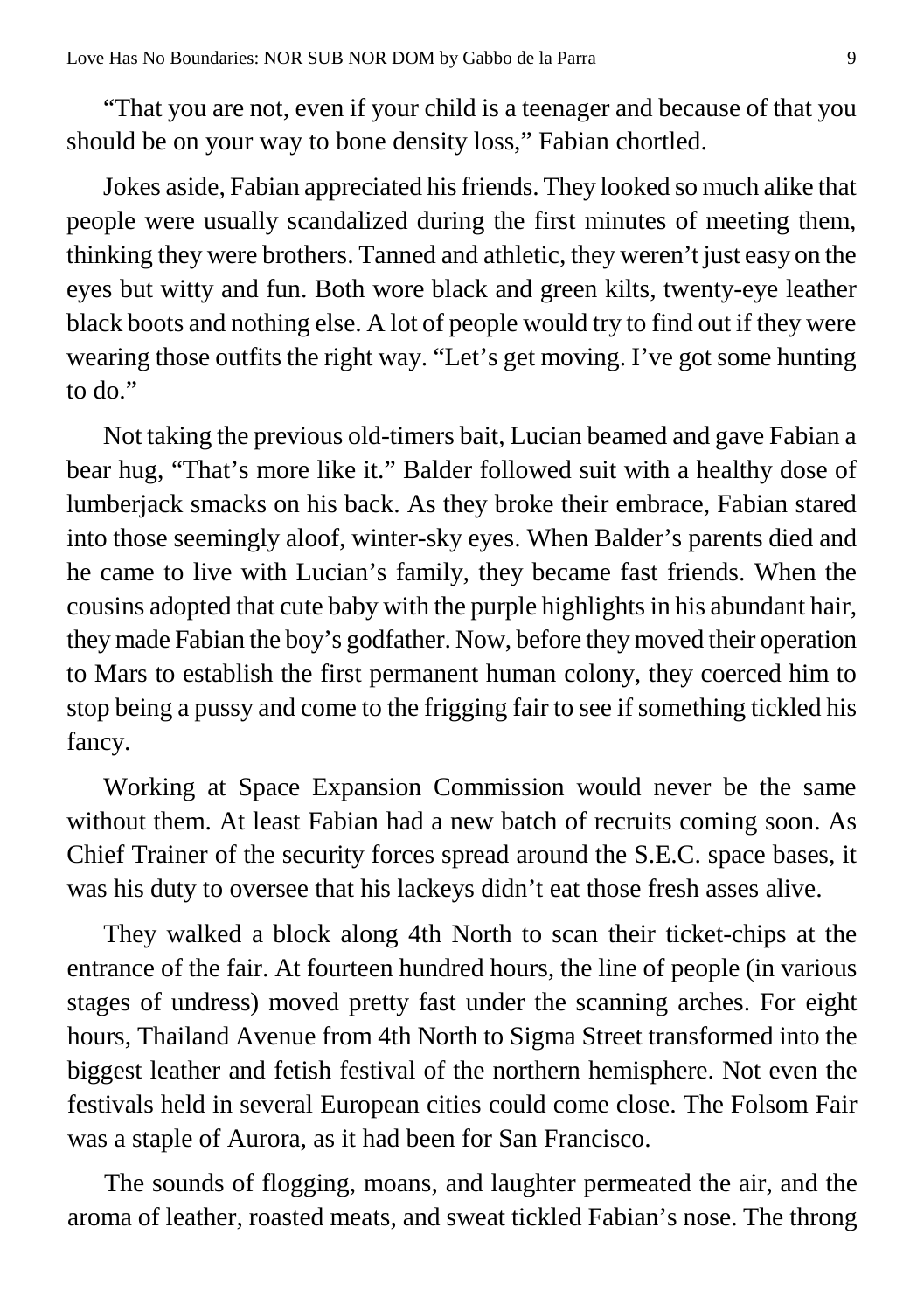zigzagged and recoiled, looking for the ultimate fantasy, the voyeuristic experience. Hot men peddled their favors, exposing hairy (and sometimes rosy) cheeks and leather encased crotches, many with assorted piercings over muscled (and not so muscled) bodies. Women in vinyl thongs and nipple tassels strutted beside bald mustachioed bears.

Lucian studied the holographic screen emerging from the ticket-chip. "Hmm, the Leather Opera Pack is presenting an adaptation of Puccini's *Tosca* in fifteen minutes. I'd love to see it."

"Whatever you want, sweetheart. Fabian, up for some arias?" Balder arched an eyebrow in his direction.

"Sure, I saw the actual *Tosca* last spring at the Opera House. Isn't the LOP an all-male ensemble?"

"Uh-huh," Lucian uttered, dodging a guy walking a man in a dog leather mask who swaggered on all fours and wagged a tail-like butt plug.

Fabian opened the screen of his own ticket-chip. The adaptation was called *Harsh*, a nice interpretation of the meaning of the word *Tosca*. Bruno Ouatu was the countertenor playing what, in the original masterwork, was the role of the sultry songstress. "Ouatu? Why does that name sound familiar?"

"He'sthe Aurora Fire Department Commissioner. You must have met him at some point. Don't your boys do some training with the Fire Department?" Balder answered, steering them toward the stage close to Beta Street.

"Yeah. That must be it." But Fabian wasn't completely sure.

*Sunny Developments: Making life on the Moon a beach walk.* The moving billboard almost toppled Fabian. "Sweet Mother," he exclaimed, just to trip on another. *Jaye's Extravagant Toys: They hurt so good.*

"What's going on?" Lucian pulled him up. "Are you all right?"

"Yes, I got distracted for a second."

"You might want to move aside because here comes another." Balder looked at him like he was a newborn calf.

*Flying Apes Circus: It's all about Monkey Business.*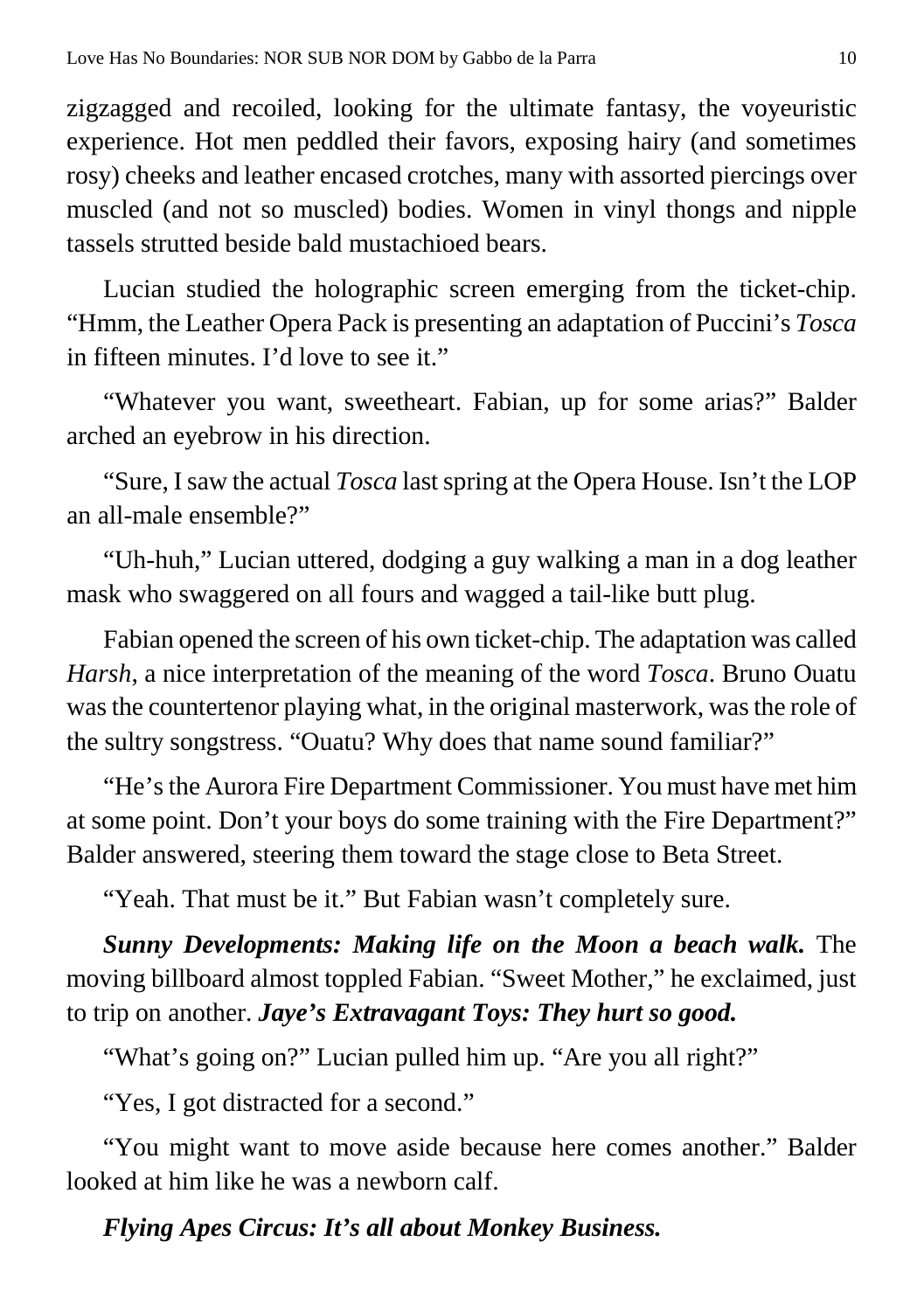The billboard hovered an inch from Fabian's flank. "I hate those things."

Fabian was a magnet for the moving advertisement. *LARKEANE. If you go KEANE you return fabulous.*

The cousins guffawed and hauled him through the mass of bodies assembling in front of the stage where *Harsh* was about to start.

Instead of a chapel, they were in the temple of Apollo, and the lead role was not a painter, but a sculptor making a new image of the handsome god. Puccini's music started―the LOP was using the original score, and had not only adapted the lyrics to an all-male cast but translated them to English as well.

The fugitive entered the temple in nothing but a collar and a jockstrap. The spectators gasped and cheered as he sang and moved about the stage when they realized he had also been flogged, visible paddle marks marring his perfect round ass. Hearing noises offstage, the singer rushed to hide.

The priest of Apollo appeared, bitching about the mess the sculptor was leaving around his temple. His long, transparent robe was metallic mesh and the only thing underneath was a leather cup guarding his genitals; his bald head sported some kind of coronet. The sculptor emerged fromunder the stage (perhaps because in the original work everyone descended stairs, Fabian was not sure). An imposing, long-haired, muscled blond, he sang to the priest and sent him on his way, asking for privacy so he could work in peace.

The fugitive came out of his hiding place. Fabian was getting bored; he couldn't feel the adaptation even though all the participants had been excellent so far. Balder and Lucian both looked enraptured, and Fabian was about to tell them he was going for a walk when Bruno Ouatu started singing fromthe back of the crowd. The surprised masses parted for this six-foot-five god-like creature with dark curls and body paint over his shoulders and back. He walked toward the stage, offering his arias like it was the smile of an angel to soothe frightened little children, shirtless and with red leather covering his sinewy legs like a second skin.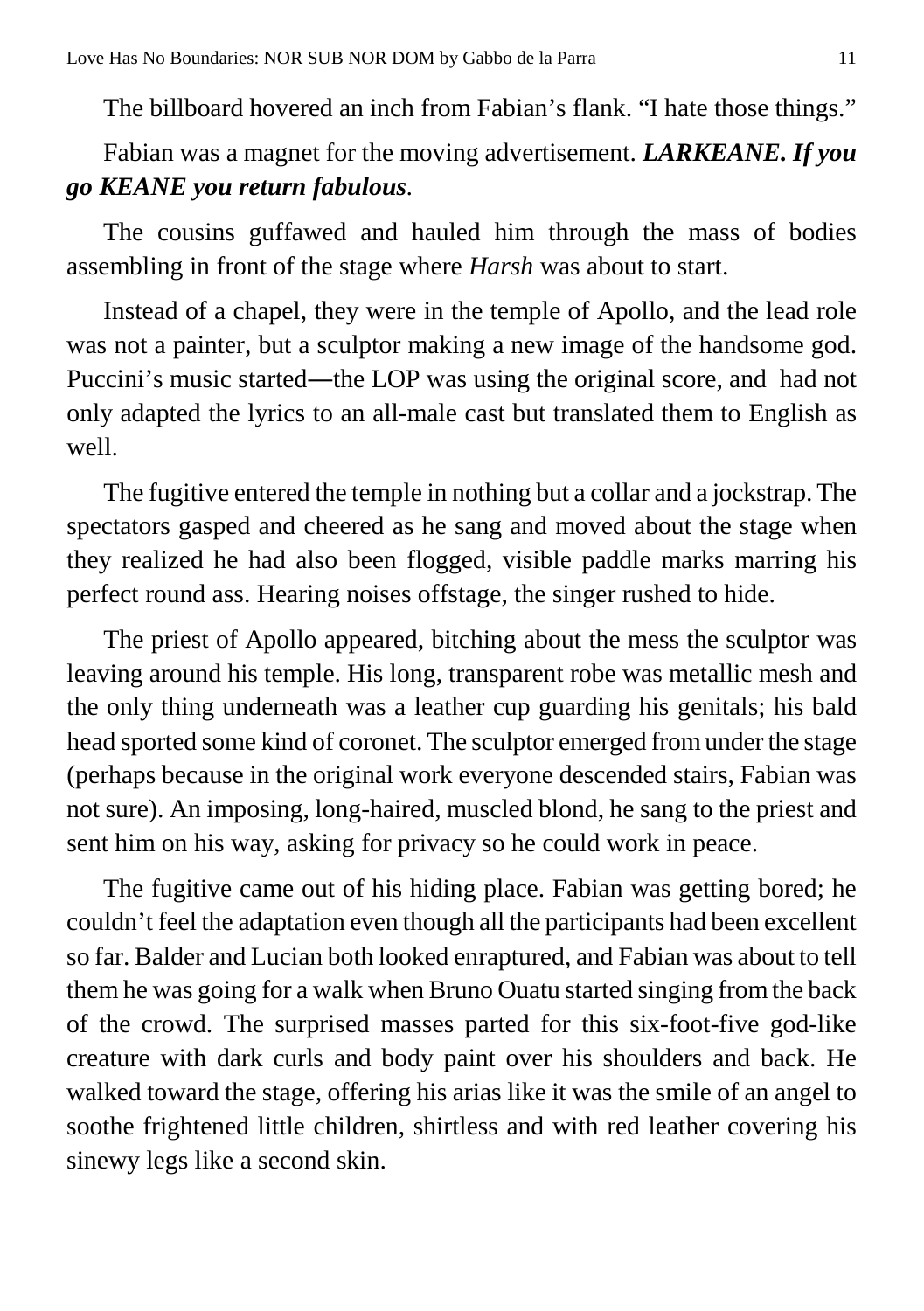Rooted to the spot, Fabian could only watch, enthralled, as Bruno embraced the blond sculptor and berated him for being a cheater and carving the attributes of another lover into Apollo's face. The baritone caressed Bruno's cheek, and Fabian felt the strange urgency to jump on stage and whack the man. More singing, and the on-stage lovers kissed (it didn't seem fake at all). Fabian was consumed by the desperation to take Bruno's square hand and run away from the Fair, from Aurora, from the planet, until they were ensconced somewhere only thinking of devouring each other.

#### *What the fuck?*

Was it the angelic female voice coming from the manly, otherworldly features? Or the ebony mat of hair covering the chiseled chest until it disappeared into that low waistband? Fabian couldn't fathom what feature of Bruno Ouatu had dealt the deadly blow. But he was positive he would find a way to steal that man's heart, especially after their eyes clashed and Bruno had sung for him and only him for an entire minute.

\*\*\*\*

"You have got to be kidding me."

"It's not a joke, Bruno. And I truly hope you don't force me to make it an order."

Bruno stared at his friend and boss, Callum Stone, mayor of Aurora. "I don't think it's appropriate for the Commissioner of the Fire Department to be spanked in public."

"What's this, 2014? Your cheeks don't even need to be exposed; you can be spanked with your pants on," Callum growled, "Besides it's for charity. The LOP does a lot of charity work, so what's the difference?"

"There's a big difference but, apparently, you don't get it."

"You know what? If Camilla wasn't such a jealous bitch, I'd do it myself. It isn't my fault that adult entertainer had an accident. We need someone famous."

"I'm not famous; I am a mere public servant."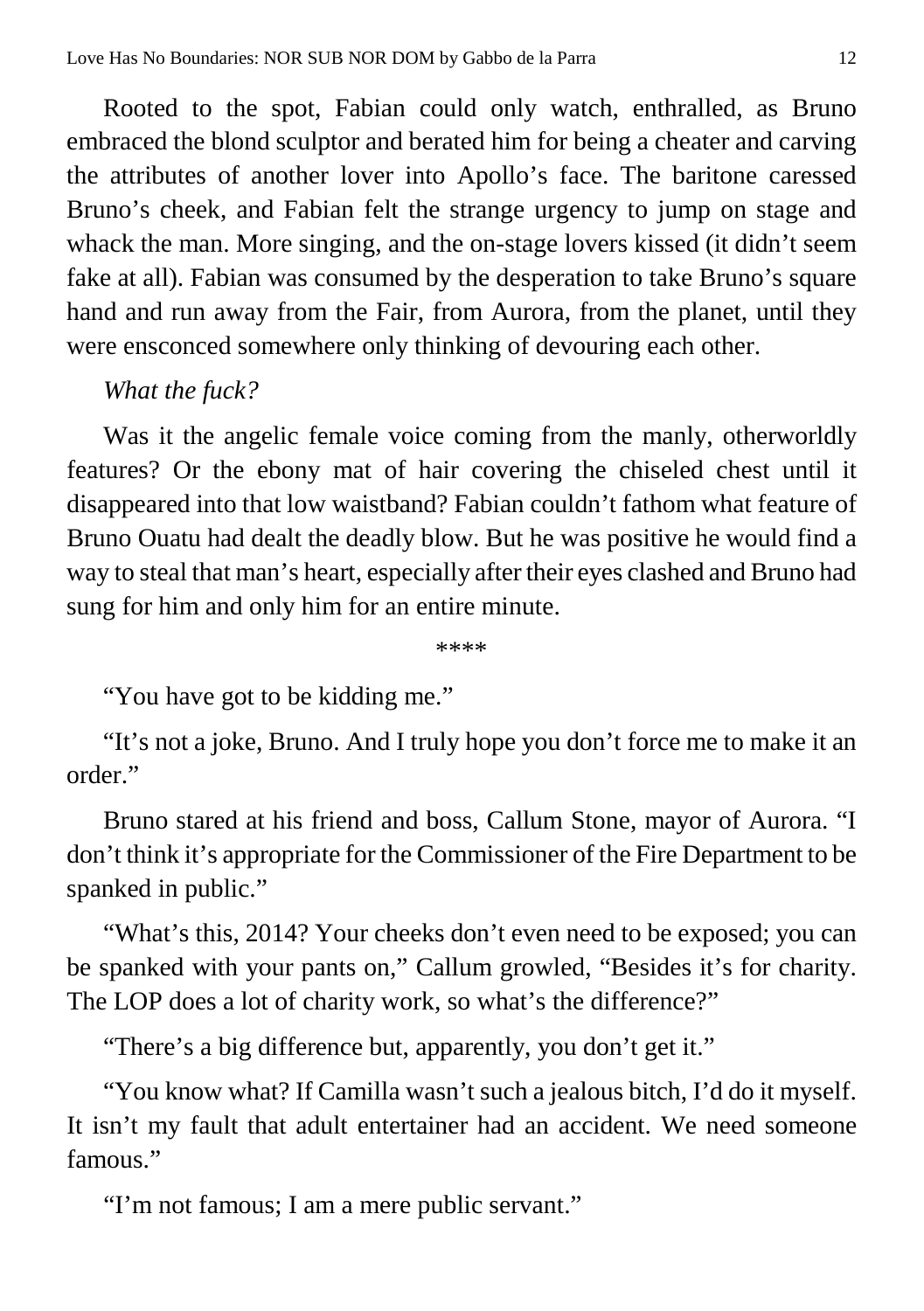"You're a hero who has a voice like a fucking angel and is well-known in the leather and opera circuit. You didn't pursue a musical career because you're a chickenshit. So stop it."

A total chickenshit who, after a year and a half since being dumped by Rogan (after confessing his deepest yearning), couldn't find a way to go out there and find another man.

Time to reclaim his balls, and one had to start somewhere, right? "Okay, I'll do it, but you owe me like Hell, so be prepared."

"Yeah, yeah, whatever. I'll buy you a condo on the moon, blah blah."

"Oh,shut up and leave me alone for a minute." Bruno wanted a moment by himself to understand what had happened while he was singing. That dark brooding man between the two kilted blonds had mesmerized him. There was such a blatant possessivenessin the man's eyesthat Bruno couldn't look away. Perhaps if Bruno hunted that man down, his growing balls would be luscious and tasty and who knew, might end in that hunk's mouth.

Not even a second after Callum departed, Hans stormed into the LOP trailer parked behind the stage. "What the heck was that?"

"What?" Hans couldn't know that in less than thirty minutes Bruno would be publicly spanked *for charity*.

"That guy you were singing to. You almost broke character!"

"Hold your rockets, Scarpia."

"How dare you. You know I'm Mario, not the damned baron."

Bruno rolled his eyes. Hans was an insufferable drama queen. "Did I stutter?"

"No."

"Was I out of sync?"

"No."

"Then what is your problem?"

"Well… you were looking at him instead of me."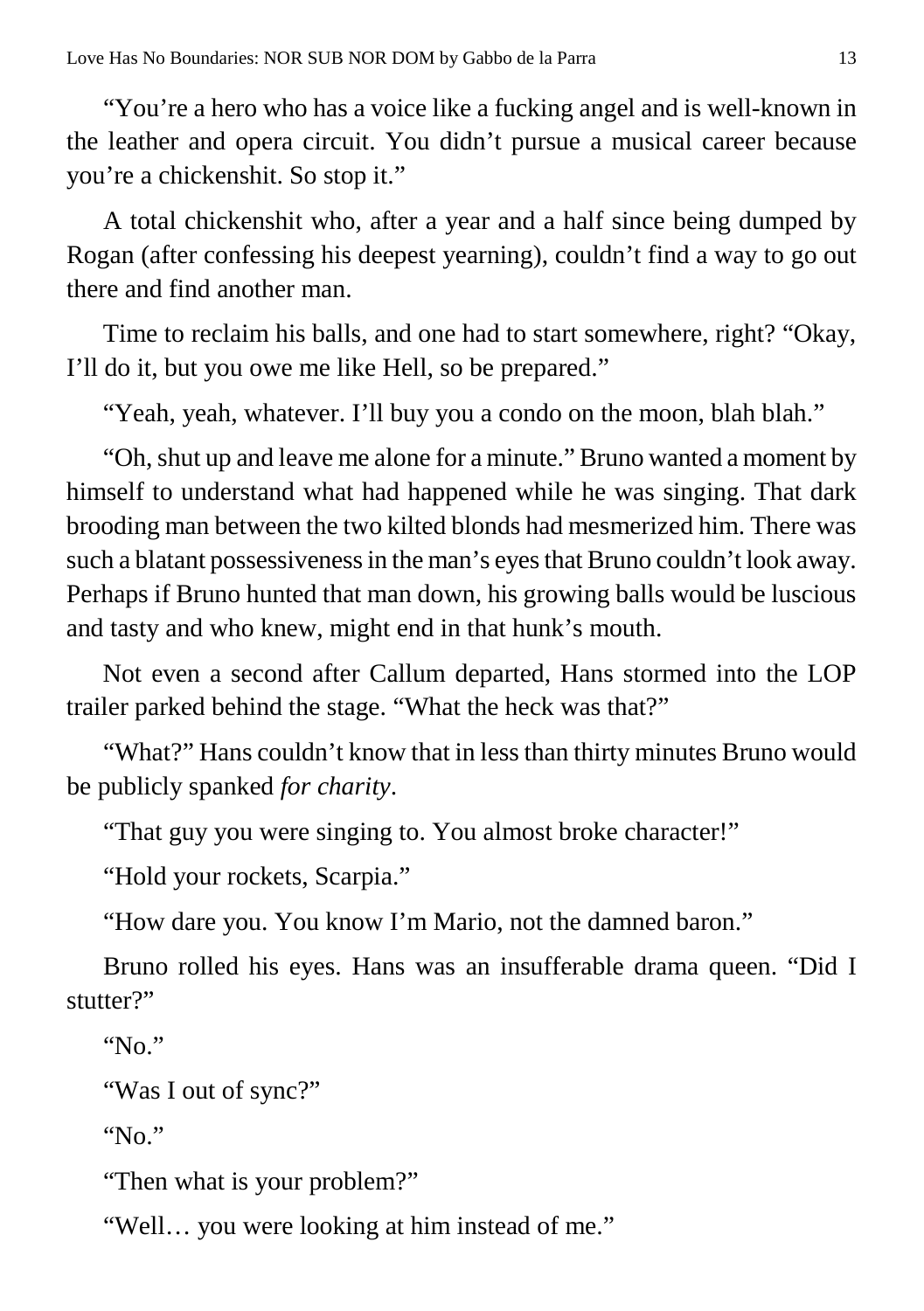Bruno shook his head and *tsked*. "Buddy, you need to go get your meds. I have things to do." And like that, he left Hans standing there, a broken, unmedicated automaton.

Elevated cage dancers gyrated in time with the pulsing music around them, enticing the passersby with their oiled, scantily-clad bodies. Bruno stopped to appreciate a couple of girls that looked like the cage was their personal paradise, exotic birds enjoying their momentary captivity. Not far from them, an ebony Adonis jumped and squatted within his cage, showing more than was necessary to his enthralled spectators. Bruno chuckled and moved toward his spanking doom.

The spankees waited behind a curtain. There were around twenty total, and equally divided between men and women. Bruno recognized several adult entertainers, a few football players, one soccer luminary, and a couple of gold medalist swimmers, among those who were an actual part of the lifestyle crowd. Tattoos, piercings, and crazy hair styles were the common denominator.

One by one they were called, amid the cheers and thuds and (now and then) unexpected moans. The spankers didn't need to be experts, this was for charity after all, but Bruno was sure that more than one Dom had paid to have a chance at some celebrity butt. Since the pairing was random, nobody knew what to expect.

"Some of you saw him on the artist's stage, enchanting us with his awesome voice. Now, none other than our Fire Department Commissioner has consented to replace our beloved Tristan York, who had a surfing accident this morning. We have been advised Tristan is doing fine and regrets not being able to participate. But we are here, and we have a butt to spank! Let's give a warm welcome to Bruno Ouatu."

Chest puffed, Bruno parted the curtain, and the applause became louder. Men and women clapped and whistled and whooped, and he was fine until he saw who his spanker was.

*Oh. Fuck. No.*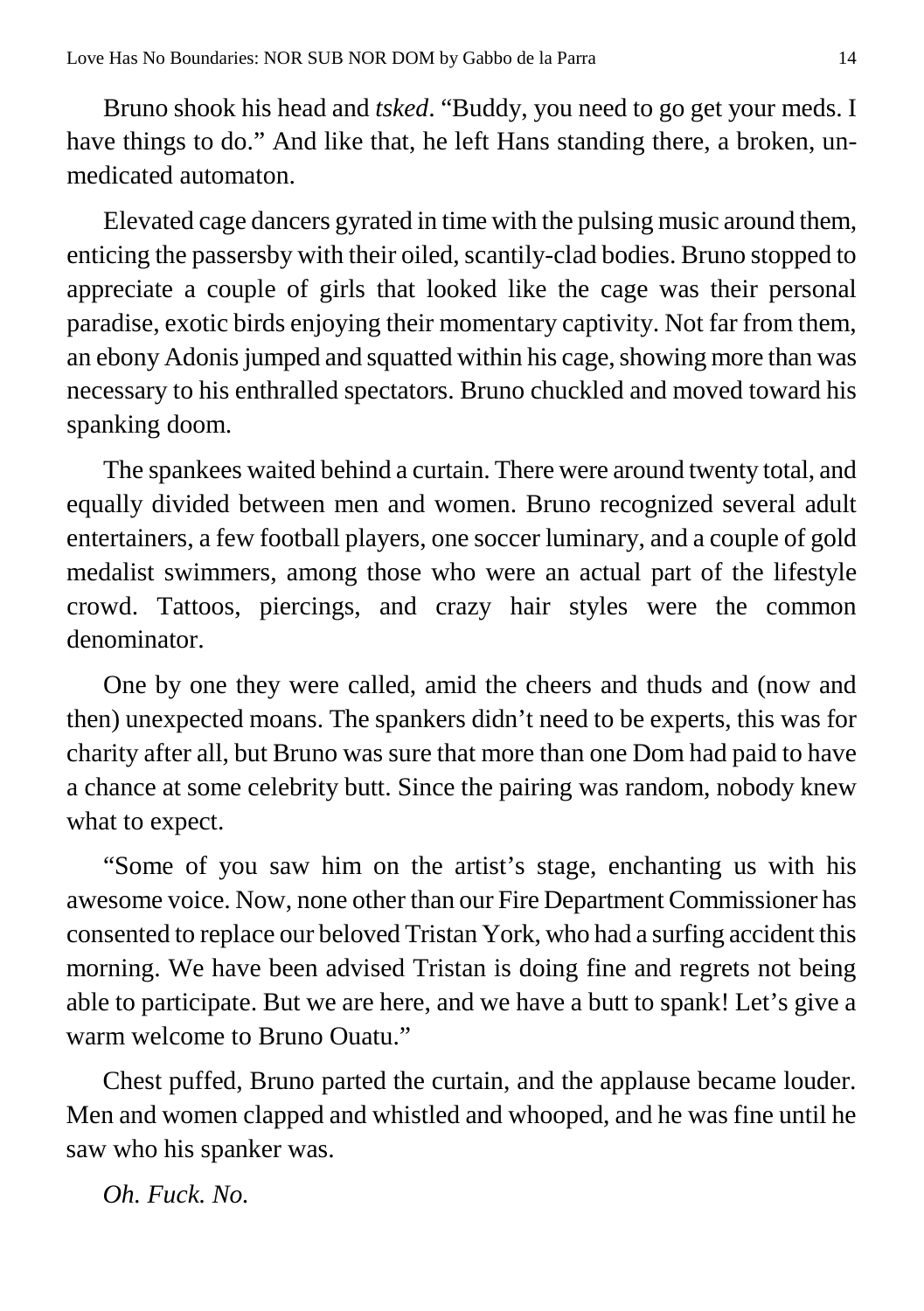How was he supposed to confront that man, after he had been spanked without even knowing his name? Bruno was going to murder Callum.

"C'mon, Commissioner. Don't be shy," the emcee, a tangerine-wigged drag queen, teased him.

Stiff and angry, he walked toward his executioner. As he lay across the man's lap, he growled between his teeth. "At least tell me your name before you put your hands on me."

The man had the nerve to rub Bruno's back as if they were longtime lovers. "My name is Fabian Acre. I'm gonna go easy on you, and if you're a good boy, I'll buy you dinner later."

The taunt should have aggravated Bruno, but it did exactly the opposite. His traitorous cock began filling, and Fabian exhaled a low hum, almost savoring Bruno's discomfort.

"Well, well, well. Seems like we have a lucky, lucky match here. Give it up for the commissioner and his spanker. Let them hear you, people."

"How many?" Bruno gritted out and tried to control his wayward cock.

"I bought twenty, but I can settle for ten here and the other ten somewhere more private." Fabian rubbed his back again. Those thick fingers ignited innumerable things that had been asleep for a while.

"Do your twenty, Mister Acre. If you hurt me the right way, you might get your dinner."

"Deal. Start counting, handsome."

And before Bruno could take a proper breath, the first whack descended, leaving him befuddled by its intensity. With each spank, the crowd went wilder. They were counting; something Bruno hadn't heard them do before.

Around the twelfth blow, the crowd had dissolved and all that remained was one of Fabian's meaty hands between his shoulder blades, and the rhythmic thud of every spank handed by the other. On the nineteenth whack, Bruno creamed his pants, unable to control the pleasure riding him since Fabian had growled in his ear, "I'm gonna make you mine."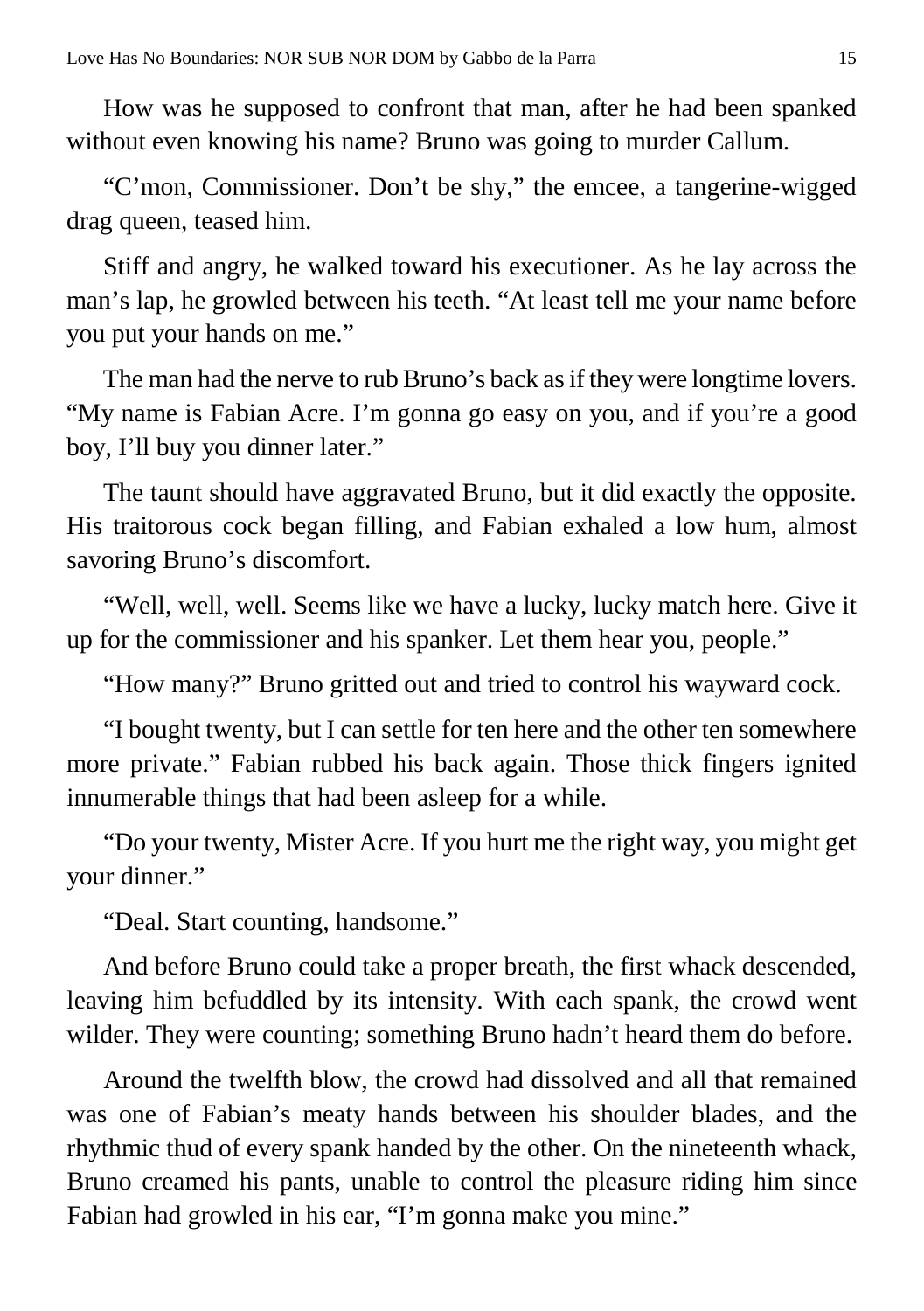A strange calm settled over Bruno with the twentieth swat. Fabian turned Bruno over in his lap to face him. And kissed him. Anyone with some experience in riot control could understand the turbulent noise that erupted from the spectators. But not even that made Bruno pay attention to anything but those lips covering his, the soft scratch of the stubble framing the handsome mouth. He only cared for the deadly grip of powerful hands, the lump poking his ass where it rested on Fabian's crotch.

"I think you two should get a room, before the officers start throwing tear gas to control your admirers."

*Officers? Shit.*

Bruno jumped out of Fabian's hold. "This is wrong." He took the microphone from the fairy-winged drag queen. "People calm down. Remember, we're doing this for charity. The fair must continue without incidents. Please disperse and enjoy the events. We still have a couple of hours to go."

The scuffle stopped as quickly as it had started. The crowd slowly scattered, but many blew kisses and waved at Bruno, eyeing Fabian with dreamy eyes.

Swiveling, Bruno found Fabian waving back and blowing kisses too, with that insanely big hand. "You think this is funny? People could have been hurt."

"You cannot say a show was good unless there are some concussions left behind. Or black eyes. Or tender parts wrongfully grabbed." The last sentence came out of Fabian's sultry mouth as his eyes zeroed in on Bruno's cock: half hard and on its way to monolith.

Brandishing the microphone like a rapier…

*Hold on, did I just think of it as a weapon, not even a revolver, but a rapier? Where am I, in fucking Narnia?*

"You, need to stop this." Bruno stalked toward Fabian. "I really want to smack that grin off your face."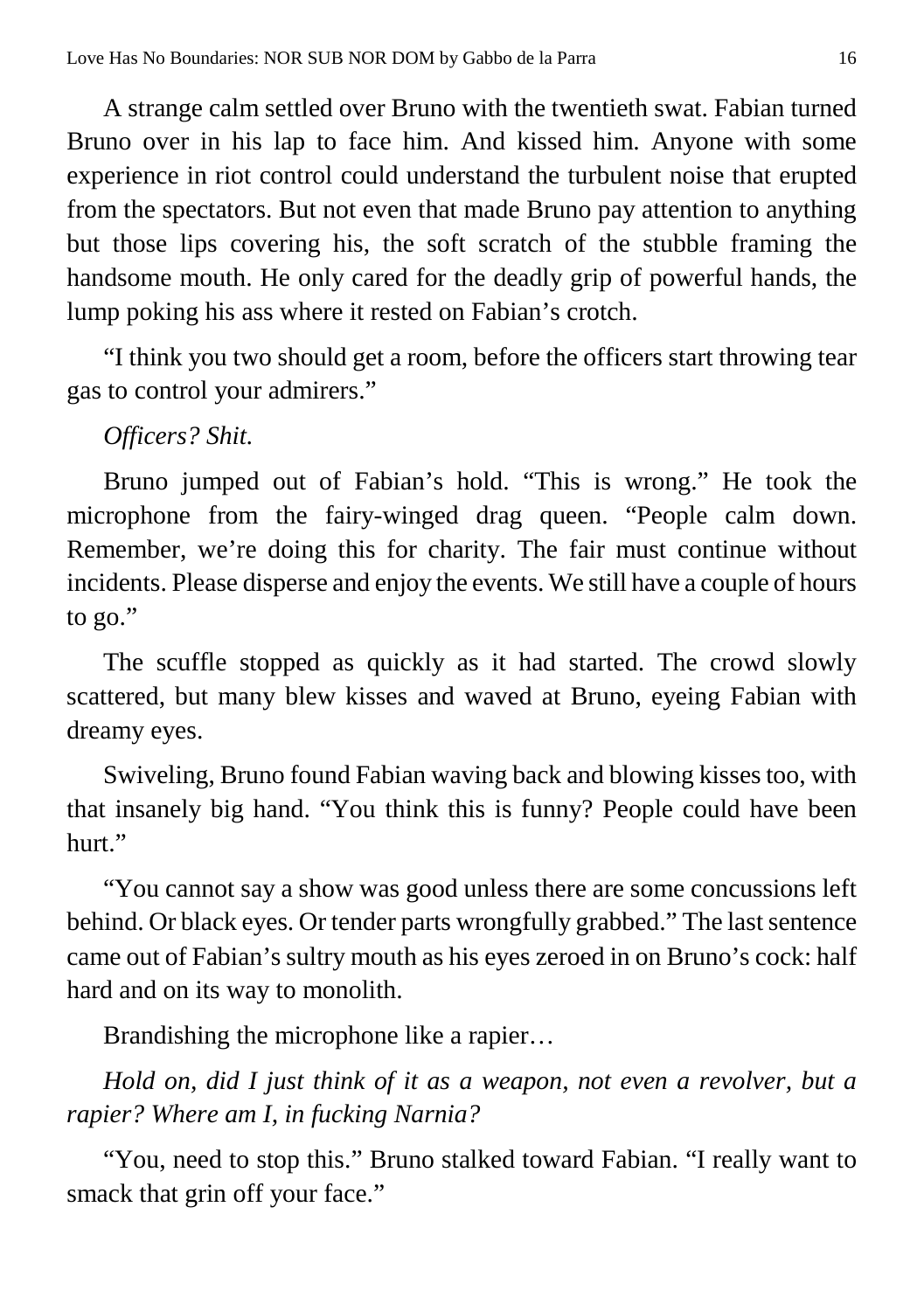Fabian stood up, drew his wallet from his back pocket, pulled out a card, and handed it to Bruno. Their height difference was minimal, but Bruno felt like he was the one being looked down at, "You can smack whatever you want tomorrow at nineteen hundred hours at my house, after dessert." He turned around and walked away without waiting for a response and disappeared behind the curtain.

The response-time of a newborn would have been quicker than Bruno's muddled mind. He ran after the smug bastard. "Who do you think you are?" He yelled to no one in particular, since only chairs remained behind the stupid curtain.

Now he had to go, even if it was just to beat the shit out of that fucker.

\*\*\*\*

He was like a freaking schoolboy waiting for his first date to arrive. All his cockiness had evaporated at the thought that Bruno might not show up. He couldn't even wait in his apartment like a normal person; he had to be here in the lobby, freshly shaved and dressed to the nines.

Never before had Fabian slaved in the kitchen for a date. He usually took them to restaurants and, if things worked out, he'd rent a hotel room. With Bruno, he needed the man at the ready for whatever was possible between them. Who was he kidding? He wanted to fuck that man senseless and then offer him the rest of his life on a silver platter.

Finally, Fabian saw Bruno alight from a long black limo. The bodyguard, scanning the perimeter as the scissor door ascended and Bruno emerged, would make a fine addition to Fabian's staff. He hoped Bruno wasn't planning on taking that bodyguard to his apartment. He didn't have a problem with people watching him have sex, but in Bruno's case, his possessiveness had no boundaries. He hadn't seen any bodyguards at the fair, but he knew that they didn't need to be visible to do their job. Here, it seemed more like a show of force.

Fabian rose from the settee where he had been perched but refrained from rushing toward Bruno. Not because of the bodyguard, but to save some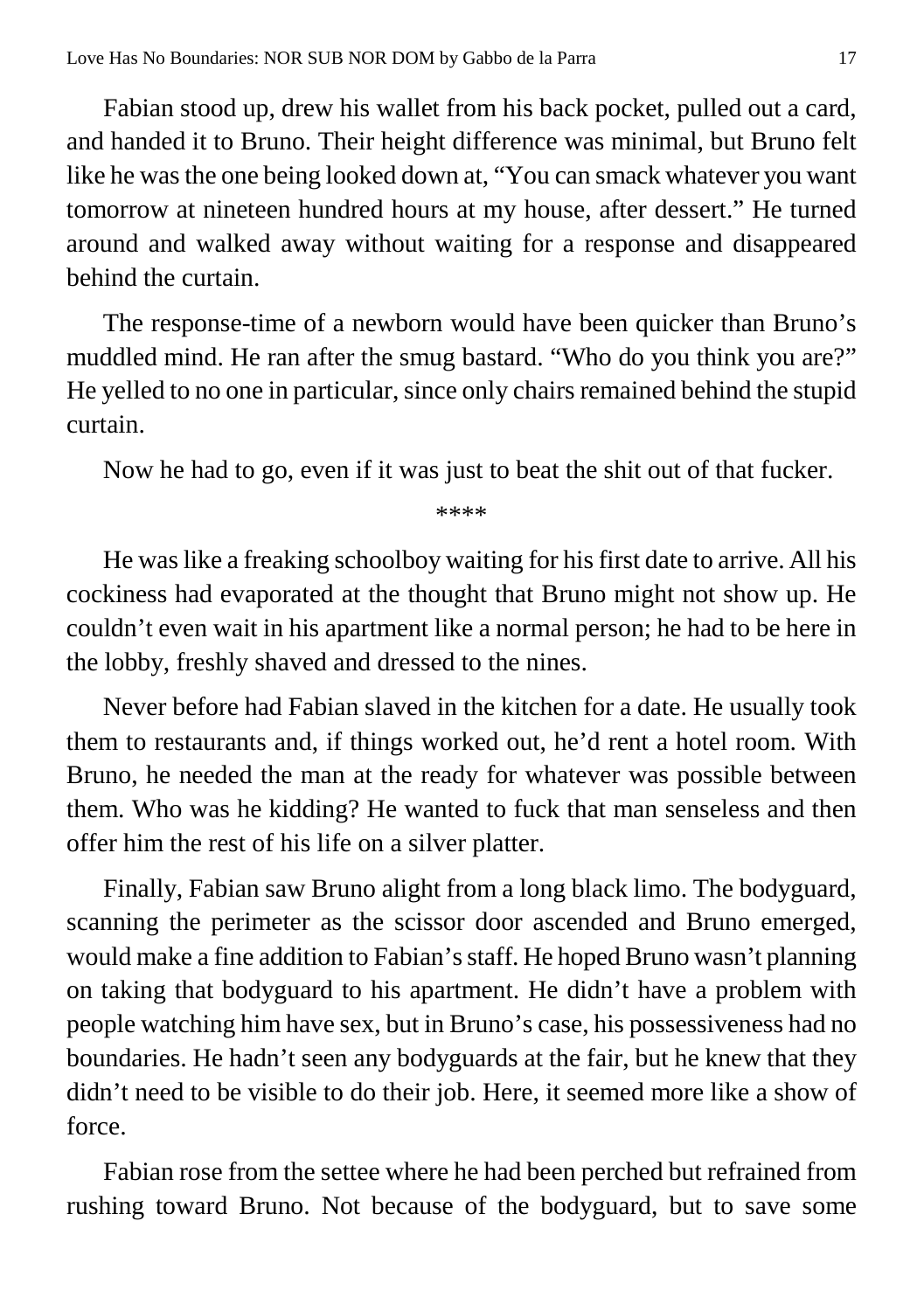dignity, since he was waiting for him in the lobby instead of in his apartment like any regular fellow on a simple date. Well, it was Bruno's fault, he was thirty minutes late.

The glass doors slid open, and with the bodyguard like a shadow, Bruno found him, offering a smile and then a scowl, as if he'd remembered something unpleasant. That scowl didn't discourage Fabian. *Never.* If anything, it made him want the damned commissioner even more.

"Good evening, Mister Acre." Bruno offered his hand.

"Just call me Fabian, because I'm not gonna call you Mister Ouatu or Commissioner." He shook the proffered hand.

Dressed in a deep burgundy shirt, Bruno's fairly tanned skin appeared as glowing caramel, and Fabian had every intention of licking and sucking that caramel until he found the gooey center. Dizzying grey eyes flashed, and Bruno sighed, "Fabian… it is then."

"Much better. We're not gonna need an extra plate for your boy there, right?" Fabian nodded toward the bodyguard, who waited at a prudent distance.

"No. He's not eating with us, but he'll wait outside your apartment."

They reached the elevator (waiting for the bodyguard to enter behind them) and were on their way up. "What if I want you to stay for breakfast?" Since he had been waiting in the lobby, images of Bruno flush to the elevator wall while Fabian ravished his mouth, barked at him. Now, with the bodyguard between them, that action seemed a *little* out of place.

"If *I* choose to stay for breakfast, he will be relieved at midnight."

"Sounds like a plan to me." Fabian chortled, sizing up the square muscles of Bruno's shoulders, framed by the rich fabric. The slacks were a blend of silk and leather that made the roundness of his sweet ass absolutely mouthwatering. What could be a better dessert than his face between those cheeks?

"You still have to convince me to stay."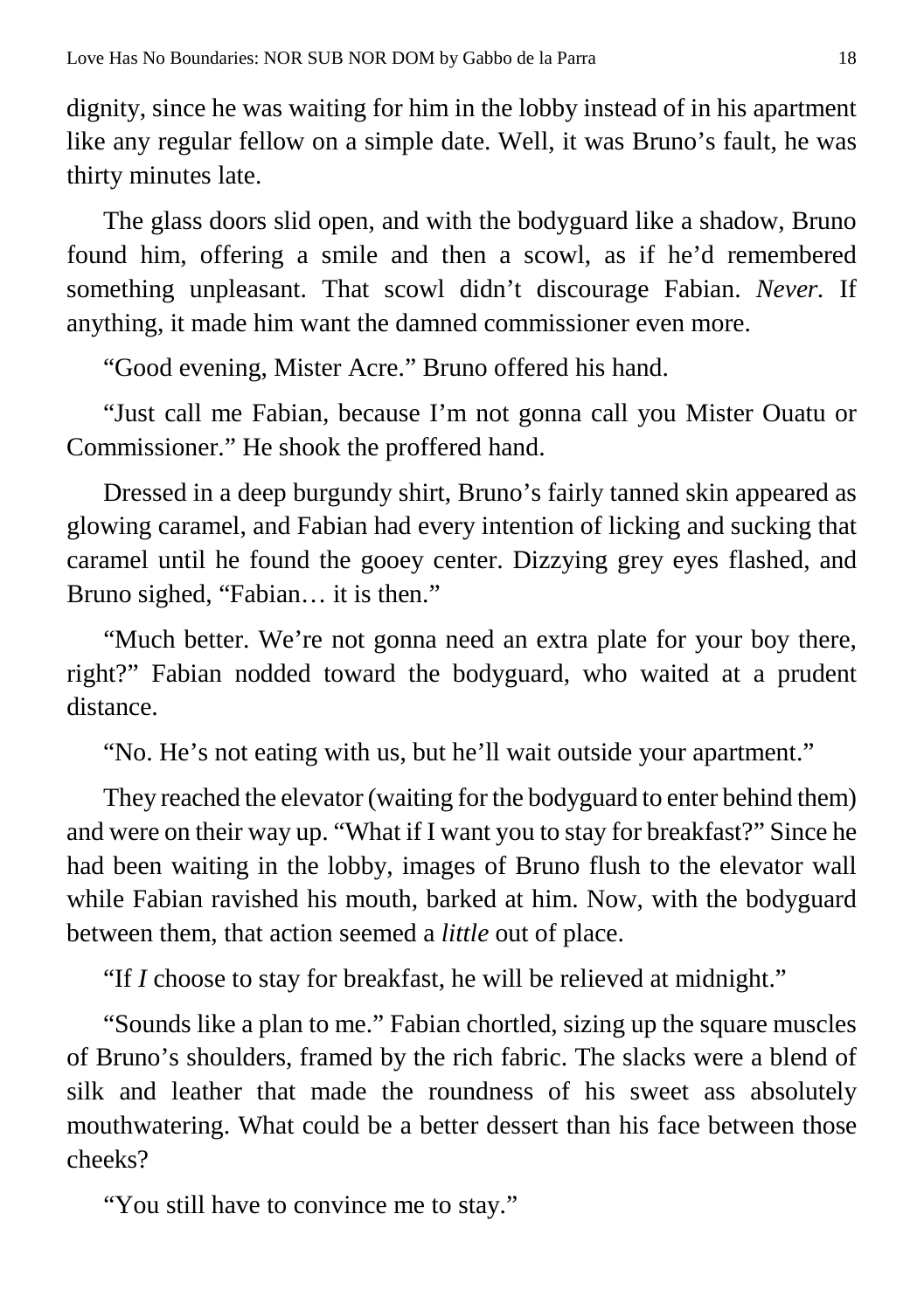With the ding of the opening door as background, Fabian murmured, "I'll do my best."

"Welcome, Commissioner. I took the liberty of contacting your office and house computers to request your favorite music and ambient temperature choice." The husky feminine voice of Fabian's house computer floated around them.

"That voice…" Bruno seemed taken aback.

"It belonged to a soprano, Jennifer Owens. I think she died like ten years ago."

"She was my mother." The way Bruno said this didn't leave any doubt about how that wasn't a good thing.

"Of course, your last name. Your father was that Romanian countertenor who had a fairy tale romance with Jennifer Owens in his old age."

"Yes." And his expression became even sourer.

"If you prefer a male voice it can be arranged." All Fabian wanted wasthat Bruno didn't do an about-face and leave.

"Would you do that for me?" Bruno's posture relaxed a bit.

"For you, anything." Fabian spoke in clipped tones then, "Computer, voice" range between E2 and E4."

The computer voice became a sensual bass, "Your room temperature choice is seventy-two degrees Fahrenheit."

"Thank you very much." The exhalation was a delicious purr.

Fabian wanted to sit Bruno down and ask a thousand questions. Understand why the memories of his parents were so hard on him. But they would have time for that later; to learn everything about each other (after violent love-making) in long languid conversations, for many nights to come.

"Would you like a drink before we start?"

Bruno studied him for a moment, as if trying to decide on more than simply drinks. "No. I don't want to ruin my palate for the food."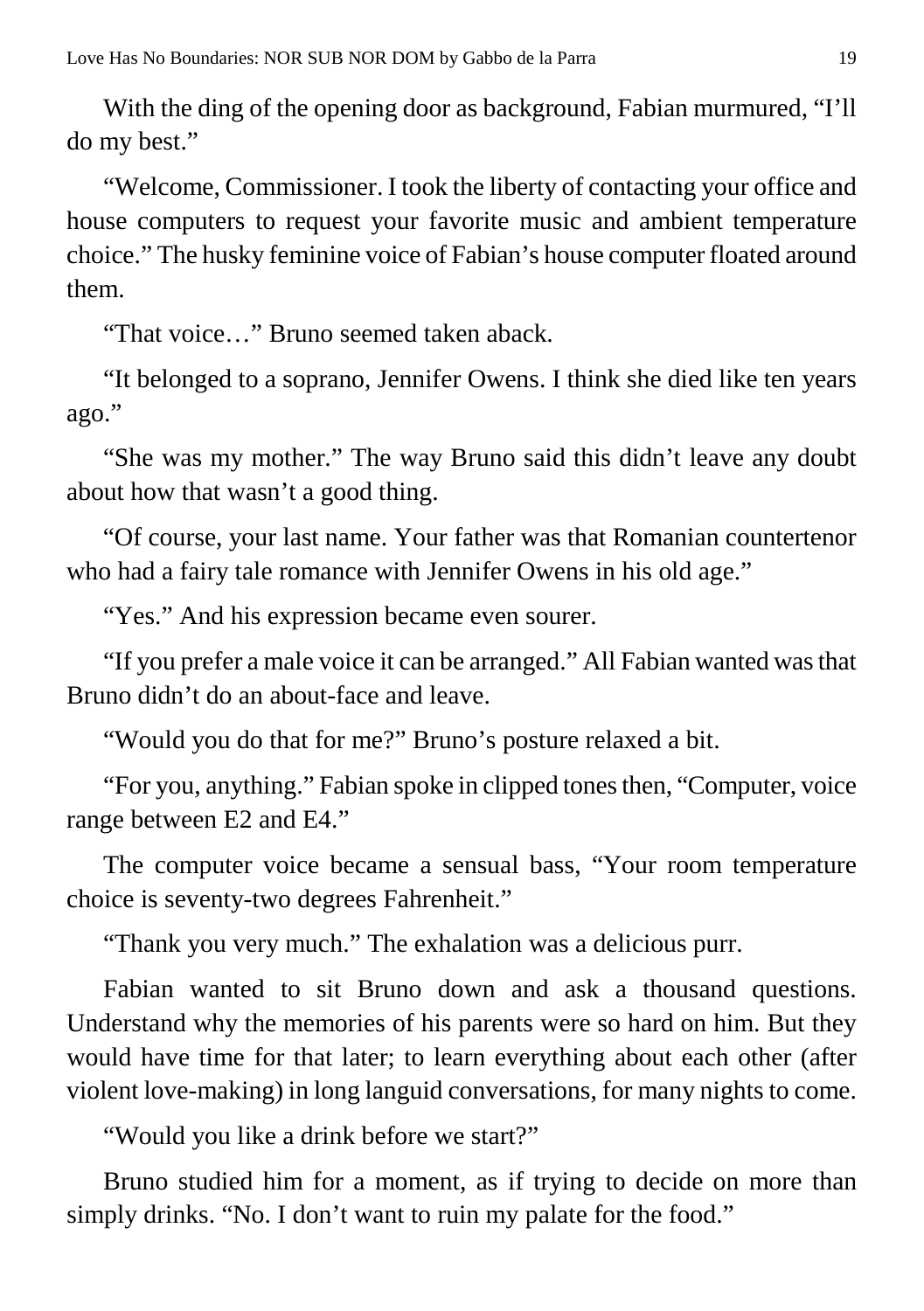"Let me get you some sparkling water then." Fabian offered Bruno a seat on a brocade sofa, his only concession to Rococo amid his functional, square décor. An antique brought to a city with nothing truly old, and exactly where he planned to have some fun before they moved to the bedroom.

"Excellent." Bruno sported a shy smile, almost a truce. "Where did you order from?"

"Fabian's."

"Never heard of it. Isn't it a bit narcissistic to pick a restaurant with your own name?"

Was Fabian imagining it or did Bruno sound somewhat amused? The almost-smirk in his tone did wonderful things to that fabulous timbre.

"It's Fabian's as in *I* made it for you." He gave Bruno a tall glass with bubbly water. "Well, technically, prepared. I want to finish cooking with you by my side so we can chat while I do it."

"You're either a show off or are trying to set me up." Amusement still coated Bruno's voice. "In any case, I thank you for the effort. Glad my taste buds won't be compromised then."

Truth be told, Fabian wasn't sure why he'd done it. An insane need to be all domestic and cozy with Bruno in the kitchen had led him to it, but now with Bruno so close (close to his crotch, that was), his intentions had become more savage and more vulnerable at once.

Something about Bruno being upset about his parents had rocked Fabian between the need to comfort him (to ease his pain) and fucking him senseless (to make him forget it). A pretty disturbing dichotomy, since Fabian didn't know if he should be rough or gentle.

"I will take good care of your taste buds."

*And everything else.*

\*\*\*\*

"Well, it's my own version of Slutty Chicken."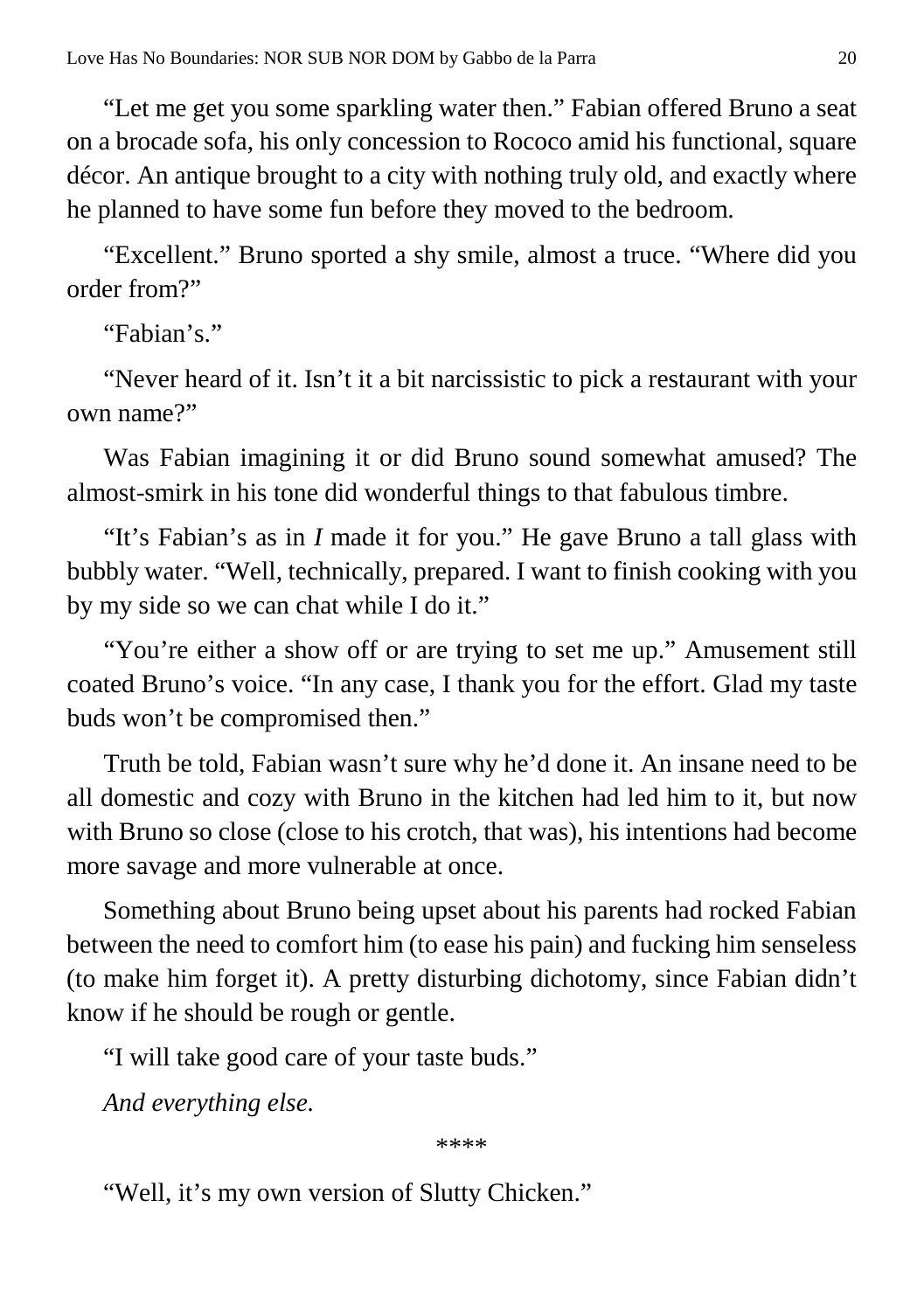Bruno chuckled, "What the hell is a Slutty Chicken?"

They were in the kitchen. The bruschetta (Pizzaiola) and the chunks of chicken were in the oven, the water for the penne was ready to boil, and the aroma ofsautéed onions and garlic permeated the air. Thin slices of prosciutto also found their way to the heat. All his senses were invaded as a postcontemporary string piece wafted sensually, enveloping them in its sublime atmosphere, the grave cellos so similar to Fabian's deep, melodic voice. His eyes were full of the trainer's presence. And his skin burned to be touched by him again.

Bruno was a mess.

"The broiled chicken goes with *Puttanesca* sauce. *Puttanesca* comes from the word *puttana* and it literally means 'whore's sauce'. It's said that Neapolitan brothels used the aroma of this sauce to entice customers looking for food, drink, and entertainment." Fabian winked.

"So this Italian feast is your way to sell your *assets*?"

"Didn't see it that way at the time." Fabian smiled shyly. "I just wanted to give you something I'm good at." Penne dived into the bubbling water. "You know they say the way to a man's heart is through his stomach."

"Old wives tales. Why would you want my heart?"

"We met a little more than twenty-four hours ago, and you're the only thing I can think of. Your voice. The way you looked at me while you were singing. Your weight on my lap. How good yourskin felt under my hand. The way you tasted when we kissed."

Hearing Fabian say those things was giving Bruno a damn-you erection. He had come with the very clear intention of wiping the smugness off the handsome face, snuffing that glint of mischievousness from those everchanging hazel eyes. And he had been fine and ready to do so until the house computer greeted him and he heard his mother's voice. What a punch to the guts.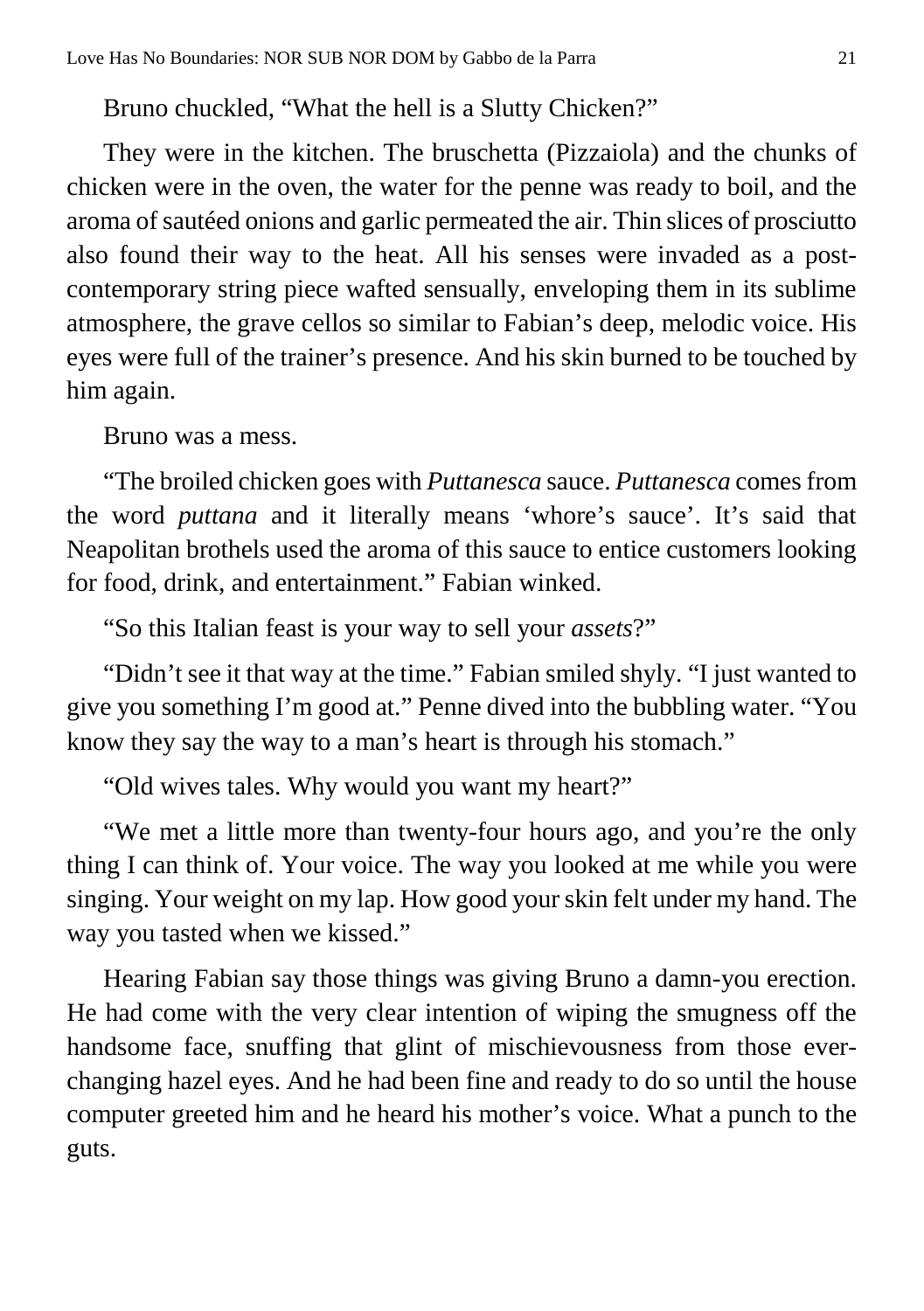The woman who gave birth to him had left him in the hands of strangers to pursue the applause she craved like a filthy drug. Never close, never motherly, only caring about showering him with money to forget she was always absent.

#### *Be honest. He floored you when you found him in the lobby, waiting.*

Well, that too. Bruno purposely arrived late; a petty way to assert that he wasn't in a hurry to be around Fabian. Utter bullshit, because he had also been unable to think of anything else but the arrogant, hot-as-hell, wonderfulkissing buffoon. Absolutely trapped, he shouldn't have come.

"Your eyes can't lie. You liked my kiss."

*And your spanking.* But Bruno would not admit that with words; he let his eyes do the talking since they were such babblers. He focused on the white-onwhite embroidery of Fabian's nice-fitting shirt. It had several buttons opened and a strap of black leather crossed over the gap. Was he wearing a bulldog harness under the fabric?

"Yeah, you did. Your silence speaks volumes." Fabian smirked and stirred the pasta, then set aside the prosciutto.

Bruno wanted to ask about the leather. He didn't want to sound eager, but he wondered if there were more surprises hidden. Perhaps a jock or a cod or even a cock ring. Too many images swirled in front of Bruno and he almost felt lightheaded. He needed to steer these thoughts in a different direction.

"I'm only human, Fabian; we all like kisses. Tell me about your job."

The house computer's voice floated about them. "Bruschetta ready. Twenty minutes and thirty seconds for chicken's desired consistency."

With a wait-a-second motion, Fabian turned toward the oven, pulled the Bruschetta out, and put it to rest. He added wine, chili, and anchovies to the pan with the onions and started breaking the anchovies with a wooden spoon. The many bowls with chopped, minced, and sliced things attested to Fabian's effort to please Bruno. With every minute in this apartment, his defenses weakened.

*I came to do something, and no matter what, I'm going to do it.*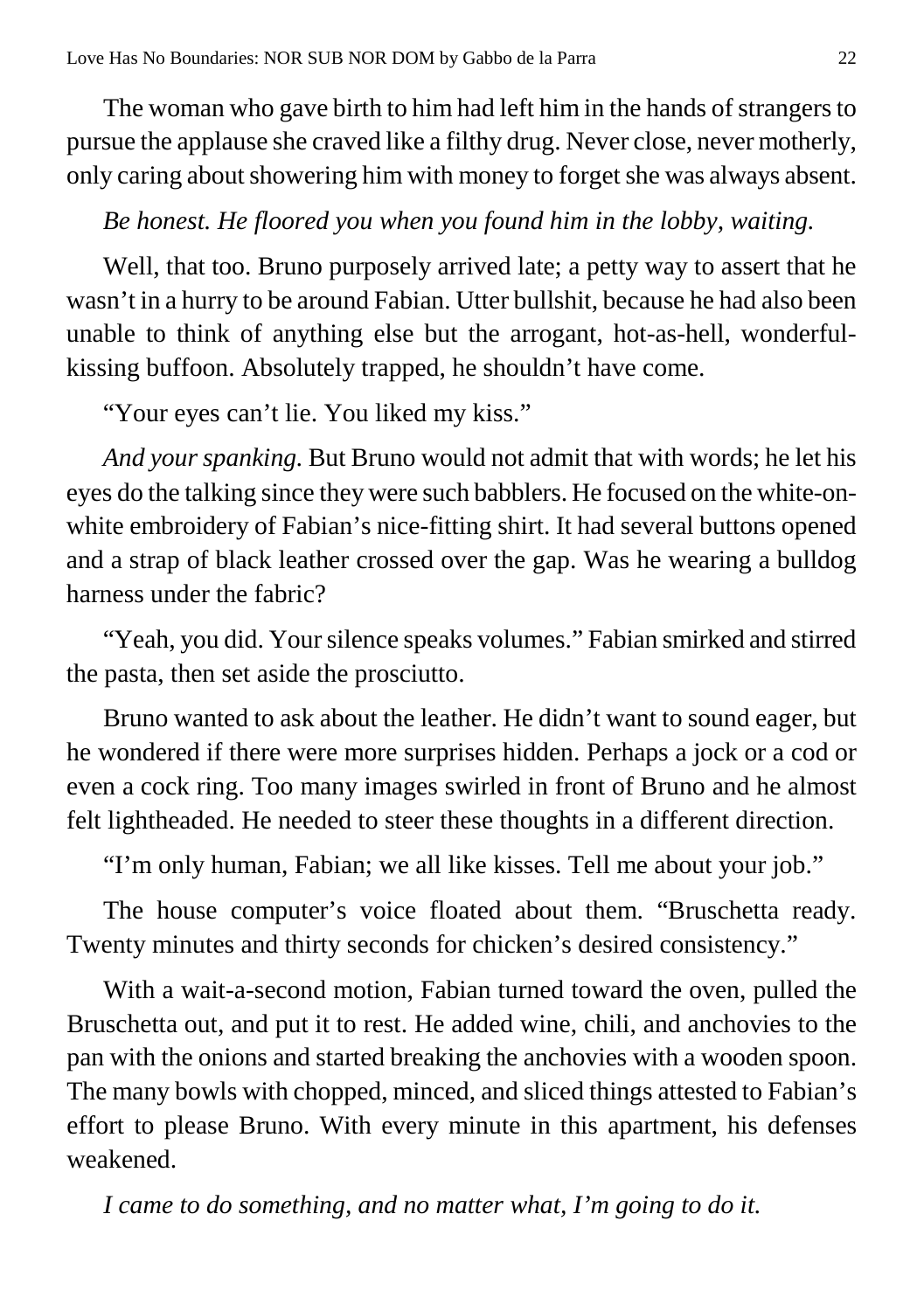"Would you please drain that pasta?" Fabian nodded toward the boiling pot. "I'll tell you everything about my job while we eat." He brandished a sinful smile. "Don't wanna run out of things to say during dinner." And the bastard winked.

Years of ingrained manners and political intrigues helped Bruno refrain from rolling his eyes and curse Fabian for being so charming; after all, Bruno was being groomed to be the next mayor of Aurora. He did as requested, a damned automaton set to mute.

The midnight-blue dinnerware with stylish silver trim fitted perfectly on the ebony table for four. Fabian offered Bruno the seat at the head of the table and sat beside him instead of opposite. Everything in the apartment was linear, horizontal or vertical, black leather and dark woods. The white walls had a barely-there hint of blue, or perhaps it was green, Bruno couldn't be sure.

Even the art on the walls was black and white landscapes: deserts, canyons, oceans. The only concessions to color were the yellow and purple orchids (spread around the place) and that sensually curved and richly adorned sofa with its emerald brocade and tubular throw pillows.

"As you can see, I've tried my best to avoid touching you after we shook hands," Fabian commented casually, serving Bruno more Sangiovese. "This doesn't mean in any way, shape, or form that I'm not burning to taste you. I simply want you to enjoy what I made for you. After dessert, we will watch a movie, and, subsequently, with our stomachs sated and our minds relaxed, I'll have my way with you."

"So, no surprises. No sneaking an arm around my shoulders while I'm distracted by the monsters chasing the pretty girl in the movie?"

"No funny business. This is not a rigid course of action though, but I'd rather have you aware of my intentions."

"And what exactly are your intentions, Mister Acre?"

"Fabian," he murmured, drilling Bruno with those possessive eyes.

Bruno nodded, "Tell me, Fabian."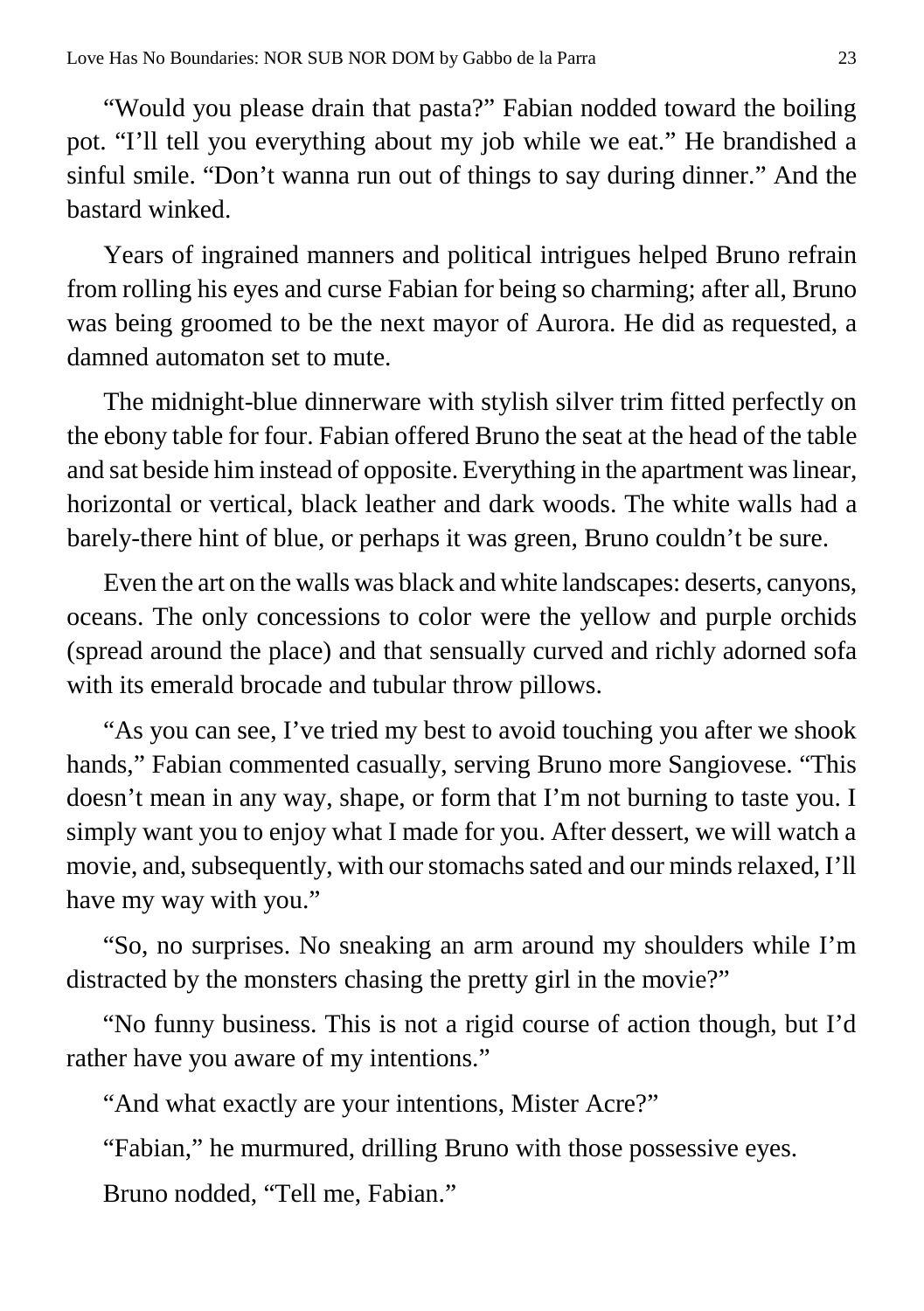"Learn your body 'til there's nothing more to learn, and then invent new ways to rediscover it."

Goose bumps exploded all over his body, and Bruno swallowed hard. He wasn't a virgin or inexperienced. He'd had his fair share of lovers, but never had such intensity been directed at him. Such bluntness was incredibly arousing, especially coming froman environment where cloak and dagger was the norm.

"Am I supposed to be a passive member of this *expedition*?"

"Hell no, I'm absolutely ready to be plundered and ravished as well." Fabian smirked. "I'm a firm believer of equal footing. *Nor Sub Nor Dom*."

Bruno raised his flute, "I'll drink to that."

The clink of their glasses was like the boxing bell to start a new round.

\*\*\*\*

Closing credits rolled away. Made in the early '20s, *Mastering the Comet* was based on a trilogy of M/M romance books, all condensed into one movie. A polyamory story, it narrated the encounter of a prince with a thief, who would become the love of his life. And the way his bodyguard pushed him to love the thief and also accept that he loved his bodyguard too (who had been in love with the prince since childhood).

The movie had been a test. There were still things that were difficult to process for some individuals, especially in a world where people wanted selfishly and didn't want to share, even in love.

"That was a really good movie," Bruno commented with a sigh. "It's a shame I never heard of it before." He squeezed Fabian's shoulder.

Fabian was splayed on the floor, his shoulder resting beside Bruno's knee, who sat on his Rococo sofa. "I'm glad you got to see it with me for the first time."

"Come over here."

Turning his head, Fabian saw Bruno crooking his index finger.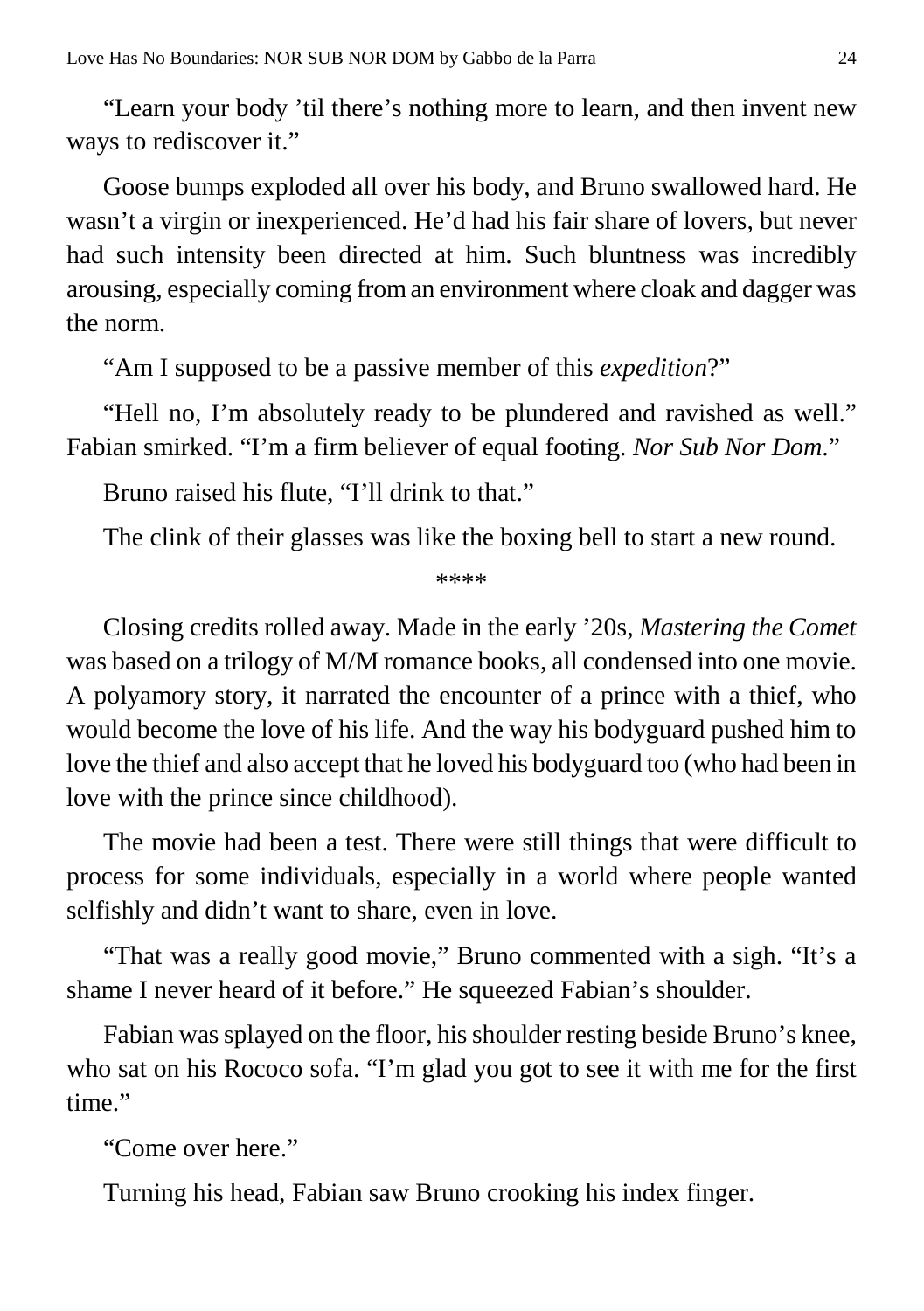*Enough of being a good boy.* Time to taste those lips again. He crawled his way up and ended kneeling on the sofa with both hands cradling Bruno's face. "Finally."

Those eyes were a turbulent grey. They held Fabian's undivided attention. "If I ever come to your house again, don't shave." Bruno murmured before closing his eyes and devouring Fabian's mouth.

Well, that was a weird request. Then Fabian remembered how Bruno had brushed his fingers over his designer stubble the previous day. Oh.

#### *What does he mean by 'if'?*

But Bruno sucking on histongue wastoo much of a distraction to focus on semantics. He tasted like Sangiovese and candy, and his hands roamed over Fabian's torso, mapping, discovering. Hardening, his cock strained in its leather encasement, and his bladder decided to knock on hislust's door. *Fuck*. Fabian broke their delicious link. "I'm sorry, handsome," he grimaced. "I need a bathroom break."

Bruno chuckled so close to his face, Fabian almost savored the mirth. "Sure. It's going to take a while with that cock so hard."

It was Fabian's turn to laugh, "You evil, evil man." He straightened up and adjusted his erection. "I'll be right back."

"I'm not going anywhere." Bruno spread his arms across the back of the sofa, and his thick legs too. And the smugness on his face didn't help either.

#### *Damn him.*

Payroll lists, requisitions, and all kinds of inane things rolled through Fabian's head, willing all the blood concentrated in his granite cock to ebb. After almost ten minutes of acrobatics, he was finally done. He stopped by his bedroom to retrieve a box and returned to the living room. He found Bruno surfing channels. A scene so domestic, his heart (and his cock) perked up at once. Legs crossed, hisleft ankle over hisright knee, Bruno looked at ease and handsome as hell.

"What's in the box?"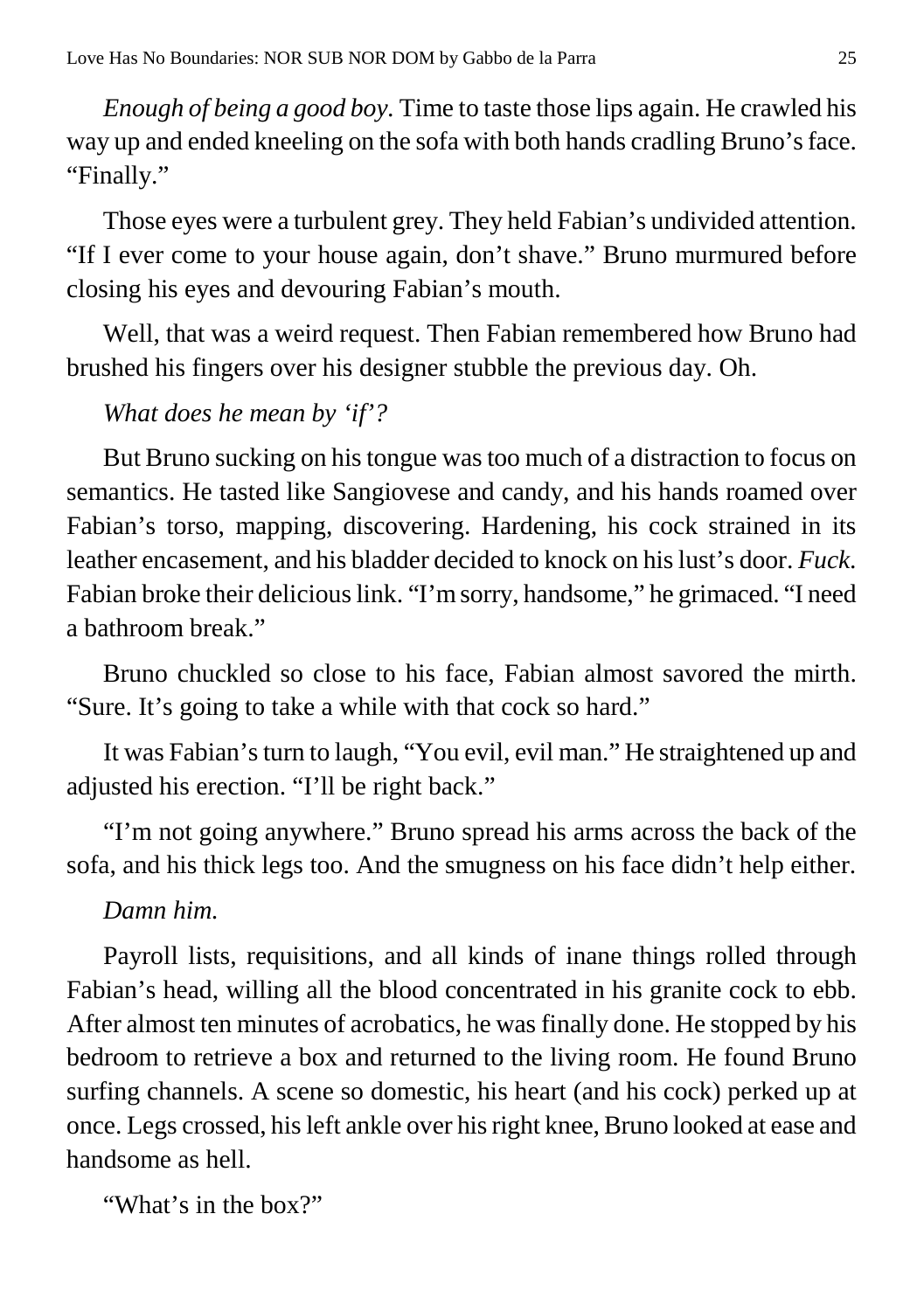"A surprise."

"Not a big fan of those."

"Oh, hush. If I'm reading you correctly, you're gonna love this one."

"That's all fine and dandy but we haven't finished yet."

"We haven't properly started actually."

Bruno extended his hand, "So true." The hunger in his eyes came out loud and clear. In his voice, in the way his head cocked to the side. "Take yourshirt off."

His green-self scrambled to comply, leaving the box on the floor and almost ripping off the buttons in his haste. Bruno made him forget he was a man usually in control. Not usually, always. Nevertheless, these sudden bouts of fresh-from-academy, inexperienced behavior, far from making him angry, made him hopeful. Perhaps he had found his match. A man he would not just lust after but who would put him in his place. If only that main dish came with a side of completeness.

Somewhat lightheaded, Fabian stood there, anticipation freezing him, engulfing him.

Bruno's perusal was open and determined. With feline easiness, he slinked toward Fabian and took his chin. "Excellent dinner. Interesting movie." Soft lips brushed Fabian's. "It's time for roughness."

Before Fabian could react, Bruno had tackled him, bringing both of them down to the sofa, and he ended up across Bruno's lap, with a throw pillow stuffed in his face and his legs flailing. "Now, now, calm down. You knew this was coming," Bruno traced the lines of the eagle tattoo covering Fabian's upper back, "Although, I'd like to see more skin." Those square hands kneaded Fabian's butt. "Unzip your pants and show me your ass."

Not wanting to be told twice, Fabian quickly complied, using his knees to lift his body a little, unzipping his pants and lowering them with a squirm in a flash. A long, languid caress (over his sensitive tush) fathered goose bumps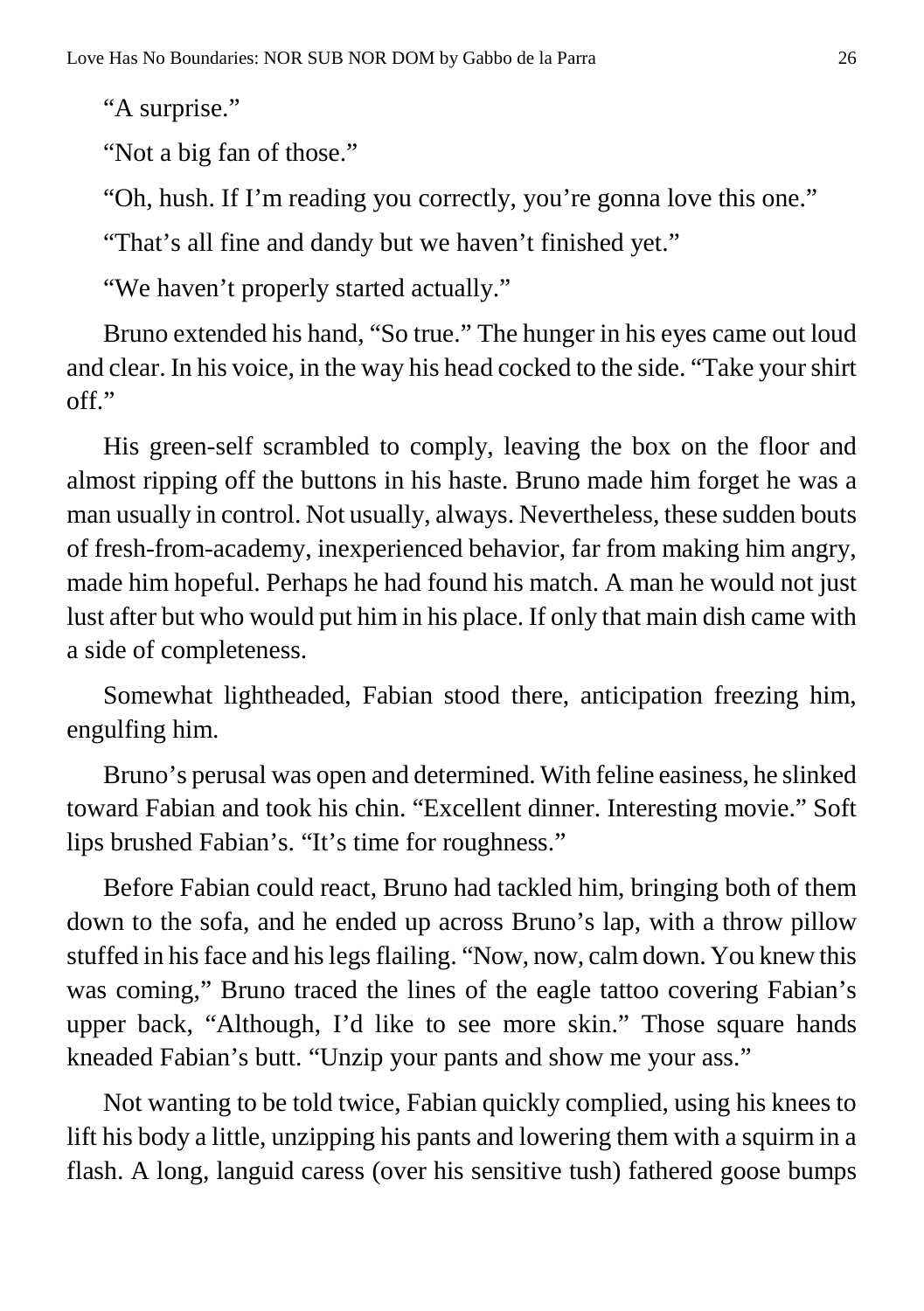and a raging erection. He swallowed hard. He wanted to say something clever, but his brain was in another city, trying to buy tickets to return to his body.

"Beautiful," Bruno almost sighed, picking up one side band of the leather jock. He let it return to its original position with a muffled snap. "Do you know why I'm spanking you?"

It took Fabian a moment to understand the question, and the implications. "I think so… Sir?"

Bruno was acting like a true Dom, asking his sub if he understood the reason for punishment.

"No need to address me as Sir. I'm just Bruno. Tell me what do you think is the reason."

"Because I made you come in front of a crowd?" Fabian trembled. "I'm sorry—that's my answer, not a question."

"That," Bruno hummed, "And something else."

Fabio thought hard for a second. "Also because the crowd cheered your climax more than they did after you sang?"

"Sounds like a question."

"My answer." Fabio didn't know exactly why, but his cock was an even bigger marble block, and the spanking hadn't even begun.

"You're correct. You must take at least twenty as I did. If you take twentyfive your reward would be… delicious."

"Oh, I'll take twenty-five. Thank you, Bruno."

"We'll see."

And so it began.

\*\*\*\*

This was Fabian's first full-blown spanking. A couple of spanks while fucking didn't count. Pain and Pleasure surged and whirled and loved each other with each descent of Bruno's hand. By the tenth slap, Bruno commented how handsomely his cheeks pinked. Also commented about how his trousers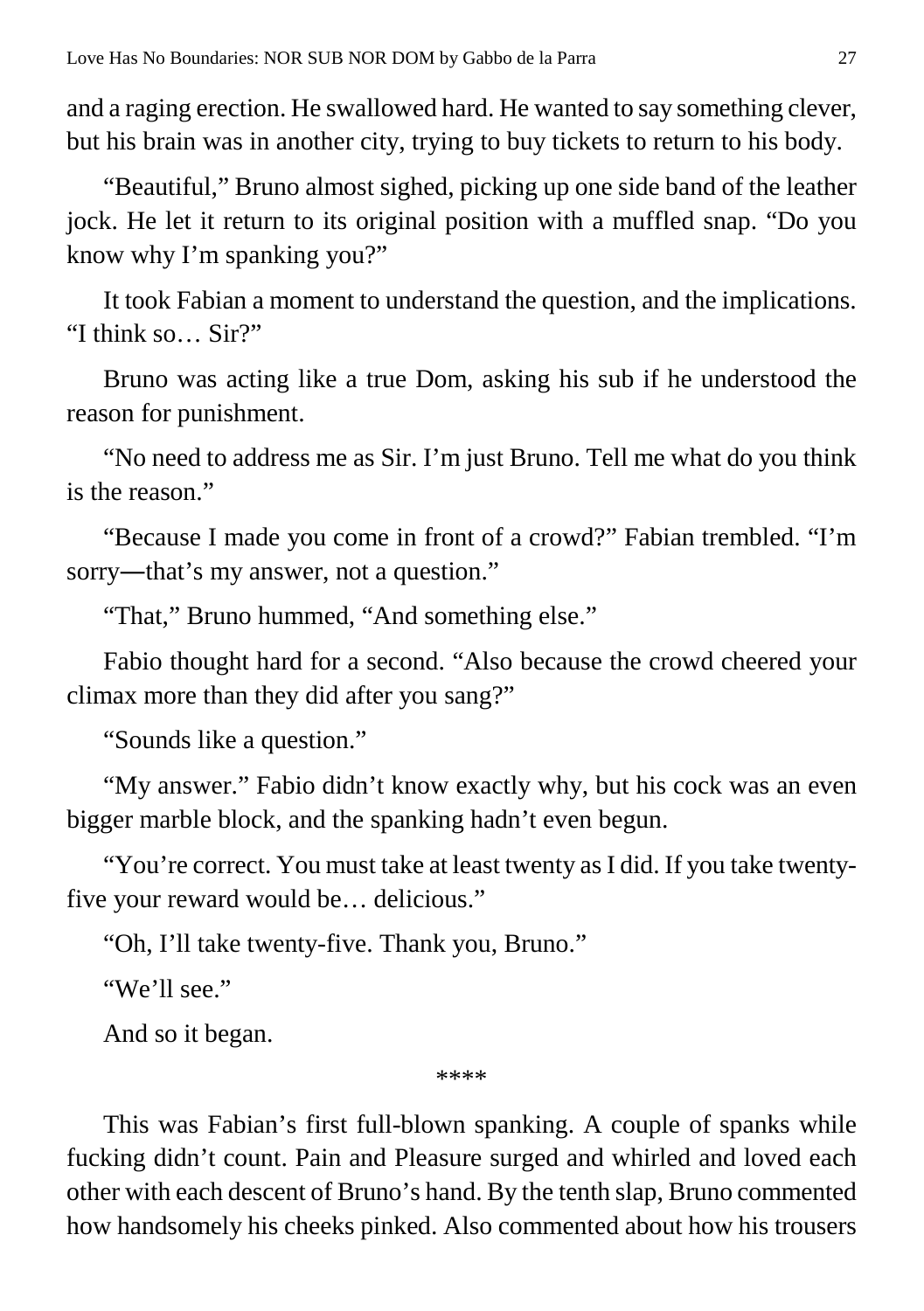were already a mess thanks to Fabian's copious delivery of precum, after releasing it from its leather confinement.

*Plaff.*

"Seventeen."

"What's in the box?" Bruno asked, as a drop of sweat landed on Fabian's coccyx.

Fabian shuddered. All his body was on fire, and he could visualize that tiny droplet evaporating on its way through his crack. He found his voice; it came out like a groan. "Toys."

"Hmmm."

*Plaff.*

"Eighteen." Fabian felt the caress of Bruno's shirt over his back; the weight of the other man over him.

"You sure you can take twenty? Your breathing seems a little erratic." Warm breath tickled his ear.

"I can do twenty-five, Bruno, please." Fabian wondered why the house computer was so silent if his vitals were changing.

The pressure lifted.

A palm quickly brushed his burning left cheek. *Plaff. Plaff. Plaff*

"Nineteen. Twenty. Twenty-one."

Nothing.

An entire minute trickled by. Fabian wasn't sure he should question Bruno's sudden halt.

"Can you reach the box?"

"Yes, Bruno."

"Please do." The command was delivered softly, with a pinch of strain peppered around it.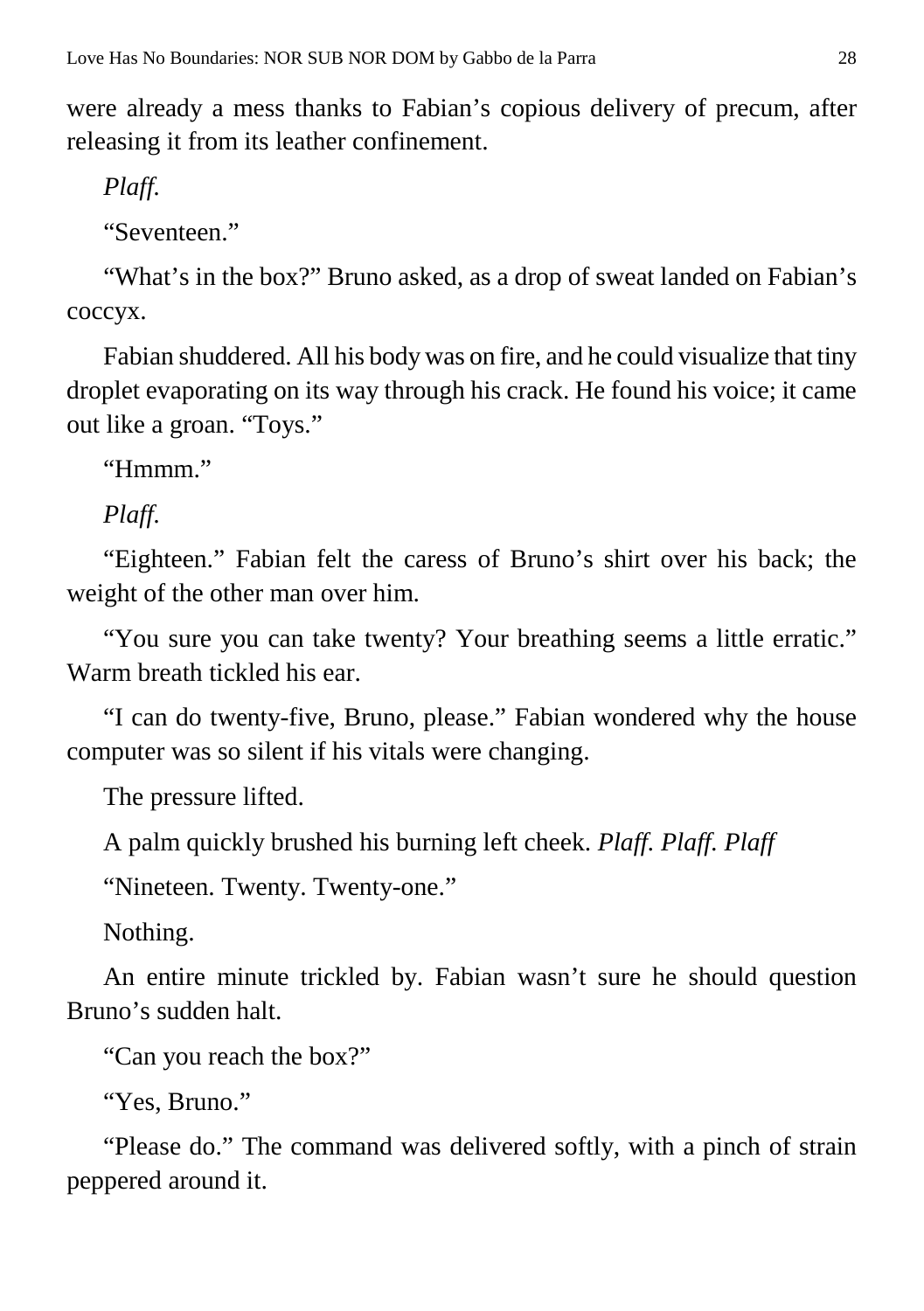Stretching his body, Fabian picked the box up. He passed it over his head, and Bruno took it, resting it over his tender rump. As he moved back to his original position, Fabian noticed the hardened length of Bruno's arousal. And his cock instinctively gravitated toward its counterpart.

The shift of the polished wood alerted him of the box's opening. "Such an impressive collection for such a little space."

Fabian curbed his chuckle, still, his shoulders shook. "That's only the traveling kit, Bruno."

"Is that so?" The three words floated in restrained amusement.

"Uh-huh." Fabian remembered he was on Bruno'slap, "Yes, Bruno." Just because he wasn't calling him "Master" or "Sir" didn't mean the protocol was broken. It circled them, tacit and clear.

Fingers found their way through Fabian's hair. His face rested sideways over his crossed forearms, the lush green brocade a promise of adventure and satisfaction. The contact lost, he felt a corner of the box close to his knee. Two fingers spread his ass, and cold, thick liquid landed on his unsuspecting hole. One digit from the other hand prepped him. Slow and deliberate motions made him want to undulate, to impale himself on that firm invader, seeking the elusive touch over his prostate that would drive him crazy.

"I know what you want, but we're not done yet."

#### *Plaff.*

Before Fabian could open his mouth to count, he realized Bruno had used the sting of the spank to thrust a butt plug inside him. "Twenty-two."

A swift tap on the base of the butt plug and then, *Plaff. Plaff. Plaff.*

"Twenty-three. Twenty-four. Twenty-five." All sensations heightened by the mass snugly lodged in his hole. Fabian was a little lightheaded, and the phrase "in heat" would be a stupid understatement.

Bruno coasted his shoulder blades with one hand while the other rested over warm, reddened hills. "Now, you can do whatever you want with me, as long as you keep that butt plug in."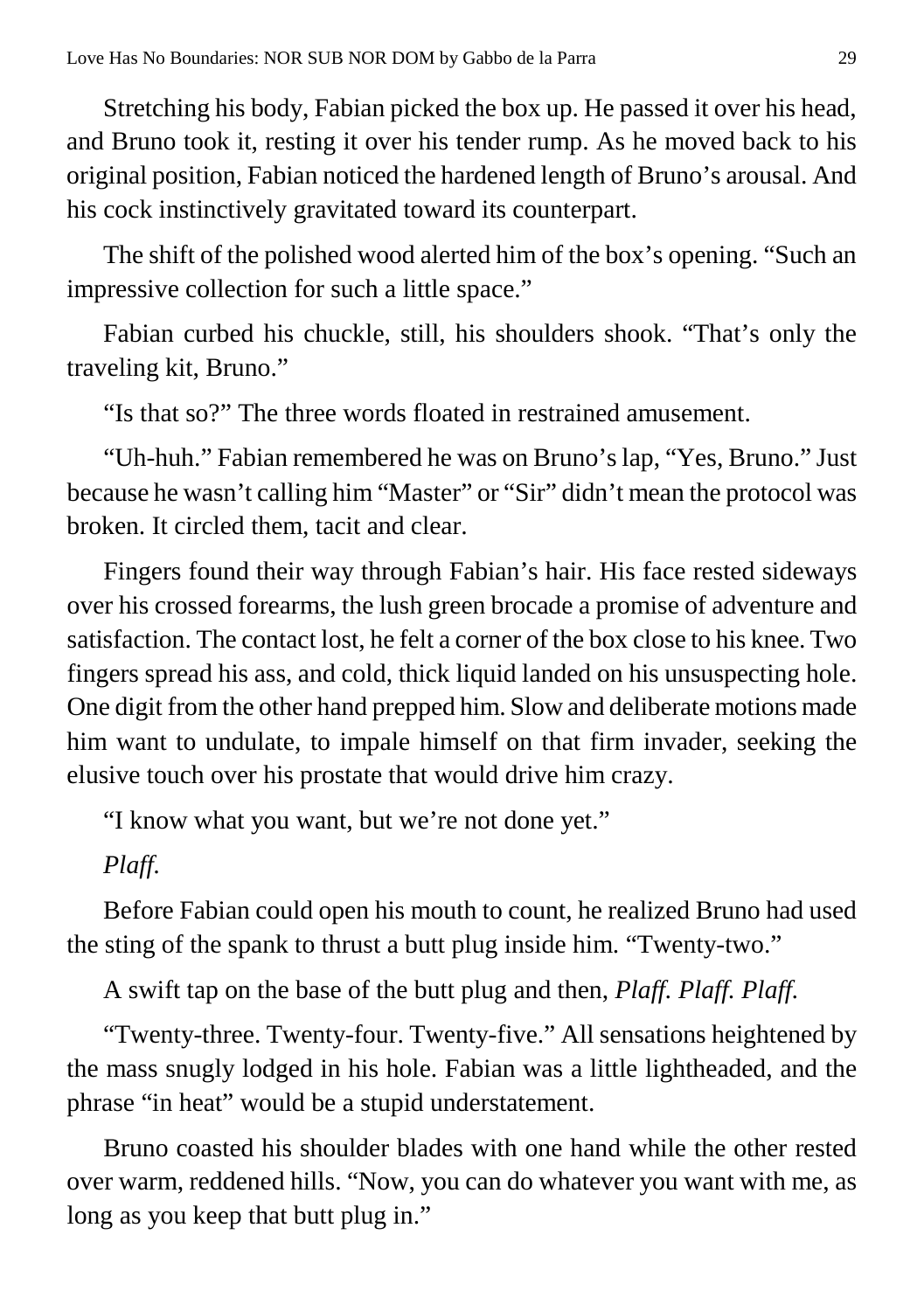Fabian turned half his body to study Bruno's face. "Whatever?"

"Anything and everything." The serious face afforded no further questioning.

Slowly, Fabian left Bruno's lap and got to his feet. His cock, a radioactive missile ready for launch, jutted out of the leather jock in the dark-haired countertenor's direction. "Then we need those trousers off."

"At once." And quicker than you could say *Hunk alla Puttanesca*, those luscious legs were bare and the long, massive cock was proudly upright, commanding attention.

On his knees now, between impressive thighs, Fabian inspected his mark, happily inhaling the fragrance of aroused male, his mouth watering, all his senses on hyperdrive. As he laved plump testicles, the fact that a hairy masterpiece like Bruno shaved his balls became an even bigger turn-on. And Bruno's approving groans were the perfect score for Fabian's ministrations. His tongue followed the vein dividing the magnificent obelisk, and Bruno's hands found his hair and tugged. "Fabian, you need to stop playing with your food." Grey eyes flashed through narrowed lids.

Fabian chuckled, his mouth so close to the task at hand he could feel the tickle of the heat radiating from it. "It's called *degusting*."

"Do it faster then. If I don't see those lips wrapped around my cock in the next two seconds…"

Bruno couldn't finish his threat (or promise?) because Fabian circled the glans with his tongue.

"Oh, sweet Triad, do that again."

#### *That's an interesting expression.*

Not only swirling his tongue, but engulfing the succulent dick, Fabian hummed. Bruno's legs closed around him and pulled him forward, the heels of his feet a hot pressure over Fabian's tender ass. His head bobbed, controlled by Bruno's hands, guiding him to take more, to go deeper.

And deeper Fabian went… for five minutes.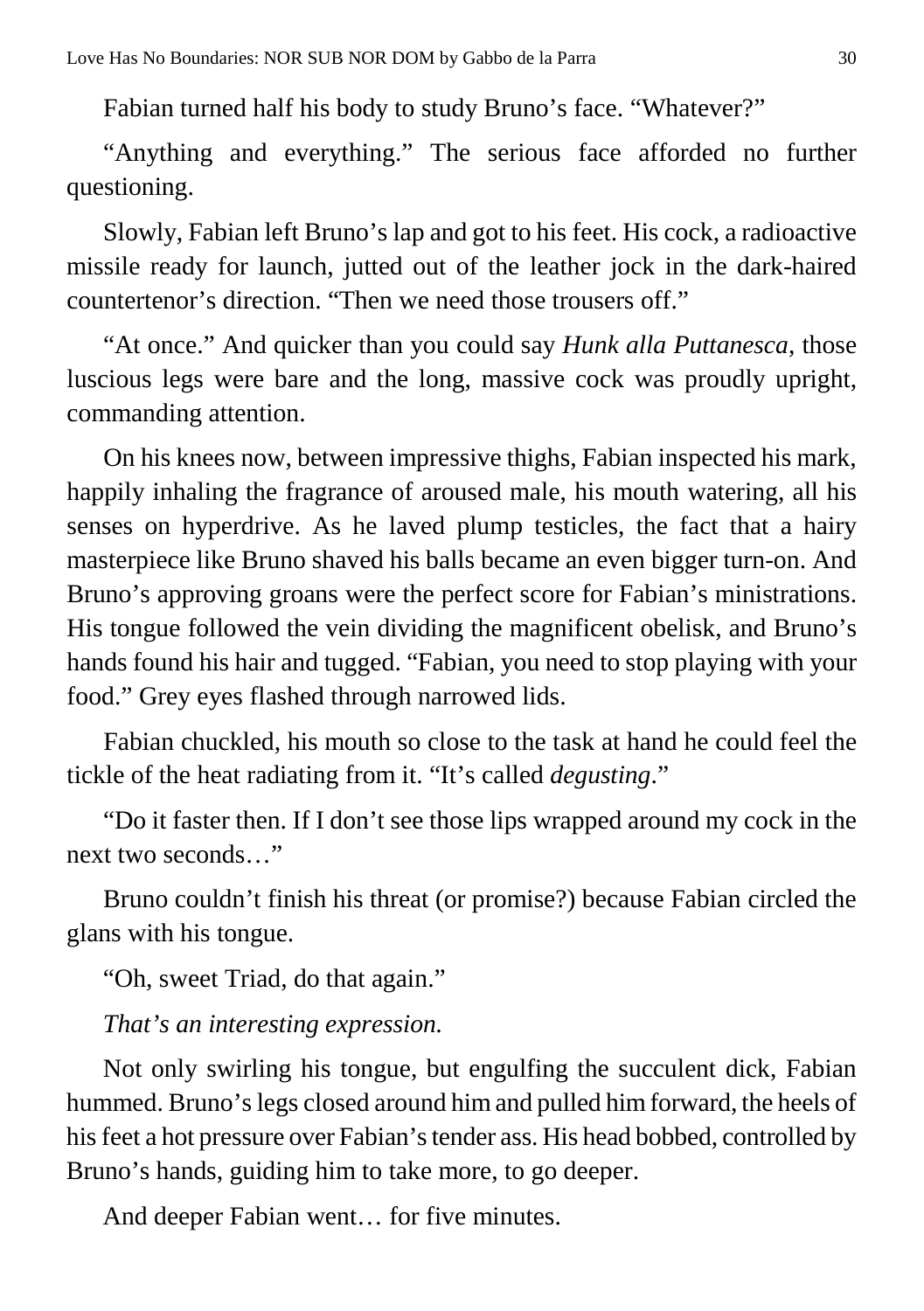#### *I need to eat that fucking hole.*

Dislodging himself from the lengthy piece, Fabian kissed Bruno. "Lie on your side." When Bruno tried to comply, facing him, Fabian pushed his shoulder. "With your ass to me." And the wicked glint in Bruno's eyes said he'd received the message loud and clear.

Tubular throw pillows flew in all directions, and Fabian took a moment to admire the expanse of Bruno's body as the man settled himself. Wide shoulders covered in beautiful freckles. Thick, perfect arms that ended in masculine, square hands; one propped on his elbow, holding that head with its wonderful mass of dark curls, the other resting over his hip. The powerful, hairy legs, blessed to carry the weight of all this virile smorgasbord.

In the center of the vision, the magnificent rump decorated with a subtle fuzz of dark velvet, concealing a mouthwatering treasure, amid rocky hills of pure delight. And that guiche piercing was not just unexpected but kinky as hell.

#### *Fuck Michelangelo and his David. This is pure Ancient Roman granite.*

Bruno from behind was a thing of beauty, and only one thing would make the sight even more perfect. Lifting one of Bruno's legs, Fabian pulled the reddened dick back and placed it between formidable thighs. There. Rocky cheeks, beaded-ring, balls and cock made a supreme hunting trail, and Fabian was about to immerse himself in the exploration of a lifetime.

And he dived, tongue first.

\*\*\*\*

His hole had been worshipped, the platinum ring in his taint pulled, his cheeks branded by sharp teeth, his cock devoured. His body was a writhing mass of need, and all Bruno wanted was Fabian's sweet shaft ensconced deep within him. But Fabian had delayed the final completion, keeping him on the edge for at least two hours.

He mapped every inch of Bruno's frame with lips, teeth, fingers, and every other body part he deemed necessary to enhance the maddening experience and sweetly torture Bruno until he was ready to erupt and succumb.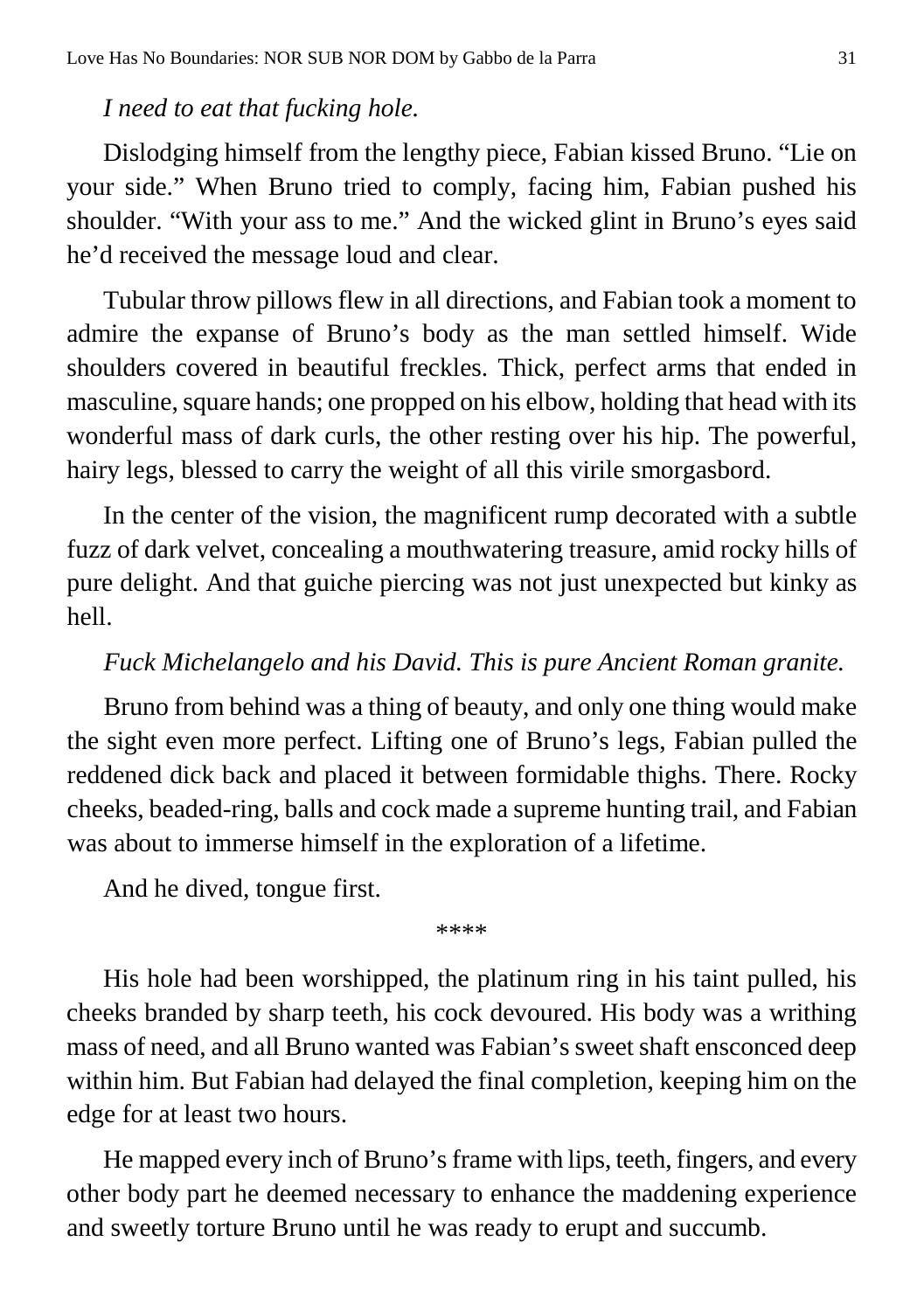"Please, Fabian. I can't take this anymore." Bruno groaned, his voice a breath away from being raw desperation, his upside down position making the blood rushing to his head a sinful tonic.

Once again Fabian munched on Bruno's hole as if it were covered in pure ambrosia. He lifted his face from his feast, an arched eyebrow and a wicked grin greeted Bruno. "No."

It was hard to assert yourself when you were a ball over a Rococo sofa and your knees were so close to your face you could almost kiss them. Still, there was such a thing as too much of a good thing. And this good thing needed the damned cherry on top really soon. "You know I have a bodyguard outside your door."

The glistening-lipped smile was utter debauchery. "I really don't think you'd like him to see you in this compromising position. And I'm not talking about your toes behind your ears but about my face between your yummy cheeks."

"You evil, evil man." But the heat in his words came from unchained desire and not from aggravation. Well, there was a certain component of irritation, because he needed to be fucked (aggressively) now. "If you don't fuck me in the next two seconds…" And two fingers stuffed into his hole closed Bruno's mouth and scattered even more of his already scrambled brain. "Fuck yesss."

Fabian stood from his kneeling position over the seat of the sofa, taking away the burning stick of his flaming cock from Bruno's skin. He rearranged Bruno so his back rested on the back of the sofa and Fabian had his legs encasing Bruno's folded limbs. There was something insanely depraved and totally in tune with his inner hedonist about being *piledriven* on an antique piece of furniture, that he was completely at ease with Fabian's machinations.

Even more exhilarating was the fact that the butt plug screwed into Fabian's hole must be driving him to Bedlam Lane too. And now the carvings around the sofa were totally leaving low reliefs on that muscular rump.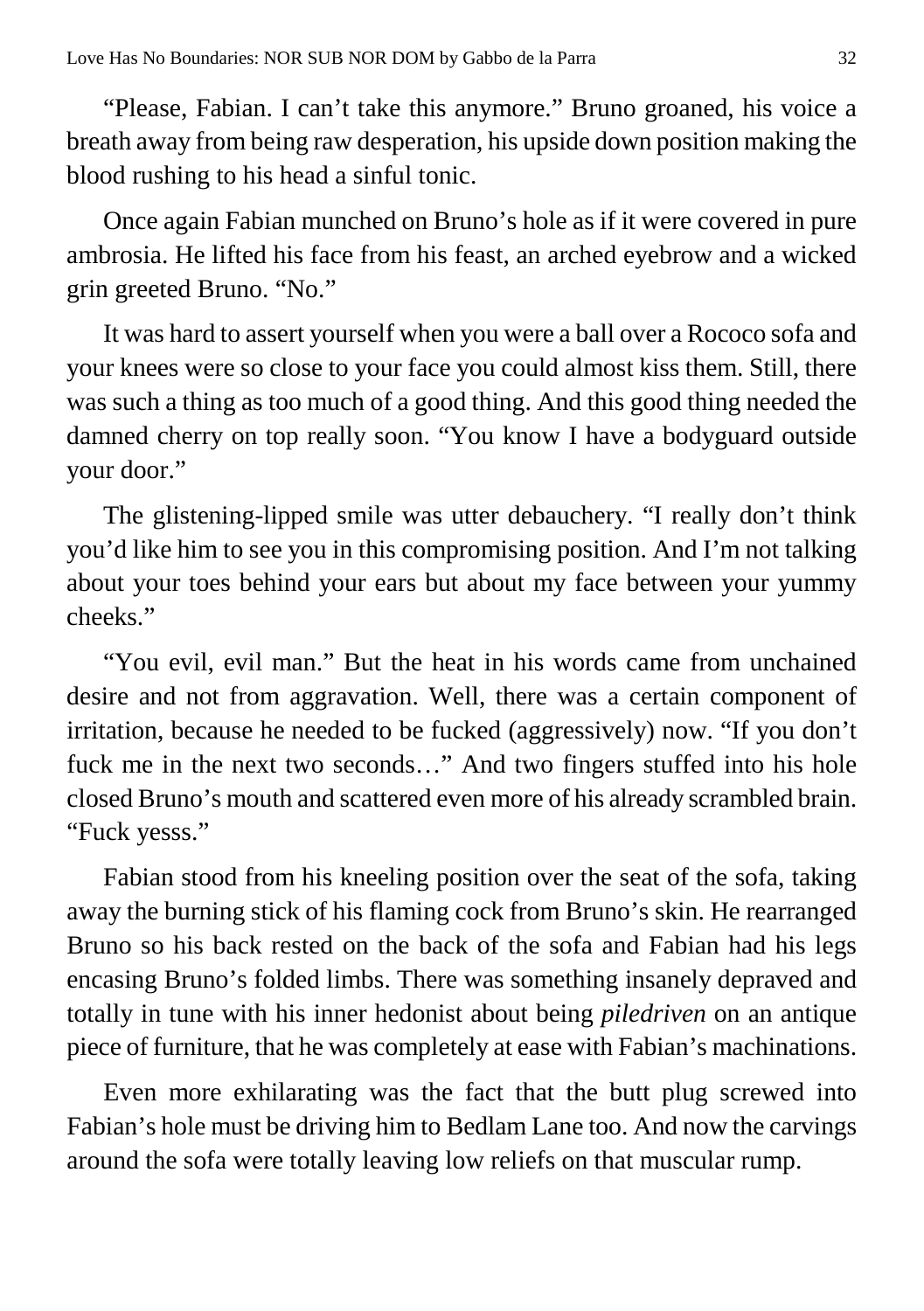His burning hole accepted the slow invasion. Inch by precious inch, Fabian lowered himself, conquering Bruno, expanding him, dominating him. Sheathed to the hilt, Fabian allowed Bruno to take a deep breath and then became a monumental piston. The pumping was not only upward and downward; a certain circular hip motion was also thrown in the mix. It was absolute bliss every time the vertical abrasion touched Bruno's prostate.

Bruno groaned and moaned and grunted, completely oblivious to how close his neck was to snapping. All he could think was how good this felt and how stupid he would be not to concede defeat and let Fabian enter.

In his life that was, since the man was already happily (and aggressively) inside him.

Fabian fucked Bruno looking into his eyes, pouring out something Bruno hadn't encountered before, something akin to acceptance, understanding, camaraderie. Those weren't the eyes of a man just wanting to get off; Bruno knew those very well, had lived with them not once but twice. And both had denied him what could have made his heart complete.

Nevertheless, this wasn't the moment to think of such things. His body was sending signals and pulling every single cell together to welcome an explosive orgasm.

A climax he'd been building long before he entered the lobby of this damned skyscraper on Russia Avenue and settled eyes on the gorgeous man ravishing him.

And the explosion rocked him, dismembered him, dispelled him. Ropes and ropes of creamy seed landed on his cheeks, his mouth, and hair. Fabian's roar was like a thousand waves crashing into a moonlit cliff.

They ended up in a satisfied heap of smiles and limbs.

As his consciousness slowly floated back toward Earth, Bruno worried about mundane things, like the mess they had just made on the unique piece of furniture. Uncannily sensing Bruno's thoughts, Fabian commented, "It's treated, handsome. All the mess will come off with a swift wiping."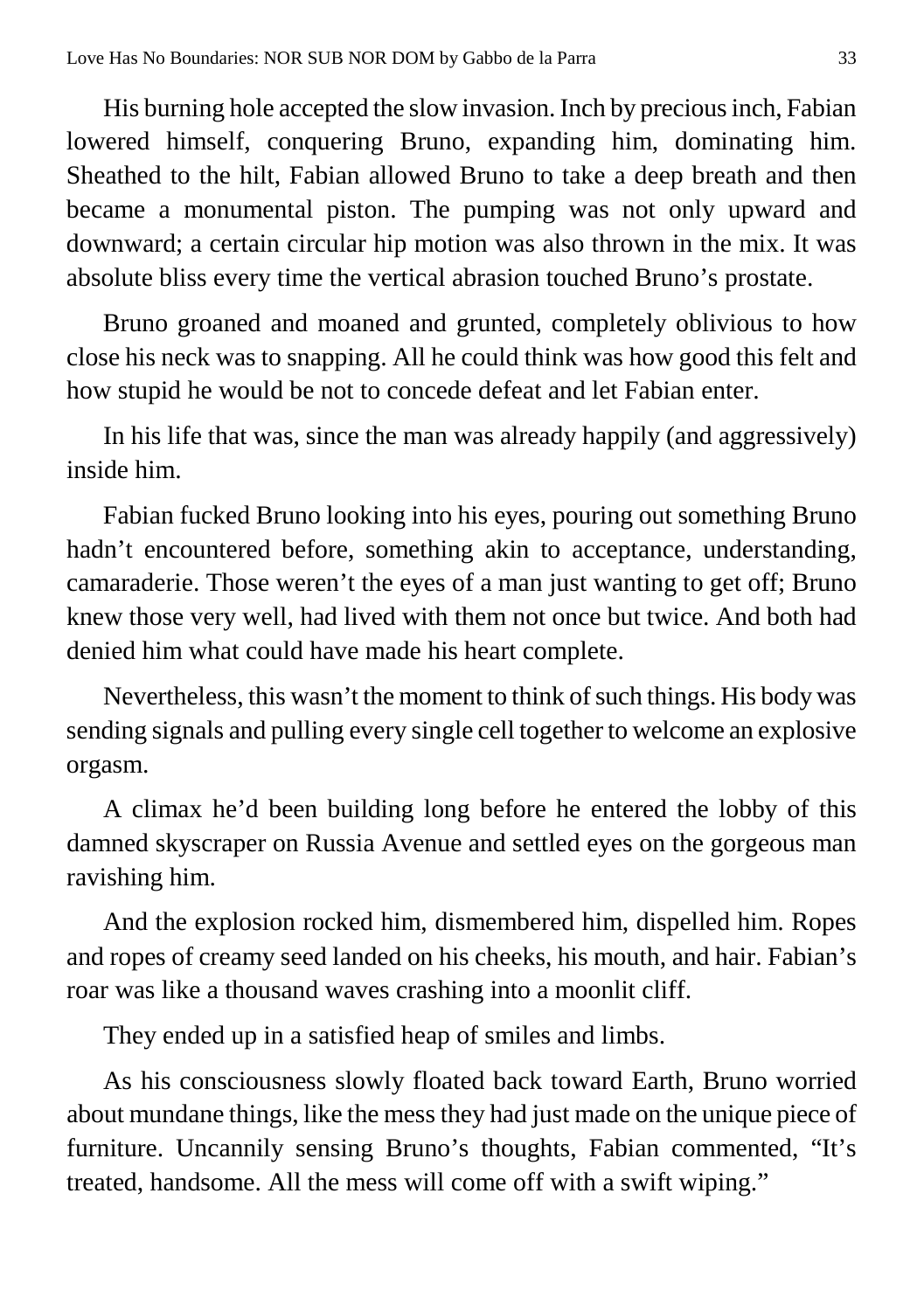Fabian cleaned the mess *on* Bruno, chuckling and lapping (equal to an eager puppy) and then thoroughly kissing him, giving Bruno a taste of his own semen, blended with Fabian's inimitable flavor.

When his neck stopped killing him and he calculated he could stand up without crumbling like a newborn giraffe, he declared a truce. "I need to arrange with Smith outside for his replacement." The tacit acceptance in his tone made Fabian smile. "It would be nice to give him a doggie bag. After all, he put up with all the noise we were making."

"I'm pretty sure we gave him plenty of fuel for his own masturbatory release later." Fabian shrugged. "A doggie bag is okay, since I don't eat the same food twice." Noticing Bruno's shocked expression Fabian added, "I'm talking about regular mortal's food. You, my feast for the gods, I could eat forever."

Bruno grimaced and shelved those words away for further examination. He pushed Fabian, stood up, and grabbed his pants. He'd decided to come commando to torture Fabian, and it had been his own undoing. "I'm going to gather things and give instructionsthen." Fabian remained on the sofa, a solid block of hotness, his head propped on an elbow, his long legs flexed, showcasing the goods.

Doggie bag ready, Bruno fixed half the buttons of his shirt and padded toward the door barefooted. Smith (his back to the wall facing Fabian's door) greeted him with a curt nod and then catalogued the state of Bruno's clothing with an arched eyebrow.

"I'm going to stay 'til morning. Call for your relief and schedule the car at zero seven hundred hours sharp. The chauffer needs to bring me a complete change of clothes since I will go straight to the office." Not that he did things like this every other week. Actually, this was the first time in more than two years. But his people were trained to act without questioning or running their mouths afterward.

Another dry nod after accepting the food, and Smith started to feed instructions through his communicator. The door hissed, closing.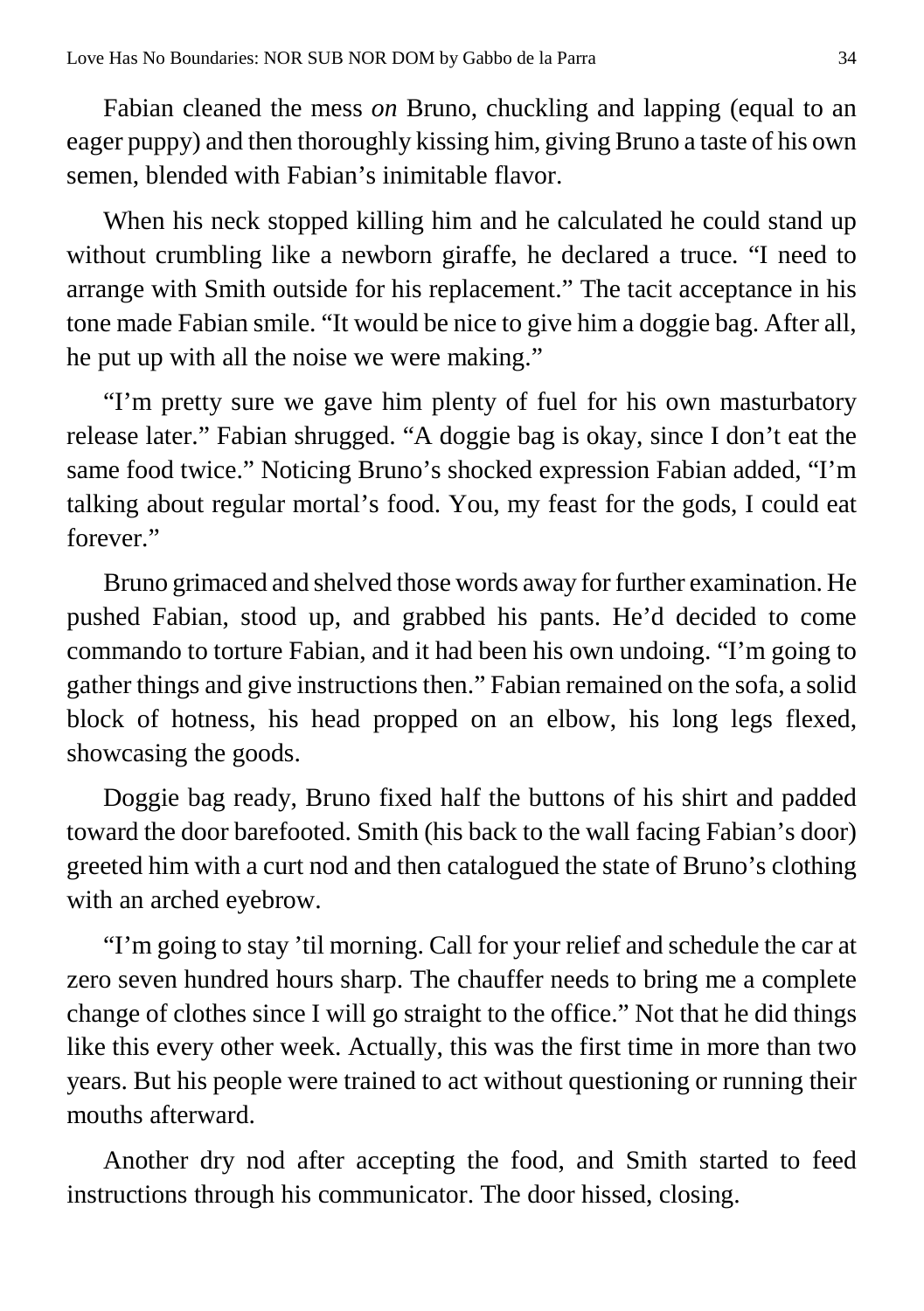Fabian lay in the exact same position only with a slight difference. All right, a big difference because his cock was hard and ready to go again. Then he surprised Bruno with a smirk and the following words, "My turn to ride a fucking dick." The butt plug leaving Fabian's body parodied the opening of a bottle of champagne. "And this hole is beyond ready."

"Let's do this"

\*\*\*\*

He had escaped, like the sad coward he was (a truly scaredy chickenshit), sneaking away from Fabian's apartment long before zero six thirty, thanks to his inner clock and the silent complicity of the house computer. True to form, his people were at the ready and before he could put a foot into the lobby, the car was waiting for him outside. Now, before the first rays of the new day touched the waters of the San Joaquin River, he crossed Bridge Four toward the west side of town.

Bruno shook off all the illusions and wishes engulfing him like a wet dog drying himself. They flew out the window, surely to drown in the dark waters below him.

*No ideas formulated while a man is sitting on your face (and his cock is sliding between your pecs) have a place in bright daylight.*

But it wasn't just the way Fabian's body had rocked his world. Nor the way those lips and hands had caressed every single inch of his skin. Nor the sweet words Fabian had whispered in his ear, full of promise and future. It was Fabian's eyes, portals that could not lie. So devoid of deception, it was humbling to have such crystalline beacons aimed at him.

*"He's trying too hard,"* whispered his coward self. *"No one can be that devoted so fast."*

True. This wasn't a love story where soul mates meet and everything is beautiful and easy at once. Bruno wastoo scared, too fragile, too scarred, to let anyone enter his life just to fuck him all over again and leave him devastated. No. He would write this encounter down as an awesome one-night stand and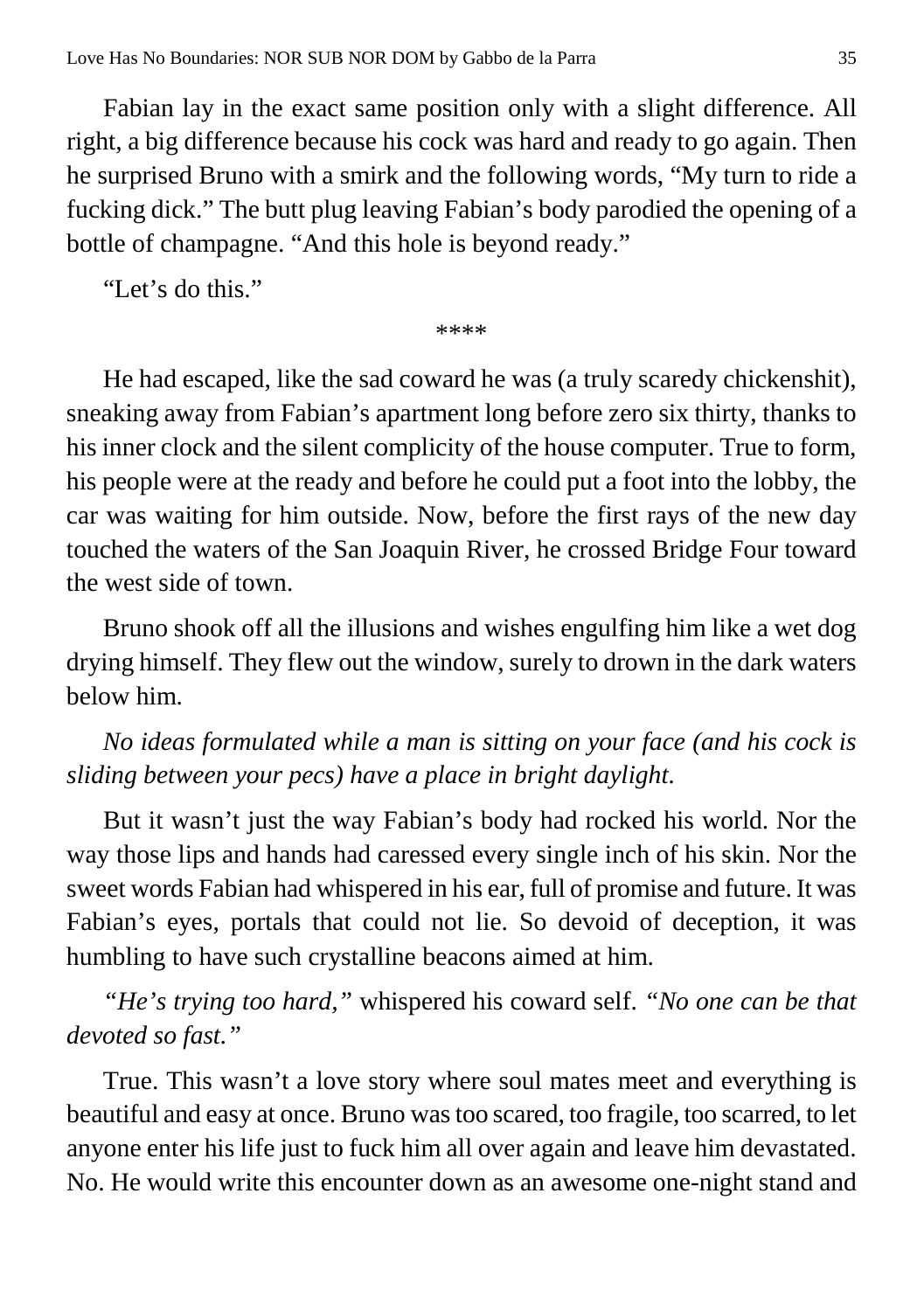nothing else, just the fun memory of a good roll. Besides, Fabian never ate the same thing twice. Although they devoured each other no less than seven times.

His wrist vibrated. The digits flashing on his communicator were Fabian's. Bruno groaned but answered nonetheless, "Ouatu."

That glorious face greeted him with a disarming smile. "Good morning, handsome." Such mirth was bad for the gloom Bruno wanted to remain around him. "I was expecting, at least, a good-bye kiss." And yet, his voice implied he'd hoped for a Have-a-Nice-Day Blow Job.

"I can't do this."

"I know. You'd rather we were face-to-face. That can be arranged." Fabian winked.

"No. I would rather not hear from you anymore."

Fabian chuckled. "Not the kind of joke I appreciate after a night of lovemaking."

If he had said "a night of fucking", the episode would be a lot easier, "The thing is… I'm not kidding. Let's leave it as a nice memory and don't bitter it with unnecessary emotions."

"I don't believe you." The scowl was hurtful.

"That's your problem." And Bruno hung up. Just listening to Fabian's voice was wrecking his determination to put a stop to the situation, never mind those disbelieving eyes.

He shouldn't have gone to Fabian's apartment to begin with. All his alarms had gone off after the kiss they shared at Folsom Fair. He knew it was a trap the moment his hands touched Fabian's skin. His finger pads still tingled with the ghost sensation of all that body hair. His lips were sore after all the smashing and crashing. Every fucking cell still hummed with joy.

No. Bruno would not let this happen.

He couldn't be destroyed again.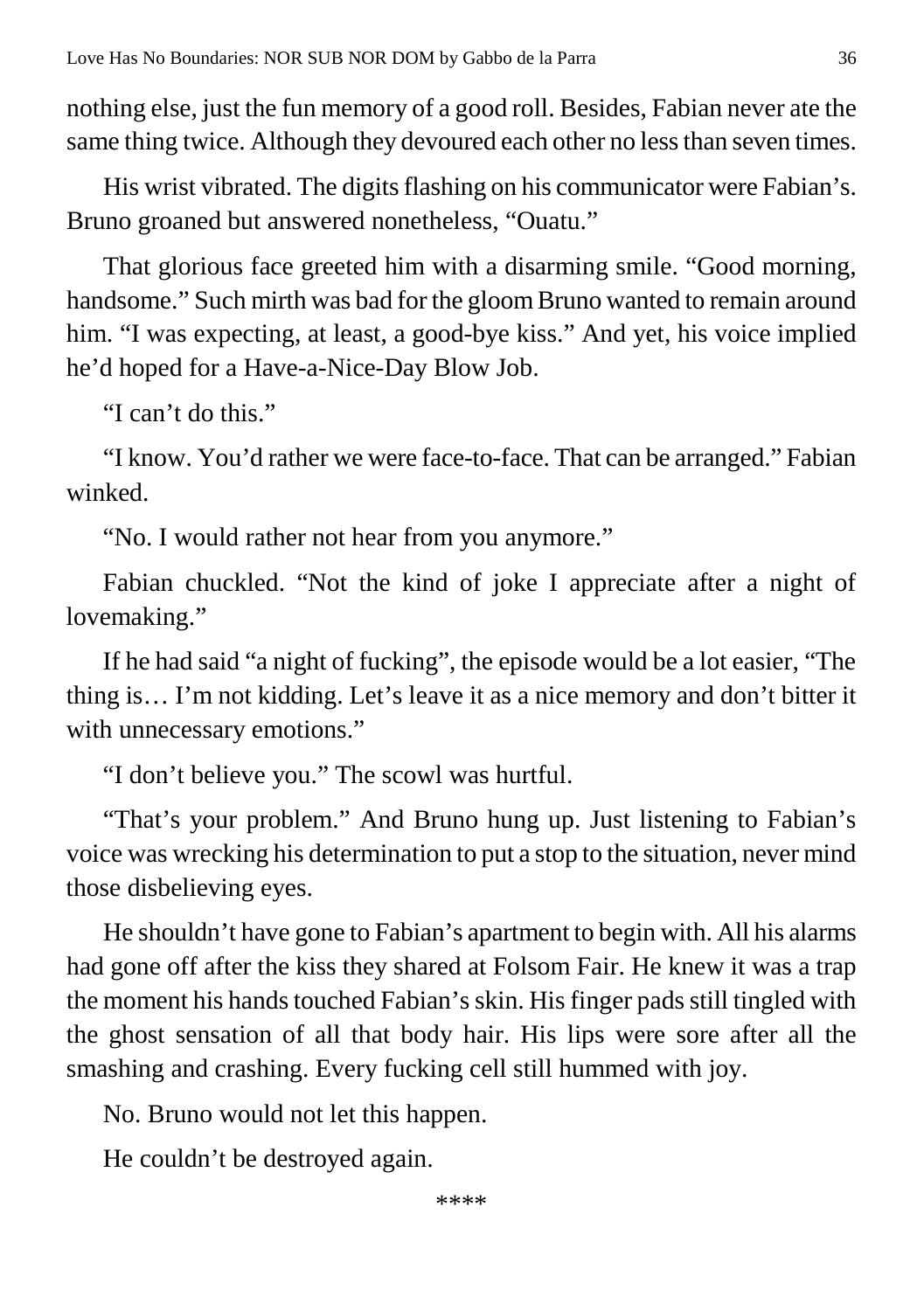"Sir? The same Mister Acre who has come for the past week is here again. Should I call security?"

Bruno studied the nervous gaze of his secretary as her holographic face floated over his desk. He calculated it had been enough time for him to be able to face Fabian without crumbling and concede. "Make him wait ten minutes and then guide him in."

He had to accept the S.E.C. Chief Trainer was persistent.

"Yes, sir."

Ten minutes later, Fabian stormed into his office. Before Bruno could say a word, he stopped him by raising a hand. His voice came out thundering, akin to an avenging angel. "You captivated me since the first time I saw you, and not just because of your talent. Now, I've tasted your body and I'm insanely hooked. To ease my addiction, the only thing that can save me is to know the secrets of your soul, and those cannot be discovered with telescopes or computers or probes. They are discovered by lips brushing lips, by looking into your eyes."

"I…"

"I'm not finished. You're destroying this bridge because you insist on thinking that there's no one on the other side waiting for you, and that's your way to fend off your loneliness. And I tell you, you're wrong. I'm there and I'm gonna fight your stubbornness and all the mines and shields and missiles you send my way. I'm not gonna let you do this. Whatever happened to you in the past is gone now. Don't dwell on it and miss this chance. Don't fuck *my* chance up."

Bruno slammed his hands on his desk. "How dare you? What makes you think you know or understand my reasons? I foolishly thought we could be friends, but you are an egocentric asshole. Get out of my fucking office this instant"

Fabian stomped forward until he banged his hands on the desk (his fingers grazing Bruno's) and growled, "No."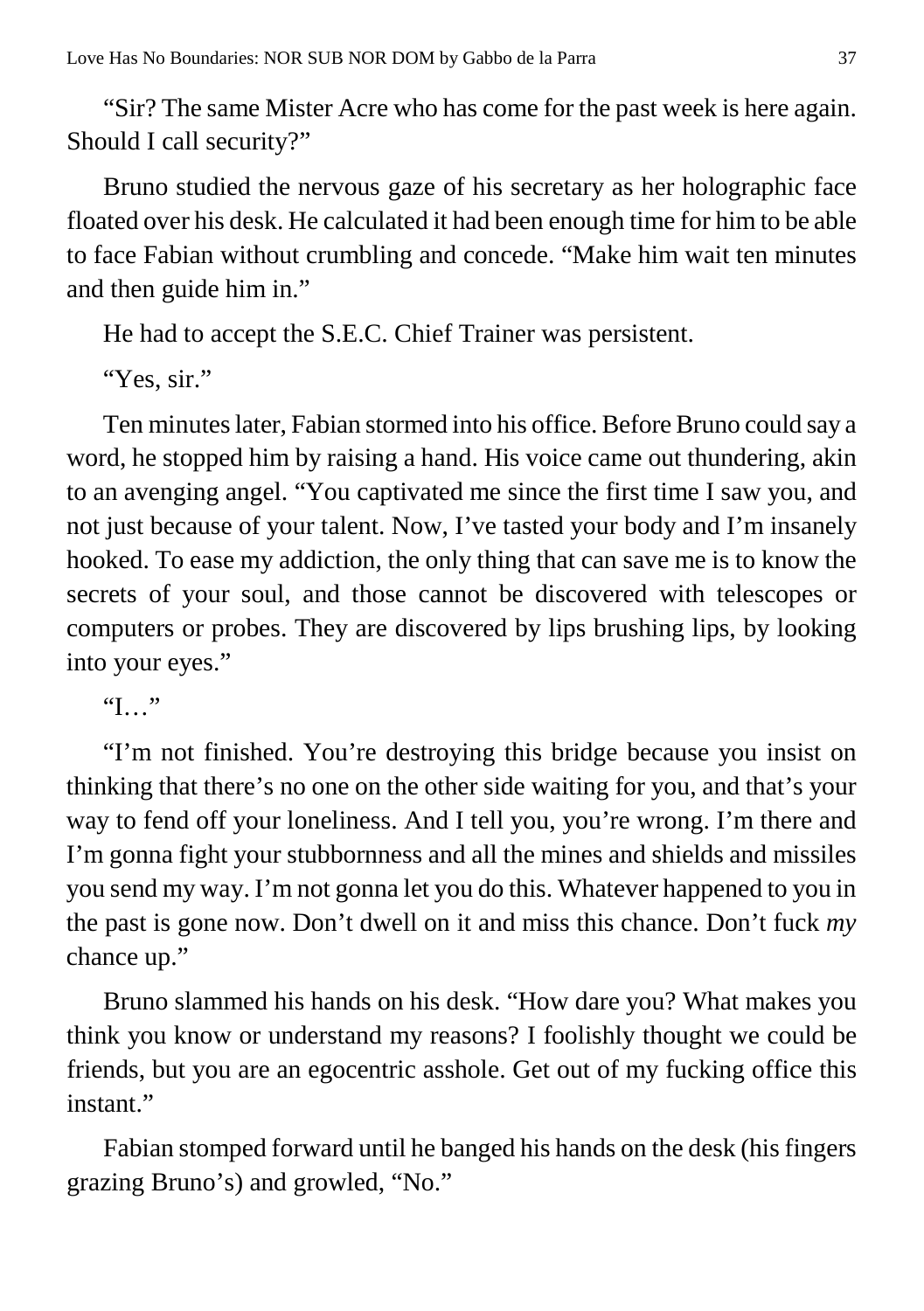Those ever-changing eyes roiled, and the faint contact sent lightning bolts throughout Bruno's body. He thought he was ready, but he was beyond mistaken. Almost nose to nose, if Fabian kissed him right now, Bruno would be nothing but a drowning sub begging for his Dom, even when he had never been fully inclined to submission. "Get out." The two words were hissed with as much contempt as he could muster.

"Make me." A hand found Bruno's nape and a clash of lips, teeth, and stubble followed.

Rationality stopped functioning, and Bruno became all instinct, all animal. Tongues fought, lapels were pulled, and everything on the frigging desk flew left, right, and center, crashing and disturbing the sacred peace of a Commissioner's Office.

The voice of his secretary came muffled from some random corner. "Sir, are you all right? Do you want me to call security?"

They stopped the destruction of their clothes and stared at each other. Bruno―confused―Sanity trying to elbow its way back into his brain, and Fabian―defiant―daring him to stop what they both knew they needed like nothing else in the world. "No, I'm fine," he growled as Fabian squeezed his cock. "You can leave for the day, Averin."

"I'm not comfortable leaving you in there alone with that man, sir." Obviously, the desk (or something else) was blocking her vision because otherwise she would know he *was* comfortable with *that* man and *needed* to be alone.

"It was an order, not a request," Bruno managed to say, before his breath was caught thanks to Fabian sucking on his neck and probably giving him the hickey to end all hickeys.

Reluctance was clear in Averin's voice. "Of course, sir. I will see you tomorrow."

Fabian's mouth found his, and the battle started again. It had never truly ended since Folsom Fair. How was Bruno to curb all the things (good things) swimming in his blood, reverberating in his every fiber?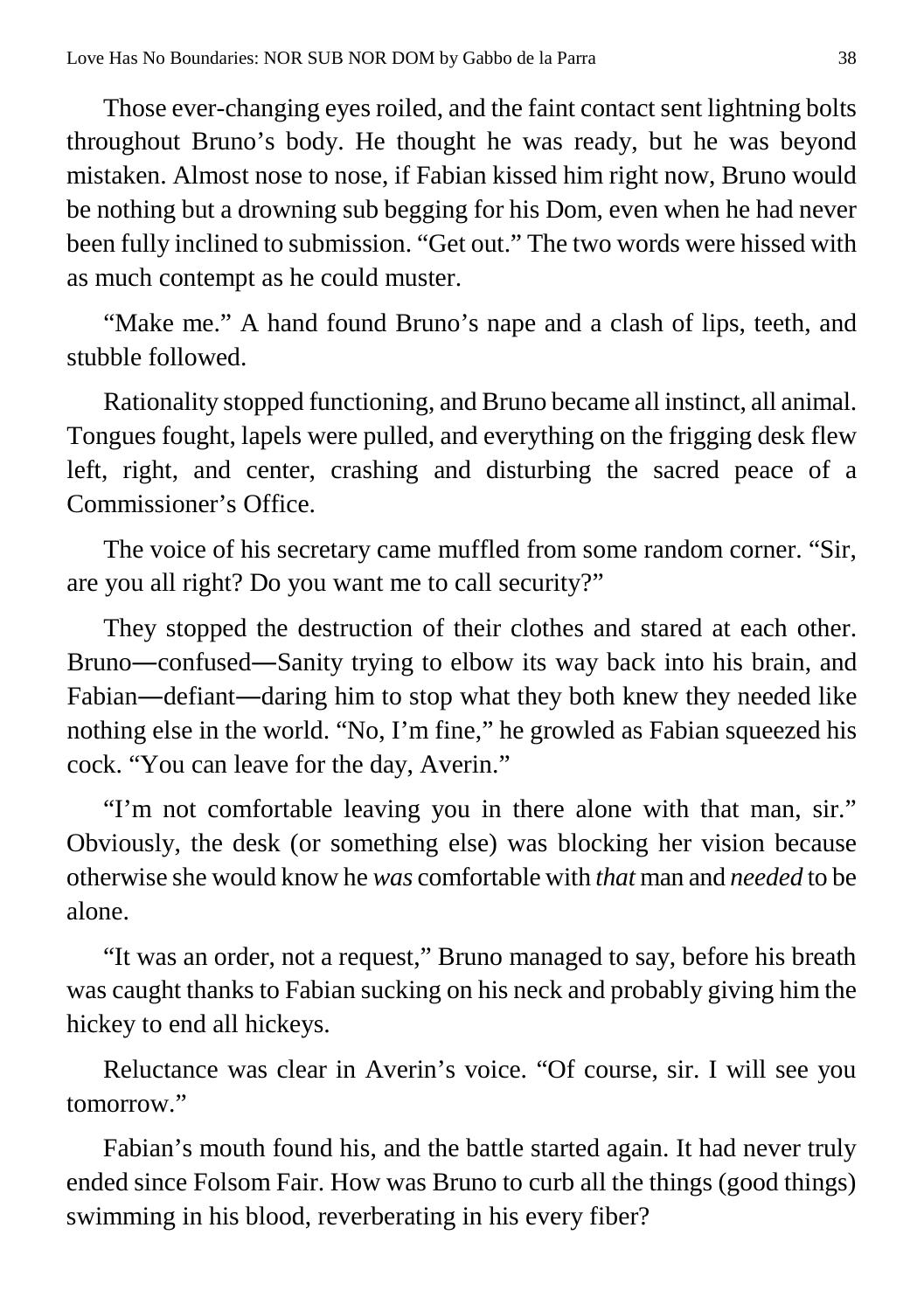### *Just let go and feel. Trust.*

He wanted to taste Fabian, all of him. To be sure that his memory wasn't an exalted myth, a mirage enhanced by this unquenchable craving. And his tongue met stubble, and the stubble was good. And his tongue outlined the square jaw, and the steel underneath it was perfection. Fabian groaned as Bruno lapped that Adam's apple, hard and fragile, consistent and mobile.

The desk, their little wrestling mat, became immense as their bodies entwined, so desperate to be part of the other. Bruno trailed Fabian's abs, using tongue and lips, relishing the brush of soft hair, while big hands played with his hair, rough and demanding. His first taste of the leaking beast put not only his taste buds but every molecule of his body into hyperdrive. Nerve endings ablaze, he closed his eyes and hummed, savoring the broadness, the length, as he closed his throat about the incandescent cock head.

"Turn around. I need you in my mouth too." The request (lodged between a grunt and a moan) came out vivid and pleading.

Bruno crawled until they were mouth to mouth again, missing the thickness that had forced his lips but knowing it would be back to conquer him soon. He bit Fabian's bottom lip. "I hate you."

"Hate me all you want as long as it's with your cock pumping into these lips."

His knees settled on either side of Fabian's head, Bruno was surprised when Fabian caressed his sock garters with both hands and murmured, "So fucking sexy." And Bruno didn't know if he said anything else because the second his dick was engulfed by the wet heat of Fabian's mouth, deaf and blind was all Bruno was.

They sixty-nined until Bruno couldn't take anymore. With a last hard suck, he jumped from the desk and grabbed Fabian's hair, slamming him against a wall. The shock in the handsome face was short-lived, turning into a sultry grin with lightning speed. Fabian licked his lips and narrowed his eyes, "You gonna hate my ass now?"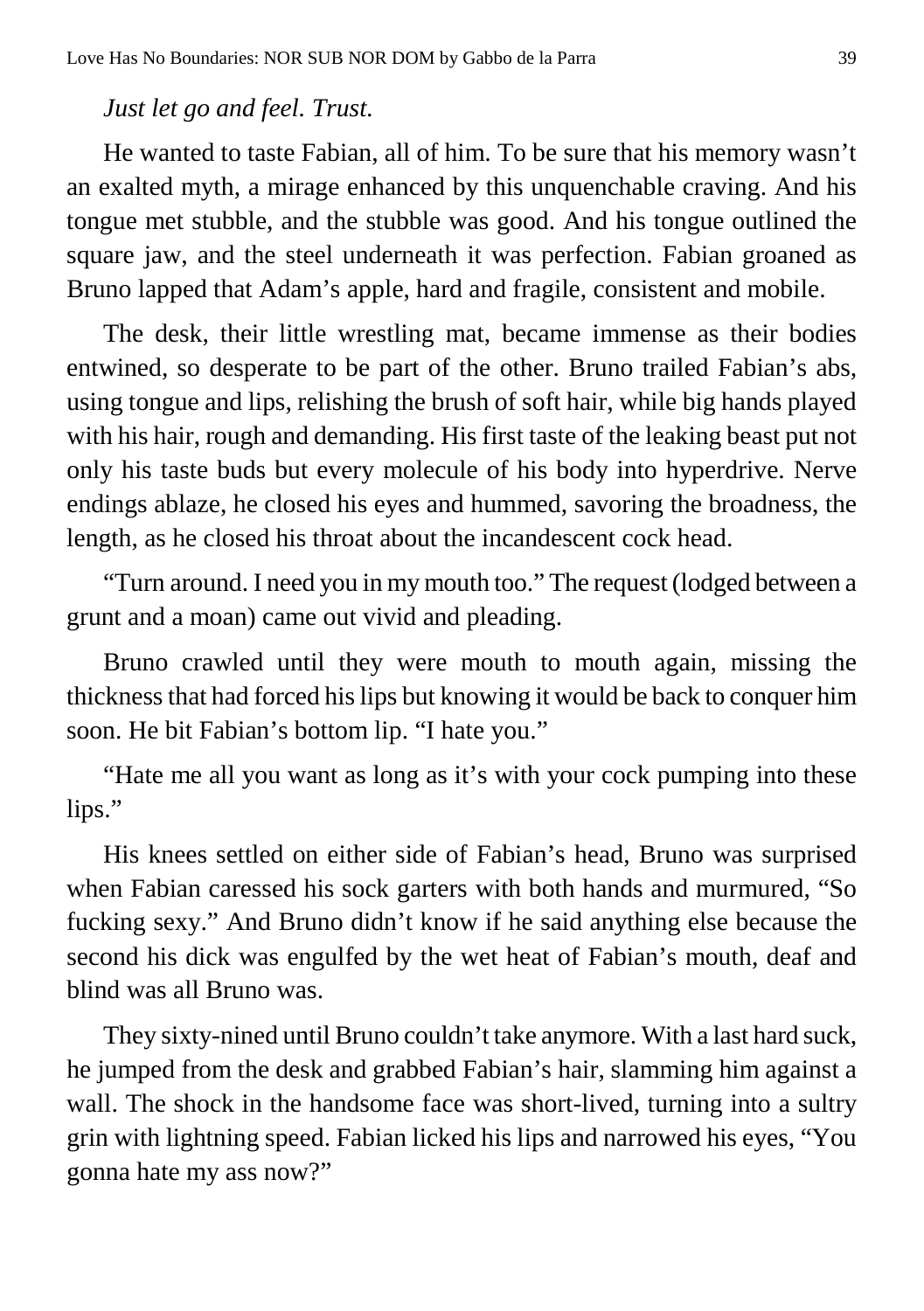Hiking one of Fabian'slegsto his waist, Bruno spat on his hand and coated his cock. "Hate cannot even begin to describe what I'm going to give to your hole."

"Bring it."

\*\*\*\*

Fabian's big toe was the only thing touching the floor every time Bruno drove forward. He had never been fucked against a wall like this. His legs reminded him of a compass, a device kids from the previous century had used to draw circles. The commissioner's right forearm held Fabian's lower back (to keep Fabian firmly in place) and his left hand pressed over Fabian's chest for counter balance, as the man grunted and thrust and drilled Fabian with his huge cock and stormy grey eyes.

His ankle was on the back of Bruno's neck, and amid all the pleasure and roughness, Fabian seriously considered asking Bruno to let him wrap his legs around that narrow waist. He was sure Bruno could handle his weight.

The present position was only to splay him and hammer who was in control, and Fabian loved it.

Bent as he was, Fabian's only option of movement was to rub his marble length against Bruno's happy trail, which in his case was more like a happy forest. Oh, the caress of thousands of silky hairs over his cock head was maddening. He leaked profusely, content with the assault, bewildered by the vertical split, and so close to coming he didn't know how his clenching muscles hadn't already made Bruno's piston shatter.

Never breaking eye contact (or the rhythm of the pounding), Bruno started to stroke Fabian's cock. His hand pulled in a corkscrewing motion, the battering continued relentlessly; both things a sensual cadence designed to destroy Fabian's senses, annihilate his reason and make him nothing but happy goo.

Bruno climaxed, and his shudder and erratic movements triggered Fabian's own explosion. Jets and jets of zealously guarded semen landed over Bruno's hairy chest, over his thick neck, over his square chin, as they both panted.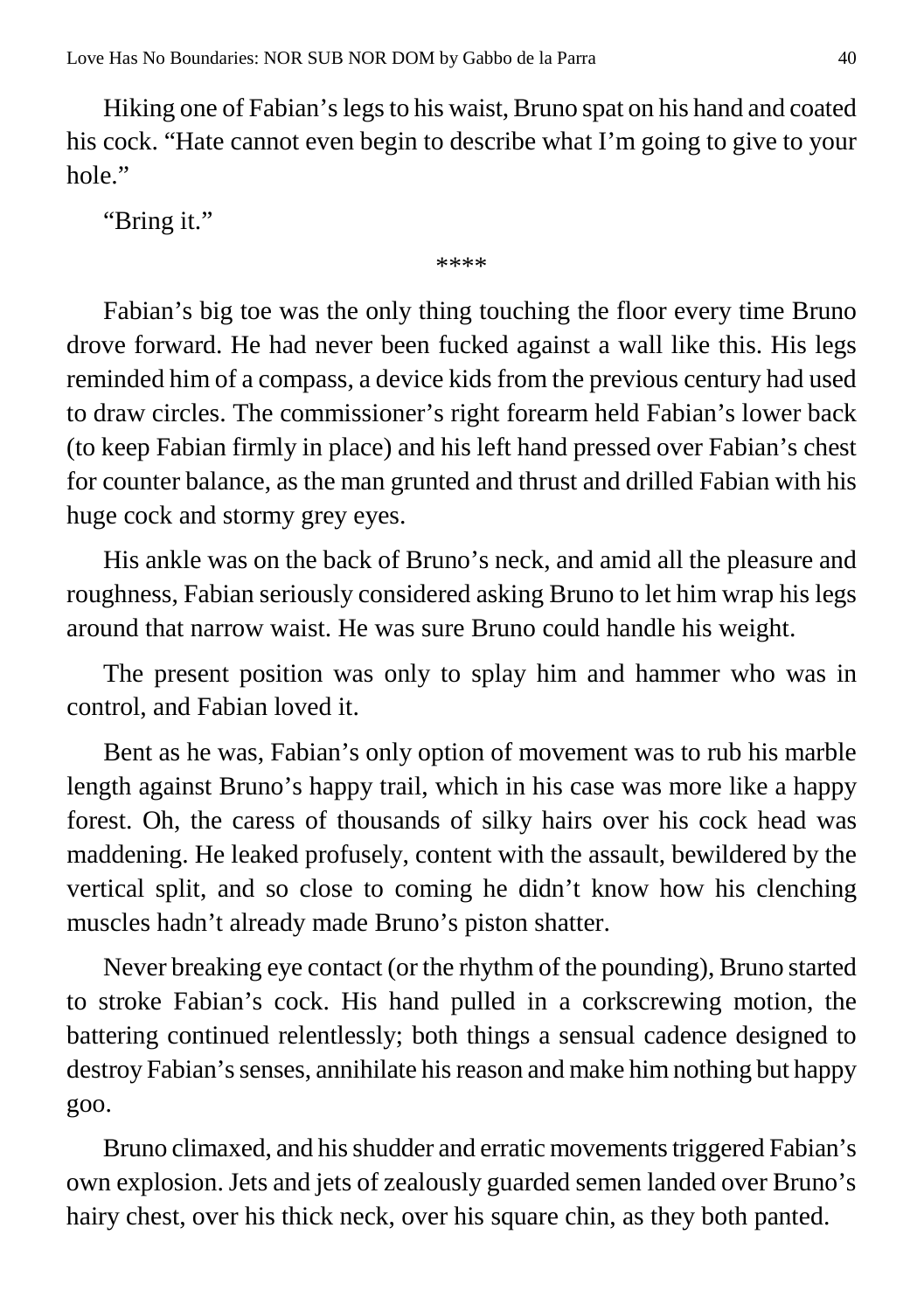Not even his hand had given Fabian pleasure since the last time he saw Bruno, and now the proof of his self-imposed faithfulness was displayed on the commissioner. For the amount of liquid running down his leg, a similar situation must have happened at the other end of this tug-o-war.

With a deep sigh, Bruno let go of Fabian's other leg, allowing him to stand up, even if a little wobbly, on his own. Bruno's forehead rested on Fabian's shoulder. The wet, plastered hair covering it tickled his still hyper-sensitive skin. Fabian didn't care that the hunky, hairy chest was covered in spunk, he crushed the man against him and murmured in his ear, "That was…" But he couldn't find a word to encompass the whole experience.

"That was something all right…" Their eyes met and Bruno shook his head. "I shouldn't have done it." He started to push Fabian to get away.

"What, are you nuts?" Fabian circled Bruno with an iron grip. Their spent cocks brushed and both let out an involuntary moan. "You see? What's so wrong about this, that even after we've just fucked, we cannot get enough of  $it?"$ 

"I never said I wasn't attracted to you."

"It's more than that, and you know it. Stop being a wuss and let me in."

"I can't, Fabian. I'm afraid to trust." Bruno scowled at Fabian. "There, I said it."

"The best way to find out if you can trust somebody is to trust them." Fabian gave him a soft smile.

Bruno arched an eyebrow. "Who said that?"

"Daddy Hemmingway."

Bruno's dark head shook again, this time for a different reason. This time the sigh was to disguise a snicker. "Why would you call Hemmingway Daddy?"

"That old man was hot." Fabian chuckled and caressed Bruno's cheek. "Being afraid is good. It makes us alert. What it's not supposed to do is freeze us." He removed the still wet locks from the ample forehead and kissed it.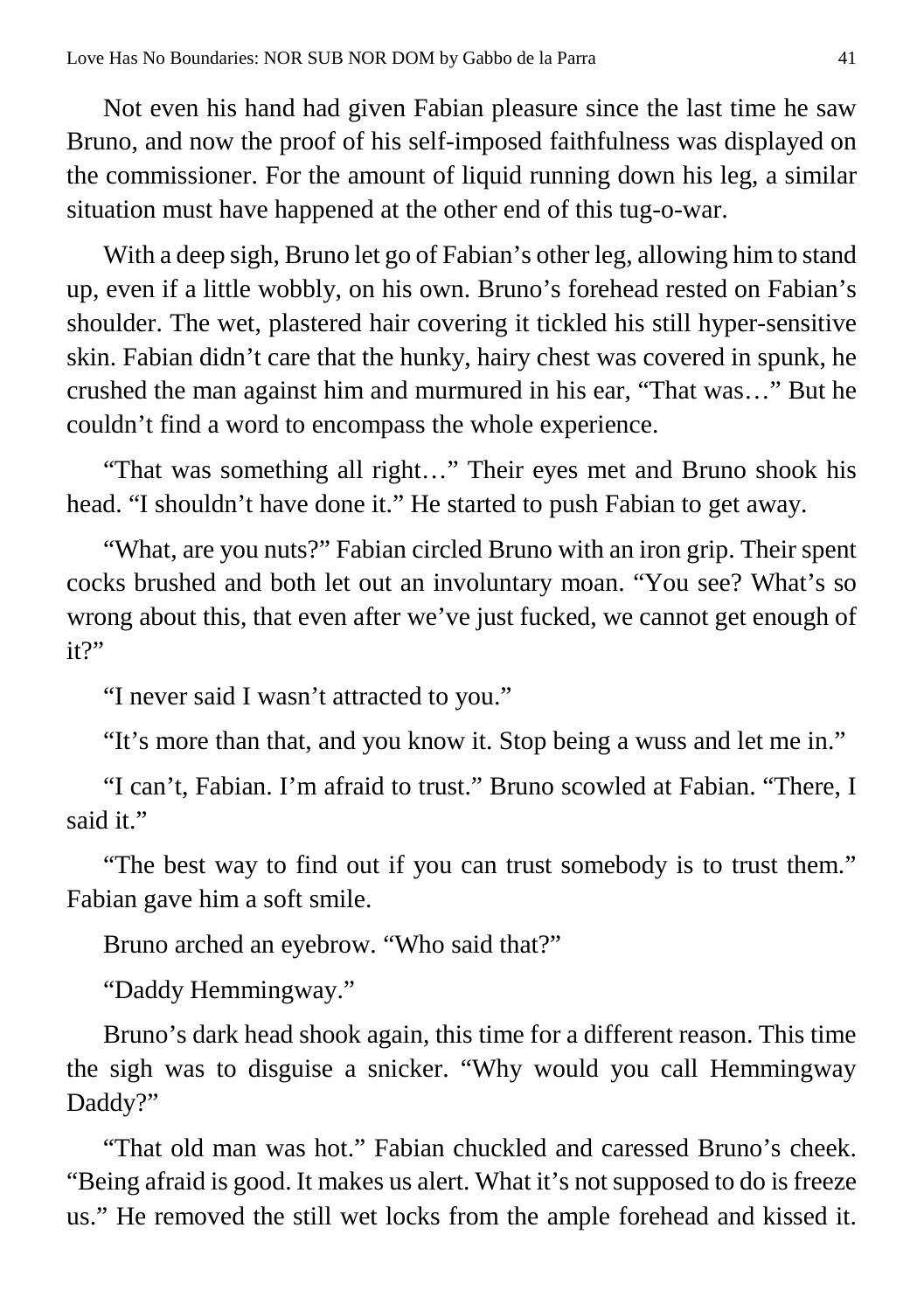"You're a brave man; you saved so many people when you were a firefighter. Don't let something an asshole or assholes did cripple your capacity for love."

Hope timidly peeked from those grey windows. "Is that what you're offering me; Love?"

"I want to give you my life, Bruno. But that is something to be given day by day, sharing moments. Not just moments of pleasure, but also the silly ones, the scary ones, the sad ones. I want to do this journey with you. You just have to take the first step."

"NO." Fabian had loosened his grip a bit, and Bruno used it to break free. "Get your clothes and leave."

"You have got to be shitting me." Fabian growled, intent on restraining Bruno again until the stubborn man got it into his head that he was gonna fight for him, no matter what.

Bruno took a stun gun from a drawer and aimed it at Fabian with a steady hand. "Get the fuck out."

Looking for time, Fabian chuckled. "You're not gonna let me dress?"

The stun gun waved toward the door. "We have similar training, Fabian. Out."

Fabian gathered his things. For some reason he didn't want to analyze in this precise moment, the cum still trickling from his hole did not feel like an insult. No, he didn't feel used; that cum was a promise. A promise he would force Bruno to make good on.

He didn't try to put his underwear on. Before the door opened, he turned to look at Bruno. "We are not done."

"Oh, we are."

\*\*\*\*

"So he fucked you and then threw you to the curb."

"When you say it like that…"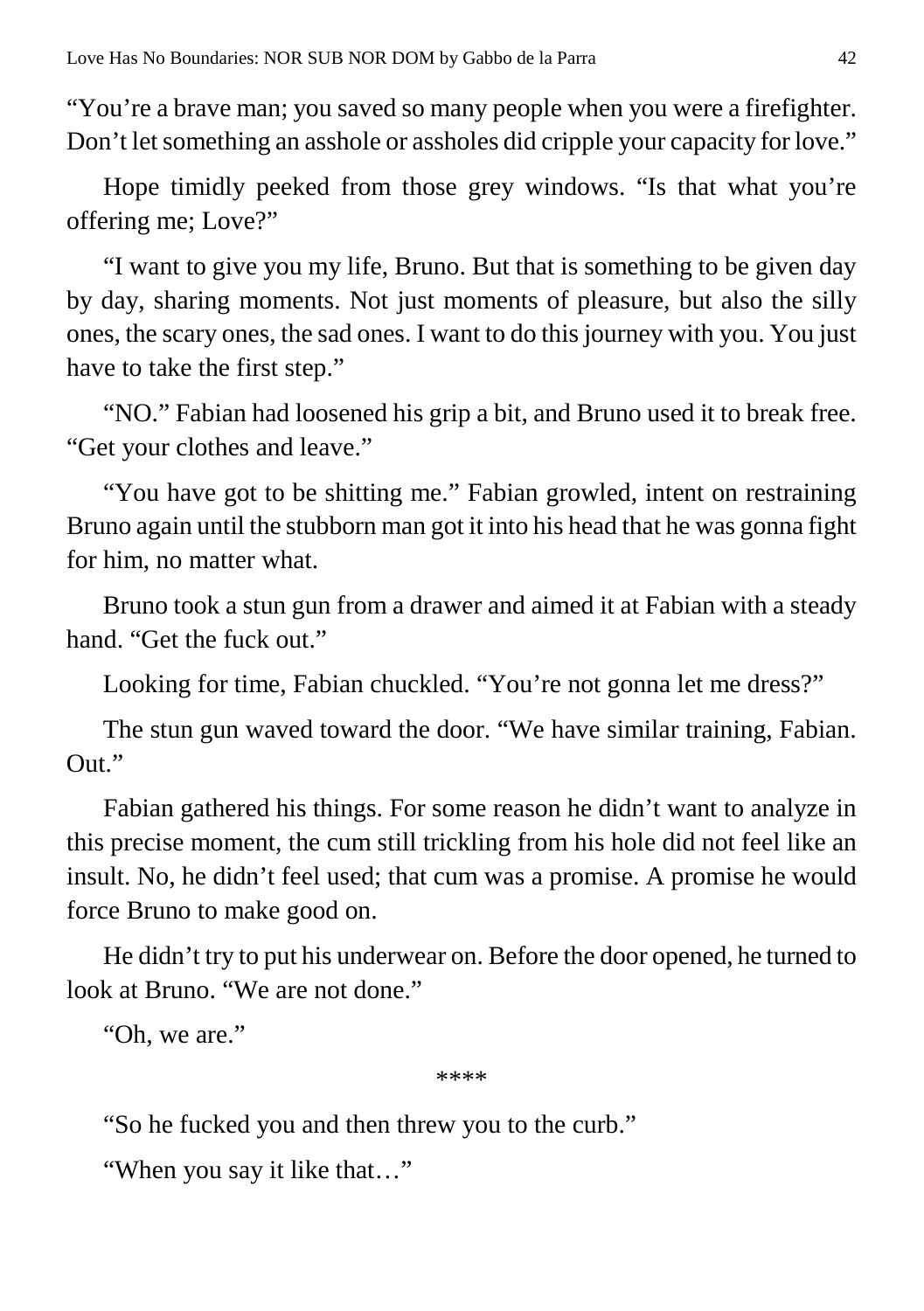"There's no other way to say it." Lucian took a deep breath. "Okay, I know it's my fault I took you to the damned fair, but I refuse to let you drown in your own shit."

Balder came to sit beside Lucian, and they both occupied almost the entire screen. "What's so special about the commissioner, Fabian?"

"I don't have a logical explanation for what I feel."

"There never is." Balder caressed Lucian's chin. "We want you to be happy."

"Nobody said happiness was easy. I'm positive I must fight for him if I want us to be together."

"What if he isn't worthy?"

"Then I'll be okay with it, knowing that I did what I had to do. The worst thing is to live with a 'what if'."

Balder and Lucian looked at each other. He knew their story better than anyone, and they understood how devastating a "what if" could be, since they had tried to deny their attraction and suffered for years.

"All I know is, he's under my skin as I sure am under his," Fabian added.

"Then let's do this." Lucian's face illuminated the way it only did when he had a brilliant idea, or he thought whatever it was, was a brilliant idea. "Stop presenting yourself wherever he is. Just completely disappear. You haven't given him time to miss you, to accept his need for you. As long as you are around, he knows he can change his mind." He gave Fabian a wicked grin. "Right now, you're nothing but a creepy stalker."

Balder elbowed his husband. "He can't be creepy, he'stoo hot for that." He wanted to sound stern, but the way those eyes scanned his cousin was like Lucian could do no wrong.

"Stop encouraging him." Lucian elbowed back. "That's why he thinks his presence alone can weaken the commissioner's defenses. You two are a pair of brutes. What is needed here is subtlety and artifice, not a show of force."

"You want me to pull a disappearing act on him?"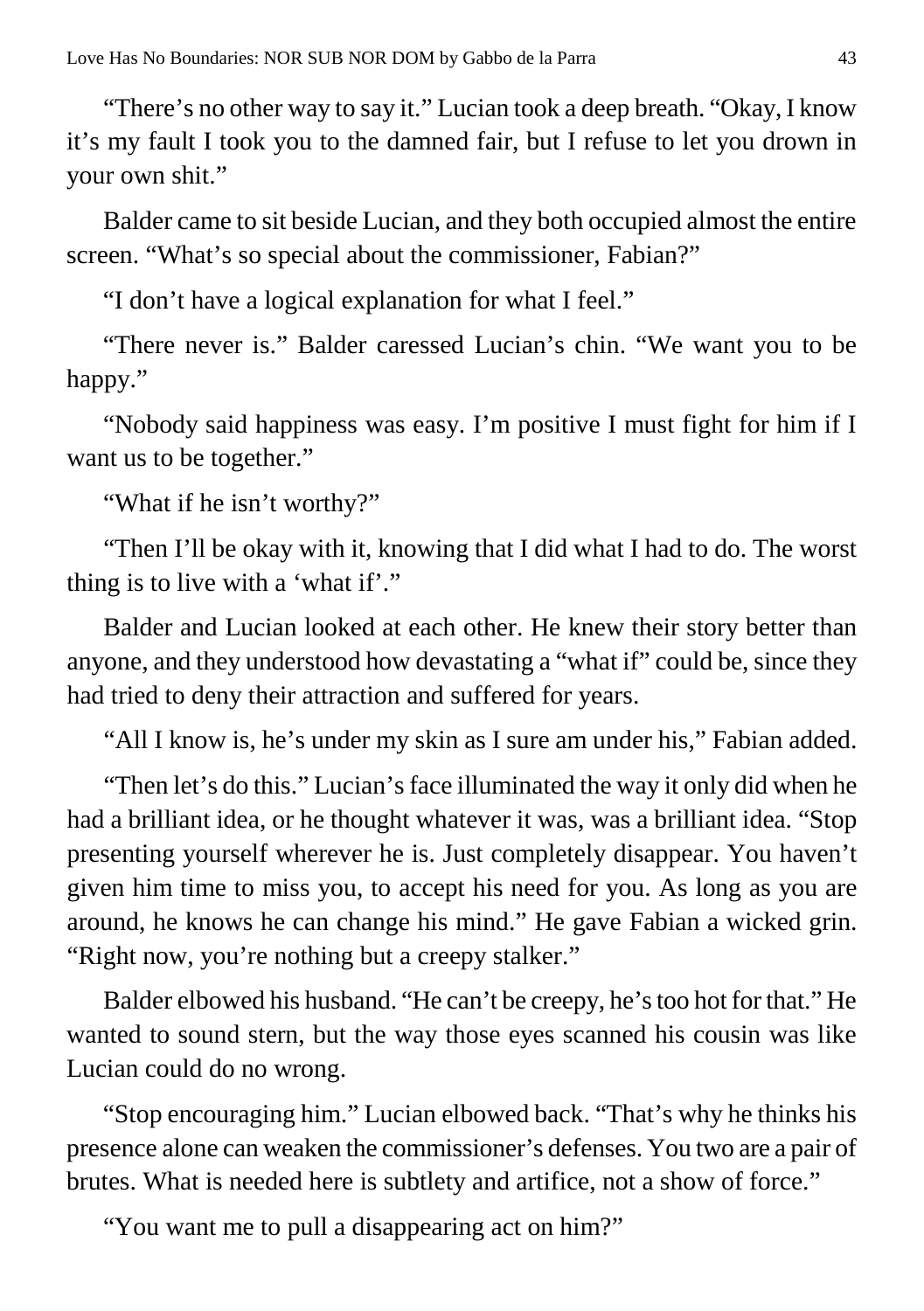"Uh-huh." Lucian nodded. "When was the last time you saw him?"

"Last night at the Mayor's Thanksgiving Ball."

"Did you behave?" Balder spoke this time, apparently already in with his husband's train of thought.

Fabian snorted. "Of course I behaved. We didn't even exchange words. I was just there, always in his line of sight."

"Did he dance?"

"I guessso…" And Fabian had wanted to kill each individual, but he didn't express those murderous feelings in front of his friends.

"Did you?" Lucian's arched eyebrow was a bad omen.

"You know I can be really scary if I want to, so nobody bothered me."

"Yeah, you're scary all right, prowling among people like a frigging apparition."

"Sweetie, get to the point, please," Balder implored his husband.

"Dads, is that God-daddy?" Emmanuel's voice floated from the background, as if he had just poked his head into the room.

Fabian hadn't heard the door hissing, he couldn't believe they were having this conversation with the doors open.

"Yes, son."

"Can I say hi?"

Such a well-behaved kid. When other teenagers were wreaking havoc about the surface of Earth, Moon and Mars, Emmanuel still asked for permission to do things. Fabian didn't know whether the boy was innately good or all the discipline Balder could wield kept him in check.

"Just for a minute. We're discussing a very private matter here."

"How you doing, God-daddy?" Emmanuel's radiant smile occupied most of the screen as if he were holding the monitor with both hands. "How's Aurora? Are the new recruits any good?"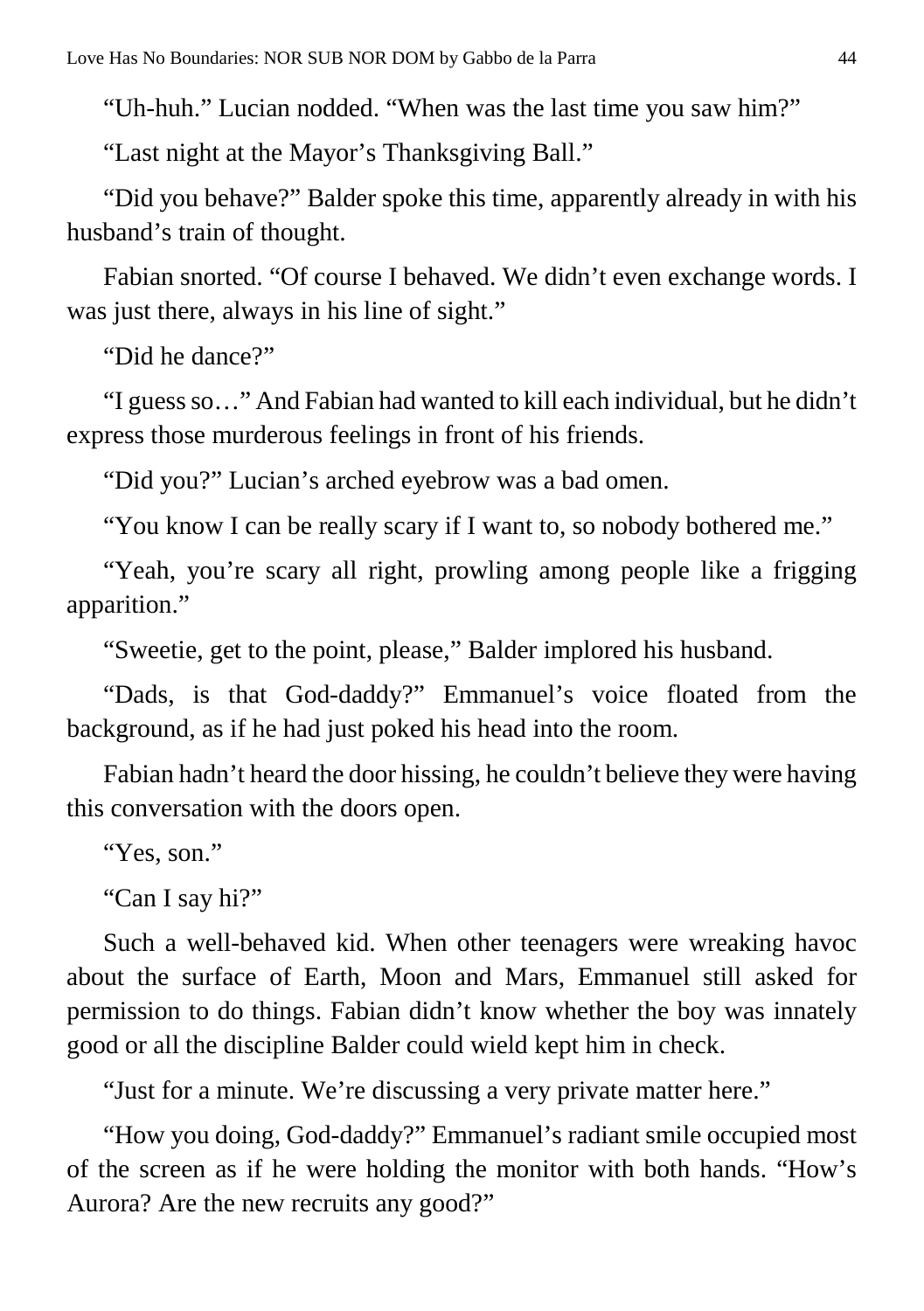Someday Emmanuel would make a fine scientist like his parents, but for now, he was obsessed with military stuff. Fabian smiled when Balder pulled his son back onto his lap, and he noticed the boy had chopped his hair like he was about to enter a military school. There was that spark of rebellion. He was pretty sure the Luxes weren't happy about that. Both sported long golden tresses.

"I'm doing fine. Aurora is great as always, and the new batch is from Fort Bamboo."

Emmanuel did everything but bounce on his father's lap, a restless puppy would have been more quiet. "That is so galactic!" Then he stopped, hunching his body. "I miss you, God-daddy."

Fabian sighed, "I miss you too, Em. Now, let me finish my conversation with your dads."

Balder released him, and Emmanuel was about to stand up with the saddest face Fabian had ever seen, when Lucian stopped him, holding his forearm. "Say, Emmanuel, what if we invite your godfather to spend the holiday *month* with us?"

The sad countenance did an about-face, morphing into all teeth and bright eyes, and all that cuteness was aimed at Fabian, "Please?"

*Cunning Lucian.*

"Sure, baby boy. I'll go."

Now Fabian had to find three Christmas presents earlier than he thought.

And there was a fourth. He would buy it anyway, hoping for the best.

\*\*\*\*

"I saw the recording."

"What are you talking about?"

"That day when Chief Trainer Acre came to see you and you finally received him. He's right; you need to stop denying yourself the opportunity to be happy."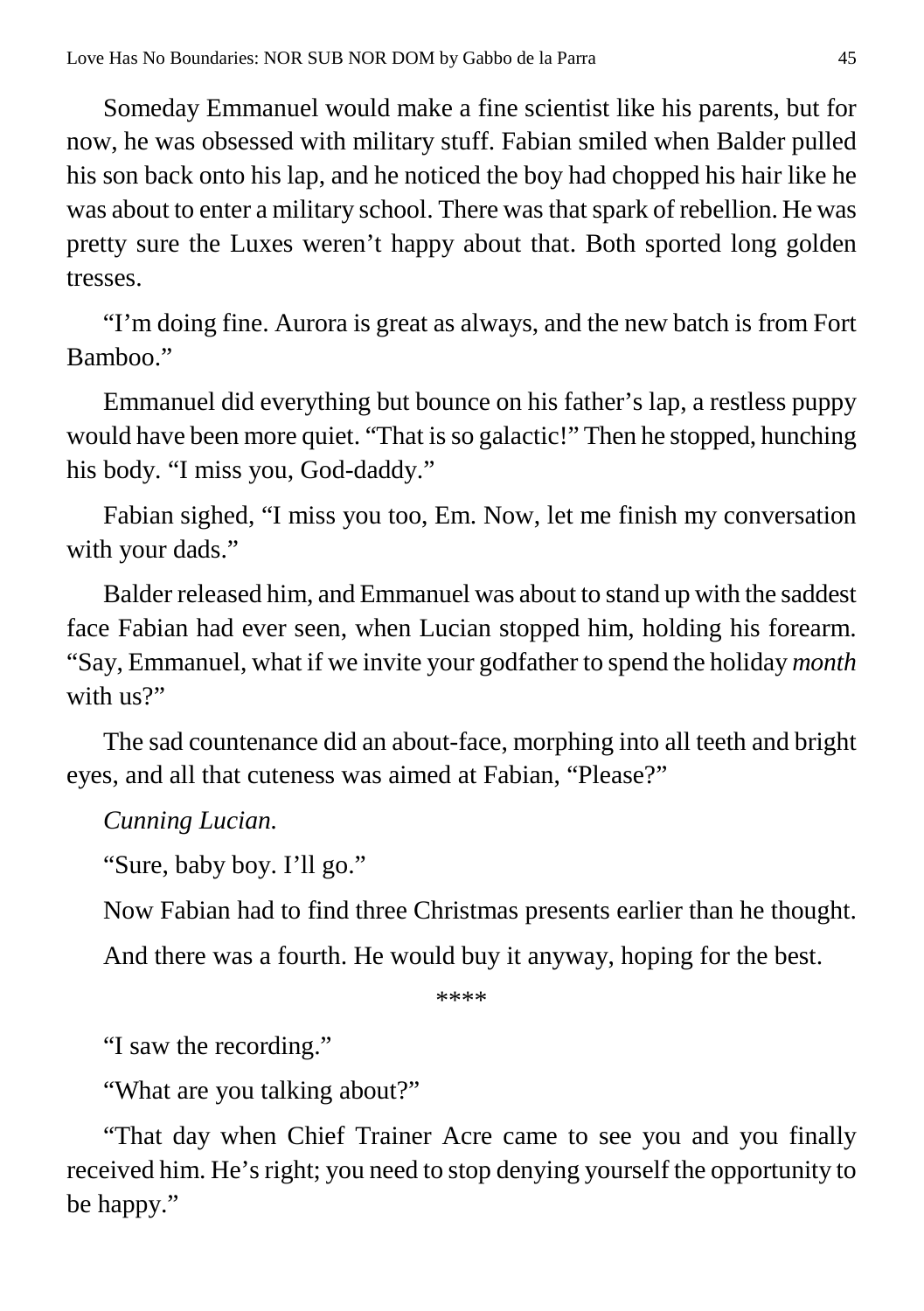That had happened so many moons ago; Bruno wasn't sure why Callum was bringing it up now. ProbablyCallumhad learned about himinquiring over Fabian's sudden disappearance.

"You watched the whole thing?"

"Don't worry, I stopped the minute you two started ripping your clothes apart."

# *Damn him to Pluto and back.*

Callum was his best friend, but Bruno also knew he was a little perv.

"Hey, you're like my mother; I'd never watch you having sex. Mr. Acre on the other hand…"

The surge of jealousy was overwhelming, "Seriously?"

"You're the one who doesn't want him. It's not my fault the multipartnered marriage law is so explicit in its damned narrowness that all parties had to be married at the same time. If I didn't have my ball and chain already, I'd totally find a hunk like that to share with Camilla and live happily ever after." Callum chuckled, but there wassomething in his gaze that not even the screen could distort.

"Have you really considered it?"

"Yeah. You know Camilla, she wouldn't fuck another girl, but she'd love to see a guy having his way with me."

"How French, you two."

"Why so repressed, sweet cheeks? It's not like we're in 2020. We already have more than fifty years of marriage liberation in this great nation of ours."

"It's not that. In all the years we have known each other, you never struck me as the multi-partnered kind, that's all. Throwing an orgy now and then, yes, but you committed to more than one person? Nope."

"Then you weren't paying attention to the signals." Callum put his hand up. "Isee what you're doing, and you're not going to distract me. Stop being a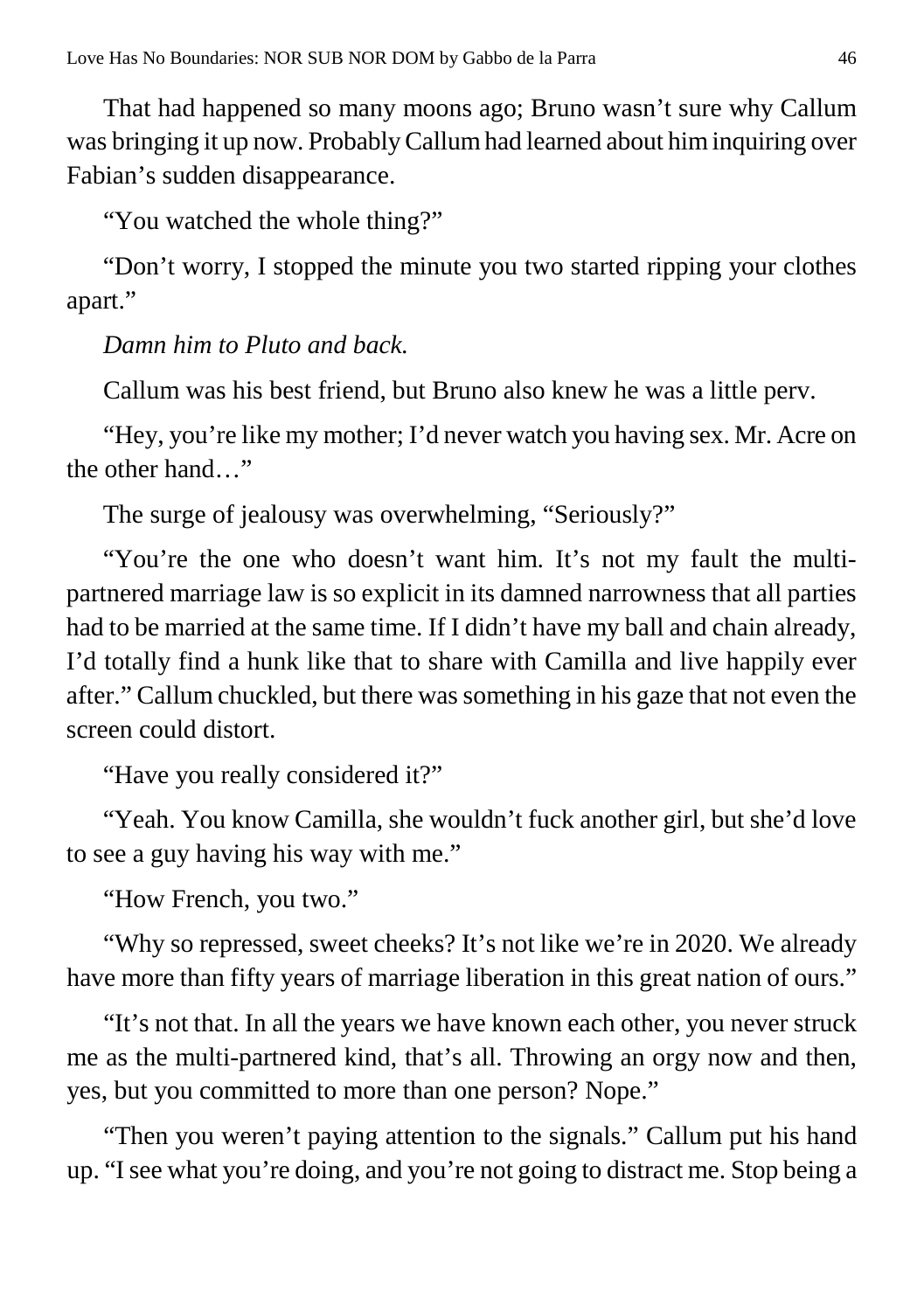chickenshit and do something. Fine men like Acre don't grow on trees." Callum made a face, "And cloning doesn't count."

"I don't know how to locate him. He simply vanished."

"So what's exactly the point of your best friend being the mayor, if you don't call him when you need him?"

"I wassabotaging myself?" The same question he had been asking himself for almost a month, and it was driving him crazy.

"Damn right you were. Or did you think he was going to lurk around forever?"

"I don't know what I thought. But with his absence I realized that I need to leave behind my cowardice."

"Well, I hope your New Year resolutionsincluded pulling up your big-boy jockstrap and getting your man."

"Not in so many words."

"I'm going to give you a tip. He's back from Mars, and if you don't want me to stuff a rocket up your tight ass and put it in a trajectory to Space Expansion Commission, you'd better find your way there and grovel like there is no tomorrow, begging his forgiveness."

"Beg forgiveness. Why would I do that?"

"Shhh." Callum counted with his fingers. "S.E.C. Rocket. Ass. Go." His freckled face became a dot on the screen as he hung up.

His big-boy jockstrap…

It was time to face his fears and come clean. If Fabian Acre wasn't able to understand or accept all the things Bruno's heart needed, this wasthe moment to find out and be done with it. Come what may, it wasn't wise to live with a stinky "what if" following him everywhere for the rest of his days.

"Averin, get me the car, please. I'm going to S.E.C."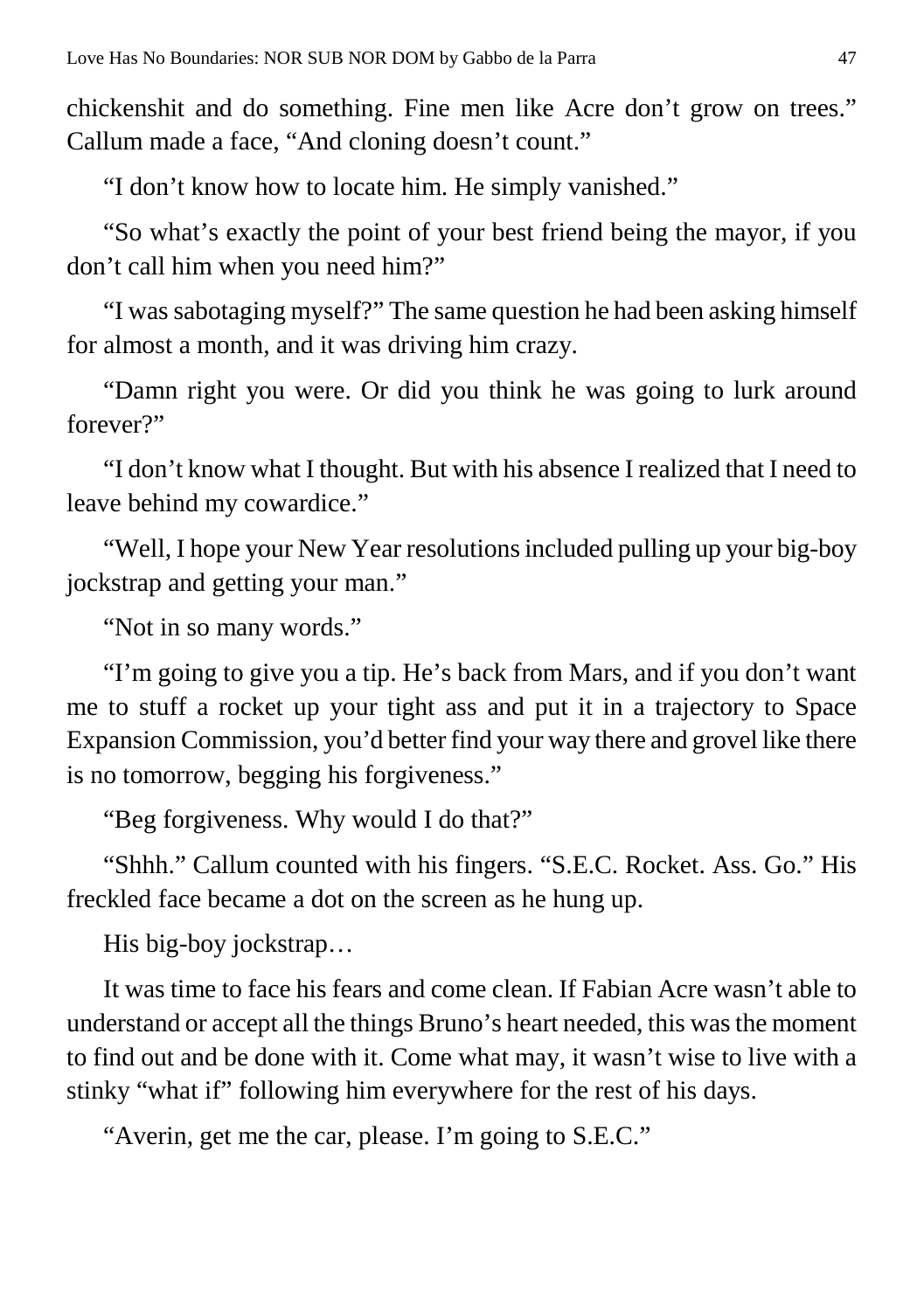Five minutes later, Bruno was on his way to the outskirts of Aurora, where the Space Expansion Commission compound emerged like a technological nightmare on Caswell Grounds.

Smith, his primary bodyguard, sat beside him. "Acre?"

Bruno grimaced. "Yes."

"It is about time, sir."

His shock was a lot bigger than his embarrassment. He didn't say anything, just kept staring at Smith, who shrugged, unapologetic. They spent the rest of the journey in silence.

Since all security agencies did joint exercises, Bruno had a high clearance and was soon observing Fabian from the safe distance of a mezzanine as he drilled thirty officers, his voice crisp and clear.

"There's a misconception about trainers. People think we only teach. Everything you learn from me, I can do ten times better than you'll ever do it." Bruno browsed the men's faces. "This doesn't mean in any way, shape, or form that I'm not expecting the best from each of you. You're here because you demonstrated your capabilities, and when I'm done with you, you'll be excellent."

They all shouted as one, "Yes, sir."

Fabian barked, "Now get out of my face and report to Strategy Decoding."

After another *yes, sir,* the officers exited in a single file, and Fabian caught sight of Bruno resting his hands on the railing above him. The short-lived grin turned into a glare; Fabian about-faced and walked away.

Apparently, Callum was right. There would be groveling and begging involved.

\*\*\*\*

"Sir, you can't go in there without an appointment." The tall, well-built man got to his feet and started to round the desk outside Fabian's office. Then recognition struck him. "Commissioner Ouatu."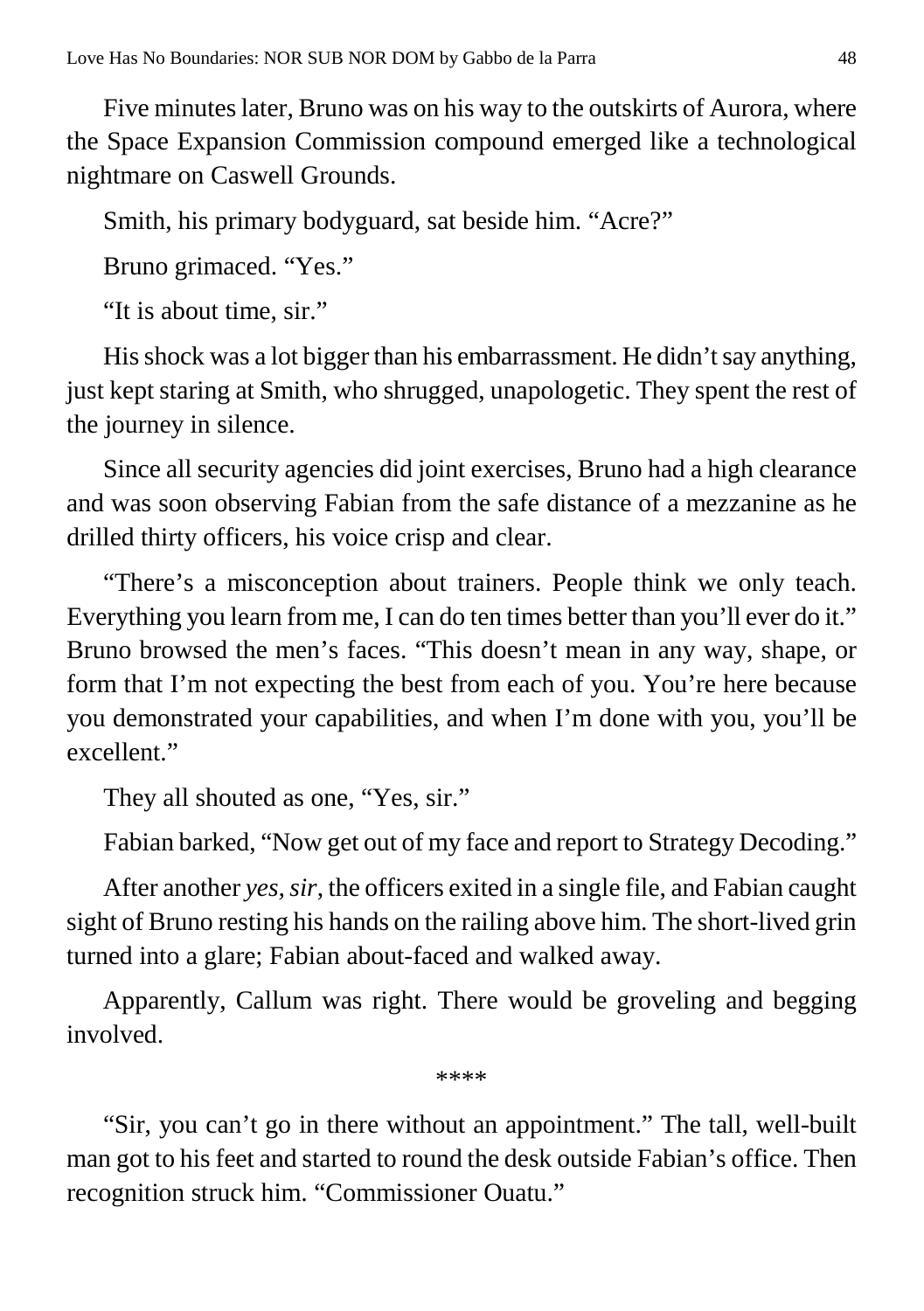Bruno gave the man a hard nod.

Still the man put himself between Bruno and the door. "I'm sorry, sir. At least let me inform Chief Trainer Acre of your presence." Smith grabbed him by the lapels of his uniform, ready to fling him out of the way.

"Let the officer make the call, Smith."

Mentally preparing himself for a long wait, Bruno was surprised when he was allowed in immediately. He practically had to growl the order for Smith to wait outside.

Fabian sat on a large chair, swiveling, digits intertwined and his forefingers in a clapping steeple. "Well, well. What can I do for you, Commissioner?" His whole frame looked bigger than Bruno remembered in the stretched black Tshirt. The stiff bill of the flat-top cap darkened his eyes.

"I needed to see you." Bruno didn't know where that came from, it wasn't what he had rehearsed a thousand times on his way there.

Slowly, Fabian stood up and flatted his hands on the enormous metal desk, his gaze noncommittal, practically bored. "Okay, you saw me, you can go now." A crooked smirk flourished on his handsome face. "Don't let the door hit your ass on the way out."

"No."

"Is this the part where I fuck you silly in my office and then you run like a wuss?"

"I'm not running."

"But I still get to fuck you."

"Yes."

"So, this is just sex?"

"No. I finally realized only the brave find what they seek. So, I'm going to be brave and accept what you have to offer."

Fabian arched an eyebrow, looking unconvinced.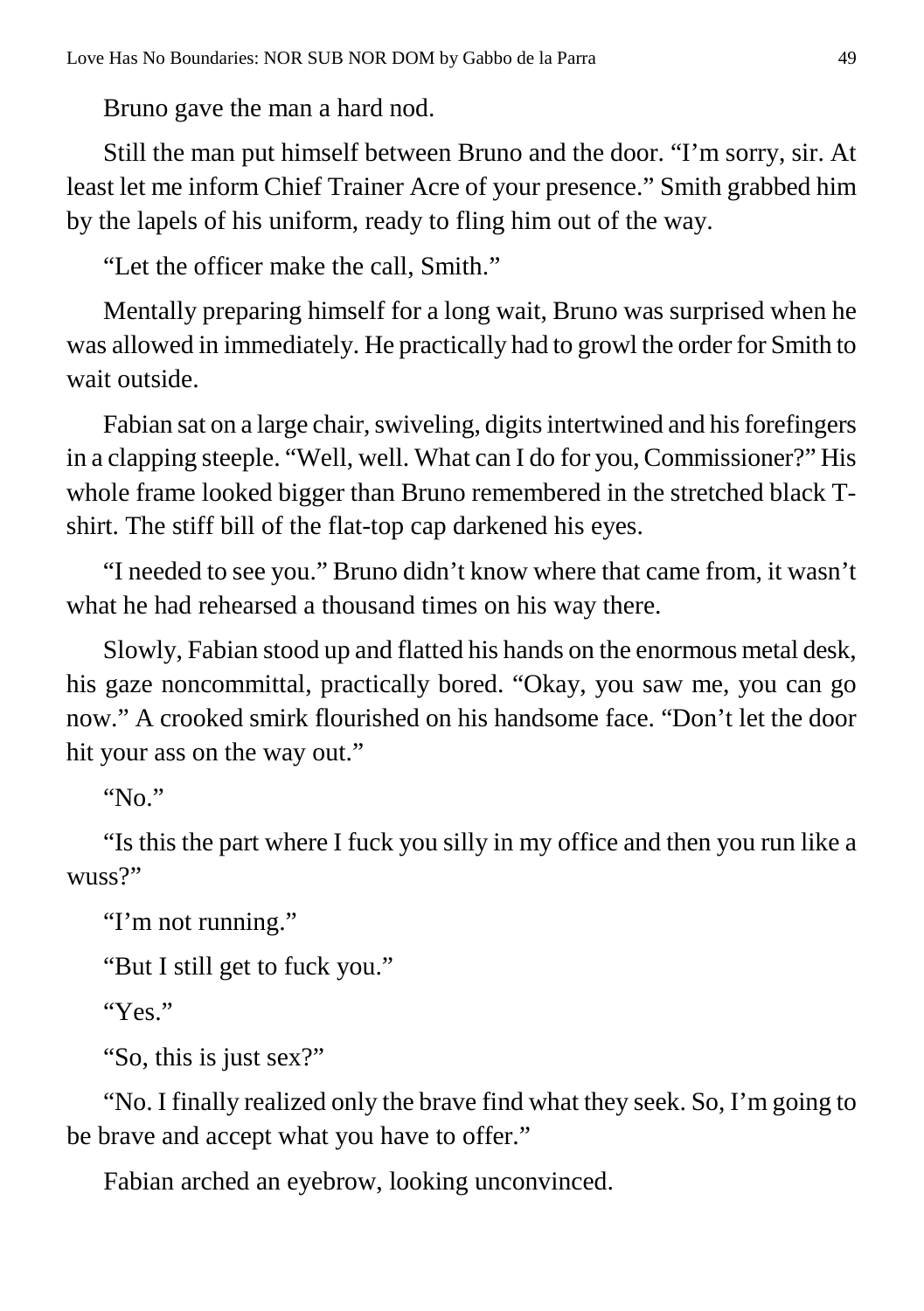Bruno swallowed hard. "The difference between wanting something and getting something is that wanting can be passive, getting never is."

"Good. Take your clothes off."

Instead of working in haste, Bruno took his time, folding each garment as he removed it. He did this without looking at Fabian, but he could feel the weight of all the attention poured onto him like a dark storm cloud ready to unleash a million volts of lightning.

"You can get rid of the shoes but leave the sock garters on." The voice came out rasped, as if Fabian's throat was suddenly dry and raw.

At last, Bruno turned around to face Fabian. His erection jutted, long and proud. A single bead of clear liquid peeked from the slit, dew on a purple petal.

"Stand easy." Fabian inspected him for a moment without moving a muscle, just roaming his eyes over Bruno's naked frame. The caress of those hazel eyes was almost physical and goose bumps sprouted all over as if a cold breeze had just swirled around him. But it was exactly the opposite, because Fabian's stare was a tongue of pure fire licking him from top to bottom.

With firm steps, Fabian approached him. Circling and nodding, Fabian appraised him. After the second circle, he commented, probably more to himself than to Bruno, "Magnificent."

Bruno flexed his fists, opening and closing them. Unnerved, he wanted Fabian to touch him. "Oh for fuck's sake, take me already."

Fabian chuckled and there was something sinister in that sound. "Mere five minutes and you are snapping?" He *tsked*. "Not fair. How many months did *I* wait?"

He didn't have an answer for that because it was true. He had to take it however Fabian chose to mete out his pleasure. "I'm sorry, Fabian. I deserve whatever punishment you see fit. I brought this on myself."

"That you did, but I'm not your master as you are not mine. I said it before, *Nor Sub Nor Dom*. We're equals." A finger traced a horizontal line from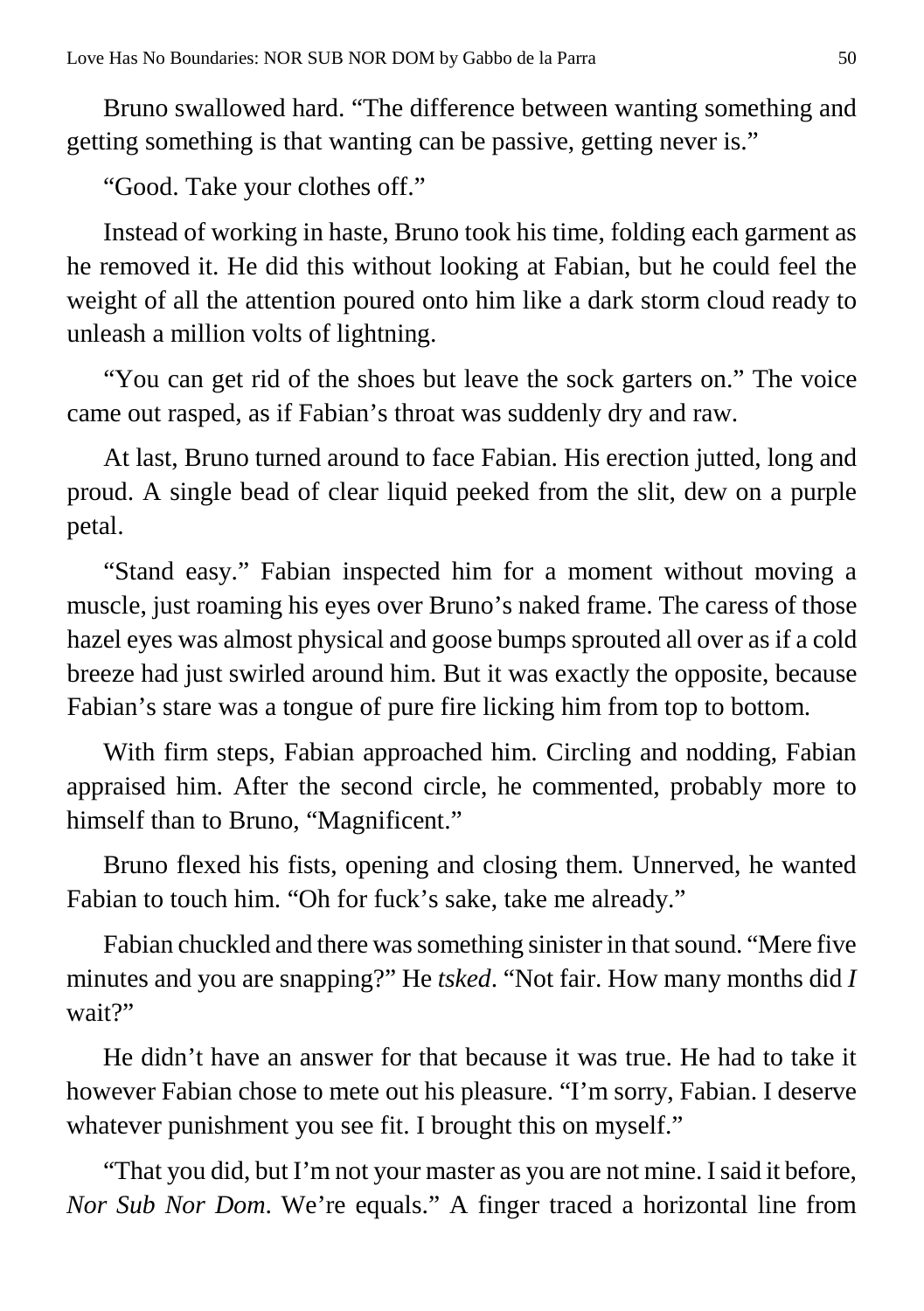shoulder to shoulder, all nerve endings ablaze. "Nevertheless, you earned a reprimand for being so stubborn."

A kiss landed on the side of his neck, while hands coasted down his flanks until they rested on Bruno's hips. Hot breath tickled his ear. "I missed you."

Bruno moaned, "I'm an idiot."

"Not anymore."

Those big hands cupped his ass, spreading and kneading. Bruno pushed back seeking contact with the muscle wall behind him. The cotton shield was a nightmare; he wanted skin-to-skin. He wanted to be on his knees, imploring forgiveness with his lips and tongue and throat.

His body trembled as a stubbly chin descended, scraping in vertical bliss the outline of his spine. The same scrape circled his ass cheeks and then Fabian's face burrowed between them and pulled his guiche piercing with desperate teeth. And Bruno bent, one hand grabbing the back of Fabian's head to push him deeper, the other stroking his cock, erratic and needy.

Fabian motorboated him, and Bruno couldn't do anything but laugh when the *BRRRRR* became louder.

# *Plaff.*

The spank startled him, and Fabian ordered, "Back on the floor now."

The second his shoulders touched the wooden boards, Fabian had him by the ankles with both hands. "Who the hell still wears sock garters? That is so fucking sexy." He stroked the socks as if memorizing the texture. He bit one calf and put two fingers in Bruno's mouth. "Wet these."

His tongue swirled about the digits, anticipation making the act raunchier than it was meant to be. The possessiveness pouring from Fabian's eyes was an aphrodisiac, a primal call. Those gems never lost focus as the fingers found their way into Bruno's hole, their gazes colliding in tune with the furious thrusting.

Never breaking eye contact, Fabian settled legs over his shoulders, lowered his body and took Bruno's dick in hand, the rhythm of his digital battering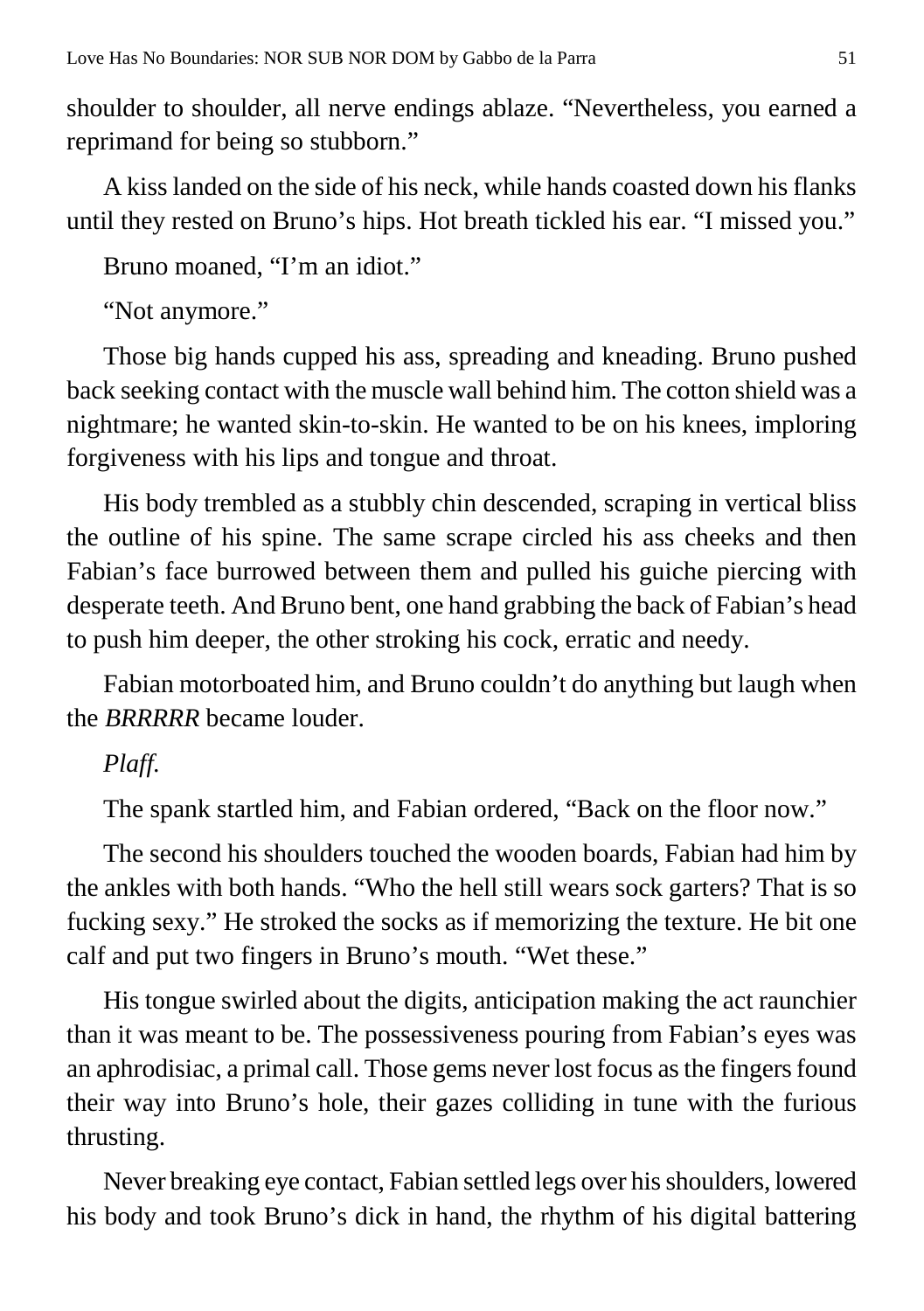steady and continuous. Before engulfing the burning pole, with a wicked grin and a wink Fabian commanded, "Don't hold back, babe, gimme everything you got."

And he got it all.

Incessantly.

For the next thirty-seven days.

Until…

"*Uff*, that was…" Bruno felt the flood of Fabian's completion slowly ease out of him.

"Best Valentine post-dinner fuck ever?" Fabian panted and plopped beside Bruno. He whooped, his breathing ragged. "Baby, I don't know how you do it. Fuck me and then let me fuck you like that, it's just..."

"Have you ever been in a threesome?"

"Yes. You?"

"No." He lied. He couldn't come out with the truth just yet. "But it's something that always intrigued me."

"You know I love you, right?" Fabian's eyes were big and clear.

"Yes, I do."

"I always thought I would end up in a three-way relationship. Always felt my heart was too big for just one man." Fabian peered at Bruno expectantly.

Bruno averted his eyes for a moment. When he returned his gaze, everything in Fabian's countenance spoke of a confession turned into a costly mistake. Fabian added, "I've never contemplated cheating on you. If you hadn't brought this up, I would have eventually, because it is something deep within me."

Eyes watering, Bruno didn't have words.

"Did I offend you with this declaration?"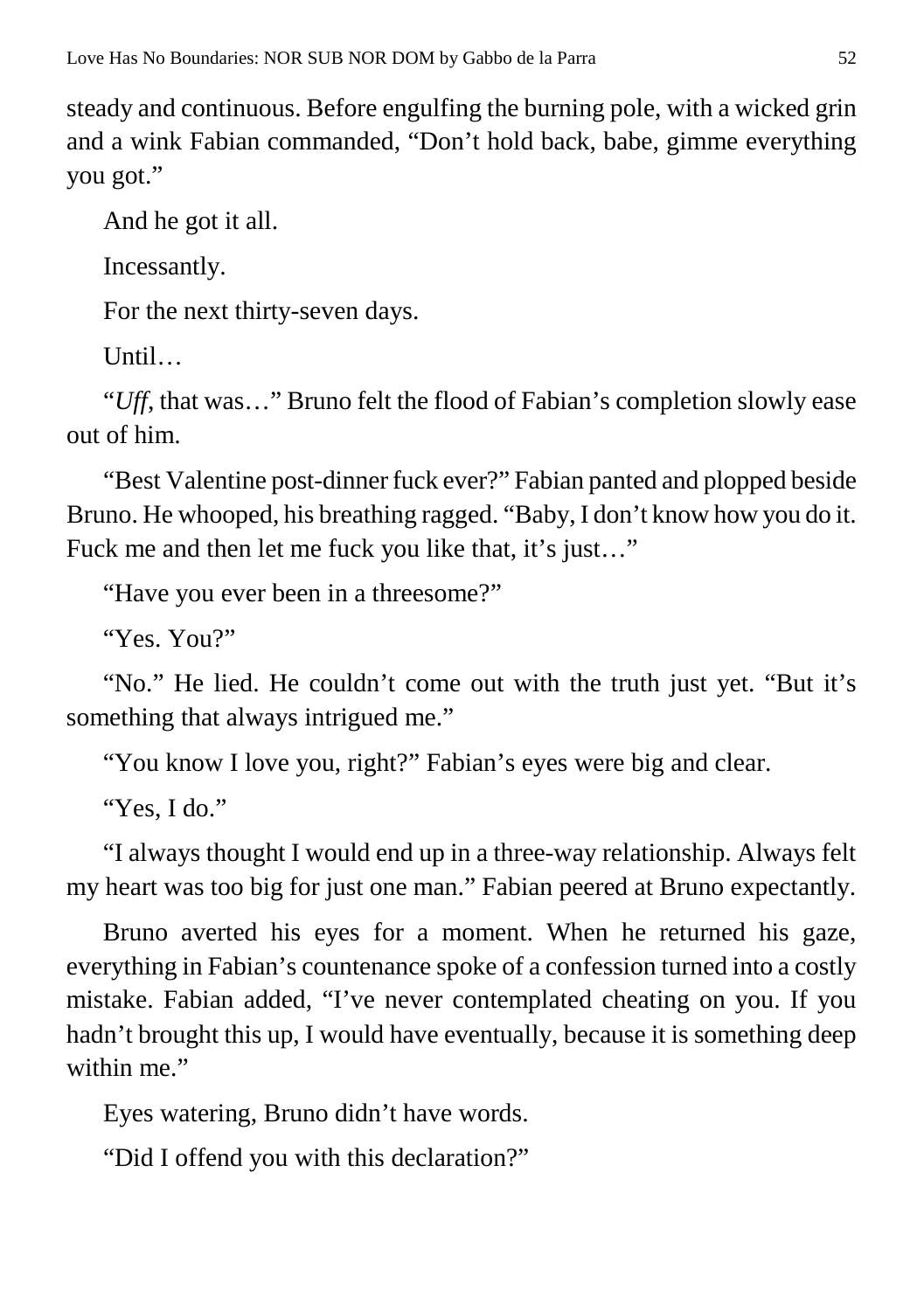"I've got to be absolutely honest with you." Bruno took a deep breath, and Fabian's expression wasthe equivalent of *Oh mercy, here it comes…* "I always felt the same way. I'm still a big chickenshit-slash-wuss. I should have said something earlier, but every time I spoke about it before…"

All his concerns disappeared with Fabian's next words, merriment permeating them, "The heart wants what the heart wants, and that's exactly a nice spit roast."

Carried by the mirth emanating from Fabian, Bruno commented casually, "Well, that explains why ninety percent of the time the one doing the topping ends with a dildo or something else up his ass." Bruno grinned and Fabian laughed hard, jumping from the bed and running to the bathroom because, apparently, he'd peed himself a little.

Following the chief trainer, Bruno hugged himfrombehind, "Oh babe, this will only make us stronger."

Recuperated, Fabian turned and returned the embrace, "Yes, Bruno. From now on we will always speak what's in our hearts."

"If it comes, it comes."

"Of course, love. When the time is right, we'll find him."

"I say we call an escort to start practicing."

"My naughty Bruno, you're amazing."

"And you're a dream come true."

\*\*\*\*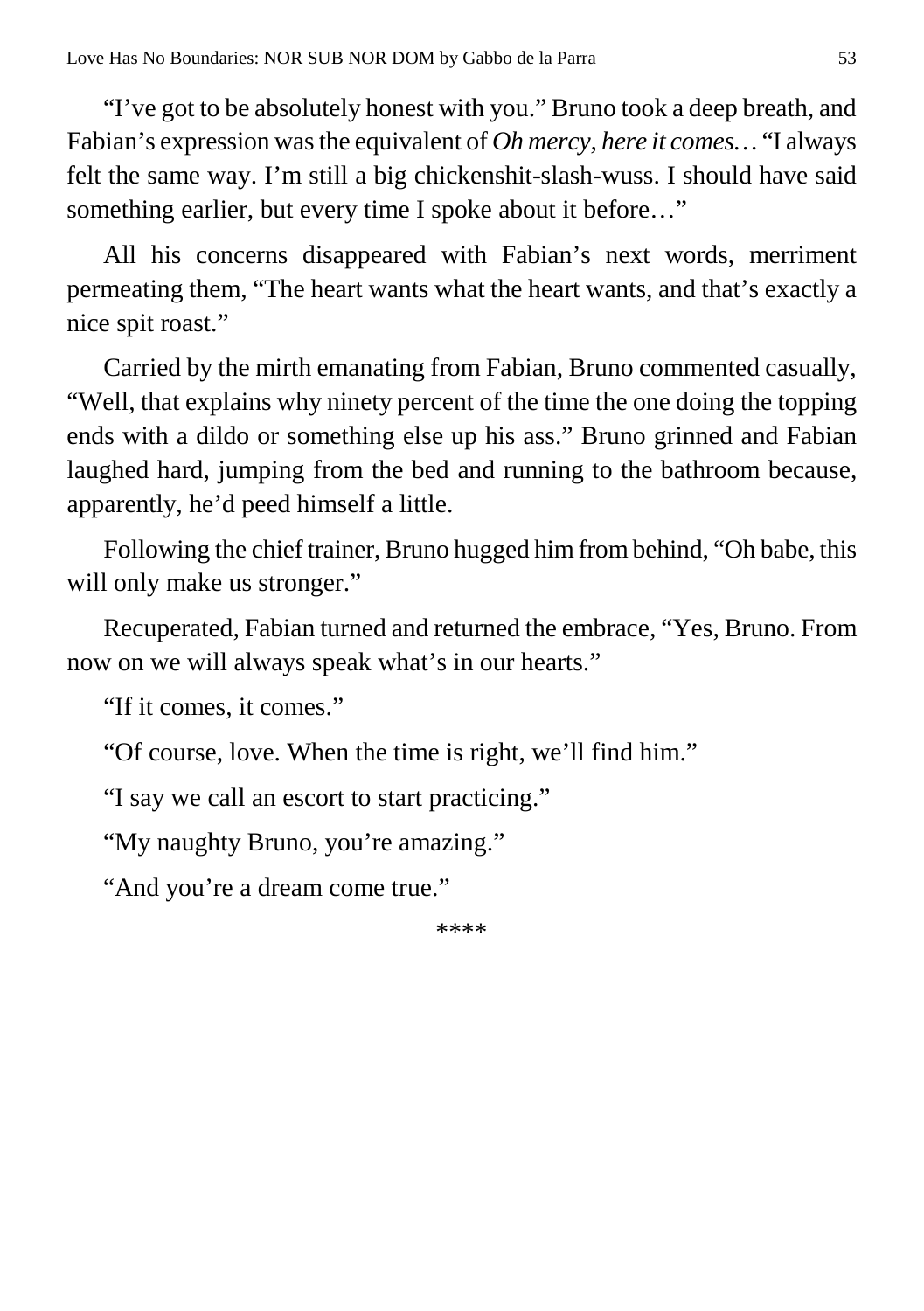#### PART TWO

*Aurora City – Novel California – Year 2088 Folsom Fair – 104th Anniversary*

"Hi God-daddy. Hi, Uncle Bruno."

"Hey kiddo, what are you doing here?" The white leather pants and white harness framed Emmanuel's swimmer's build perfectly. Fabian's paternal instincts rose abruptly. At nineteen, Emmanuel was barely old enough to be at the fair. "Just because you live on campus and not under my roof anymore doesn't mean you can parade around like this." He didn't like the long hair covering Emmanuel's left eye either, still, he had to admit those purple highlights looked nice like that.

Emmanuel looked them both up and down, making a deliberate stop at their heads since they had cut their hair really short after he moved away. "God-daddy. I might be adopted, but the kinky gene comes from two flanks, my dads' and yours, so deal with it." He ended with an arched eyebrow and a twisted mouth.

"Don't get all uppity with me, or I'll call that burly man over there to give you a well-deserved paddling." Fabian gave a murderous glance to Bruno, who was about to snicker.

After a second of studying the man, Emmanuel shuddered. "No, thank you. There are enough cheeks on display here to be silly and put mine in jeopardy."

Why did the kid have to be so cheeky?

"Well, this is no place to be by yourself anyway," Bruno interjected, putting a hand on Emmanuel's upper arm. "Stay with us."

"Actually, I'm supposed to meet my friend Topher. He's been in the scene for a while, so he knows the ropes." Emmanuel smiled and winked.

Suppressing a groan, Fabian grated out, "How old isthis Topher? How did you meet him? Is he your lover?"

"Sweet ashes of Madonna, hold your rockets, God-daddy. Twenty-five. Philosophy class. And no. We're just good friends―he's not even my type."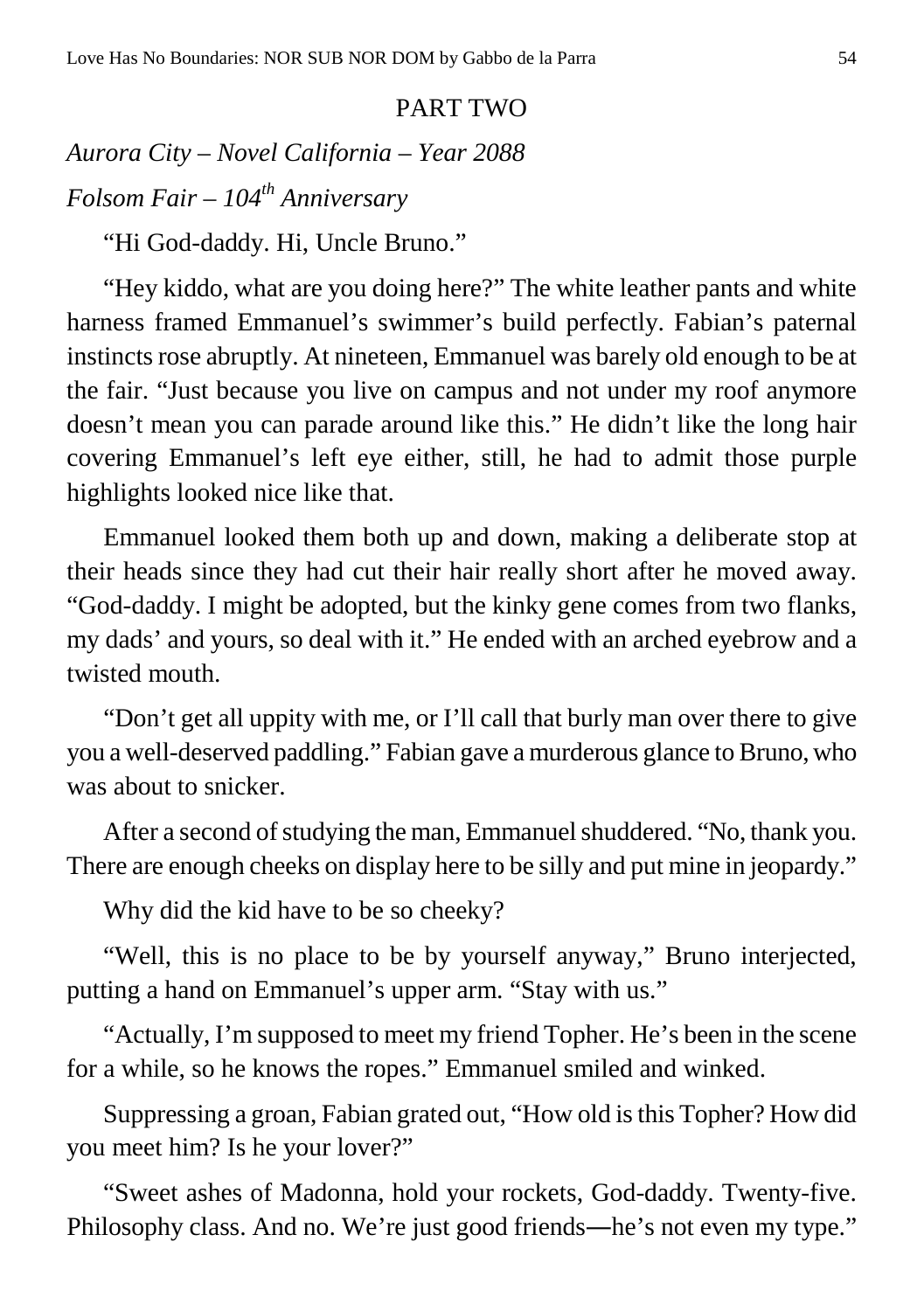But Emmanuel did that semi eye-roll that was his tell when he was uttering a half truth.

"And what is your type, doll?" Bruno asked, failing miserably to stifle his chuckle.

"A man without tattoos." He eyed Fabian. "No offense, God-daddy. Topher has this huge tattoo with skulls over his chest. He looks like a frigging holographic billboard."

Fabian wasn't completely convinced. Emmanuel was hiding something, and how had he seen the damned tattoo? Fabian would wait until the so-called friend appeared and then hammer him with questions.

"Anyways, he's gonna call me when he gets here. I came early because I was too excited."

"That I see. C'mon, let's walk around. Your uncle's performance is in two hours." Fabian would play nice god-daddy until that sneaky *friend* appeared.

"Plenty of time to be naughty." Emmanuel rubbed his hands, ready for mischief.

The kid was adorable but had too much energy, more than a normal nineteen-year-old ought to have. Well, Fabian shouldn't grumble about it; it took them almost two years to bring his godson out of his shell after the debacle with the two Mr. Luxes. Because of that, they allowed Emmanuel certain liberties but this…

They wandered around for a while, enjoying the constant hum of paddling and whipping in open booths, the thumping loud music, the laughter intertwined with moans and groans. Two overly-tattooed and extremely pierced men with platinum Mohawks and leather kilts caressed Emmanuel's shoulders as he walked between them. The boy didn't recoil, but Fabian noticed his discomfort, and he was about to say something when Bruno stopped him, "Hey, Mama Bear, he put himself here and wants to be all adult and proud, let him deal with it."

"But―he…" Fabian sputtered.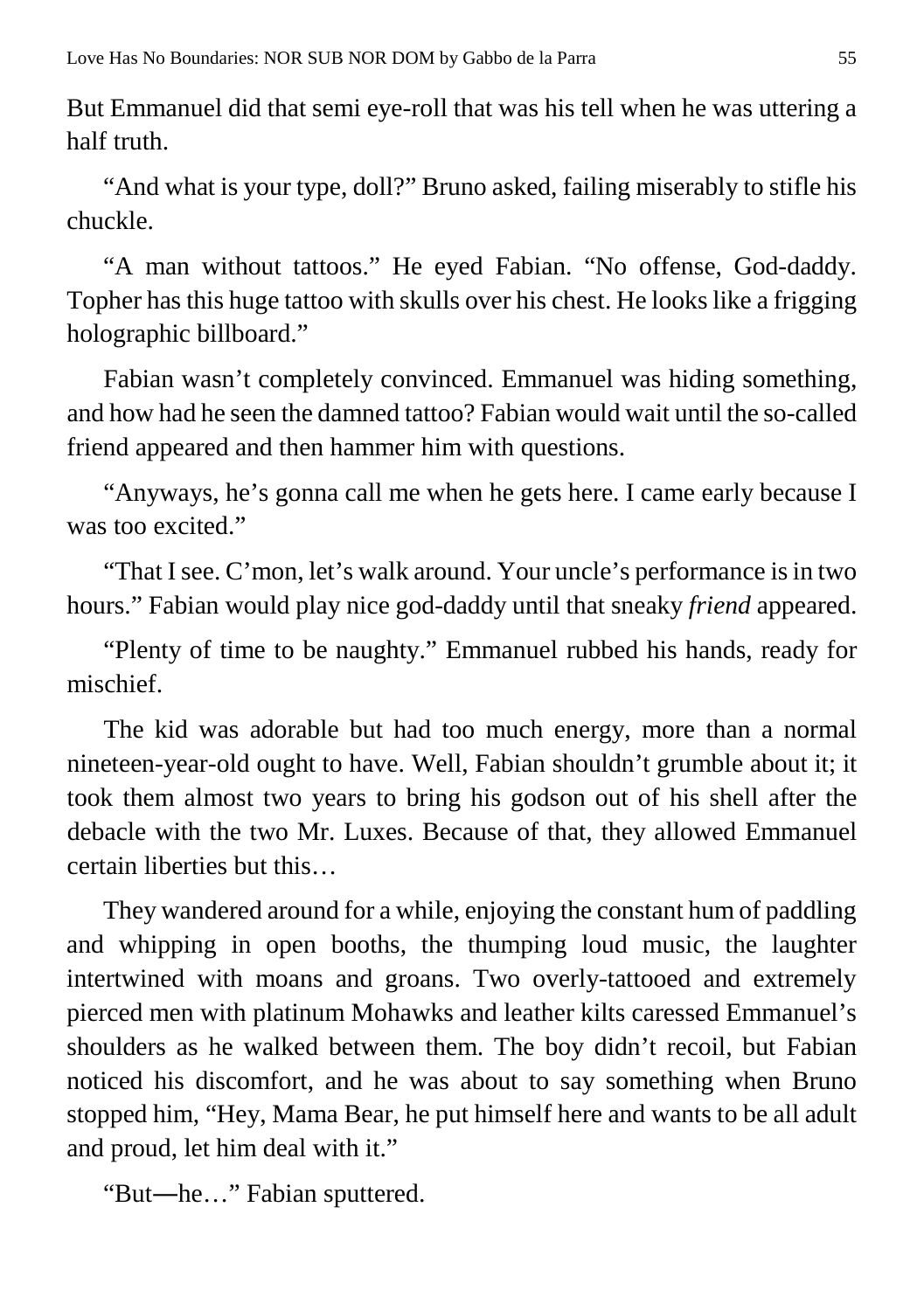"You're not going to be around him always." Bruno grabbed Fabian's chin and turned it toward Emmanuel, a couple of paces ahead of them. "You see? He already raised one kilt and spanked the insolent."

Effectively, the other one was already bending and arching his ass to receive Emmanuel's hand too. A couple of people stopped to record them. Fabian didn't know whether to be proud or grab his godson by the ear and leave the frigging fair. He couldn't believe his sweet boy was spanking two guys simultaneously in the middle of a crowded street.

Emmanuel was gathering an audience.

Bruno closed Fabian's mouth with a push of fingers and blurted as if reading his thoughts, "Seriously? Where do you think you are, the Easter-Vernal Parade? I don't see any furry bunnies or floats with fairies and pixies. Get a grip and let the boy be."

Fabian was a fan of a good spanking as much as the next person in the fair. But there was something truly wrong about seeing those guys pushing their asses out, their backs perfectly concave and their kilts hanging limply from their hips. And Emmanuel, who looked like a fallen angel (all in white), reddening those skinny cheeks.

A final *plaff* triggered a round of applause from those assembled, and Emmanuel took a bow and sent hisspankees on their way, after French-kissing the heck out of both while stroking their cocks. Fabian was speechless―*appalled* couldn't begin to describe the turmoil inside him.

"Do you think he hacked the house computer and watched us have sex? There is something very familiar in his stroking technique," Bruno murmured in Fabian's ear, squeezing his leather-clad ass.

"You're an evil, evil uncle," Fabian growled and moved to kiss Bruno, not quite a peck, neither a full saliva-exchange moment.

"And you are a silly, silly godfather," Bruno pronounced when they separated.

Emmanuel came to them with an accusatory look on his face, as if it was their fault he had an impromptu spanking session in public.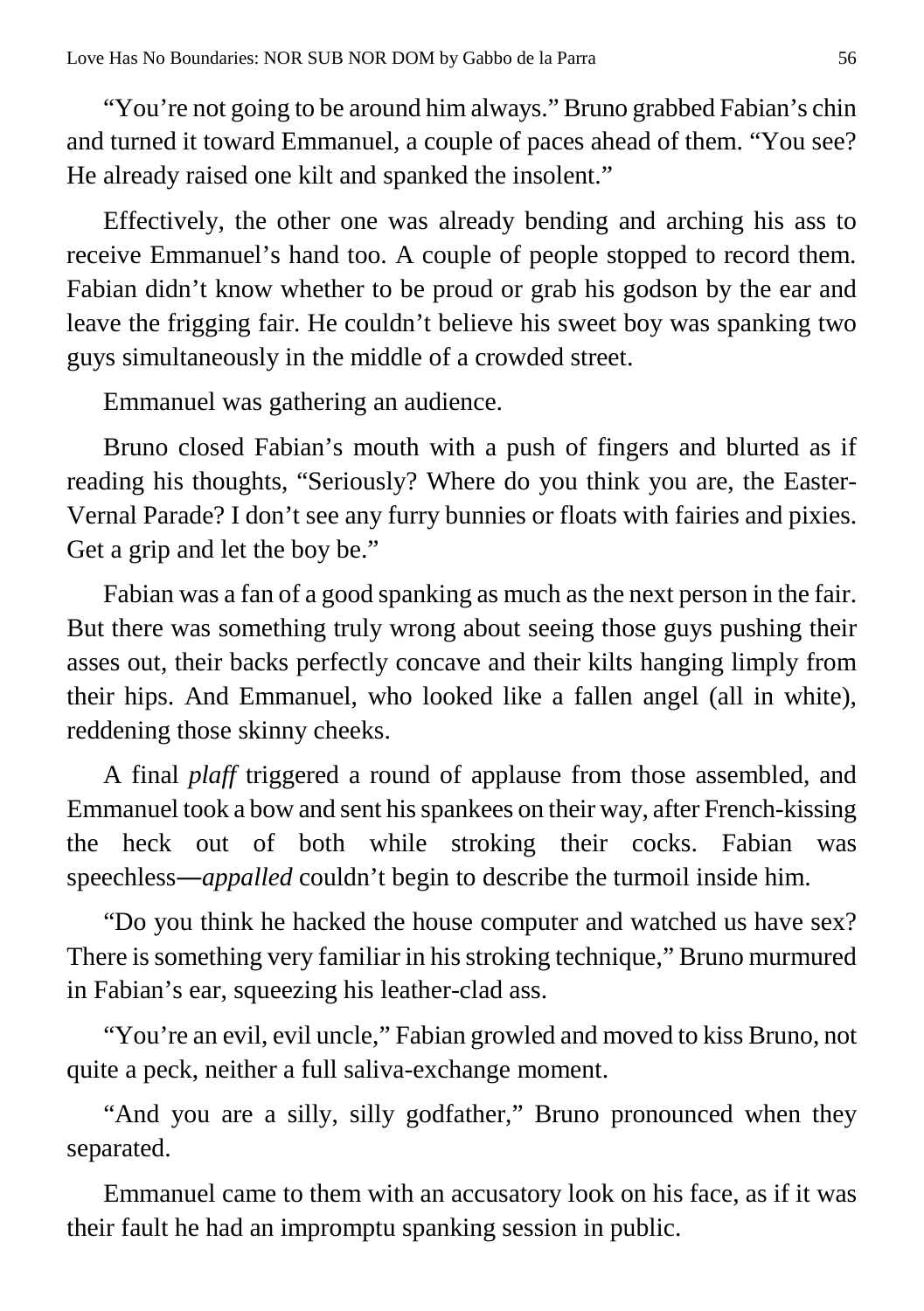"Excellent show, baby boy." Bruno hugged Emmanuel. "I thought you didn't like tattoos."

*Fucking Bruno, always encouraging the imp.*

"I don't"

"Then what was that?" Fabian ran a hand over his face. Emmanuel would be the end of him.

"Fun, God-daddy. Just fun."

\*\*\*\*

This year, the Opera Leather Pack was doing an adaptation of *The Phantom of the Opera*, using Ken Hill's original version, including the modern score by Ian Armit―not the overused Andrew Lloyd Webber version. Entitled HIDDEN, the costumes were on the futuristic side, with chromed leather and lots of copper chains and boots. They started with "Welcome Sir, I'm So Delighted", verbatim title of the original song, continued with "No He Did Not", a new incarnation of "How Dare She". Then it was time for Bruno to enter in the middle of "Pain Dooms Me", using only three words of the original title "To Pain My Heart Selfishly Dooms Me". The crowd went wild as Bruno hit the highest notes at the end of the song.

"He's so good, God-daddy. I would give anything to have talent like that."

"Your talent is your brain, Em. I've seen what you write, and you're amazing." Fabian threw his armaround his godson'sshoulder and hugged him close. "One day you'll be famous."

"Like my dads?"

Fabian barely heard Emmanuel's words, muffled by the cheering around them since Bruno was in the middle of the OLP's version of "Ah, Do I Hear My Lover's Voice?", called "When He Speaks". Still, he grasped the pain in those grey eyes. "You'll always be their son, but you have your own merits. It was a hard decision, but you followed your heart and that's what matters. As stubborn as they are, they love you, and this situation will come to an end. I promise you."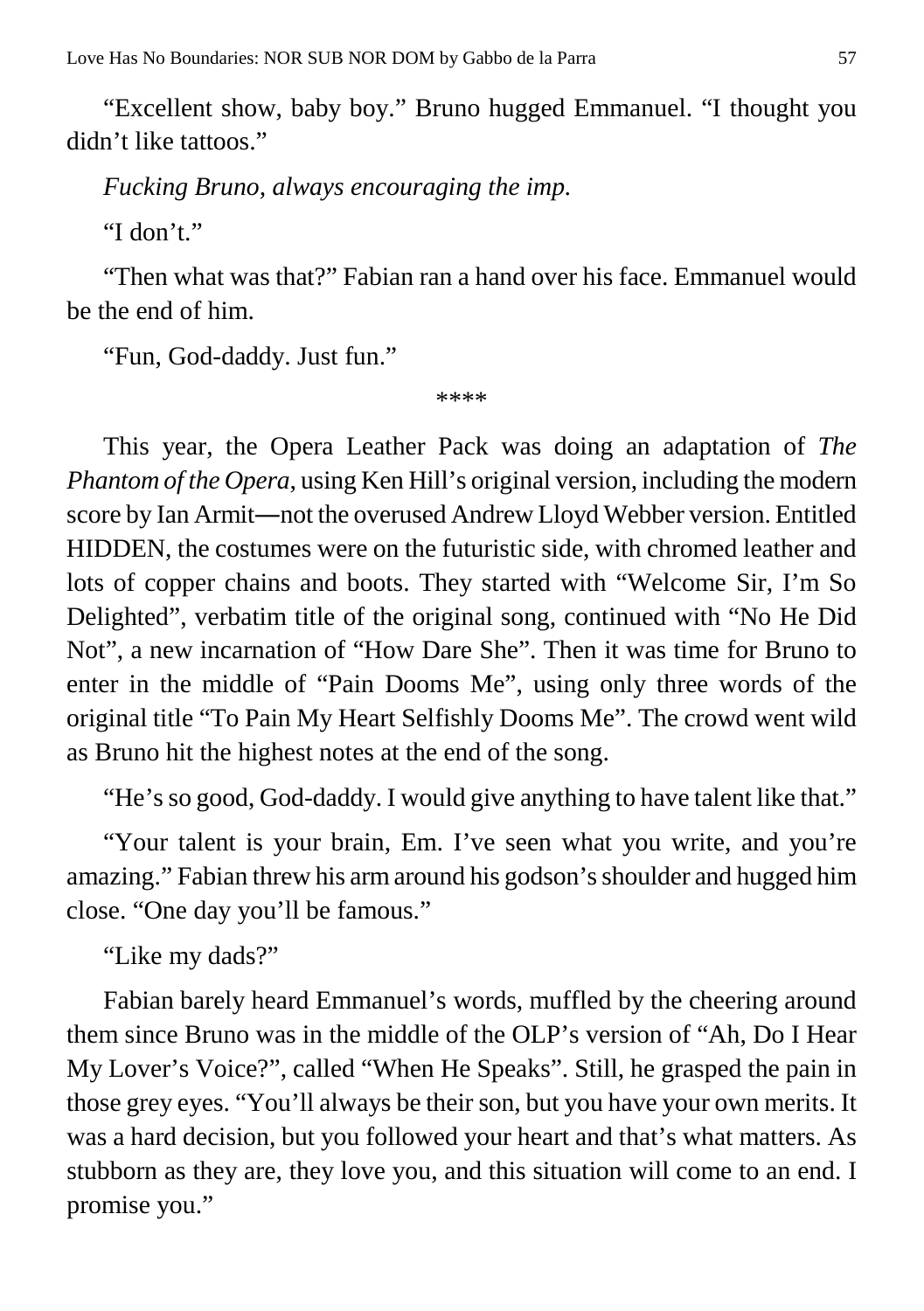He might not agree with Emmanuel's current attitude, but he was still proud of him for being true to himself. He hadn't wanted to be a scientist or have anything to do with space exploration, and, thus he stood his ground. Lamentably, he was forced to flee to Earth to save his hide, but better being miserable in just one aspect of your life (not having your parents' support anymore), than living a lie (being something you were not meant to be).

Emmanuel nodded and gave him a tentative smile.

"Aha! There you are." A young-looking man, with glossy black hair and a bandana covered in silver coins wrapped around his neck, grabbed Emmanuel by the waist, pulling him away from Fabian's embrace. The intruder chortled and gave Emmanuel a resounding peck on the lips. "I've been looking for you all over!"

Fabian clenched and unclenched his fists. He noticed some designs and color peeking from under the scarf over nice defined pectorals. Tanned, but in a manner that suggested that it was more from heritage than sun exposure, the caramel complexion was alluring. A little shorter than Emmanuel, the man would probably reach just above Fabian's shoulder.

Then Fabian realized this was probably Emmanuel'sinstigator-slash-loverslash-friend. He cleared his throat. Yanked from their little world, both youngsters looked at him. A sheepish grimace surged from Emmanuel. "Hey God-daddy, this is my friend Christopher Hunter."

With his most feral countenance, Fabian directed all his attention to the newcomer but didn't extend his hand.

Unfazed, Christopher offered his gloved hand. "My, my. You call me Topher, and I'll call you Daddy." He winked; a rakish smirk decorated his handsome face.

It'd have been rude not to shake the young hand, so he grabbed (ready to break) it and understood what fathers through centuries had suffered when meeting the men fucking their daughters, or in this case, son. "Fabian Acre. Security Chief of S.E.C."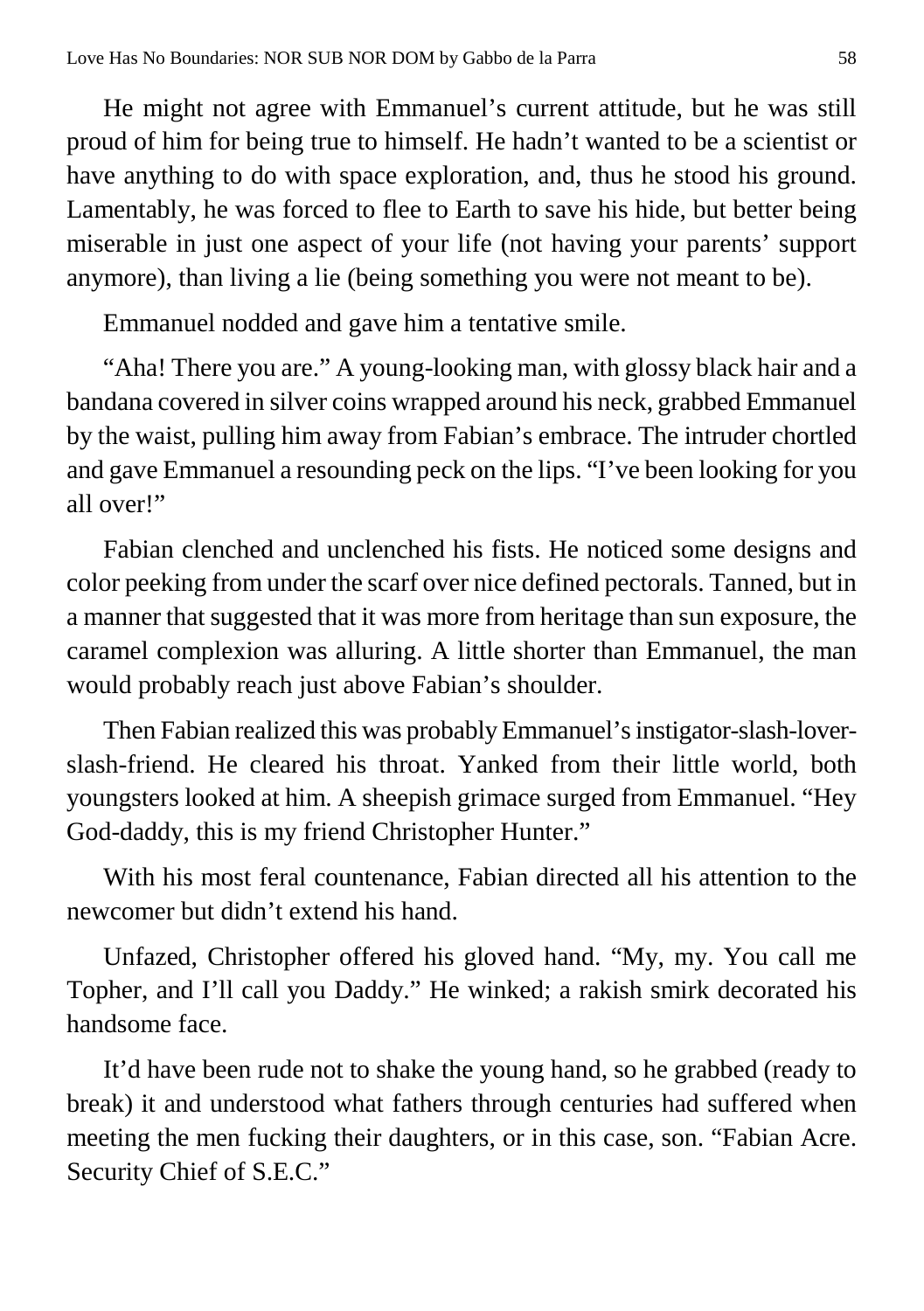Bruno hit an insanely high note, closing "A Sharp Whipping", a piece that in the original opera didn't have lyrics, but that they had expanded and developed for the closing moment. The spectators cheered and applauded, a deafening roar. Fabian and Christopher stood there, their hands still linked and with a weird current moving between them. Fabian held what he was sure looked like murder in his eyes, Christopher sporting an "I dare you to act on those instincts" smug grin.

Fabian felt a well-known caress over his body and turned to look at Bruno on the stage.

And what he saw on Bruno's face was scary and exhilarating at once.

Pulling Christopher toward him, Fabian banded his arms over the boy's taut muscular body, and kissed him violently. His harsh action was rewarded with the equal fervor of an expert tongue.

It was Emmanuel's turn to clear his throat. "Ahem. Good thing Topher and I are not lovers."

Bright eyes, deep like dark chocolate and surrounded by thick lashes stared at Fabian. And Christopher's thoroughly-kissed full lips uttered two simple words. "Fuck yeah."

\*\*\*\*

### *BANG.*

Bruno had been struck by something he couldn't quite define. The young man shaking Fabian's hand left him speechless. He was pretty in a way that was masculine and innocent and teasing, all wrapped in a tight body (at least the upper part). Shirtless and with somewhat baggy jeans, the youngster defied the tacit dress code of the fair. Suspenders hung from his waist around him instead of chains. He wore fingerless dark gloves, and combat boots were his only concession to the leather scene.

The glint in Fabian's eyes told Bruno many things in a flash, and when Fabian pressed the boy's body against his and ravaged his mouth, Bruno's dick saluted firmly without delay.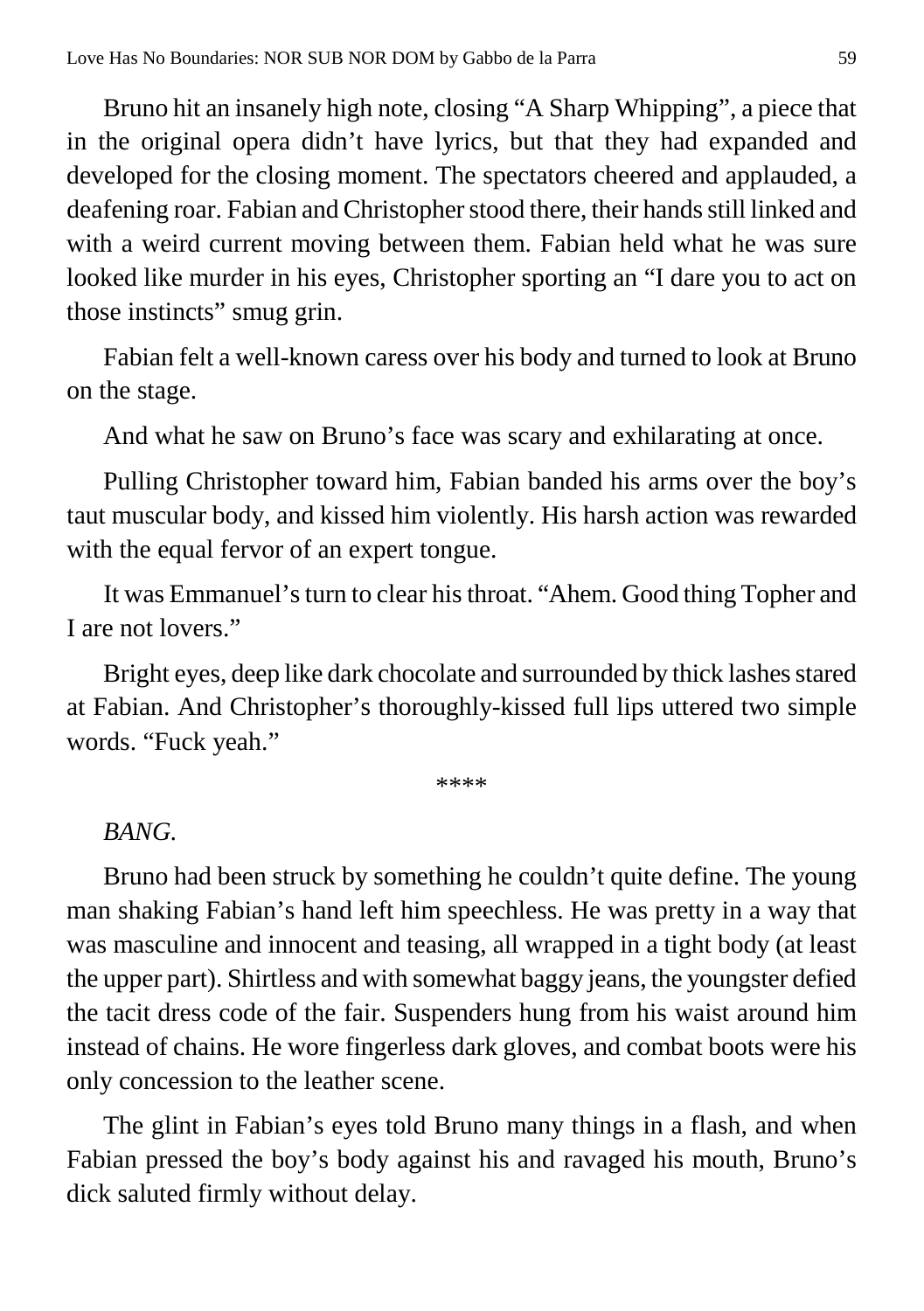A little lightheaded, Bruno moved backstage and sat, fighting the tightness in his chest.

"Are you all right? You're a bit pale." Hans rested a hand on Bruno's shoulder. "Want a bottle of water?"

Love had changed *Bitching, Drama Queen Hans* into *Concerned, Polite Hans*, and Bruno was still a tiny bit disoriented around this new version of his usual on-stage lover. "I'm fine, Hans. Just need a moment to assimilate something."

"What, Fabian kissing that kid?"

"You saw it?"

"I'm surprised it wasn't broadcasted on every holographic billboard around the fair."

"It's not what you think."

"Your lover shouldn't be kissing other men. Not in private and surely not in public."

That sounded more like the old Hans. Bruno didn't have time to give him explanations. He needed to get out of his costume and find out who that man was. He saw Emmanuel hovering around them; perhaps it was the friend he had been waiting for. And wouldn't that be just… complicated.

"I'm going to change, Hans." Bruno stood up. "Thanks."

"You're welcome. If you need anything, you know where to find me." Hans gave him a reassuring smile.

Yeah, that was weirder than Fabian kissing another man in public. What Hans didn't know was that this wasn't a rare occurrence. In all their years together, he and Fabian had kissed and fucked many men together. Still, none had wrung such a forceful reaction.

With a nod, Bruno smiled and walked away. Strolling around the fair in tight chrome shorts and copper mesh tank was out of the question, but briefly he considered just going like that and changing later on. He didn't know where he would be later on so it was better to be prepared.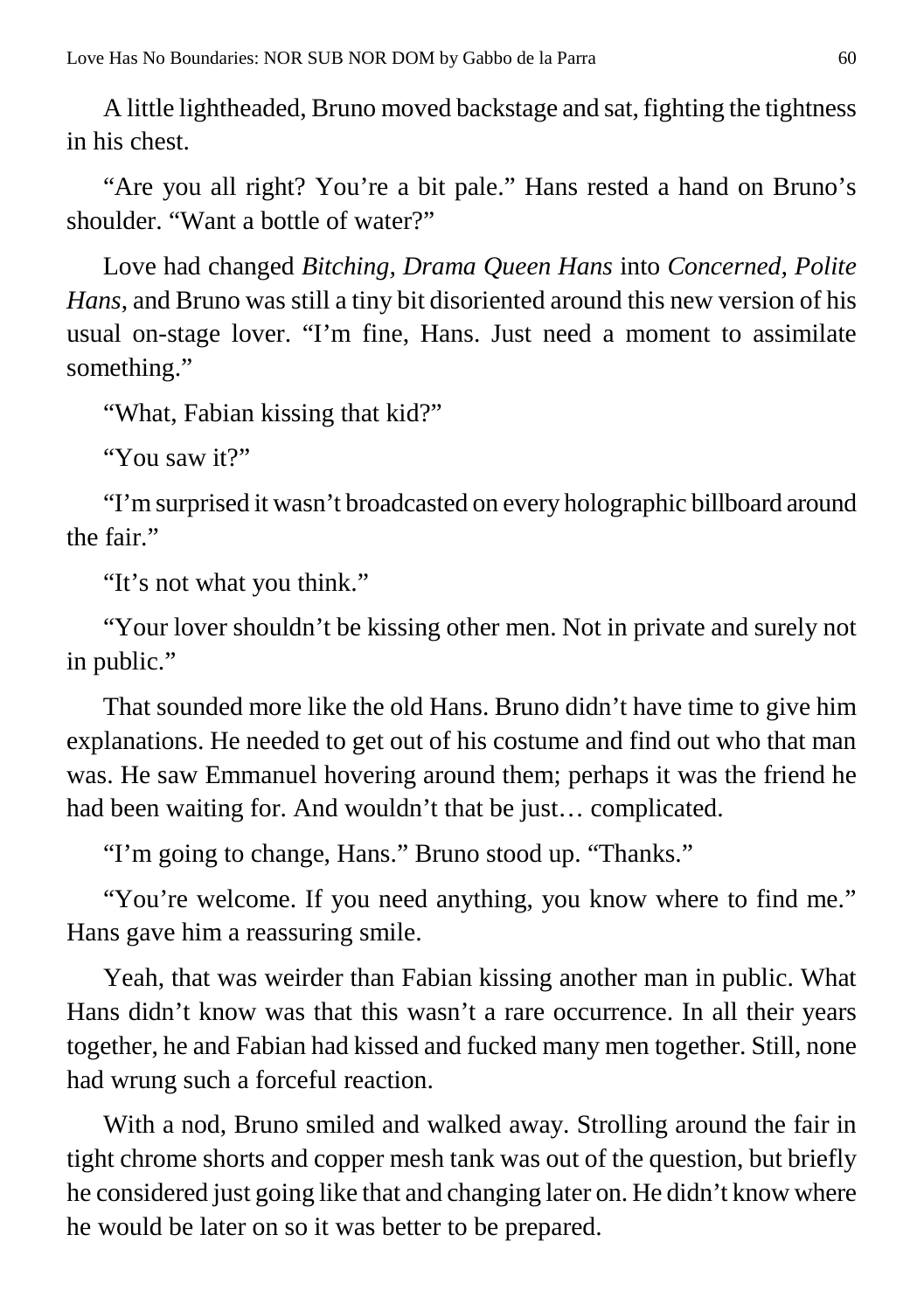He donned hisleather pants, his erection unhelpful. His nipples were hard, and the ghost weight of the ring on his right one was a delicious reminder of how much Fabian loved that little metal circle.

*Focus, Bruno, focus. You can't walk around sporting wood. It's not 2014, but in a year you'llstart campaigning to be mayor of Aurora. A bit of decorum goes a long way.*

The white belt, a gift from Emmanuel for Father's Day, was a nice contrast to his black pants and boots. Bruno considered wearing his T-shirt for a while, but his harness looked too damned good to have it hidden; he adjusted one of its buckles, clasped on wristbands, and stuffed the T-shirt in his back pocket. A quick look in the mirror―his sideburns transitioned to his designer stubble perfectly, so he was ready (not the exact word but it sufficed) to face the young man making hisstomach flutter like only one other man had, four years ago.

"Where is he?" Bruno found Fabian loitering close to a group of port-apotties. "Did he leave the fair already?"

Fabian produced a deliberately sensual smile. "He'll be back."

"What's his name?" Bruno exhaled a breath he didn't know he was holding.

Like something delicious, Fabian murmured, "Christopher."

Bruno remembered Emmanuel had mentioned a Topher. "Emmanuel's friend?"

"Yeah. He told me to call him Topher, so he can call me Daddy."

"That was straightforward." And dread surged inside Bruno. What if the boy only wanted a roll in the metaphorical hay?

One of the loos became available. The aviators found their way to the top of the Security Chief's head. "I'll be right back."

Fabian left him standing there and thinking a thousand stupid things. Foremost, why couldn't this be just another swift encounter and move on? The answer came like a resounding slap. He was tired. Tired of thinking that one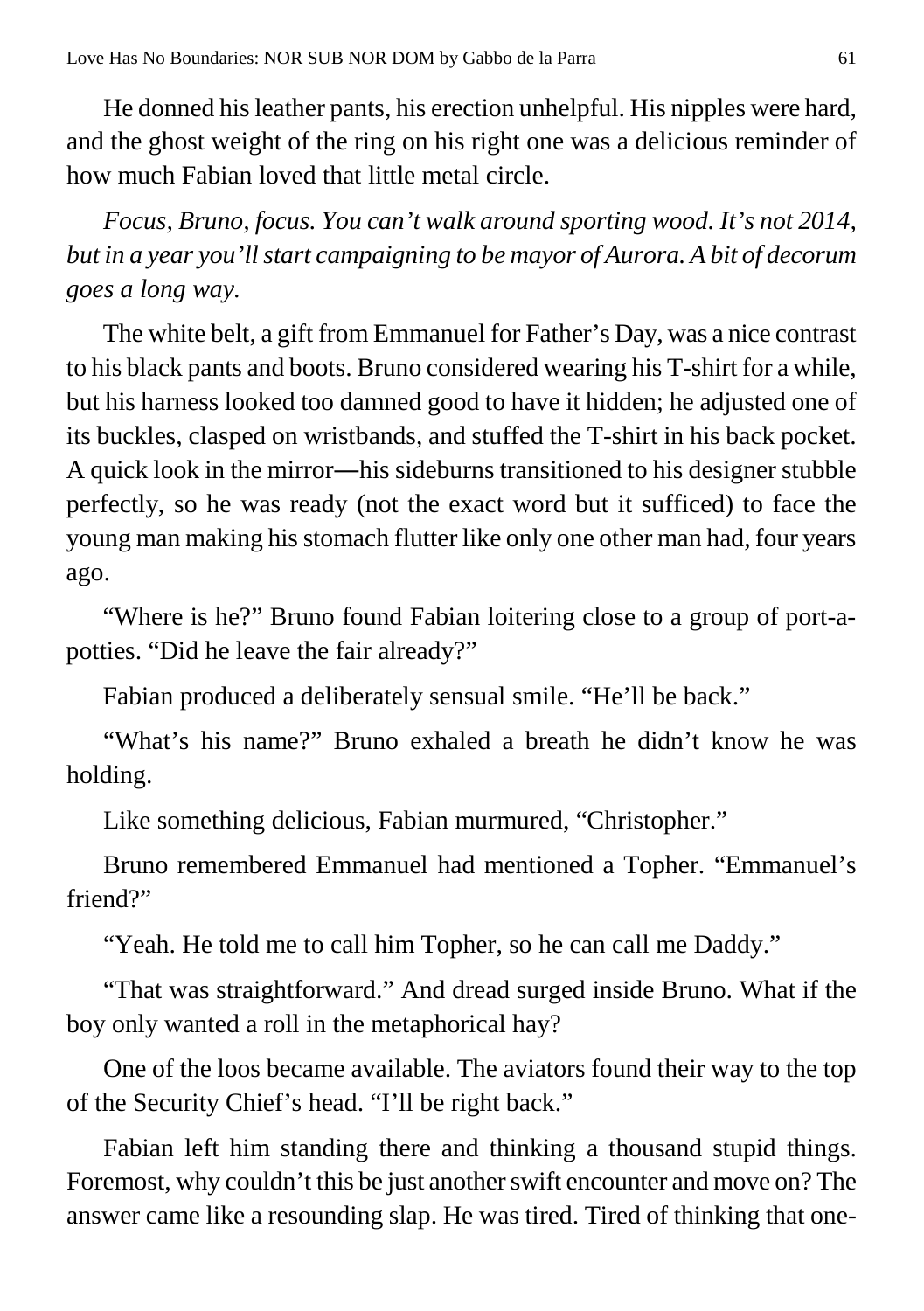night stands could turn into something deeper, when, each time, the third man simply vanished after satisfying his itch.

There was a light in Topher calling him. The same way Fabian's confidence had pulled him like a black hole. And once again, he was scared, stupidly and annoyingly afraid of putting his heart in the wrong hands. They both knew they had each other; nevertheless, they also needed that third person to make them complete.

After wiping his hands with a wet tissue, Fabian did a three-pointer in a nearby trashcan. "What's wrong, babe?" He put his hands on Bruno's flanks, thumbs stroking him softly.

His forehead touched Fabian's. "Who is this man? I feel exactly the same way I felt the first time I saw you. And just like that time, I'm anxious and confused."

"Hey," Fabian grabbed his chin and forced Bruno to look him in the eye. "Do you know how many people can say they had a 'love at first sight' experience twice?" His voice was grave, but a pinch of mirth lingered there too.

"You evil, evil man." Bruno narrowed his eyes. "You too?"

A moving billboard, Fabian's archenemy, hovered dangerously in their direction. *KATE's Cuisine: Spicy. Kinky. What else do you need?* Fabian poked the thing to send it away, but as if Fabian's blood were gravity and the billboards meteors in a collision course, two more were close behind.

# *Silvertongue Lia B. Dominating words since 2011*

# *Viv Saints Inc. Catering for the not so Saintly*

"You've got to tell Callum to ban this pest from the fair." Fabian's whole body exuded his "ready to kick shit" mode.

Maybe they had installed some danger sensors in the pesky devices because it scurried away before Fabian could destroy it. "I never heard anyone else complaining about them." Bruno chuckled, forgetting for a moment his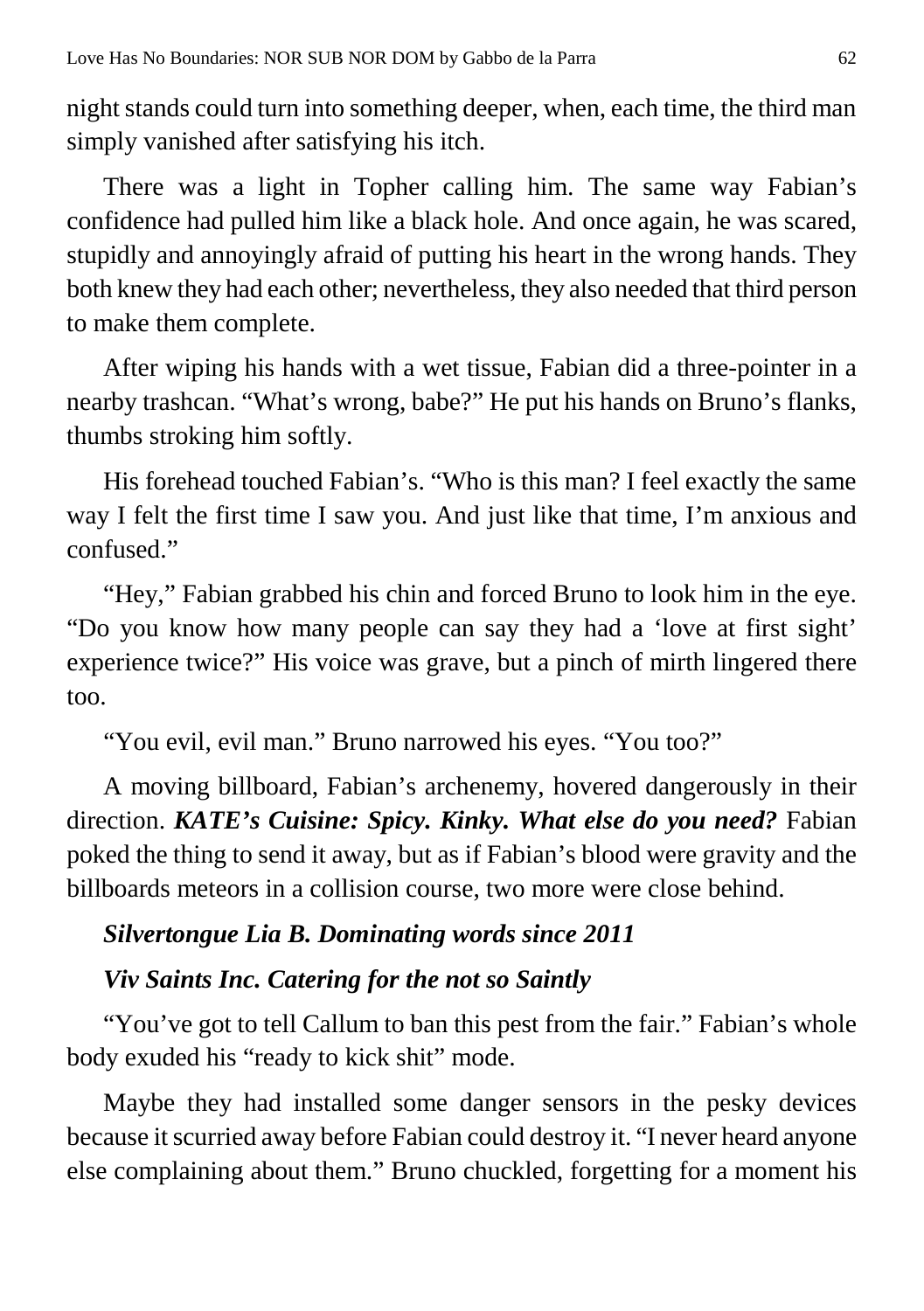predicament. "You, evil mister, were saying it was love at first sight for you too."

Fabian growled, narrowed eyesfollowing his departed nemesis. "Nah. The first time I lay eyes on him, all I wanted to do was punch him."

Bruno studied Fabian's face, trying to decipher if he was joking. He wasn't. "Are you serious?"

"Uh-huh, he snatched Emmanuel from my arms when I was consoling him and kissed him on the mouth. Not like I kissed him, it was a quick peck but I didn't like it anyway."

A groan escaped Bruno, "Are they lovers?"

*Yes, the guy is trouble.*

"According to Em no, and Topher wastoo enthusiastic about meeting you to seem otherwise. He was praising your voice and your looks and how hot it'd be to have his tongue down your throat."

A politician never blushed, but Bruno felt fire on his cheek. "His exact words?"

"He was a teensy bit more graphic."

"Sweet Triad!"

"If we are lucky, yes."

\*\*\*\*

After a brief meeting, Topher scurried away with Emmanuel to an underground party on the other side of the river, close to Circular Park Three. Of course, the little rascal didn't go without first kissing the living daylights out of Bruno while squeezing Fabian's cock and balls and leaving both men like horny teenagers without privacy to rein in their hormones.

Their lovemaking that night was ferocious, each trying to multiply the other so they could fill the hopeful space the troublemaker had left within them.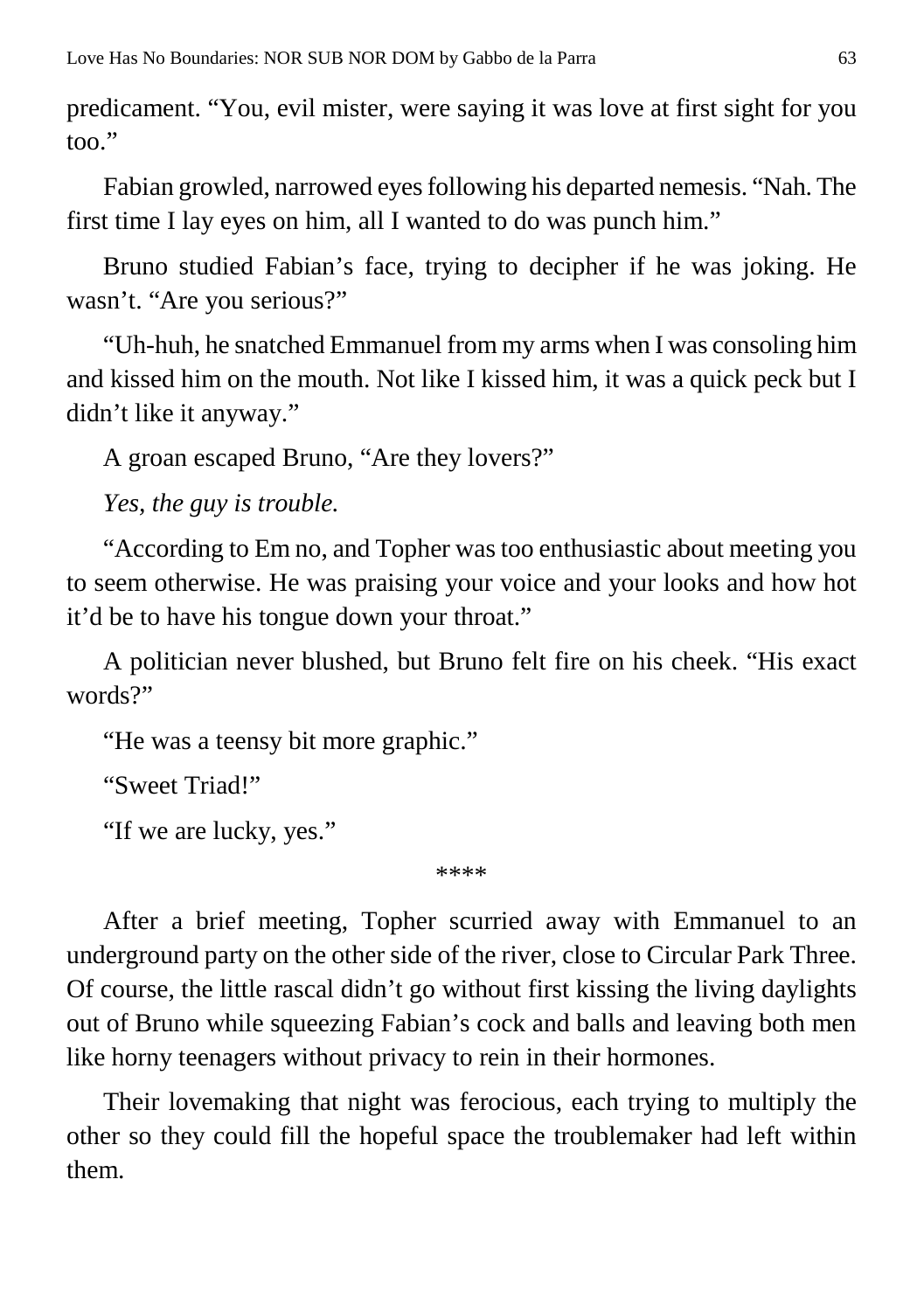Fabian's following day had been a disaster. A group of Moon miners had decided that the S.E.C. shouldn't oversee them anymore and caused a riot and the destruction of an insane amount of government property and two of his guards were injured. Five high-level meetings later, he arrived at their Russia Avenue apartment to find Bruno in a state of depression more appropriate to a national catastrophe than to a dinner with a cute guy.

"What's going on?"

"His blood pressure has been a rollercoaster since he arrived," the house computer informed him with a nip of sarcasm that wasn't supposed to be there.

Their walk-in closet was a wreck, as if the garments had been fighting among themselves. "Bruno, answer me? I'm pretty sure you weren't like this the first time you came here for dinner."

Funny how they had never talked about the moments prior to their first real encounter, the one that ended with great sex and an idiotic escape by Bruno the next morning.

Bruno turned to look at him, throwing another shirt on the floor. "What if he thinks we're old men?"

"That's your concern, making the wrong age-appropriate fashion statement?"

"No," Bruno shrugged. "I don't know, maybe…"

"We both were shirtless yesterday. And his erection was indeed happy to see us."

"But you know how kids are."

"First of all, there's no kid in this equation. He's a grown-ass man. You're not even old enough to be his father, unless you've begotten a child when you were twelve."

"I'm a fucking mess."

"Yep." Fabian went to the floor where Bruno lay after slowly sliding with a deep sigh. "But you're my mess, and I love you." He pulled them both up from the floor. "C'mon, we have a hottie to conquer."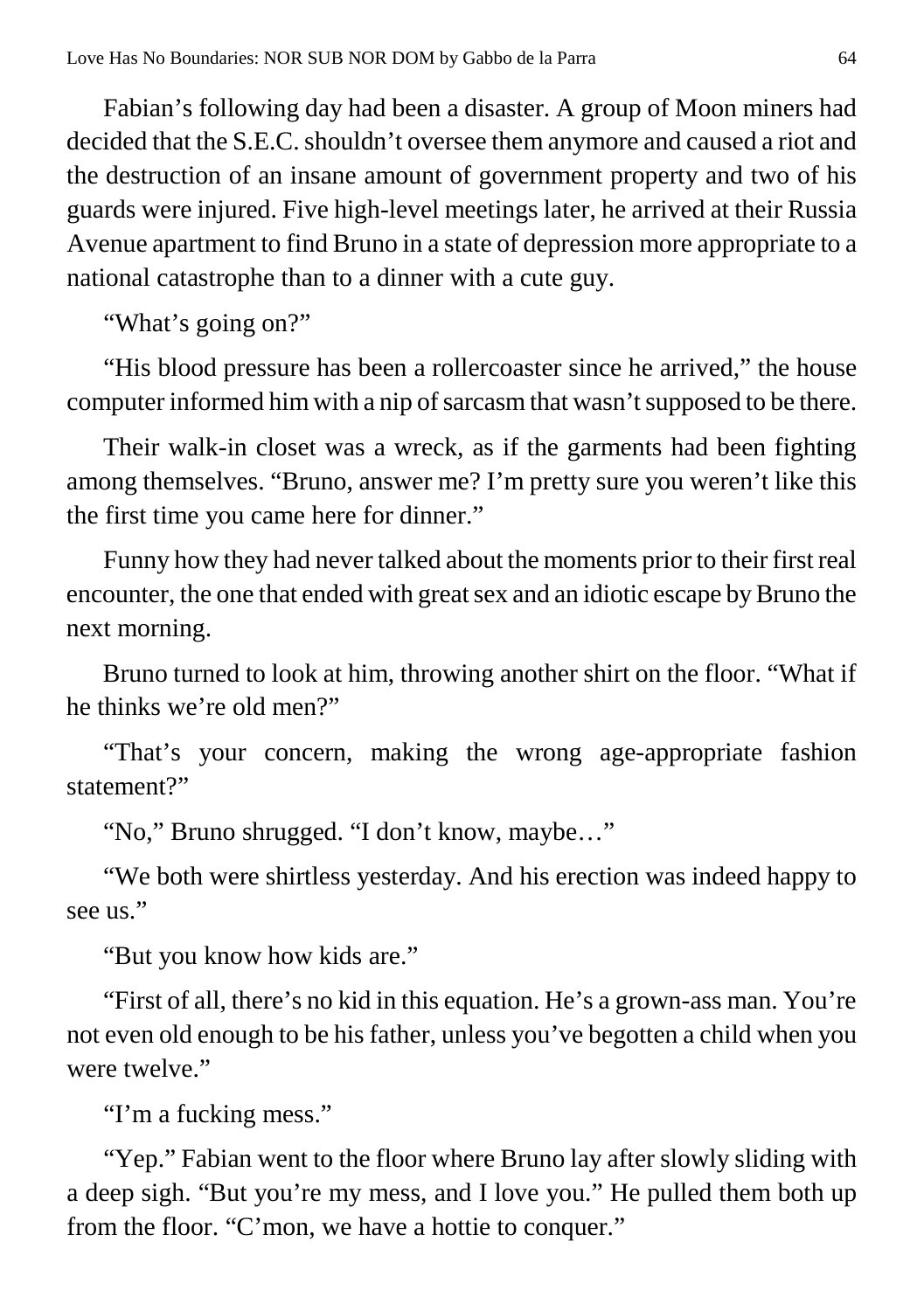They arrived at Tamarin, a Eurasian restaurant between two high-end boutiques on 25 North and Nippon East. Topher had made the reservations and was handling all the details, to compensate for his hasty departure from the fair. They found him at the bar, sipping something purple and bubbly. His smile, when he saw them, could have outshone the moon with its intensity.

Topher set the tall glass on the bar and stood to greet them. "Hello, you two!" He kissed both of them on both cheeks. "No PDAs tonight. Later perhaps," he chortled with a flirty wink. He gave a signal to a hostess, and she came to guide them to their table.

"That was quick," Bruno commented as they sat.

"The table was waiting for your arrival. My father used to say that you have to have at least one restaurant where you're known before you reach thirty."

"Wise man your father. Mine is Peccado on Quattro West," Fabian offered.

"You said 'used'. Is your father gone?" Bruno's concern was obvious, and Fabian forced himself to remain impassive, because he knew where his countertenor's mind was heading: the boy is looking to replace his father.

"Oh, yes. Both my parents are gone. They died two years ago, that's why I started college so late. I had to take care of them for many years."

There was nothing bitter or sad about the way Topher gave the information. It was a simple detailing of facts. That could be a good thing or a bad thing, Fabian wasn't sure which yet.

"Very sorry for your loss," Bruno patted Topher's hand across the table.

With a nod, Topher smiled at both. "They were sick for a long time, so I prepared myself for the inevitable. It wasn't a surprise." Fabian noticed how Topher squeezed Bruno's hand in return and added cheerily. "What I want to know is, what's your deal?"

"There's no deal as it is. We want to know you and see what happens." Fabian cocked his head.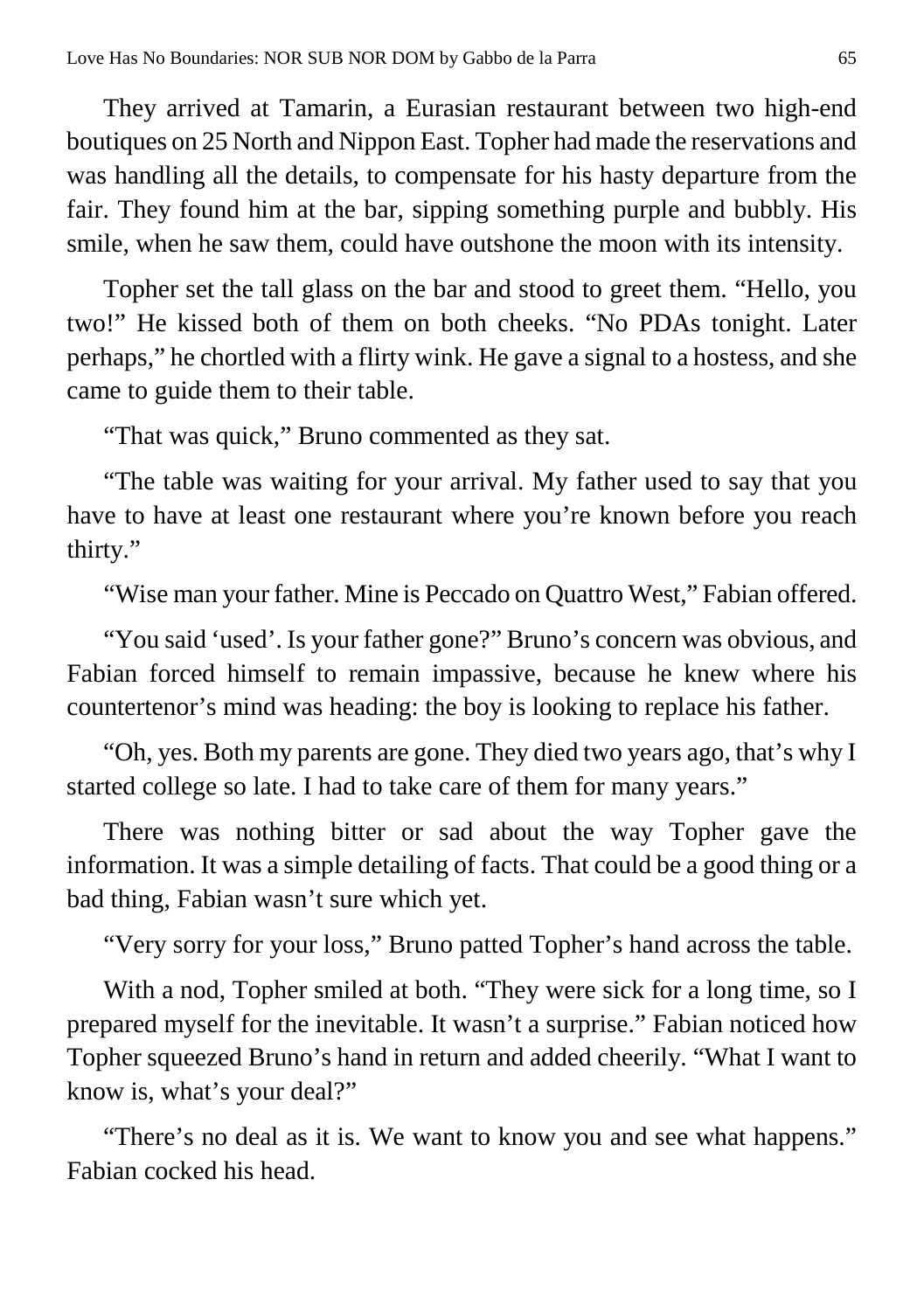Topher cocked his head in the opposite direction and smirked. "Intimately?"

"If possible. The attraction is obvious, so there's no need for games." Fabian was proud of Bruno for sounding so sure when he knew his lover was a heap of nerves.

"No psychological games." Topher held his hand up as if voicing an oath. "Nonetheless, I hope we can have some multi-limbs games, you know… to discover and learn."

If he had been drinking something, Fabian would have sputtered it, because Topher sounded just like him. He stole a glance at Bruno, who apparently was arriving to the same conclusion.

*This's gonna be fun.*

\*\*\*\*

They entered Topher's apartment in a rabid mass of limbs, teeth, and mouths.

"Welcome Christopher… and guests?" The house computer had the whimsical voice of a woman used to telling bedtime stories. Obviously, since they were intertwined like a mythological punishment, the computer took a second to identify separate individuals.

Any other time, Bruno would have been intrigued by the evocative tone. However, as busy as histongue was parrying with Fabian's and Topher'sto let his mind process such details, it didn't escape him.

Topher came up for air. "What happened with taking it slow?"

"No one said such a thing." Fabian squeezed both their asses, if the little yelp wrung from Topher was any indication of what he was doing with his other hand.

Extricating himself, Topher sobered up. "Computer, lower the temperature four degrees. This is going to get awfully hot in here."

"At once," the computer chimed.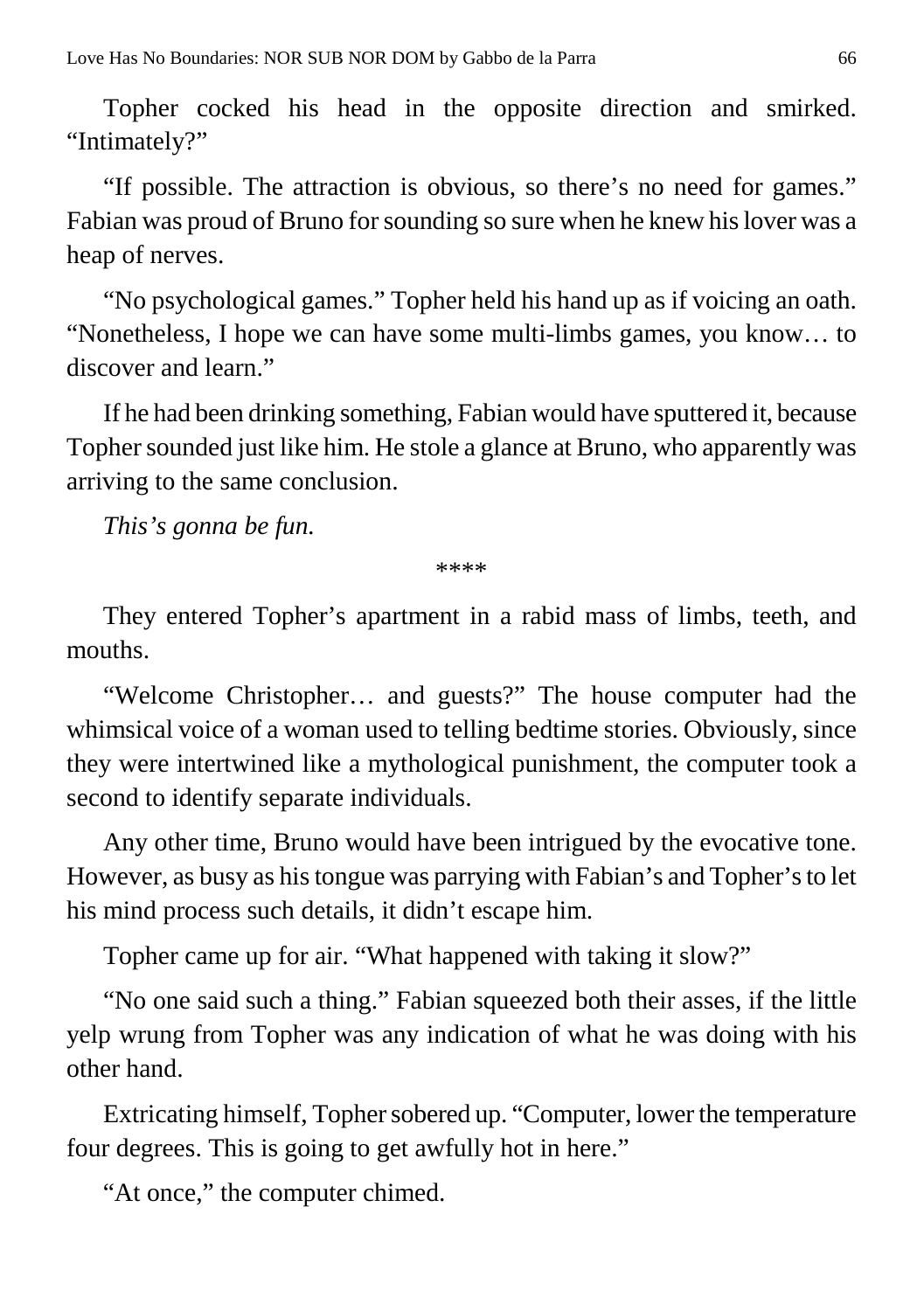He walked toward the center of the living space, sure they would follow. He turned around and faced them, addressing them with a firm voice, even after three bottles of Veuve Clicquot. "Bruno, Fabian, I never bring men home. You two are outstanding citizens of Aurora, and as such, I expect you to behave accordingly."

"Yes, sir," Fabian offered him a mocking salute. "Who's going to his knees" first?"

That was a good question if there was any.

"Since I'm your host, that will be my pleasure." Topher did a "come on" motion with both hands. As they reached him, he grabbed both by the back of their necks, hard. "Just one thing. We met at Folsom Fair, but you're not my masters, and I'm considering *not* being yours. Are we clear?"

Bruno nipped that plump lower lip, "*Nor Sub Nor Dom*."

"Perfect"

Their three-way kiss wasfierce, and (after a glorious eternity) Bruno found hisfingers brushing Fabian's while they explored everything they could touch on Topher as he descended, opening their flies. Two weapons sprang out, vying for those full lips' attention.

Topher gave an open-mouthed peck to the underside of one, then the other, and Bruno and Fabian groaned. The liquid emanating fromboth slits was used to rub the heads against one another until the friction was unbearable. And then, when Bruno's vision was almost blurred; Topher started to alternate the sucking of their shafts, his expert hands easily accompanying his mouth: stroking, pulling, twisting.

"Isn't he beautiful?" Fabian asked breathlessly, giving Bruno's cheek a soft caress.

It was hard to tear his eyes away from that mischievous face below. "Yes."

Bruno was close to his release, and Fabian had all the same symptoms. He was dying to find out how his come would look all over Topher's face. But that wasn't to happen.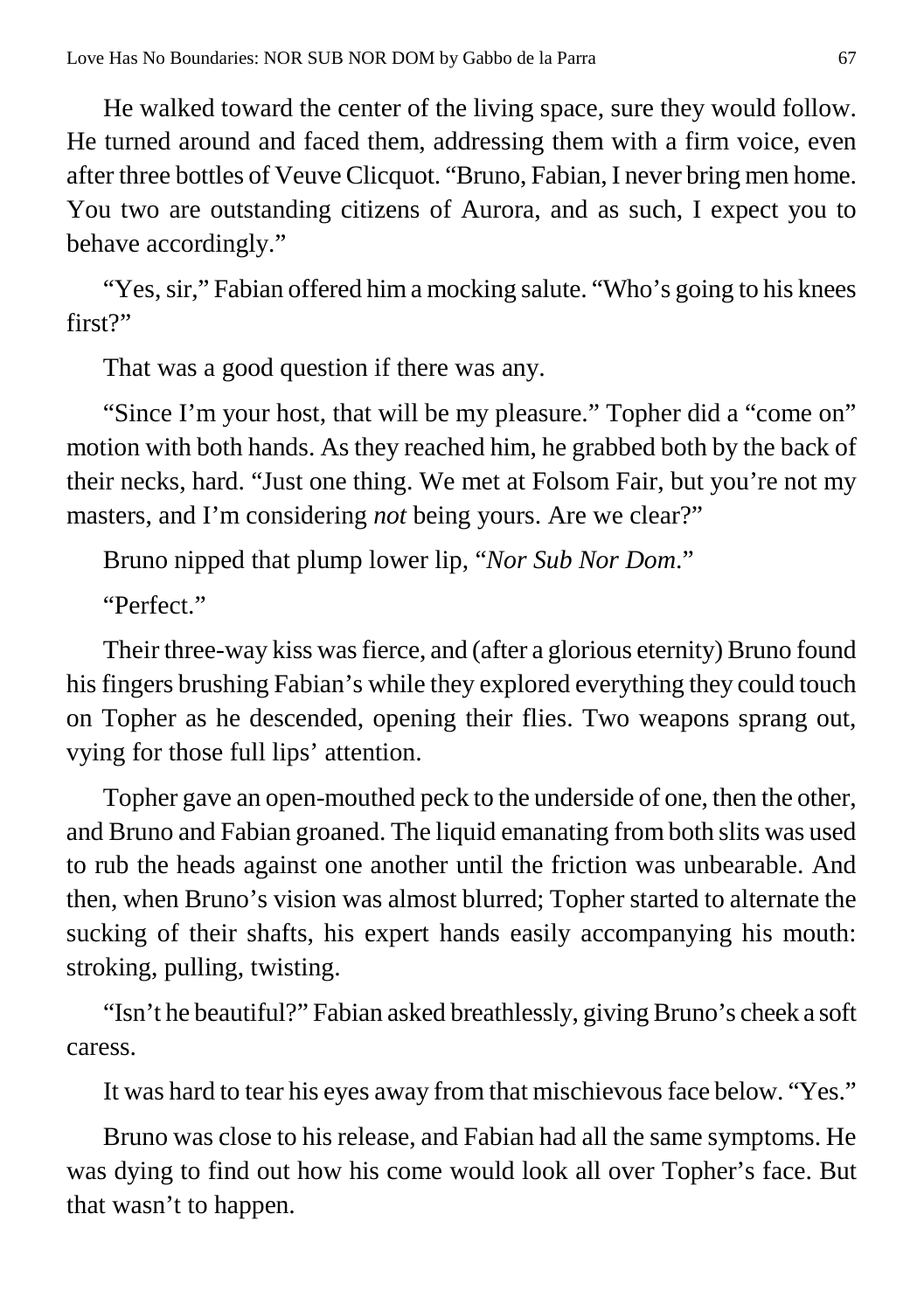"Your turn, Daddies." Topher gave some smooches to their balls before standing up and getting rid of his long-sleeved, muscle-hugging shirt in one swift motion. "This bad boy needs some attention." Bruno and Fabian hurried to their knees, and he whipped out his large and heavy dick, tapping their mouths with it, as if it were a scepter or a wicked pacifier.

The sparkle in Fabian's ever-changing eyes was mesmerizing as their mouths wet the length of Topher's shaft in perfect synchronicity until lips touched, and their tongues explored the abundant foreskin.

This wasn't the first man they had shared, but there was something different about the situation. Perhaps, it was the possessive way Topher stroked their close-shaved heads. Perhaps, it was his encouraging murmurs in the manner you pet precious hounds that pleased you greatly. Something in his demeanor was absolutely in tune with them beyond the mere physical.

Fabian took Topher's cock in hand, peeling the foreskin back and offering the silky member, so Bruno could take a deep plunge. The texture and the width assaulted Bruno, and he felt the urgent need to have Fabian behind him, pounding away.

His lover was there with Bruno. "Soon, babe, soon."

"C'mon, Daddy. I need your throat around my cock." Topher guided Bruno to take more, to go deeper, and Fabian helped, tweaking his nipples, kneading his chest.

Bruno wanted to close his eyes and abandon himself to all the sensations battering him, the fragrance of Topher's copious bush, his sure grasp behind Bruno's head, Fabian's wandering hands, caressing his balls, teasing his hole. Yet, Bruno was enthralled, enslaved to the attention pouring from those dark eyes, looming over him, taking possession of both.

"Neither of you is coming until I say so." Topher released his hold on Bruno and aimed his glistening cock at Fabian. "Your turn, Daddy. Suck me good. I want to see my semen covering you both, taste it from your lips and share it with you."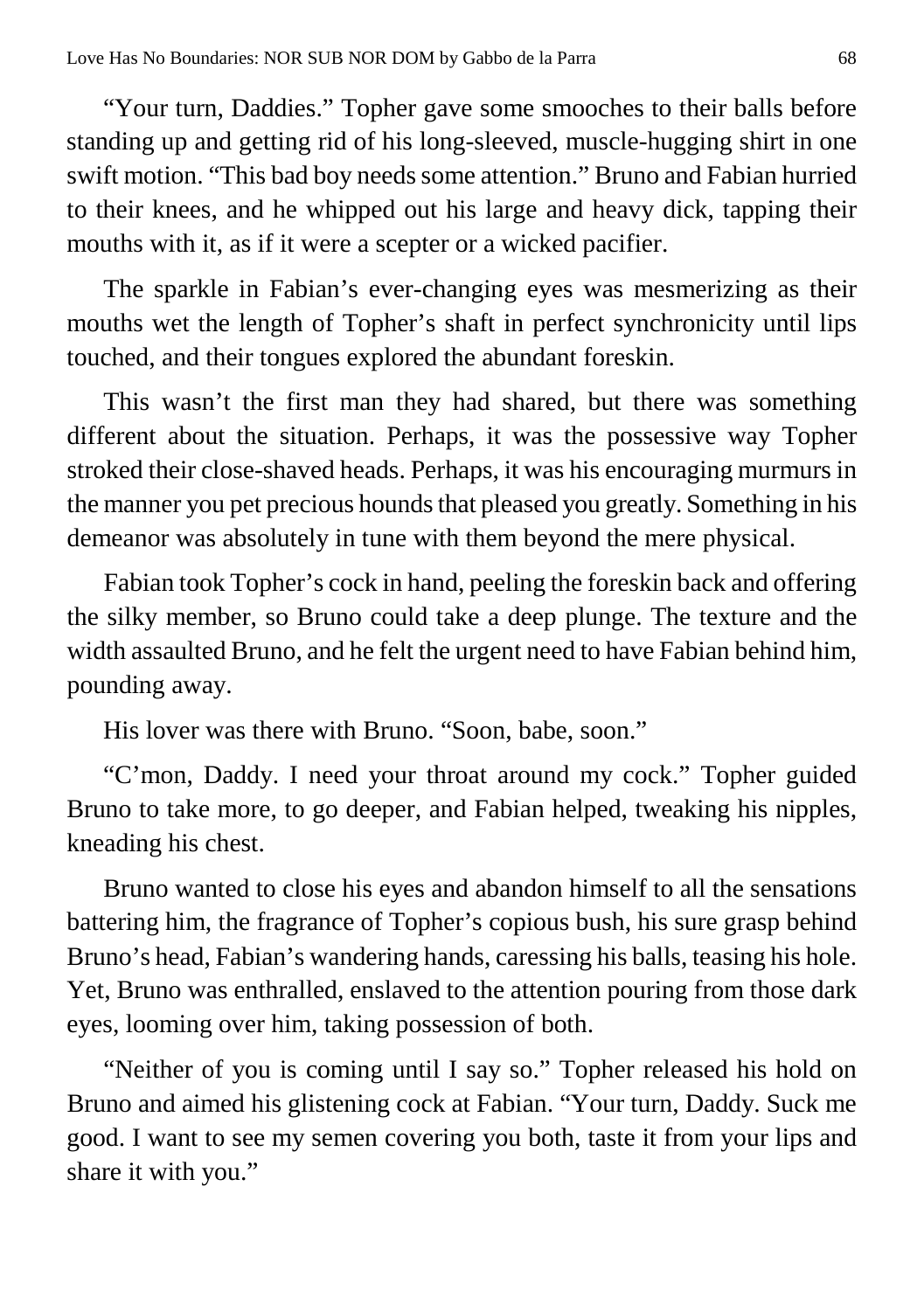The growl escaping from Fabian was primal and feral. A sound Bruno knew well, signaling Fabian's eagerness to devour, to conquer. And he saw how the chunky pole disappeared into that luscious mouth; how those lips wrapped around the caramel skin until they grazed ebony curls.

"Untie my boots." Topher commanded, his tone not completely dominant but extremely controlled.

Stealing licks and tiny sucks, Bruno nurtured Fabian's throbbing and leaking dick while he unlaced Topher's combat boots. His position, with his pants around histhighs, his assin the air and exposed, didn't go unnoticed. He heard an appreciative *mmm* followed by a wet finger circling and stroking his hole. He arched his back to allow better access, to indicate his approval; sure it was Topher's digit since Fabian's hands were busy over their new lover, cupping balls, outlining muscles, mapping that undiscovered geography.

However, his entrance was never breached because he was suddenly yanked upward and found his face mashed against Fabian's, and Topher howled, his body shaking. Jet after jet of creamy seed landed on their chins, lips and cheeks, its consistency glorious and welcome.

Even in the throes of ecstasy, when most people looked wounded and lost, Topher still retained a measured dignity; a savage beauty enhanced by his scrunched nose, clenched eyelids and rounded lips. Opening his eyes, he fell to his knees and lapped at their faces, gathering his essence until nothing was left.

Topher made them taste him once again; this time, from his own lips as they shared kisses that were wicked and sublime at the same time.

When their mouths were swollen and tender, Topher pulled himself just distant enough to encompass both in his roguish gaze and smirked, "Now, Daddies. I'm going to fuck you 'til your orgasms make you forget your names but not mine."

And he did.

Several times.

At midnight, Fabian and Bruno were back in their limo, their identities lost forever.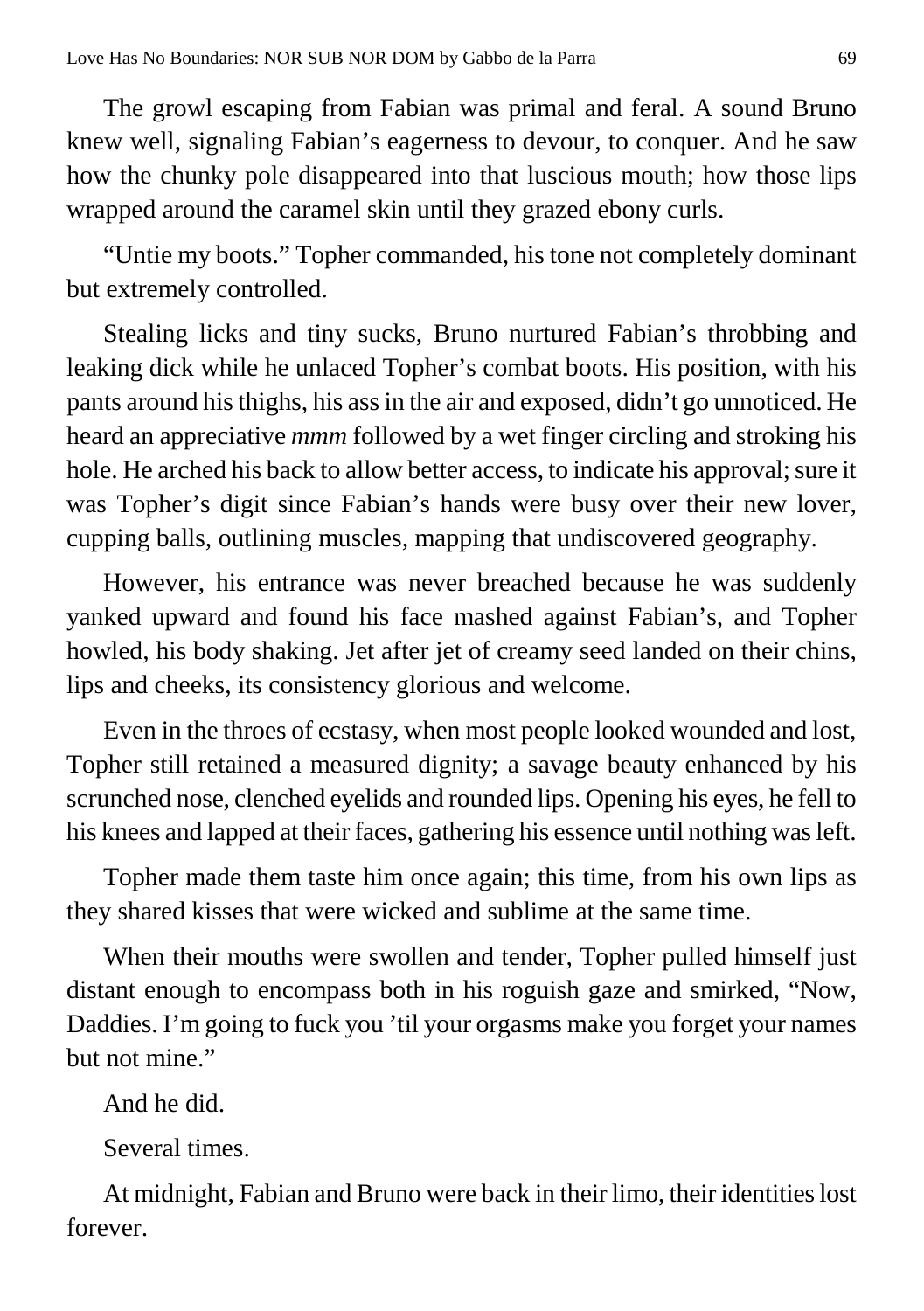\*\*\*\*

"This is serious."

"Now you understand why I was so conflicted."

"Conflict can't begin to describe this mess."

"What are we going to do?"

"We're gonna take the bull by the horns and have our way with him."

Bruno chuckled, "I thought he was a different kind of animal."

"Yeah, that little bunny rabbit turned out to be a mongoose." Fabian shook his head. It had been four days and his hole couldn't stop twitching every time Topher was mentioned.

"Besides, don't you think it's weird he uses his mother's voice for the house computer?"

"Weird would be Fran Drescher or Pee-Wee Herman. His mother had a very soothing voice. I understand why he does it. We have bigger complications that his taste in voices."

"He's not even on Earth to help us figure out this mess."

Fabian wasn't happy with Topher as part of a mission near the border of the Moon's dark side thanks to his internship with one of the biggest lunar developers. Just their luck to meet a future geologist on his way off-planet, and he had to land precisely not that many klicks away from the miners' unrest. "I should have stopped them. I'm positive Sunny and her Board of Directors would have listened if I told them to abort the expedition."

"You cannot use your connections to stop every private lunar mission."

"Not *every*, just this one. We haven't had the chance to discover him." Fabian sighed.

"He sure mapped us right."

The kid had fucked them like only they could fuck each other. As if he knew their surfaces by heart, every nook, every crevice, each nerve ending. Yes, Topher lived at Tarot Towers, the epicenter of all magical workers in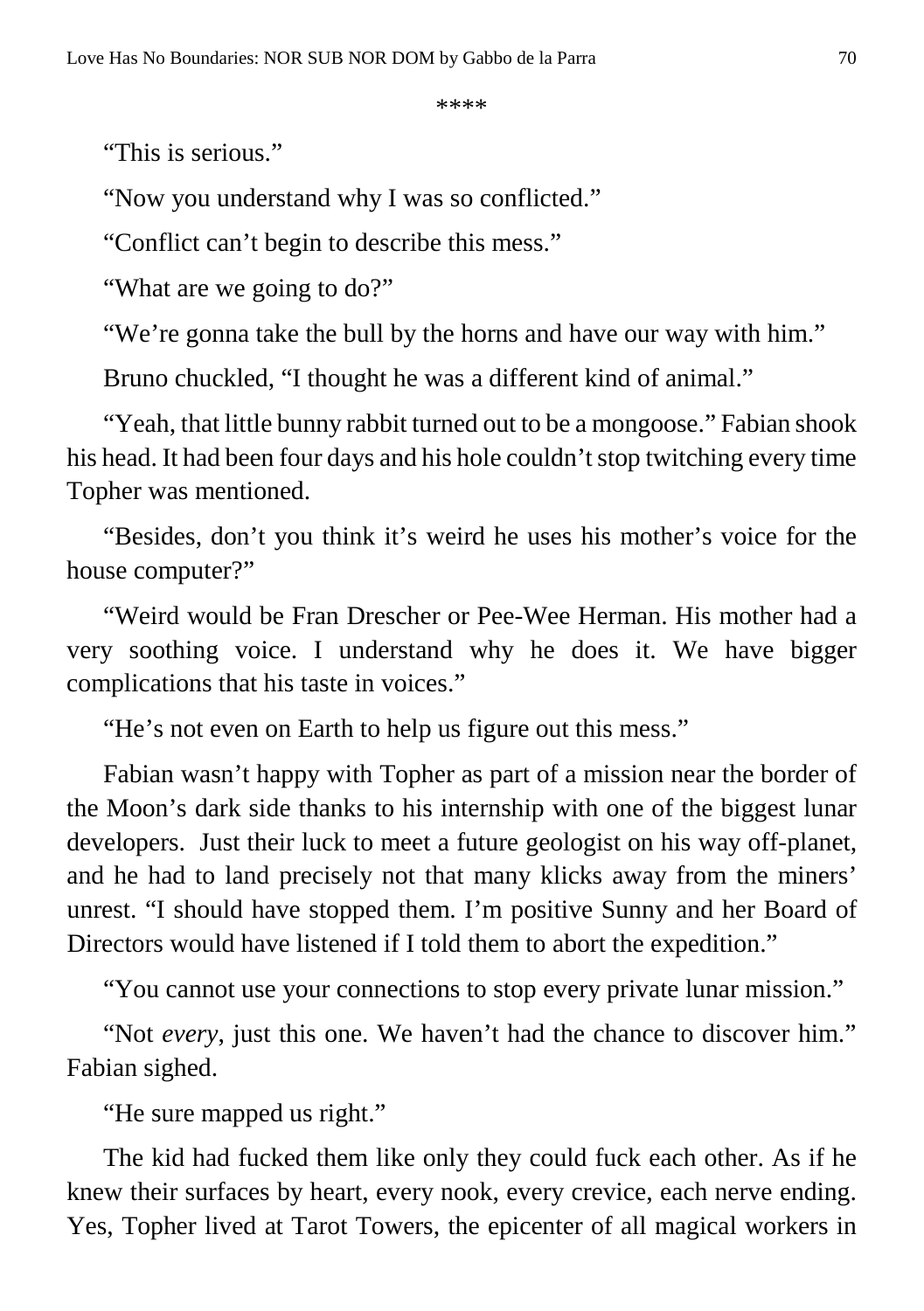Aurora (card readers, mediums, animists), but that didn't mean the boy had some supernatural power. He was just a natural-born sex god.

"That he did, and I can't wait to have my go at charting his body."

They had been so overwhelmed by the expert maneuvers that they didn't have the chance to return the favor. If blindfolded, Fabian could have sworn there was a fourth man in the room with them. Topher was dominant in such a subtle way that they only realized his cock had been the only one inside them all along when they were finally sitting in the limo, staring at each other, sated and perplexed.

"I know this is what we have been searching for, but…" Bruno hesitated, crossing his arms over his chest. A pose so uncommon, Fabian arched an eyebrow.

"You don't wanna see him again?"

"In all honesty, I'd rather not. Once was enough for feeling this out of sorts. No need for another Fabian Fright."

Fabian grabbed Bruno's forearms and uncrossed them. He pulled his man against his chest, murmuring in his ear, "We can call it the Mongoose Enigma."

"Sounds like something Emmanuel would write."

This time they laughed aloud and kissed vehemently afterward.

"Why not accept what Fate is offering?" Fabian traced Bruno's lower lip with his thumb.

"Are you going to give me another speech like the one when you stormed into my office?"

"Nah. You took too long to react to that one. I'm just gonna fuck you senseless until you see the wisdom of letting Topher enter our lives."

Bruno shuddered in Fabian's arms. "Not fair. You know all my weak spots."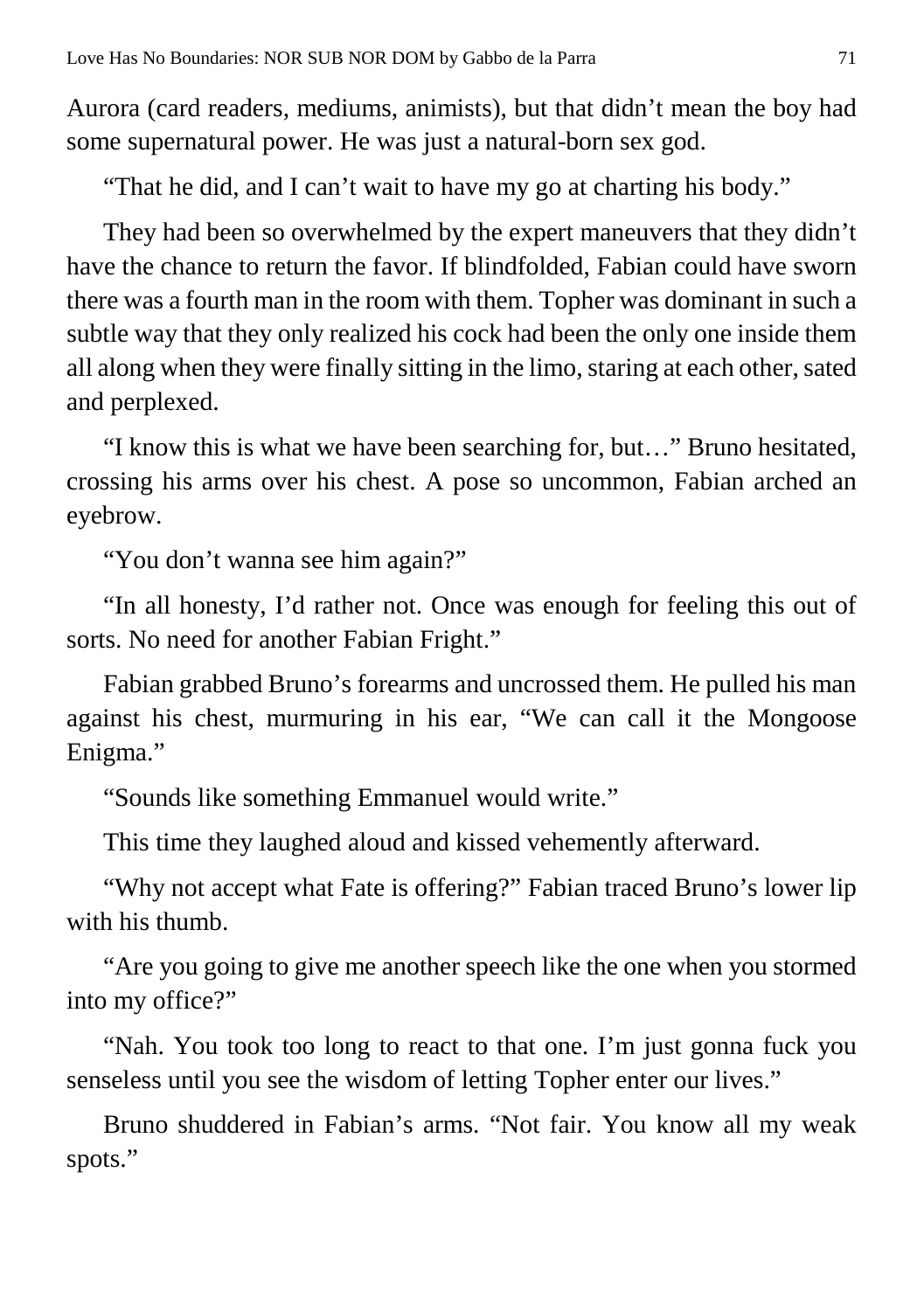"As you do mine. OUCH." Fabian jumped in response to Bruno's asspinching.

"Fabian, Bruno, you have a video call from Christopher Hunter," The house computer announced. "And the young man looks distressed."

After glancing at each other, they ran into the studio. An odd grimace decorated Topher's features, but it changed as soon as he saw them. He smiled, and Fabian felt Bruno's blunt nails digging into his hand.

"Hey, Daddies!" Topher wore a yellow overall, Sunny's trademark, and it made his face glow beautifully. "This trip has been a ginormous pile of shit. My only consolation is looking forward to seeing you again." He turned into a puppy asking for a treat. "Because I'm gonna see you again, right?"

"Sure," Bruno said, and Fabian knew he would end with crescent marks on the back of his left hand.

"What has been so crappy, boy?" Fabian kept a pleasant face to soothe Topher.

Topher's eyebrow hiked up, in an arch, and Fabian understood. He didn't like being called "boy".

"C'mon, Topher."

"For starters, the eleven hours on the shuttle were utter crap because I was strapped next to the chattiest person on three planets. After that, we've been cooped up in the compound thanks to the frigging miners deciding to pursue some kind of independence at the wrong moment."

"There must be something you can do not to go crazy."

"Well, a week ago, I'd have fucked every willing being, but now… my body is besieged by the memories of your skin under my touch, the way you tasted, the sounds you made while I was inside you."

Sweet Mother of Mercy, the boy was giving Fabian a rotund hard-on. The lump in histhroat made an audible sound as he swallowed it. "You want me to send for you?"

"Fabian," Bruno warned.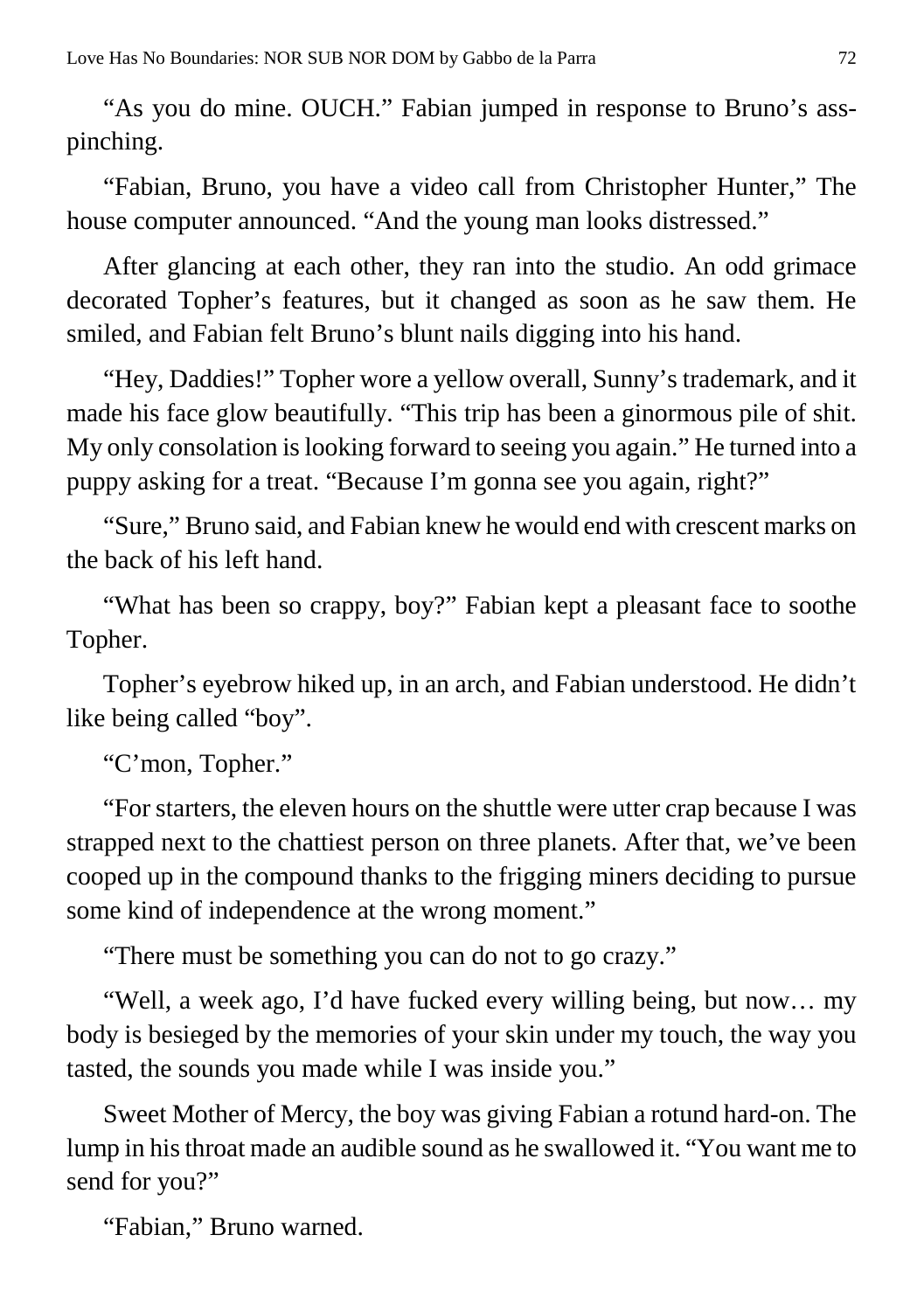"What, love? Topher is bored and the situation over there is dangerous. We don't want anything happening to him."

"Of course not, but it's his job."

"He's an intern, not an indentured slave."

"Bruno, Fabian." Topher's voice was firm, and they both turned to him. "You don't need to argue. I can ask to be sent home. There's a clause where, if I feel threatened in any way, they'll return me to Earth immediately."

"You do that and come straight to us." Fabian winked. His hard-on―and his hole—approved the suggestion.

But Topher's gaze landed on Bruno. "Are you okay with this? You seem reticent, and I don't want to impose my presence on you."

"Are you playing us?"

The young countenance became granite. "We agreed on no head games. You can't trust someone unless you try first. This is both ways. How do I know I'm not putting myself in a vulnerable position for nothing?"

"There has never been anything vulnerable about you," Bruno growled.

"Are we talking about sex? Because if that's your problem, you can fuck me six ways to Sunday next time we see each other." However that invitation was not delivered with a saucy smirk or an enticing smile; it was professed like a threatening dare.

"What we want is more than just your body."

"Hey I'm fine with his body." Fabian held his hands up in surrender. "I'm not in a rush to pick his brain. I know he's smart, though―geology is not an easy thing."

"Bruno, I opened myself to you at Tamarin. This is not a movie where you can infer character in a couple of hours. We need to do that day by day, intimately and otherwise."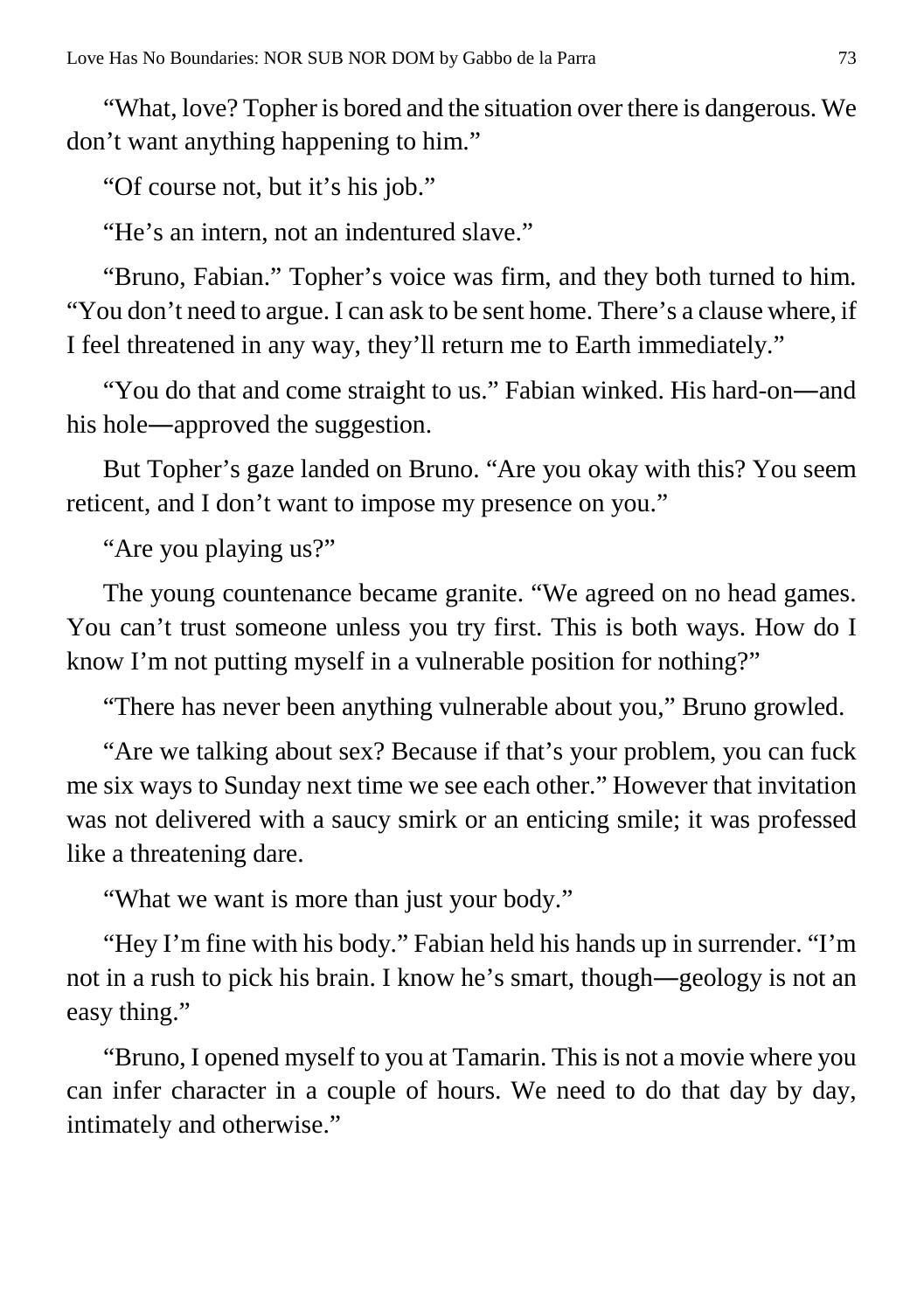That was a wisdom slap if Fabian knew any. "Love, we all deserve the opportunity. Nothing is set in stone. If it doesn't work, it doesn't, but a 'what if' is a heavy burden."

Bruno nodded solemnly. "Come to us, Topher."

\*\*\*\*

Almost a month of limited heavy petting had left Bruno wanting to smash his head against the walls, because after all, it had been his idea. Luckily for him, Halloween (Topher's favorite holiday) was tonight on a Sunday, so Bruno had sent his boys away while he prepared dinner. He hoped all his preparations led to dicks destroying holes. It was really annoying to see little phallic birds flying and spewing around him twenty-four-seven due to his rampant horniness.

On the other hand, it had been good to erode his barriers. Barriers he had thought forgotten once Fabian entered his life. A little part of that scaredy chickenshit had remained, and it was time to let it go completely. And to celebrate that joyful moment, carnal gratification was the order of the day.

Everything on the menu indicated his purpose, from the pork loins to the Persian hot rice to the bacon-chocolate soufflé. If they didn't get the hint, Bruno would simply grab his dick and shove it in someone's mouth without requesting permission or feeling remorse afterward.

"Honey, we're home." Fabian's voice wafted from the entrance.

"Welcome Fabian and Christopher. Topher your vitals are a little high. Would you like some valerian tablets?"

To celebrate the Halloween weekend, the house computer's voice was downright macabre. Bruno could easily visualize the stiff butler (who invariably committed the crime) still haunting the manor in penance. It was hilarious, but he had a vitals alert in front of him. "What's going on?"

"Oh, not much." Fabian did a dismissive gesture as they walked in. "We were with Emmanuel and the Novel California Tribune offered him a permanent position."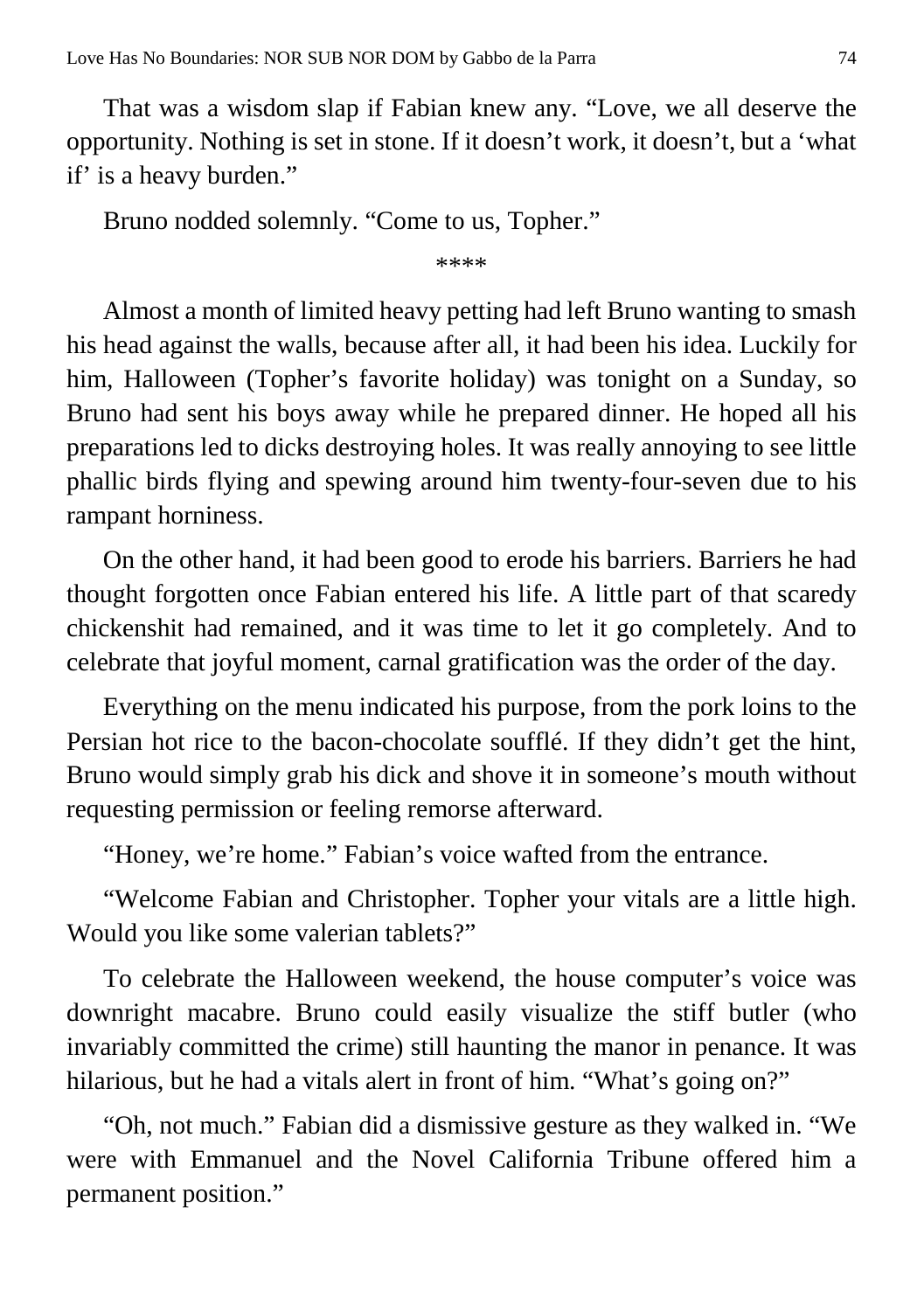"Yeah, he thought he'd only intern there." Topher was as excited as if he were the one getting the job. "And now he's ecstatic thinking of all the opportunities this will bring."

"That's awesome," Bruno hugged a still thrumming Topher. "Go freshen up, because dinner will be ready in thirty minutes." He slapped the tight rump to send him on his way, something that didn't help with his current state of need. "Computer, Christopher will be fine as soon as he eats something. Just let us know if his vitals continue with anomalies after that."

"As you wish, Bruno." The voice was only missing the "mwahaha" at the end.

"So what, were you chopping up a virgin for our Halloween feast?"

"I got a lot of wood that needs chopping."

"You were the one who put us in quarantine." Fabian pinched his nipple pulling just enough to make Bruno moan.

"Hey, I hear moaning. Don't start anything without me!" Topher yelled from the bedroom.

"I swear that kid has bionic hearing."

"No he doesn't. You're simply too loud."

Bruno swallowed hard. "Well, I expect a lot of moaning and groaning and grunting and swearing later on."

"You're lifting the ban on penetration?" Fabian smirk was so hot, Bruno's dick responded instantly.

"Indeed"

"Hmm, it is about time. Need you so much. I can't wait to see your cock deep inside Topher, and his lips wrapped around mine as he sways between us."

An image like that would make any sane human being forget about dinner and pull his lover to the bedroom at once. However, Bruno still had a few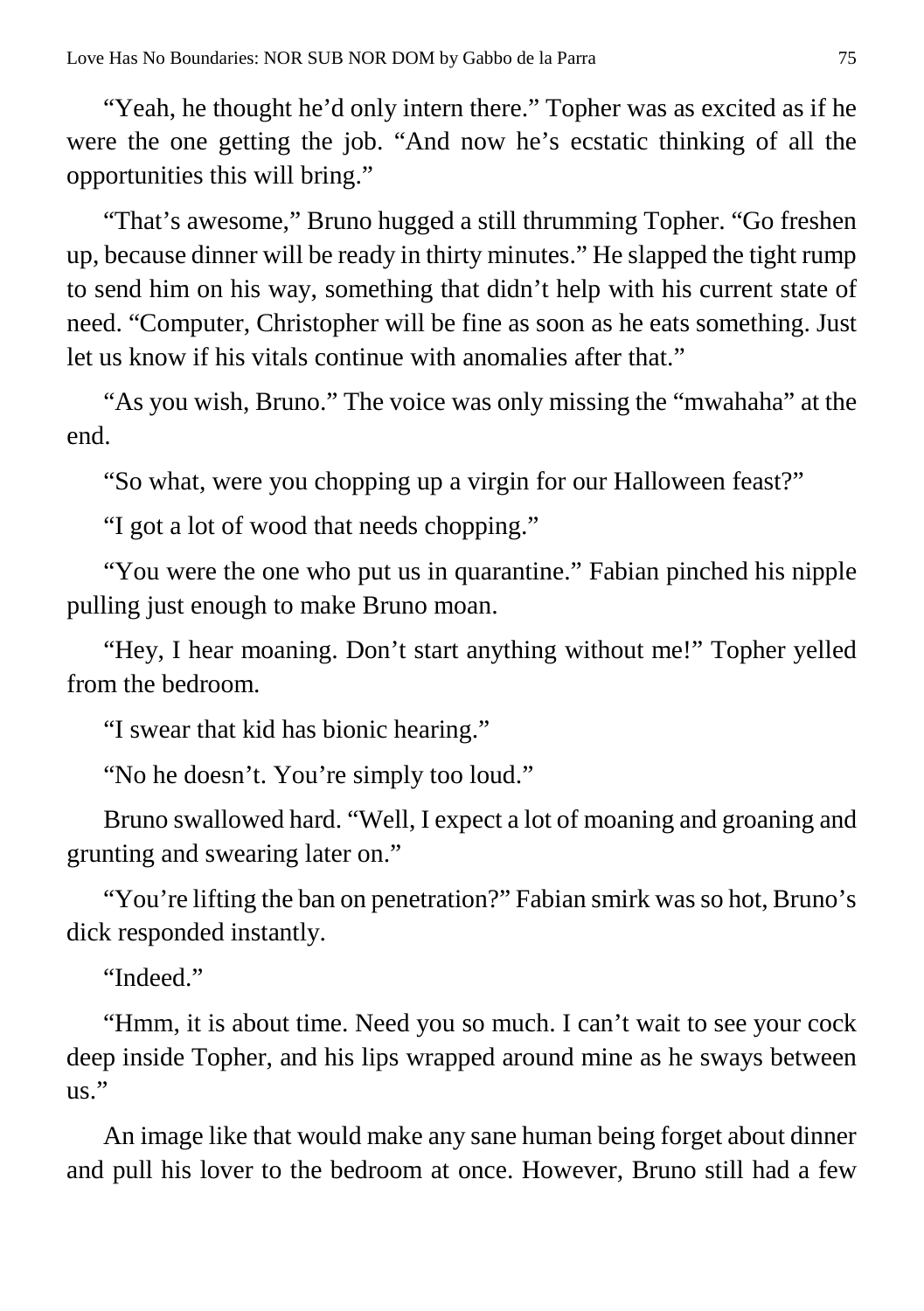hours of control left in him. He sighed and pointed behind himwith histhumb. "Give that monolith a cold shower. First food… then dicks, balls, and holes."

"You're an evil, evil man," Fabian grunted as he left.

"I learned from the best."

"I heard that."

Forty-five minutes later, they'd degusted what Bruno had prepared with the greatest care, hoping for a fleshy reward.

Topher popped a dissolving slice of apricot from the pork loins into his mouth. "Bruno, this is excellent. You've outdone yourself." Of late, Topher only called Bruno "Daddy" when they were making out (or grabbing body parts).

He would surely give Topher a reason to call him Daddy later.

It had been sheer torture resisting the pull of that enticing skin, sporting a natural smoothness and absence of hair that most people achieved through money and painful procedures. Bruno enjoyed the texture of Topher's soft pubic curls. But he was ready to give a thoroughly close inspection to the dark tuft of hair peeking from between his taut muscular cheeks; a furry little thing waiting to be trapped and consumed and still proclaiming the tight treasure in its midst.

And if those flowery skulls on Topher's chest weren't permanent, they would have disappeared weeks ago with all the licking happening to them. Bruno needed more than skulls and nipples and ears and lips.

"Thank you. I thought pork loins would give you an indication of how piggish we all should be later."

"I heard so." Topher made clear he was adjusting his erection. Topher wore a half-buttoned, sleeveless white shirt, a leather harness peeking petulantly from the pristine fabric. Synthetic denim cut-offs and his combat boots completed his outfit.

Bruno felt like a moron because he was dressed for a formal dinner. He was sure the other two had done it on purpose, because Fabian had donned a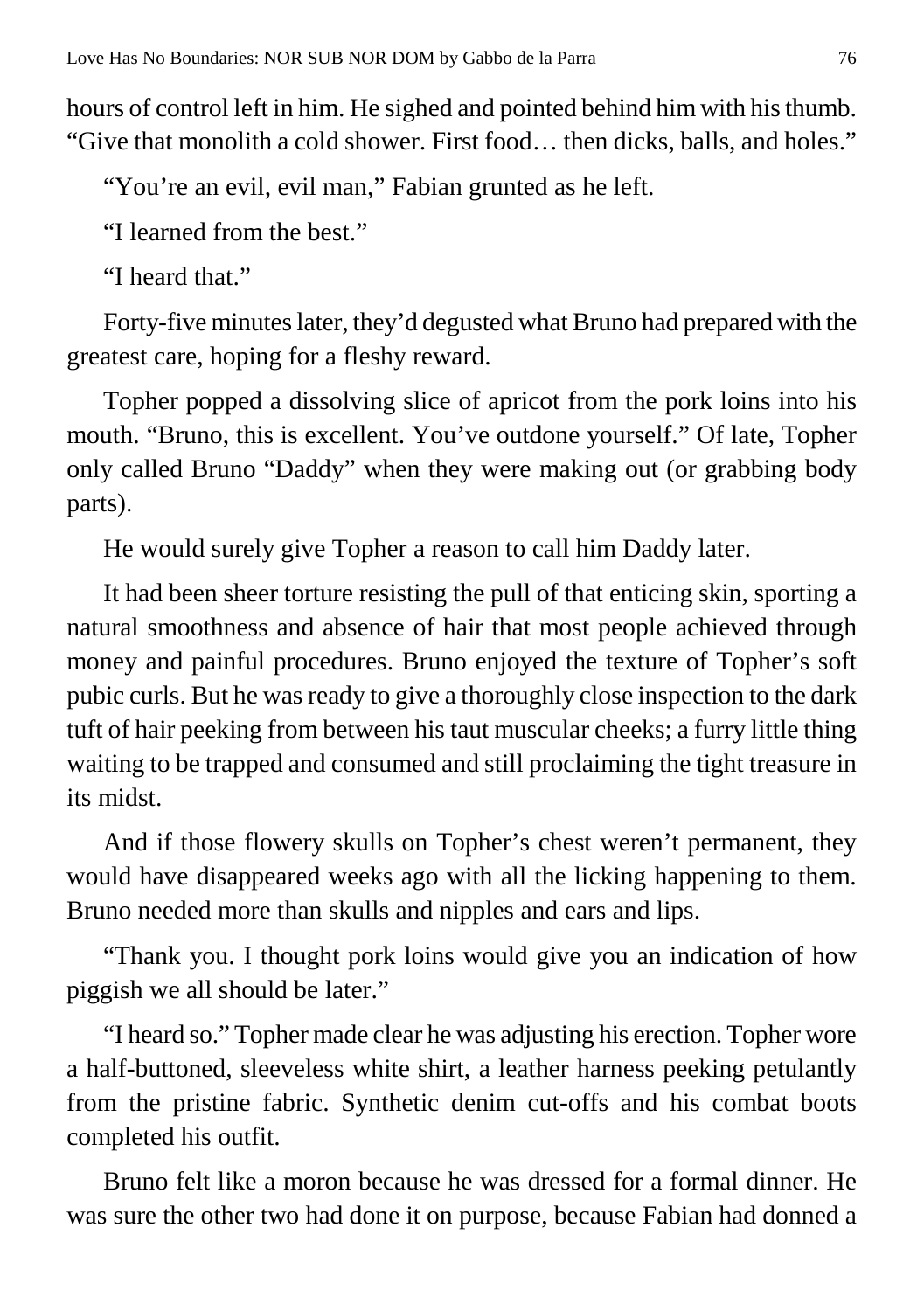cheerful, muscle-adoring orange T-shirt with minimal black dots(visible only at close inspection), leather short-shorts, and knee-high boots. If they thought he would not finish his dinner, the surprise was on them, since he didn't slave in the kitchen for hours to be sidetracked by hot bodies. He would sample (more like devour) his lovers on his own terms now that he had arrived in Acceptanceville.

"However, we are not rushing. We still have dessert and a movie."

Fabian and Topher groaned, "Are you serious?"

"Absolutely, I don't want anyone sick when we start the acrobatics."

"You sure he's not into torturing?" Topher addressed Fabian, pointing at Bruno with his thumb. "I don't mind a whip, but this is plain evil."

"I get what you're saying. He says 'no' and then paints a kinky picture in your brain. Yeah, evil." Fabian waved his fork at Bruno. "Love, I thought the only thing you waited an hour after eating for was swimming."

"As if we're not going to use every limb and other body parts for what's coming." Bruno shrugged noncommittally. "I think it's obviously more risky than a mere swim."

"He did it again!" Topher had his eyes like enormous plates. "How have you survived four years of such darkness?"

"Well, you remember how his body undulates when you're inside him. Wait 'til his tongue can truly explore you, or his hips roll while he fucks you. Then you'll understand why his evilness is worthy."

This was the first time Bruno noticed Topher changing colors. And the house computer confirmed his suspicions. "Christopher, your blood pressure is increasing again."

Bruno stood up. "Let's have dessert. Some chocolate will make it all better."

\*\*\*\*

"Oh, damn. Or should I say oink?" Topher licked the back of the spoon. His satisfied hum went straight to all the hardening places in Fabian's body.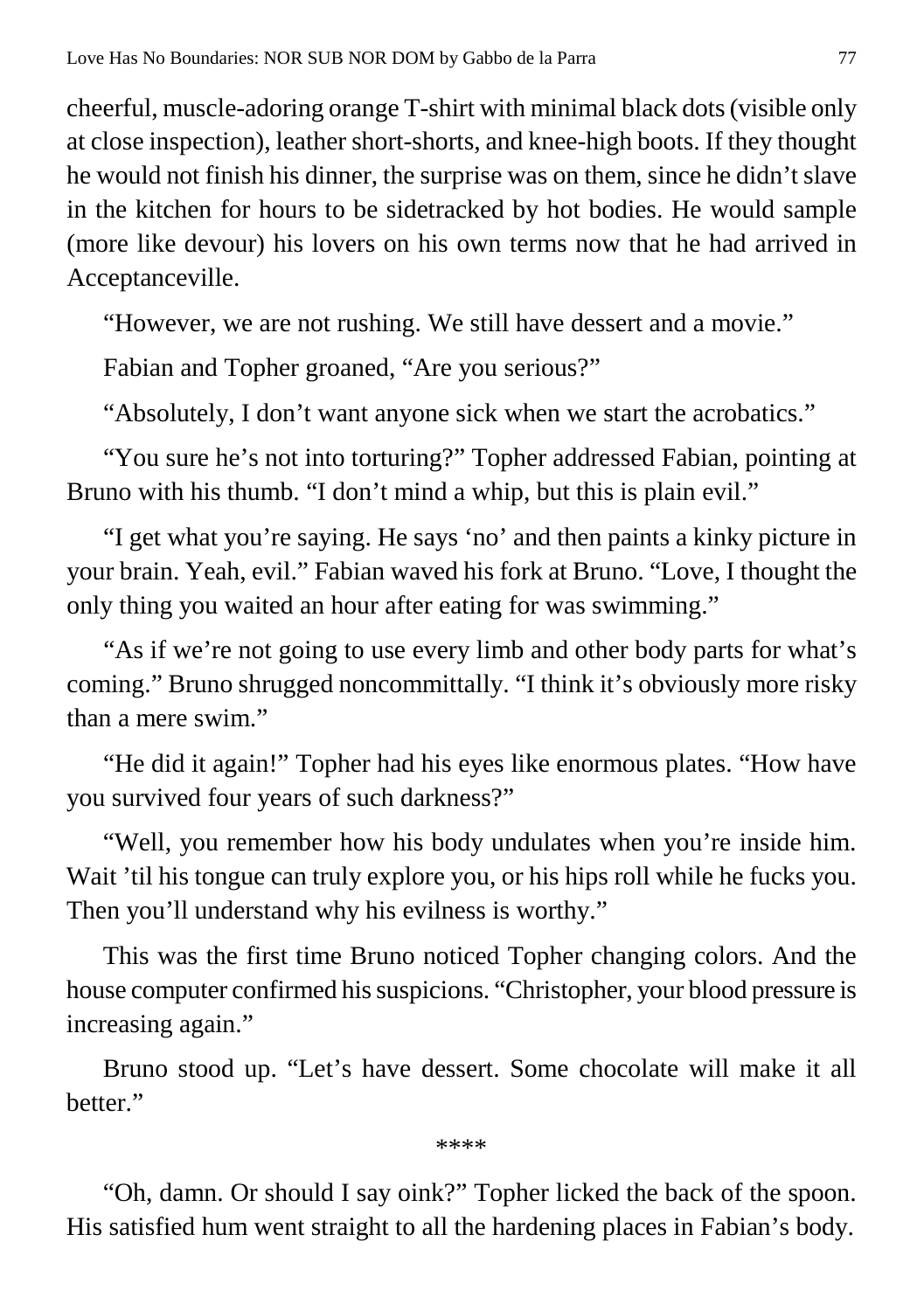Goose bumps emerged when Bruno's mouth covered Topher's. He pulled the boy's lower lip with his teeth as he ended the kiss. "The dark chocolate was inspired by the color of your eyes, and the bacon… well, you're our little piglet, right?"

Topher smiled and pulled Fabian toward them, "A pig, a dog, an ostrich. Whatever you want me to be." His strong hands roamed two backs while three tongues danced.

Bruno surfaced for air. "I take it we're going to skip the movie."

"Nope." Topher extricated himself from their arms. "You said we had to wait, and we'll do so." He picked up the visual wall control, chose a three-hour movie and sat back between them on Rocco (he'd baptized the Rococo sofa with the name), patting their thighs. "Now, be good daddies and no touching or kneading or wet-willies. You know how much damage we can do to each other in an hour, let alone three?"

"He's been around you for too long," Bruno tossed casually with a huff not looking at Fabian.

"Shh, you don't wanna be one of those people who talks during the movies," Fabian sent back, chuckling. Topher had used a quote from a very old movie and added his own twist. Revenge was a dish best served after dessert, apparently.

"Ahem. I haven't seen this one," Topher silenced them.

Halfway through the movie, Bruno started to take his clothes off. Afterward, he tried to unbutton Topher'sshirt furtively several times(thinking the boy distracted by the movie), just to end up swatted away like an obnoxious fly.

Further along, Fabian went to get a drink, just to find Bruno's legs across the young lap, using one of Rocco's tubular throw pillowsto rest his neck and with Topher's hands caressing his hairy thighs. The scene was so domestic, it made Fabian's heart ache. He scooted over to Topher's side, ruffling his hair and arranging Bruno's calves over his own lap.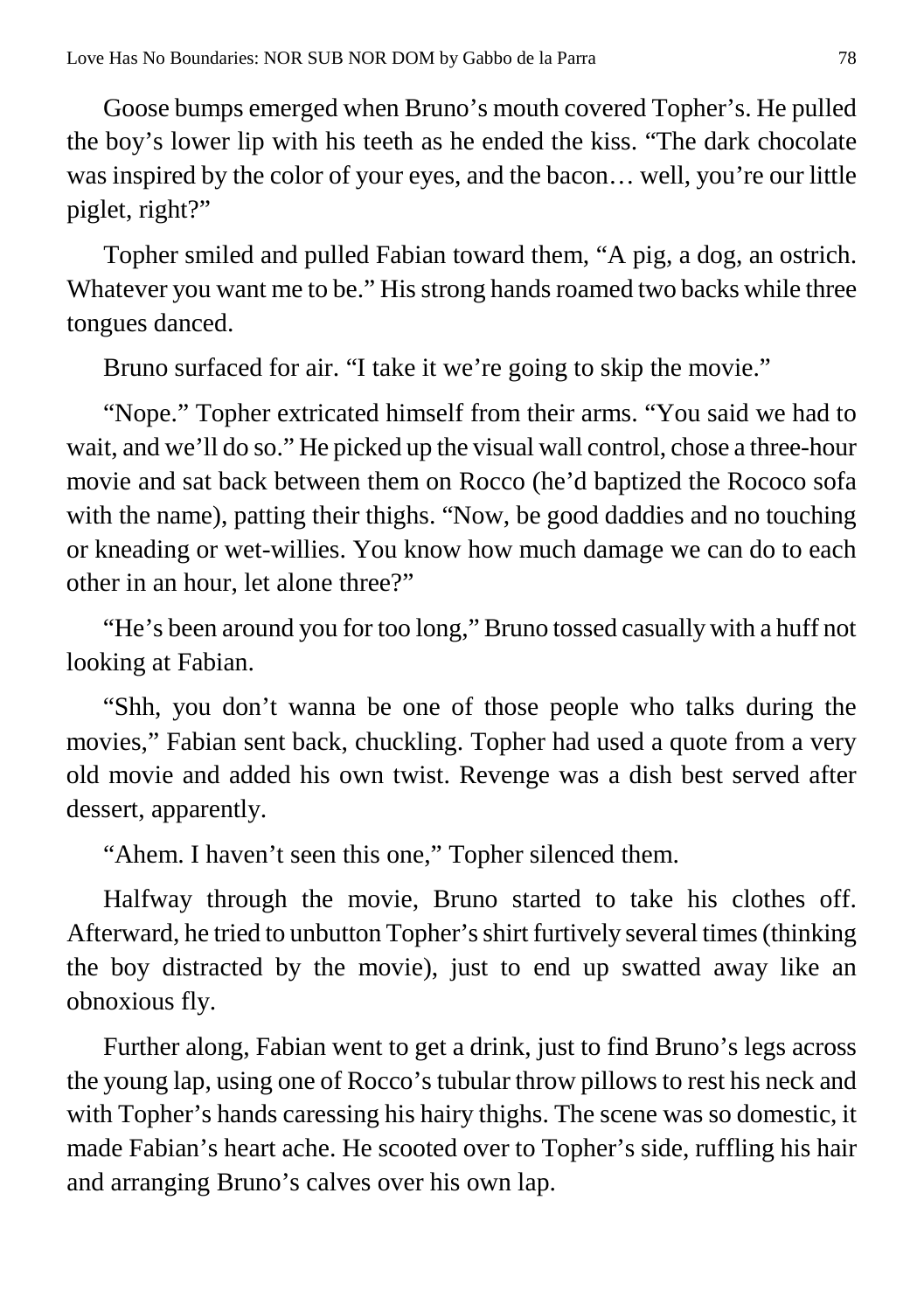By the time the credits rolled, throw pillows were scattered over the immediate floor, and Topher was spread-eagle, Bruno sucking his cock to the root and Fabian eating away that furry little hole. Three hours wastoo long for all the testosterone floating in the air, fueled by bacon, chocolate and imported spirits.

Topher writhed and groaned, using his hands to push their heads to assault his body, deeper and harder, chanting in a monotone, "oh fuck oh yes oh fuck oh yes".

Bruno and Fabian's lips met around the marble cock, and they grinned, tasting the proof of Topher's enthusiasm. They stroked and teased the sweet ring of muscle, slicked by Fabian's thorough ministrations.

"I need a cock. I need a cock in my mouth now." It didn't sound like a plea but like a definitive command.

Bruno nodded to him, and Fabian obliged, pulling Topher with him to the floor for a long-overdue sixty-nine. He put Topher on top, so as the dark head bobbed over his cock and the thick shaft pumped into his mouth he could spread the smooth cheeks to give Bruno better access to their prize.

The commissioner nuzzled the tight sac over Fabian's face, and a moan (muffled by his cock) reverberated through him, the vibrations of the Bell of Passion's clamor. A hairless ball disappeared into Bruno's mouth and Topher lost the rhythm of his piston. From this angle, Fabian couldn't be sure, but he calculated that the attack was double, and Bruno had a finger (or two) in a quest to put Topher's prostate on fire.

And the thrumming around Fabian's cock announced Bruno was greatly succeeding.

Needing a better view, Fabian released the cock making his pie-hole tender and distributed wet kisses over Topher's abs, licked the skulls decorating his chest, nipped at the brown medallions of his nipples, and ended with a peck over plump lips. Topher growled, reclaiming his prey without words, and Fabian murmured grabbing his chin, "I'm not leaving; just changing position."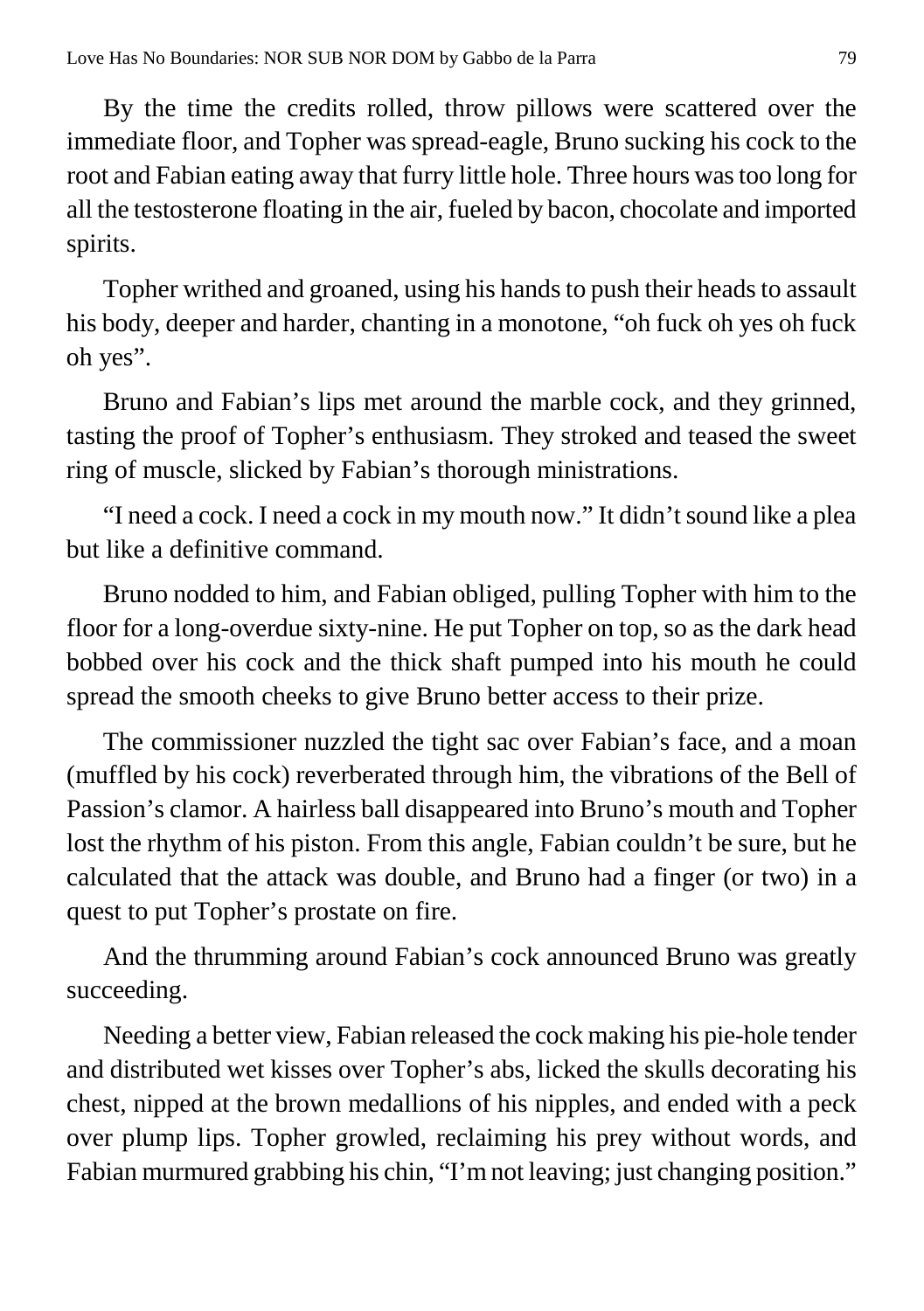Once on his knees, Fabian shoved his angry cock back into Topher's desperate mouth.

As Fabian leaned over the triangular back, he discovered Bruno prepping for his mission with abundant lubricant. Fabian helped, holding rocky buns apart, and Bruno inched his way inward. The scrape of teeth over his cock made Fabian shudder, the beauty of the penetration enhanced by the sting surrounding his shaft.

The emotions fleeting over Bruno's face were too innumerable to recount, his grey eyes glassy, lost in the magnificent sight. Fabian knew that there was nothing more erotic than watching how your cock possessed your lover, but in this case, it was a different kind of culmination. It was a redemption of sorts, because when their gazes met and their mouths found their way to each other they understood Topher was it, what they had needed from the beginning to make them complete.

And their lover swayed between them, grunting and roaring and demanding more.

No satellite dish on Earth, the Moon, or Mars was more concave than Topher's spine, arched in blissful pleasure. And Fabian heard words from Balder Lux, spoken when they were young to make Lucian laugh. "The mark of a true bottom is the depth of his back's curve as he gets fucked."

It was an odd moment to remember the blond cousins, but the memory came pure and crystalline, devoid of need and enveloped in gratitude because he'd found his two partners.

Fabian sensed his orgasm near, all his cells ready to ignite when Topher let go of his cock and upended himself, grabbing Fabian by the neck and commanding, "Daddy, fuck Bruno. I want to feel your cock in me through him"

That was an order Fabian couldn't refuse.

He stroked Topher's blushed face, and the dark brown eyes told him a thousand stories. The revelations of the man waiting for them to accept him as part of their life, unaware they had already sealed that pact. "Of course, babe."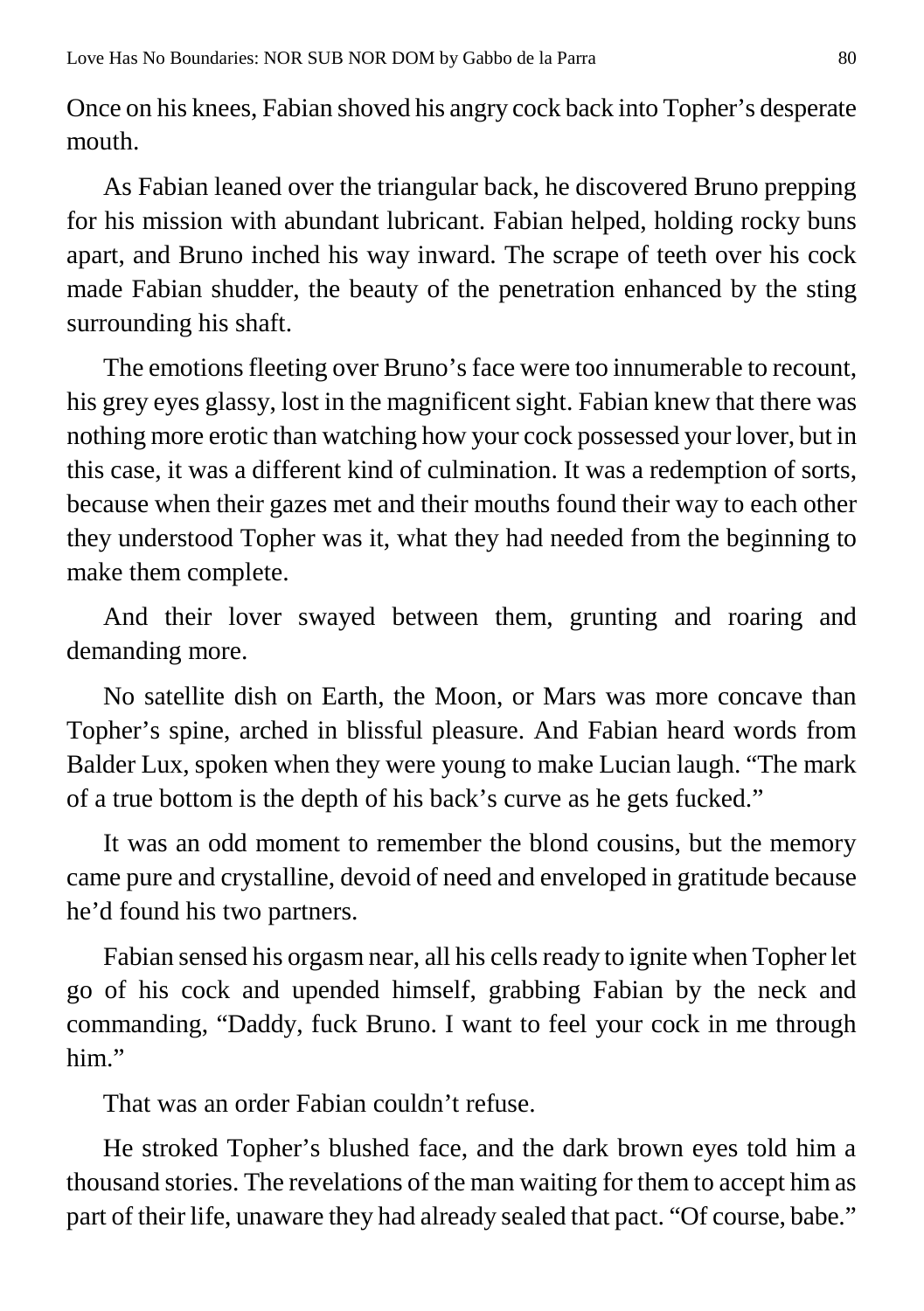Behind Bruno, Fabian bit and licked the myriad freckles adorning the broad shoulders, while the countertenorsteered the future geologist, using the leather harness he'd intentionally recommended to taunt Bruno.

Topher and Bruno moaned as Fabian breached the commissioner, making them lose their rhythm and forcing them to accept his control over the sixlimbed beast they had become.

"This is how it feels to be three." Fabian murmured into Bruno's ear.

"Sweet fucking Triad, yes." Bruno groaned with a powerful grip on Fabian cock.

Later on, the midnight hour smiled upon them, covered in sweat and semen, and with Topher and Bruno deeply entrenched in Fabian's satisfied hole.

\*\*\*\*

"And that's my cue to leave." Emmanuel did a cheerful "bye-bye" motion with his fingers.

"Why? No. If you don't want to talk to them, wait in another room." Topher grabbed Emmanuel's upper arm.

The house computer had just announced they had a video call from Mars. Emmanuel obviously knew it was his parents.

"Kiddo, you stay put and behave." Fabian used his most stern paternal tone.

Emmanuel huffed and threw himself on Rocco. After a year of Topher officially living with them, if the poor Rococo sofa could speak, it would certainly be screaming, thanks to all the things that happened almost daily on it. It was a little embarrassing to have Emmanuel sitting there with that pouty mouth and sending daggers their way. The memory of Fabian riding Topher while Bruno made use of their younger lover's hole, brought fire to Bruno's face.

"Uncle, they're waiting for you," Emmanuel ground out, taking Bruno out of his hard-on worthy reverie.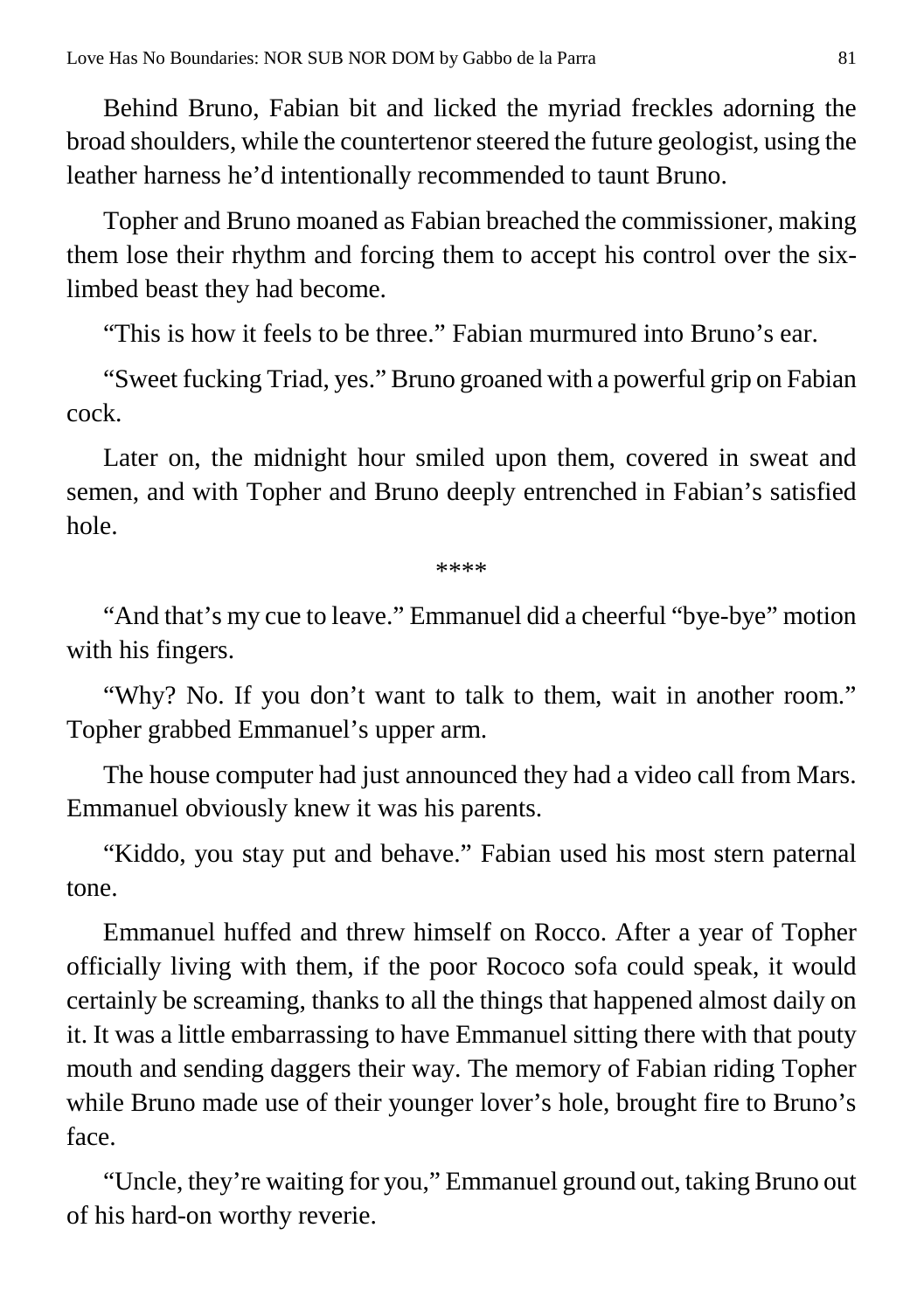"Sure, sure, nephew." Bruno left Emmanuel still scowling and with his arms crossed over his chest, more in a protective than actually angry fashion.

The triad entered the studio together. Lucian Lux greeted Fabian first. "Fabulous Fabian, love suits you well." He turned to face Topher and Bruno. "And you two look like you're radioactive, with all that glowing about yourself, naughty little pigs."

Someone cleared his throat behind Lucian, "Sweetheart, this is a business call." Balder took a seat next to his husband. "Good evening, gentlemen. Hope you are all in good health." His smile was particularly bright when he spoke next. "Christopher, I heard you graduated with honors, congratulations."

The Luxes were truly fond of Topher, which in turn made Emmanuel even more furious with his parents. It was a pity, because in every other aspect of hislife the boy was levelheaded (more than many adults Bruno knew), but his dads were his Achilles' heel.

Topher beamed at the blond cousins. "Thank you. Sunny Development offered me a contract and I'm considering it. It's a great opportunity; the only downside is the excessive amount of time off-planet."

"Well, maybe we have something to help you with that." Lucian rubbed his hands together, the image of a man ready to eat a more than delicious fare. His silver eyes landed on Bruno. "You're planning on running for mayor next year."

"It's not official yet, but that's the idea."

"The people of Thouria have decided they want a more… civil government. They want a mayor like any normal city." There was a pinch of hidden pride in Lucian's words, as if the idea had been his and not the people's.

"Okay," He made a "go on" motion. This seemed good for him, but what about Topher and Fabian? "Soundsinteresting," he offered vaguely. He didn't want to be rude, but he knew the other two would not let him take care of them economically.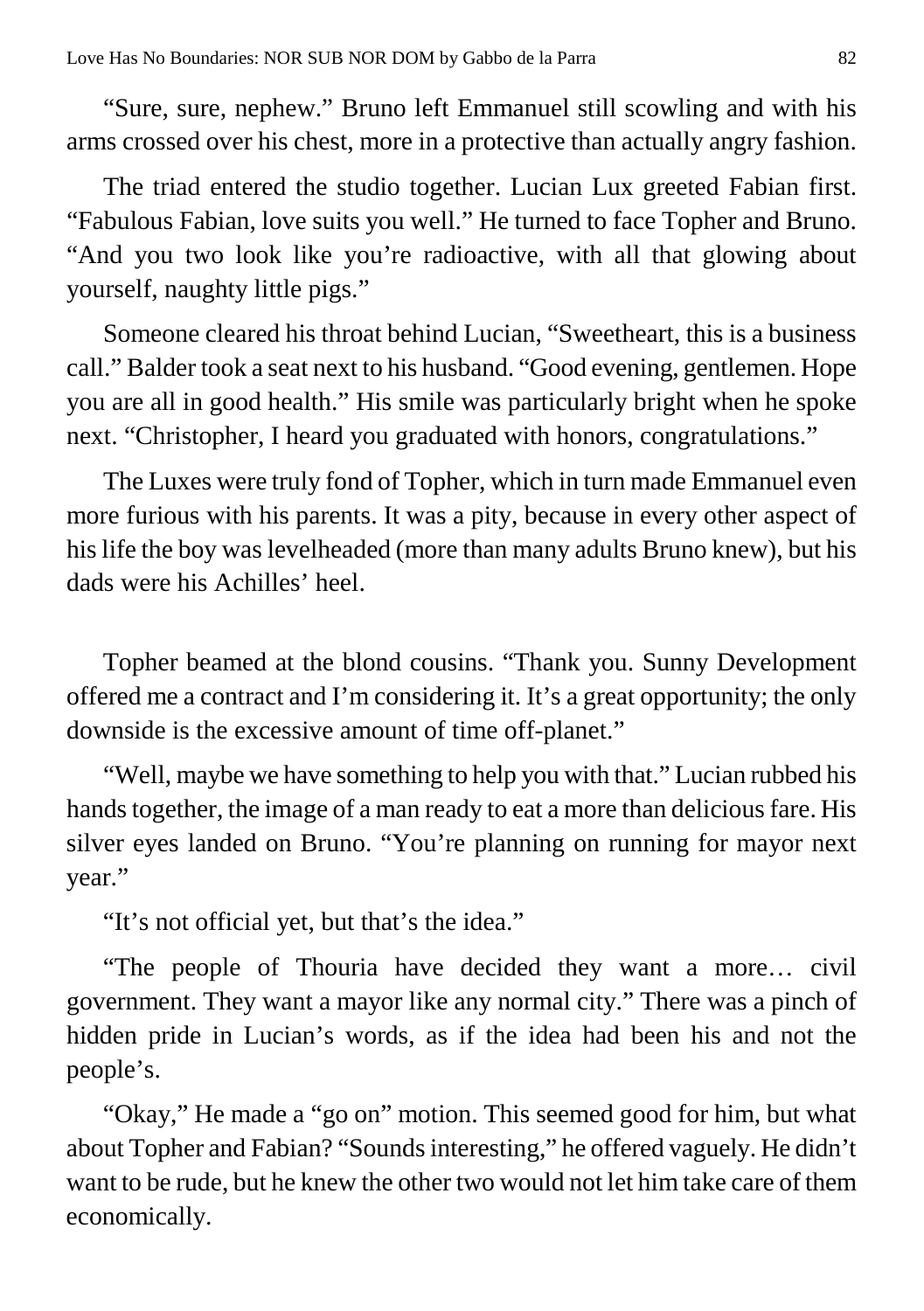Apparently reading Bruno's apprehension, Balder spoke to Fabian. "Admiral Beck is ready for retirement. If you want the position, the job is yours."

"What?" Fabian fidgeted. "You think S.E.C. would send me there?"

"It's already been discussed. As I said, if you want it, you got it."

"What the fuck, Balder?"

"That is what you do with those two." Balder waved his forefinger between Topher and Bruno, who sat on either side of Fabian. "No one is forcing you to do anything, if you're against it."

"By the way," Lucian tried to look sheepish but he might have had more success trying to be Korean, "Bruno, technically, you've been elected in absentia and only need to accept the office."

"What is wrong with you Luxes? That was a really shitty move!" Bruno yelled, standing up and flailing his arms.

Fabian had his mouth ajar, as if he had been tasered the fuck out. Topher was bent, cackling like a bedlam inmate. Emmanuel entered the studio, disheveled (with a face that could only indicate that a meteor was about to destroy Earth), and blurted, "Disavowing me wasn't enough. Now you feel the sick need to take away the only family I have left."

Lucian looked like a spaceship had just run into him. Balder wore a stoic mask. "The world doesn't revolve around you. As usual you're being selfish in your conclusions. This is not about you in any way, shape, or form. I would appreciate if you left the study. Your face disgusts me."

"Hold your rockets, Lux." Fabian snapped out of his frozen state. "This is my fucking house, and that is my fucking godson you're talking to."

Topher got to his feet and circled Emmanuel with his arms. "You got issues, Balder. Your attitude toward your son saddens me."

With the same serpentine voice Bruno had come to associate with Balder trying to impose his way, the blond man uttered. "Stay out of this, Christopher. You fulfilled your parents' wishes. That one did not."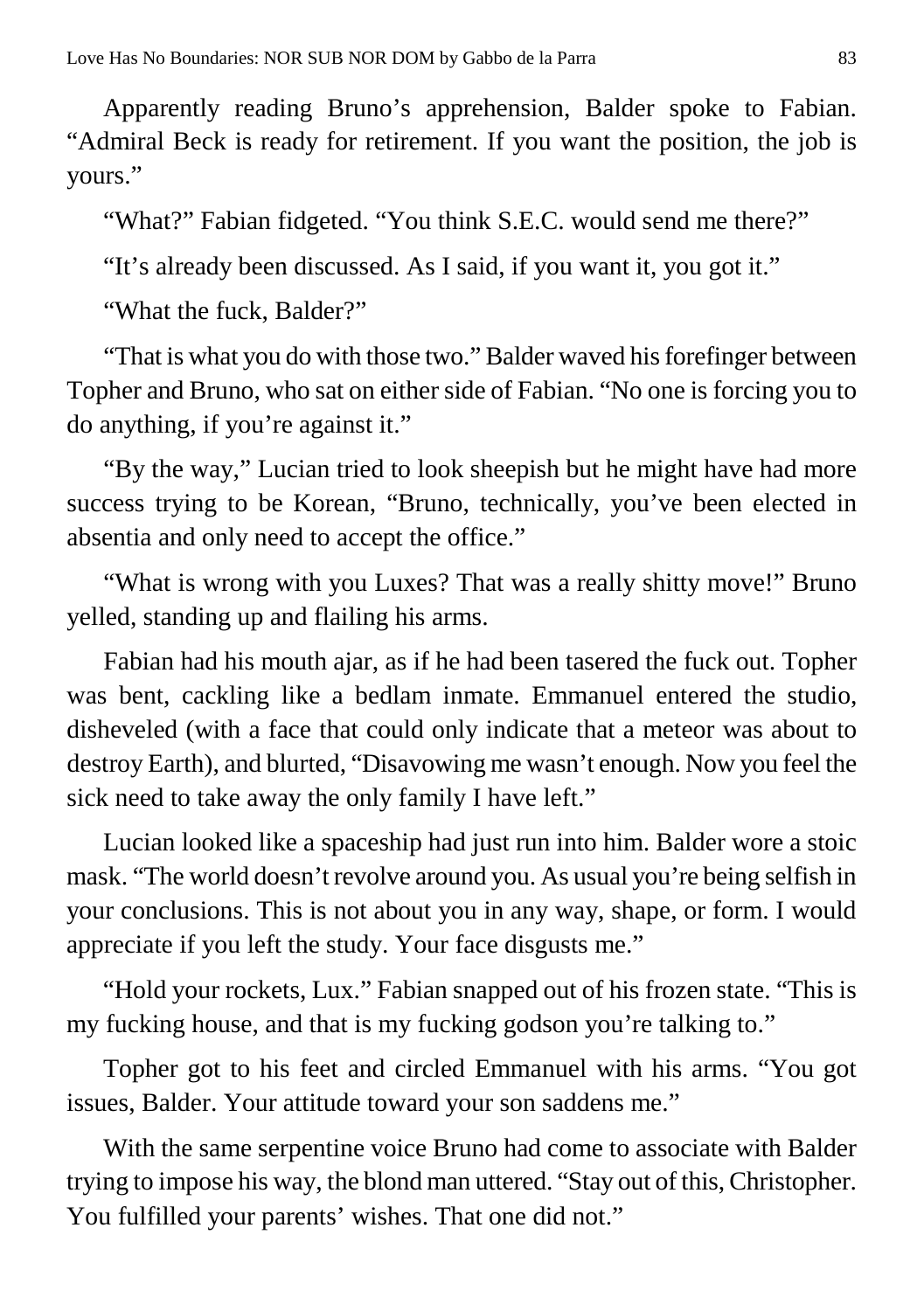Bruno had had enough, "All out." He pushed the trio out of the study amid their protests.

Once alone, he sat and asked, "What's your plan for Topher on Mars?"

Balder showed a fleeting moment of shock. Surely, he was expecting a lecture about Emmanuel. "We have a position for him with the expansion of the Mars colonies."

Lucian looked really upset, "Bruno, we…"

"I don't want to hear it. Two great men in different stages of my life told me, 'you can't trust unless you try first'. So I'm going to trust you and hope that you didn't come up with thisscheme to do exactly what Emmanuel thinks. If I learn now or in the future that he was right, you will gain a formidable enemy." Bruno narrowed his eyes. "This is your chance to come clean."

"I swear on the love I have for this man," Balder put his right hand on the top of Lucian's head, "I would never do anything on purpose to hurt Emmanuel."

Lucian used the same action and similar words and added, "He disappointed us, but we do love him."

"I believe you."

\*\*\*\*

All pieces fell in to place as the triad prepared to put roots down on Mars. The decision had been easy. As long as they were together, they could settle anywhere; it didn't matter if it was off-planet or Timbuktu.

The Leather Opera Pack had been in an uproar because their only countertenor was leaving, and they had adopted Topher as some sort of lucky charm (which had Fabian laughing his ass off from day one, to Topher's glaring disapproval), thus losing both assets in one shot.

Only one thing dampened their festive mood, and it was Emmanuel's vanishing. Fabian hoped with all his heart his godson would move on and wouldn't hold a grudge against him forever.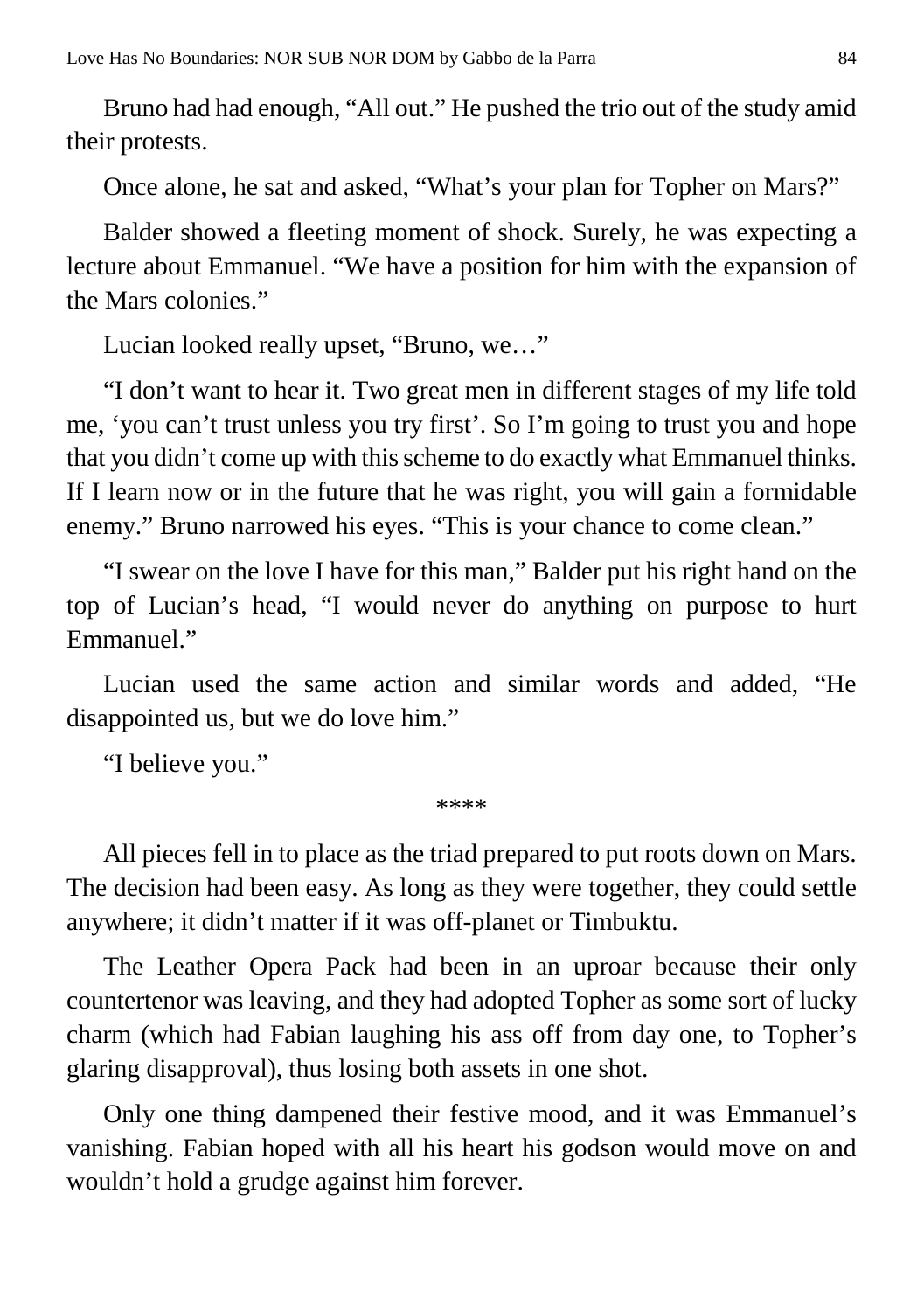"What's wrong, handsome?" Topher kissed Fabian's cheek as he scooted under the covers and rested his head on Fabian's shoulder.

With a chuckle, Fabian patted Topher's thigh. The boy had adopted mannerisms from both Bruno and Fabian, and they had a lot of him too. "Old man's thoughts."

"Hey, I'm older than you and don't say things like that." Bruno occupied Fabian's other flank.

Fabian turned to each lover in turn and both looked like they were doing something really naughty before coming to bed. "Wow, you two are like rabbits"

"Poor Rocco doesn't stand a chance," Topher commented with a mischievous glint in those dark beautiful eyes.

"Whoever did that treatment to the fabric is a genius." Bruno licked Fabian stubbly chin.

Topher groaned as Fabian grabbed his engorging erection. He jumped from the bed as if spooked. "I need to do this before I get trapped between you two again." He left the bedroom giggling.

"What's he up to?"

Bruno shrugged, equally puzzled. "I have no clue."

Topher returned, his cock at full mast, bobbing happily as he almost skipped toward them. "It is time for me to make honest men out of you." He pounced onto the bed, landed between their legs on his knees and opened the little box he had concealed until the last second. "Bruno Ouatu and Fabian Acre, would you two make me the happiest man on two planets and one moon?" He smiled at their petrified faces. "Would you marry me?"

"Oh fuck."

"No, shit."

"What, you don't want a traditional marriage?" Topher arched an eyebrow and his expression mutated from sweet boy to feral master. "Do I need to collar the fuck out of you two?"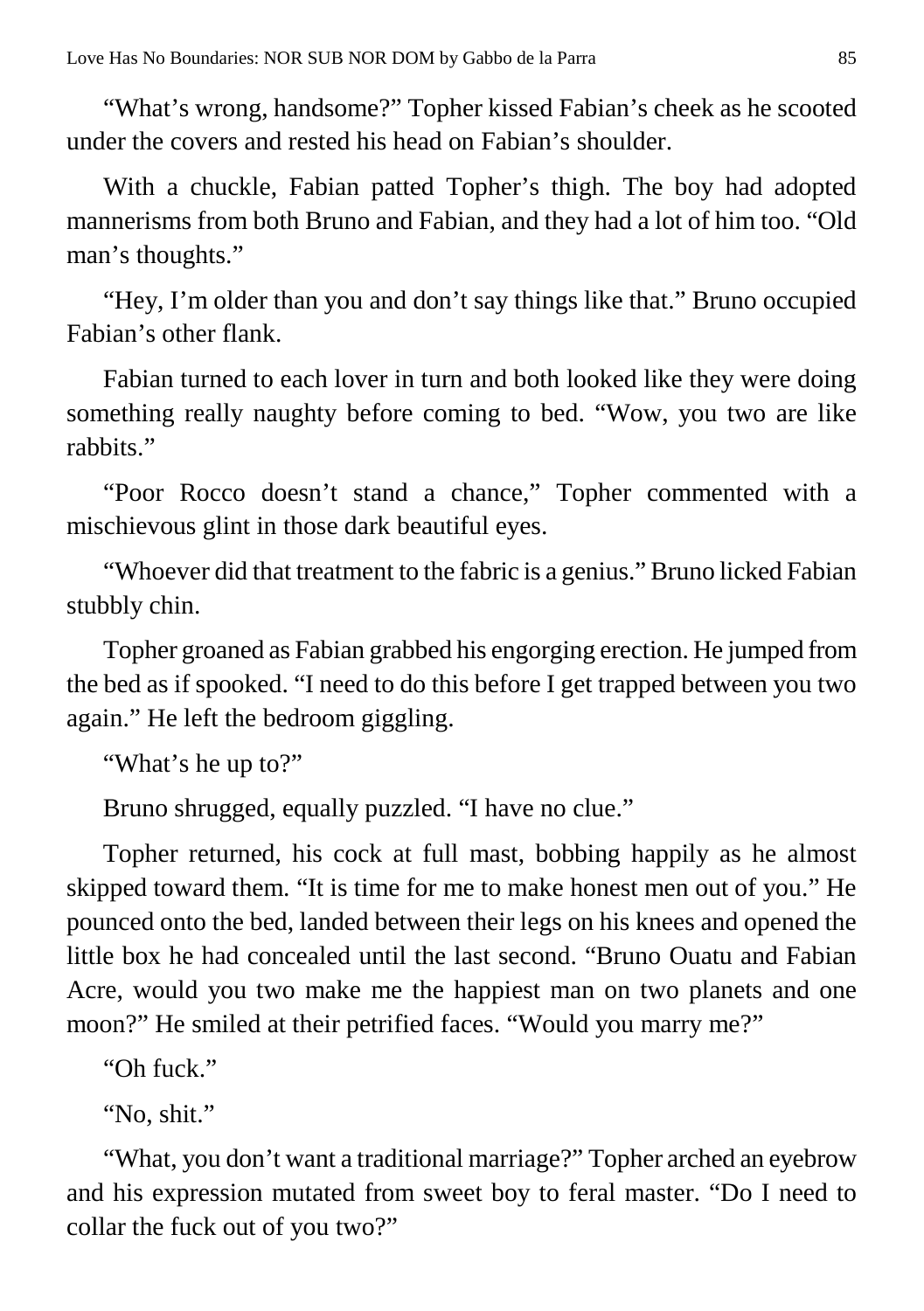"*Nor Sub Nor Dom* is the motto in this relationship." Fabian held up his hand. "You just caught us by surprise."

Bruno left the bed and came back with his own velvet box. "We got you rings too."

While Topher's set of rings was platinum, Bruno and Fabian's were gold. Fabian groaned, "What're we gonna do with twelve rings?"

The young face stated clearly that he was not going to return his set. Then Topher snapped his fingers. "I know! Let's make an alloy. It'll be an even bigger symbol of our union." He smirked, fully back to his naughty self. "We'll have to stay clear of nitric acid though."

"As if any of us is going to put his hand in spaceship fuel." Bruno rolled his eyes.

"It's settled then." Fabian clapped. "We melt the rings." He grabbed both heads and guided them toward his rapidly hardening piece. "Now take care of Daddy's cock."

The cover removed, Topher took Fabian in hand and offered the first taste to Bruno. They shared a smile and started to work in perfect sync. Their mouths sliding up and down Fabian's cock, and the way they kept their gazes locked was a thing of beauty. Fabian was soon leaking equally to a broken faucet.

After they kissed over Fabian's obelisk, Topher commented, a healthy dose of mirth permeating his sweet baritone, "I can't wait to turn off the gravity on the ship and fuck while floating."

"That will be something." Bruno winked and both giggled, taking at least twenty years off their respective ages.

Fabian smacked two round asses. "And I have a paddling ready for you both, if you don't concentrate on the task at hand."

Their wicked intentions were clearly written over those heavenly features as they exclaimed together, "Yes, sir."

No man was happier than Fabian Acre.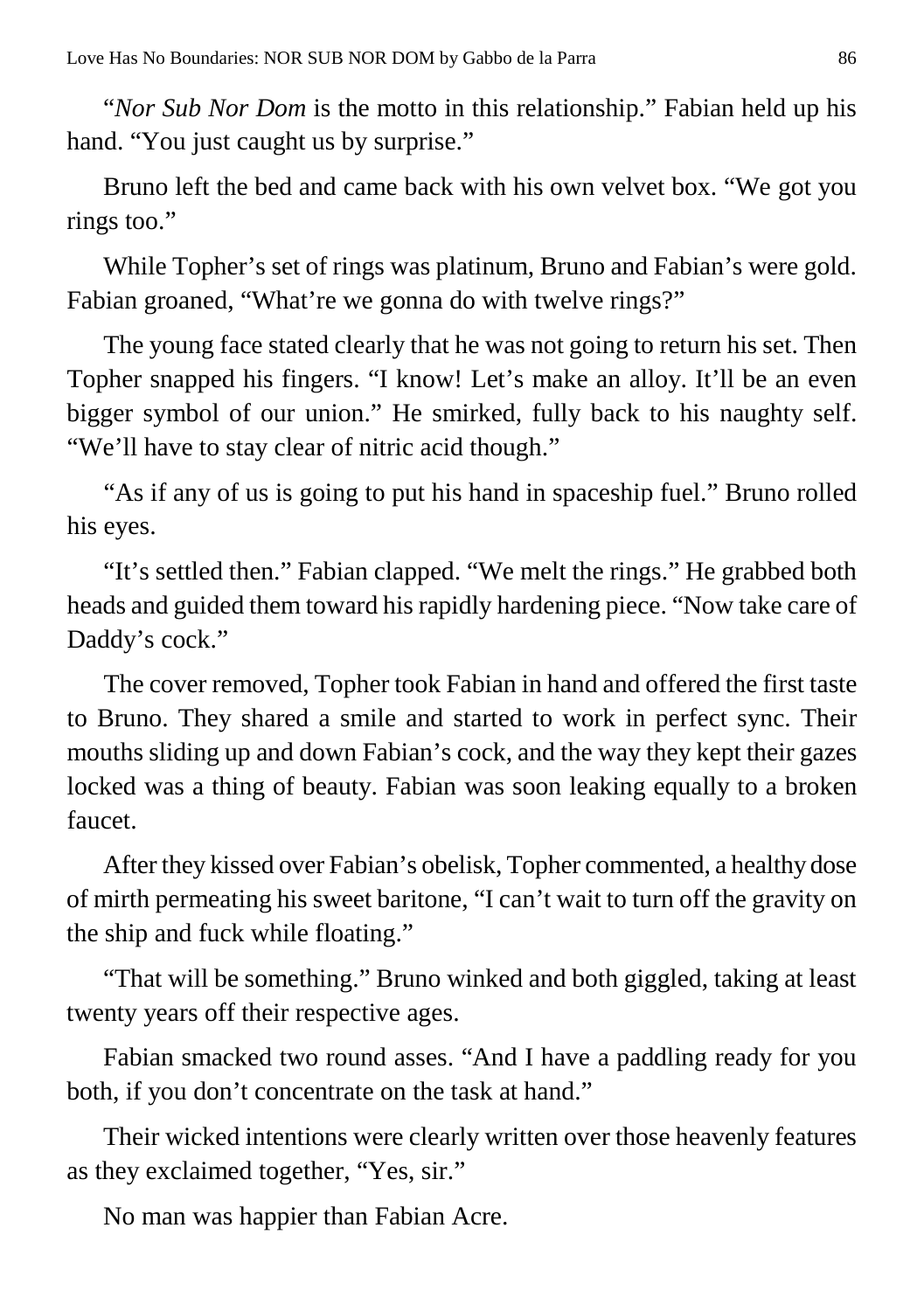## **THE END**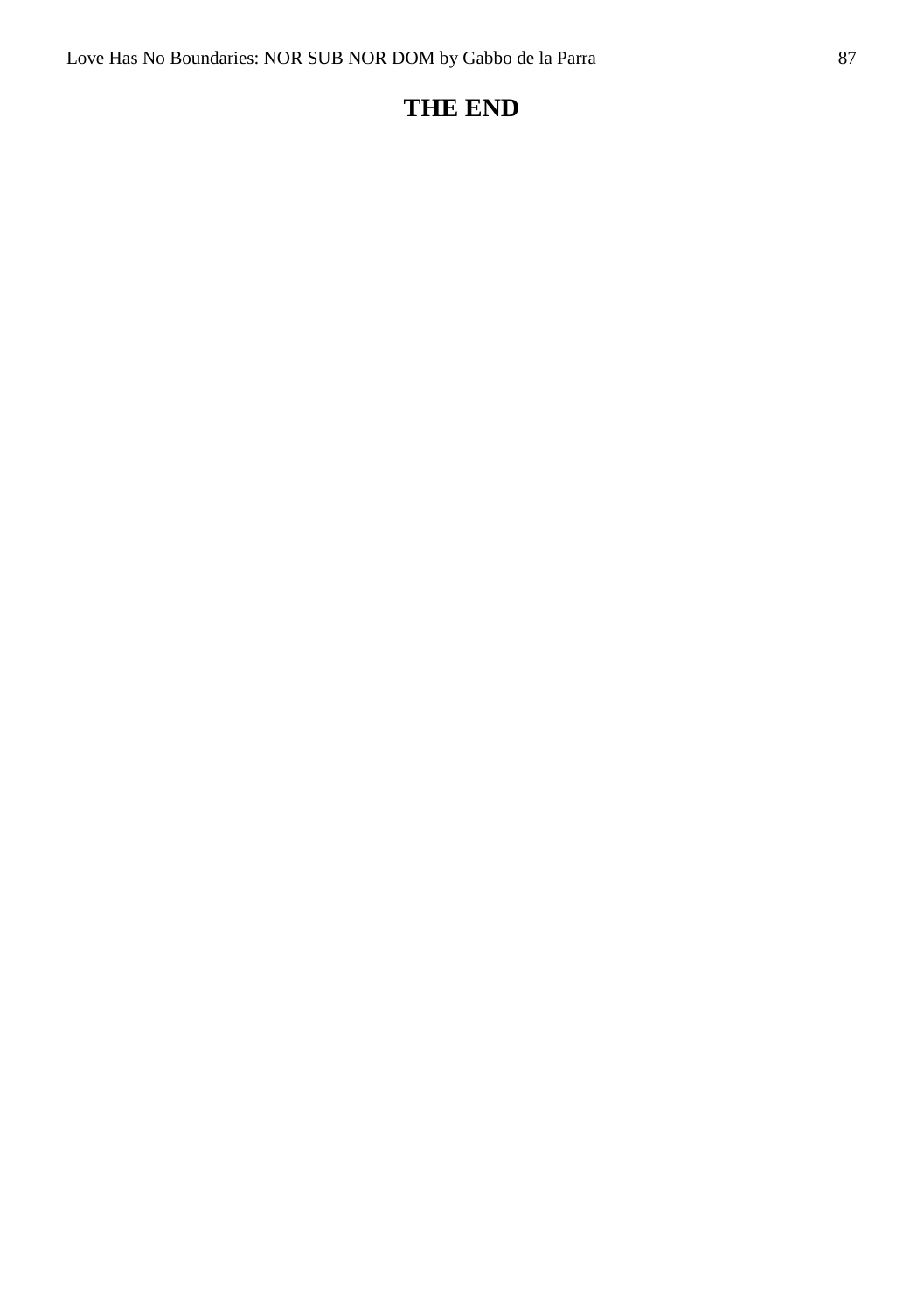## *About the Rings*

In a Triad the set of rings is six rings, each member gives two rings (one to each of the other guys) and receives two rings (one from each guy), so at the end each man has two rings on his ring finger making it a total of six and not nine. You don't put a ring on your own hand.